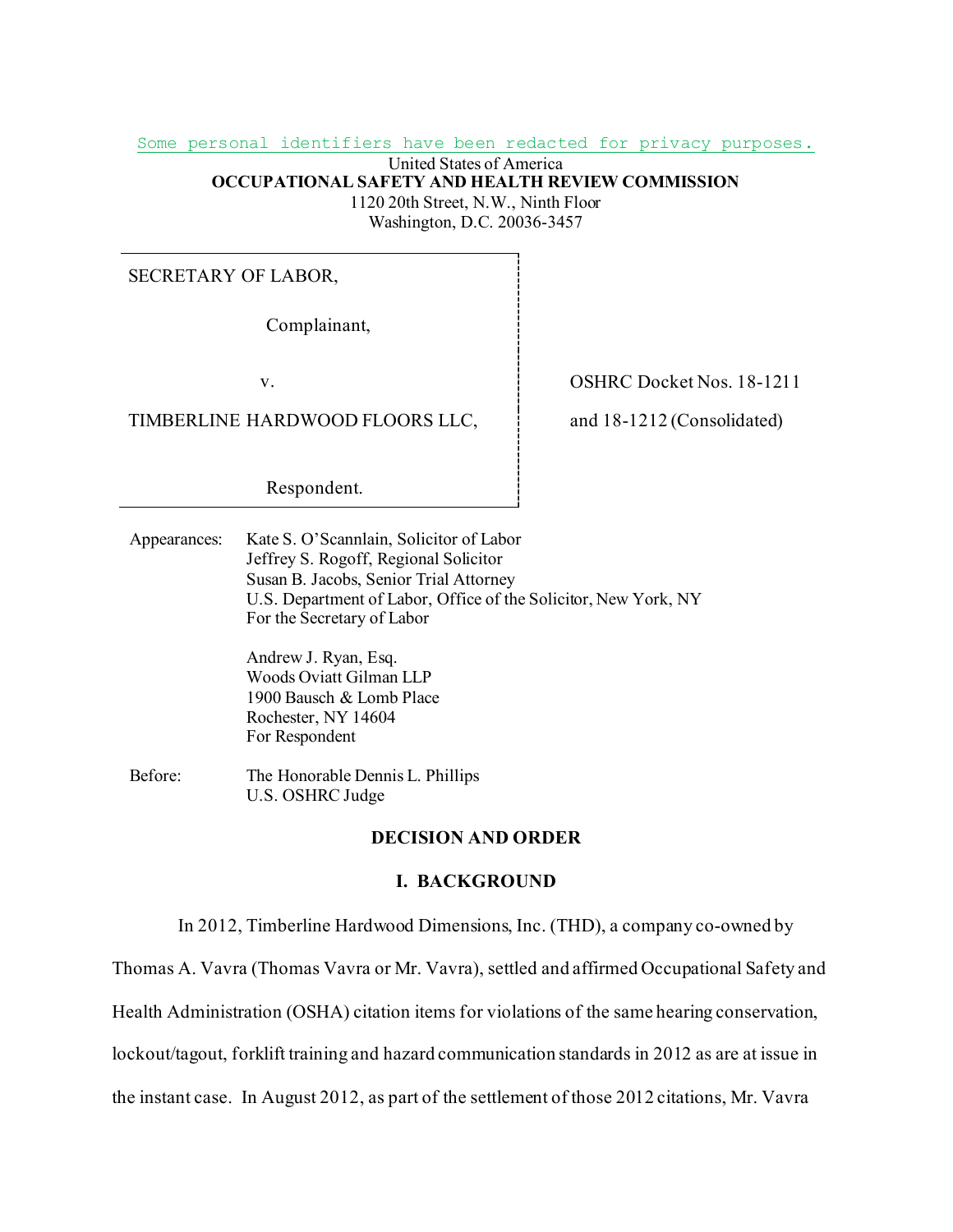personally signed abatement certifications on behalf of THD containing detailed explanations of how every citation item had been abated.

Mr. Vavra is the co-owner and sole manager of Timberline Hardwood Floors LLC (Respondent or Timberline). In January 2018, OSHA initiated an inspection of Timberline's worksite located at 99 Harris Street, Fulton, New York 13069. Respondent is a hardwood flooring manufacturer. It is located at the same address as THD. Respondent does the same type of work, uses the same machinery and employs most of the same workers as THD. OSHA found that THD and Respondent had not taken any action since 2012 to establish a hearing conservation program, train employees on noise, require employees to have hearing tests/audiograms (also audio grams), or ensure that employees always wore hearing protection. Similarly, OSHA found that Mr. Vavra misrepresented that in April 2012 he had developed and implemented an energy control program and procedures for servicing and maintaining the hazardous machines at THD that had been cited by OSHA. OSHA also found that THD had not abated its 2012 hazardous communication and forklift violations.

On July 25, 2018, Respondent contested the three citations OSHA issued to it on July 3, 2018 pursuant to section 9(a) of the Occupational Safety and Health Act of 1970 (84 Stat. 1590, 29 U.S.C. § 651 *et seq*.) (the OSH Act). (Exs. 1, 20). A trial on the merits was conducted on December 10 and 11, 2019, in Syracuse, New York. Both parties filed post-trial briefs on April  $27, 2020$ .<sup>[1](#page-1-0)</sup> On May 12, 2020, Complainant filed his Reply Brief.

## **II. STIPULATIONS OF FACT AND LAW**

The following facts and law were stipulated to by both parties in the Joint Pre-Hearing Statement (Jt. Pre-Hrg. Stmt.) and the stipulations were accepted by the Court. (Jt. Pre-Hrg.

<span id="page-1-0"></span><sup>&</sup>lt;sup>1</sup> Respondent's Brief is styled as "Respondent's Post-Trial Brief" (Resp't Post-Trial Br.).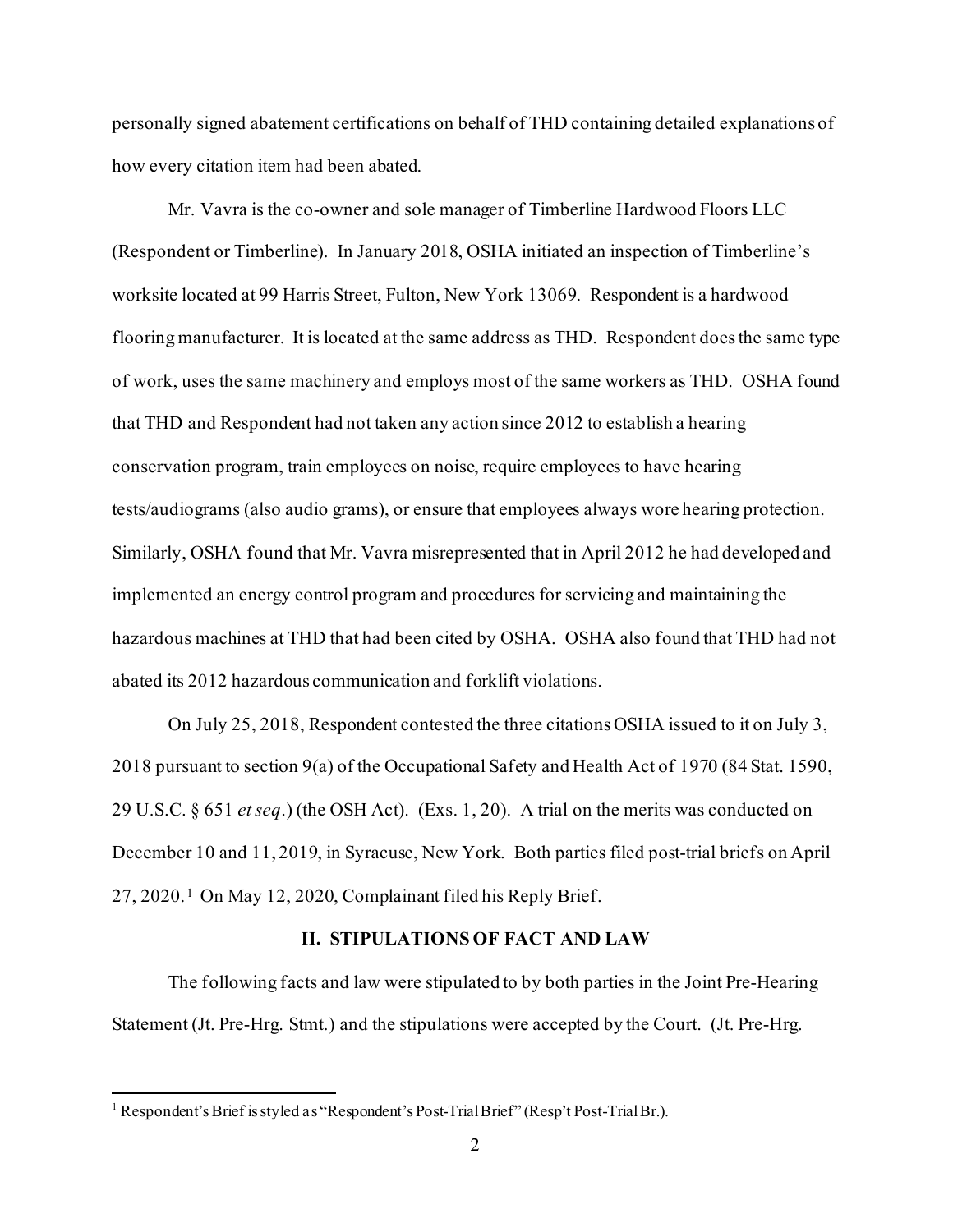Stmt.; Tr. 36)

## **A. Docket No. 18-1211**

1. Jurisdiction of this action is conferred upon the Occupational Safety and Health Review Commission by section 10(c) of the Act. (Jt. Pre-Hrg. Stmt.,  $\S$  5).

2. Respondent Timberline Hardwood Floors LLC, a corporation doing business in the State of New York, maintaining its principal office and place of business at 99 Harris Street, Fulton, New York 13069, at all relevant times is and was engaged in the manufacturing of hardwood flooring and related activities. (Jt. Pre-Hrg. Stmt., § 4(a)).

3. Many of the materials and supplies used and/or manufactured by Respondent originated and/or were shipped from outside the State of New York and the Respondent was and is engaged in a business affecting commerce within the meaning of sections 3(3) and 3(5) of the OSH Act and is an employer within the meaning of section 3(5) of the Act. (Jt. Pre-Hrg. Stmt., § 4(b)).

4. On or about July 3, 2018, Complainant issued one citation to Respondent alleging violations at a worksite located at 99 Harris Street, Fulton, New York 13069. (Jt. Pre-Hrg. Stmt.,  $§ 4(c)$ ).

5. By letter dated July 25, 2018, Respondent timely notified Complainant of its intent to contest the citation. (Jt. Pre-Hrg. Stmt.,  $\S$  4(d)).

6. Timberline Hardwood Dimensions, Inc. was issued a citation for "Serious" violation of 29 C.F.R. § 1910.95(c)(1) on June 12, 2012 in Inspection No. 331026 (Citation 1, Item 1a). (Jt. Pre-Hrg. Stmt.,  $\S$  4(e)).

7. On August 30, 2012, Thomas Vavra signed an abatement certification on behalf of Timberline Hardwood Dimensions, Inc. certifying that the violation of 29 C.F.R. §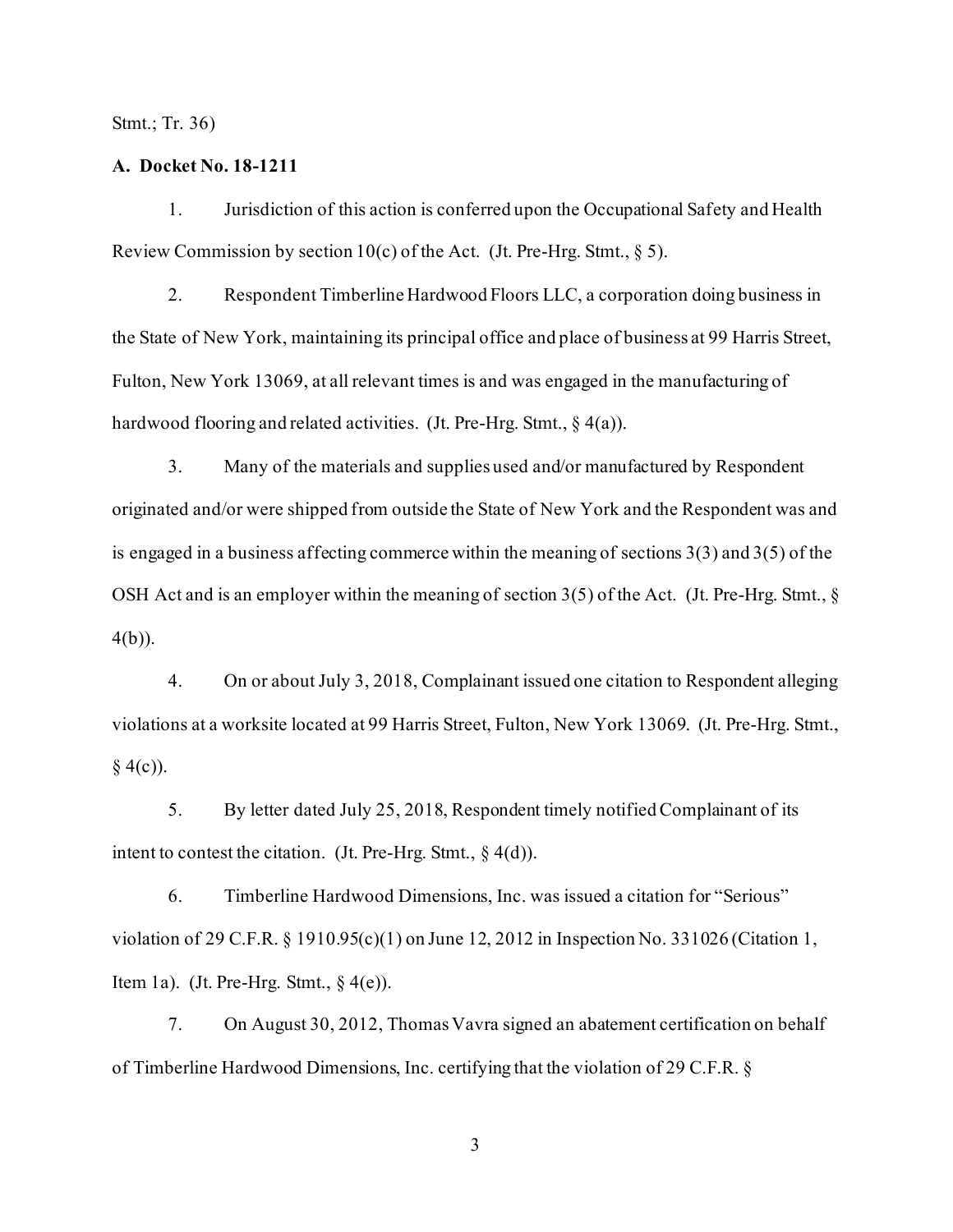1910.95(c)(1) contained in the citation issued in Inspection No. 331026 had been corrected/abated on April 22, 2012. (Jt. Pre-Hrg. Stmt., § 4(f)).

8. Timberline Hardwood Dimensions, Inc. was issued a citation for "Serious" violation of 29 C.F.R. § 1910.1200(e)(1) on June 12, 2012 in Inspection No. 331026 (Citation 1, Item 2a). (Jt. Pre-Hrg. Stmt.,  $\S$  4(g)).

9. Timberline Hardwood Dimensions, Inc. was issued a citation for "Serious" violation of 29 C.F.R. § 1910.1200(g)(1) on June 12, 2012 in Inspection No. 331026 (Citation 1, Item 2b). (Jt. Pre-Hrg. Stmt.,  $\S$  4(h)).

10. On August 30, 2012, Thomas Vavra signed abatement certification on behalf of Timberline Hardwood Dimensions, Inc. certifying that the violations of 29 C.F.R. § 1910.1200(e)(1) and §1910.1200(g)(1) contained in the citation issued for Inspection No. 331026 had been corrected/abated on April 23, 2012. (Jt. Pre-Hrg. Stmt., § 4(i)).

11. Thomas Vavra signed a Stipulated Settlement on behalf of Timberline Hardwood Dimensions, Inc. affirming the citations for violation of 29 C.F.R. § 1910.95(c), § 1910.1200(e)(1) and § 1910.1200(g)(1) in Inspection No. 331026. (Jt. Pre-Hrg. Stmt., § 4(j)).

12. The citations issued to Timberline Hardwood Dimensions on June 12, 2012 in Inspection No. 331026 became a final order of the Occupational Safety and Health Review Commission on February 6, 2013. (Jt. Pre-Hrg. Stmt.,  $\S$  4(k)).

13. Thomas Vavra was an owner of Timberline Hardwood Dimensions, Inc. in 2012 and 2013. (Jt. Pre-Hrg. Stmt. § 4(l)).

14. Thomas Vavra was an owner of Timberline Hardwood Floors LLC in 2018. (Jt. Pre-Hrg. Stmt.,  $\S$  4(m)).

15. The assets of Timberline Hardwood Dimensions, Inc. were transferred to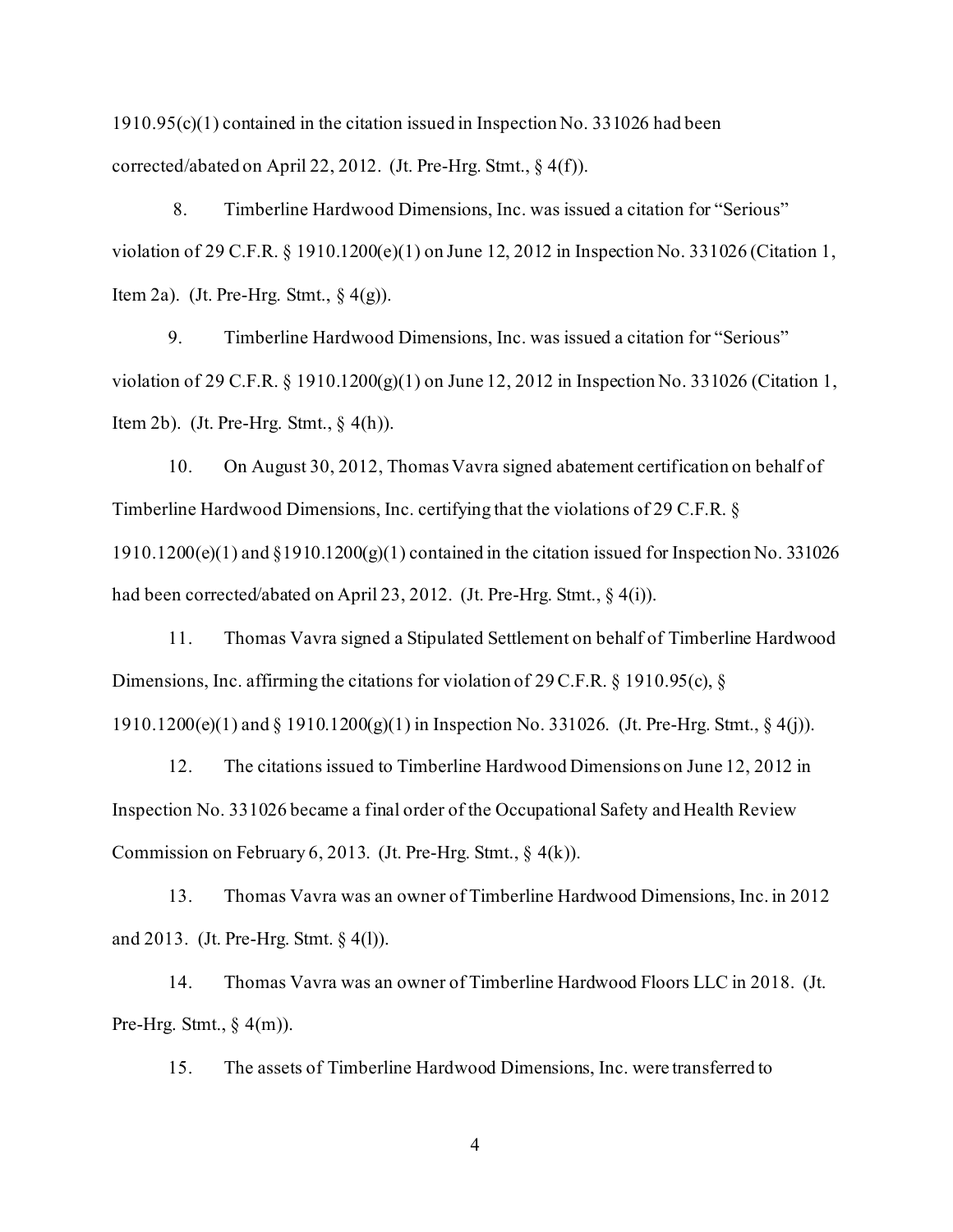Timberline Hardwood Floors LLC. (Jt. Pre-Hrg. Stmt., § 4(n)).

## **B. Docket No. 18-1212**

1. Jurisdiction of this action is conferred upon the Occupational Safety and Health Review Commission by section 10(c) of the Act. (Jt. Pre-Hrg. Stmt.,  $\S$  5).

2. Respondent Timberline Hardwood Floors LLC, a corporation doing business in the State of New York, maintaining its principal office and place of business at 99 Harris Street, Fulton, New York 13069, is and at all relevant times was engaged in the manufacturing of hardwood flooring and related activities. (Jt. Pre-Hrg. Stmt., § 4(a)).

3. Many of the materials and supplies used and/or manufactured by Respondent originated and/or were shipped from outside the State of New York and the Respondent was and is engaged in a business affecting commerce within the meaning of sections 3(3) and 3(5) of the Act and is an employer within the meaning of section 3(5) of the Act. (Jt. Pre-Hrg. Stmt., § 4(b)).

4. On or about July 3, 2018, Complainant issued two citations to Respondent alleging violations at a worksite located at 99 Harris Street, Fulton, New York 13069. (Jt. Pre-Hrg. Stmt.,  $\S$  4(c)).

5. By letter dated July 25, 2018, Respondent timely notified Complainant of its intent to contest the citations. (Jt. Pre-Hrg. Stmt.,  $\S$  4(d)).

6. Timberline Hardwood Dimensions, Inc. was issued a citation for "Serious" violation of 29 C.F.R. § 1910.147(c)(1) on June 12, 2012 in Inspection No. 330566 (Citation 1, Item 3). (Jt. Pre-Hrg. Stmt.,  $\S$  4(e)).

7. Timberline Hardwood Dimensions, Inc. was issued a "Serious" citation for violation of 29 C.F.R. § 1910.178(l)(1)(i) on June 12, 2012 in Inspection No. 330566 (Citation 1,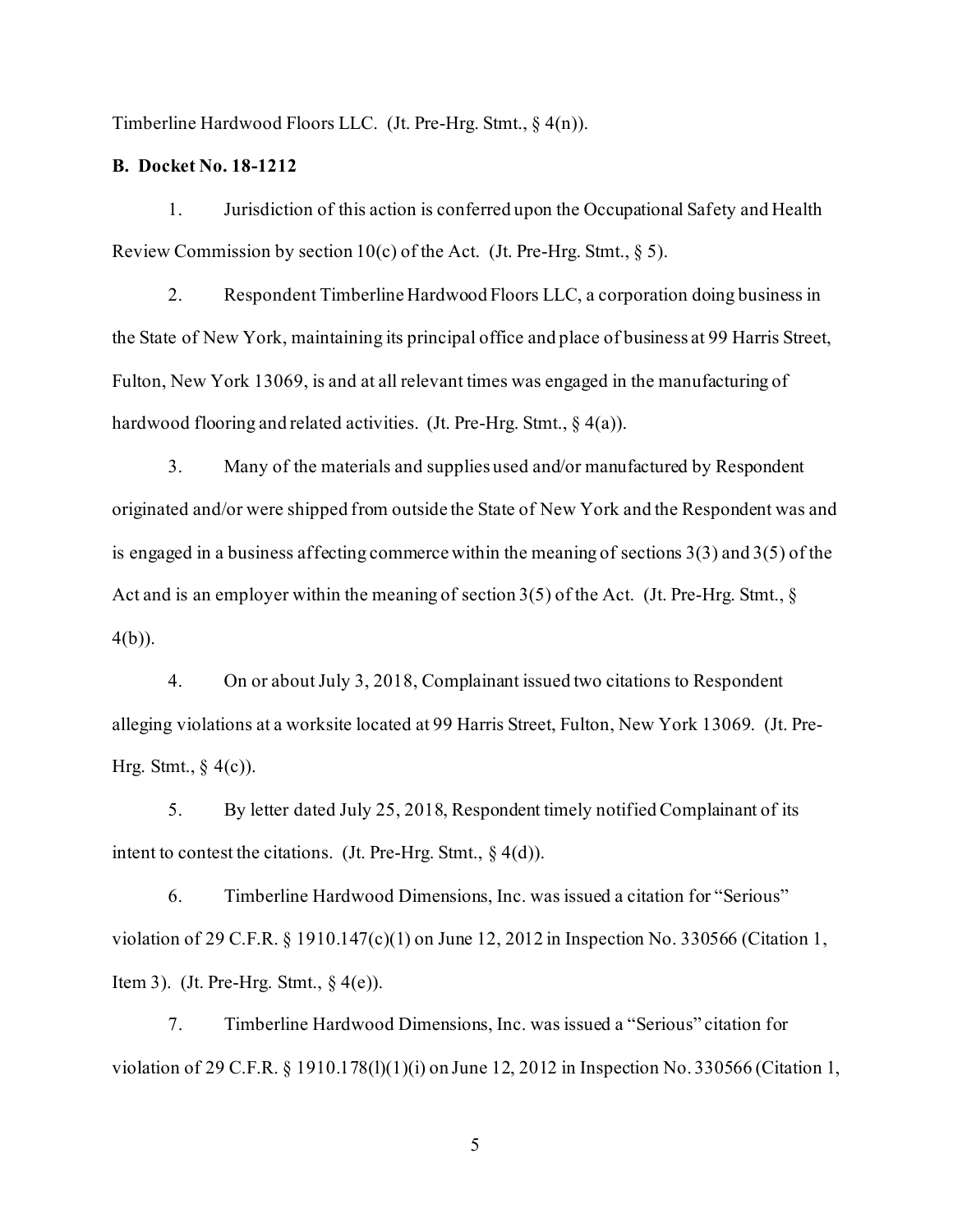Item 4). (Jt. Pre-Hrg. Stmt.,  $\S$  4(f)).

8. On August 30, 2012, Thomas Vavra signed abatement certification on behalf of Timberline Hardwood Dimensions, Inc. certifying that the violations of 29 C.F.R. § 1910.147(c)(1) and § 1910.178(l)(1)(i) contained in the citation issued for Inspection No. 330566 had been corrected/abated in April 2012. (Jt. Pre-Hrg. Stmt., § 4(g)).

9. Thomas Vavra signed a Stipulated Settlement on behalf of Timberline Hardwood Dimensions, Inc. affirming the citations for violation of 29 C.F.R. § 1910.147(c)(1) and § 1910.178(l)(1)(i) in Inspection No. 330566. (Jt. Pre-Hrg. Stmt., § 4(h)).

10. The citations issued to Timberline Hardwood Dimensions, Inc. on June 12, 2012 in Inspection No. 330566 became a final order of the Occupational Safety and Health Review Commission on February 6, 2013. (Jt. Pre-Hrg. Stmt., § 4(i)).

11. Thomas Vavra was an owner of Timberline Hardwood Dimensions, Inc. in 2012 and 2013. (Jt. Pre-Hrg. Stmt., § 4(j)).

12. Thomas Vavra was an owner of Timberline Hardwood Floors LLC in 2018. (Jt. Pre-Hrg. Stmt.,  $\S$  4(k)).

13. The assets of Timberline Hardwood Dimensions, Inc. were transferred to Timberline Hardwood Floors LLC. (Jt. Pre-Hrg. Stmt., § 4(l)).

## **III. FINDINGS OF FACTS**

#### **A. Respondent's Corporate Identity and Operations**

Respondent is a corporation doing business in the State of New York, maintaining its principal office and place of business at 99 Harris Street, Fulton, New York 13069. It is and at all relevant times was engaged in the manufacturing of hardwood flooring and related activities. (Jt. Pre-Hrg. Stmt., § 4(a); Tr. 324). Timberline was registered with the New York State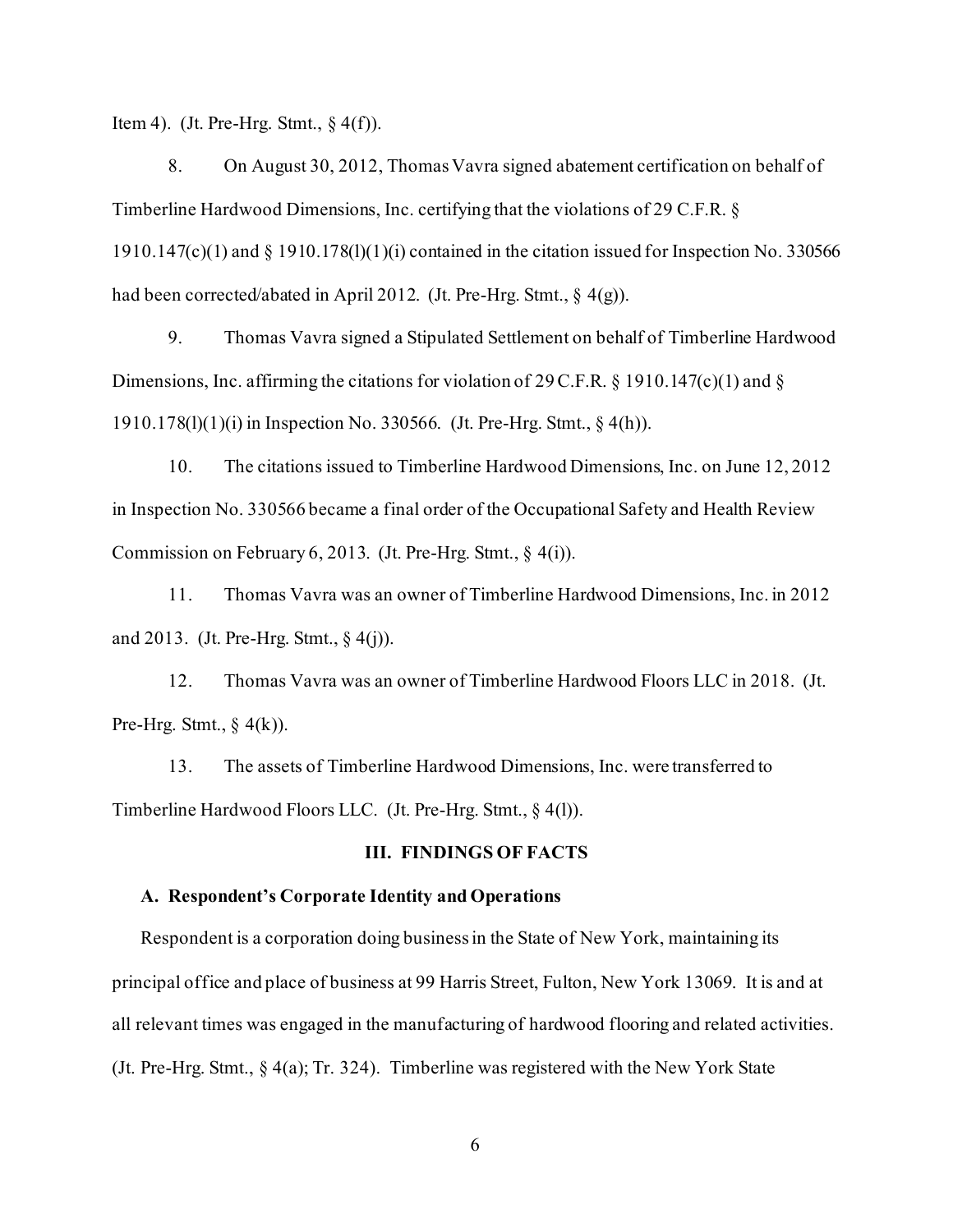Department of State on July 10, 2009. (Ex. 37). Thomas Vavra has been the President and 50% co-owner of Respondent since at least 2014. (Tr. 323-24; Ex. 38, at 10-11; Jt. Pre-Hrg. Stmt., §§  $4(k)(m)$ . Respondent's other 50% co-owner is a silent partner, Mr. Cucit, who is not involved in running the business. (Tr. 324; Ex. 38, at 9-12). Thomas Vavra has run the day-to-day operations of Respondent on his own since at least 2014. (Tr. 324; Ex. 38, at 11-12). Melissa Vavra, Thomas Vavra's wife, is Respondent's Secretary. (Tr. 325; Ex. 38, at 13). Thomas and Melissa Vavra are Respondent's only officers. (Tr. 325).

In 2017 and 2018, Thomas Vavra was responsible for Respondent's safety programs, training Respondent's employees on safety, and ensuring Respondent's compliance with OSHA standards. (Tr. 325-26; Ex. 38, at 13-14). On January 11, 2018, Respondent had about ten to fourteen employees. [2](#page-6-0) (Tr. 51, 231, 235, 364). OSHA had not inspected Respondent in the five years that preceded its issuance of the citations in this case. (Tr. 57-58, 267-68).

Prior to running Respondent, Thomas Vavra co-owned and managed THD. (Tr. 326; Ex. 38, at 14-15). THD was registered with the New York State Department of Corporations on July 10, 2000. (Ex. 36). He was the Chief Executive Officer and THD's only officer listed with the New York State Department of Corporations. (Ex. 36). In 2012, THD operated its workplace out of the same address as Respondent at 99 Harris Street, Fulton, New York. (Tr. 324-26; Exs. 29-30, 33, 38, at 16; Jt. Pre-Hrg. Stmt., §4(a)). THD also manufactured hardwood flooring. (Tr. 326, Ex. 38, at 14). In 2012, Thomas Vavra ran THD's day-to-day operations. (Tr. 326, Ex. 38, at 14-15).

In 2014, THD restructured into Timberline Hardwood Floors LLC. (Tr. 326-27). THD's

<span id="page-6-0"></span><sup>&</sup>lt;sup>2</sup> CSHO Calderon testified that there were either 10 or 14 employees at the worksite at the time of the OSHA inspection in 2018. (Tr. 63, 231, 235). At trial, Mr. Vavra testified that Respondent had fourteen employees. (Tr. 364). In its Post Trial Brief, Respondent asserted that it had fourteen employees. (Resp't Post Trial Br., at 2, 26-27).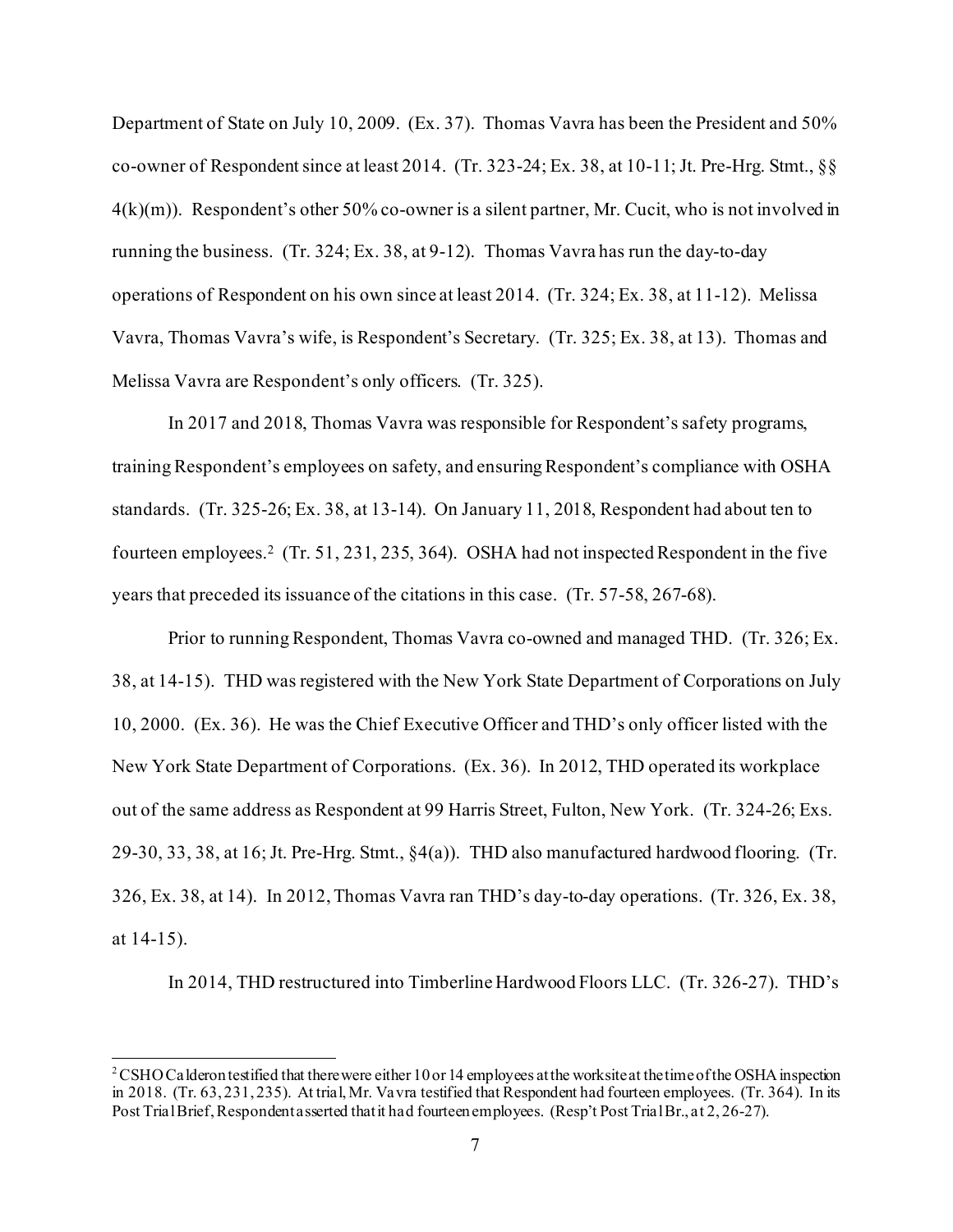assets were transferred to Respondent with no payments made for those assets. (Tr. 327; Ex. 38, at 18-19; Jt. Pre-Hrg. Stmt., §§ 4(l), (n)). Its equipment and machinery were also obtained by Respondent at no cost. (Tr. 324-28; Ex. 38, at 19). Most of THD's employees went to work for Respondent after the restructuring. (Tr. 327, 364, 438, 464, 494; Ex. 38, at 19). Other than ownership structure, there was no difference between THD and Timberline. (Tr. 328; Ex. 38, at 19-20). THD ceased operations sometime after 2012. (Tr. 328; Ex. 38, at 16-17).

The only safety program Respondent maintained is contained in its Employee Handbook which was written by Melissa Vavra. (Tr. 57, 331; Ex. 8, at 7-8, Ex. 18, at 1, ¶¶ 1-2, 8-9, Ex. 28, at 1, ¶ 1, Ex. 38, at 32-33).

## **B. OSHA's Inspection Nos. 1287433 (Health) and 1286609 (Safety)**

On or about January 9, 2018, OSHA's Syracuse Area Office opened a programmed safety inspection of Respondent's workplace pursuant to an emphasis program on amputations. Timberline was randomly selected. (Tr. 47-50). Respondent's workplace consists of approximately 80,000 square feet, 8,000 of which is the mill where most of the employees work. The remainder of the building is used as a warehouse, where raw material, lumber, and finished product are stored. (Tr. 397-98). Respondent's employees use upcut saws, a planer, a moulder,<sup>3</sup> a rip saw/ripper and other woodworking equipment to manufacture the hardwood flooring. (Tr. 51, 378-79, 419-20, 439, 465-66; Exs. 9, 13-15).

OSHA Compliance Safety and Health Officer (CSHO) Lydia Ginette Calderon Hernandez (Calderon) initiated her onsite inspection of Respondent's workplace on January 9, 2018 and held an opening conference with Thomas Vavra, who identified himself as the owner

<span id="page-7-0"></span><sup>&</sup>lt;sup>3</sup> Moulders mold wood to smaller pieces. (Tr. 109). It's Respondent's main piece of equipment that actually makes the flooring. (Tr. 378). It surfaces all four sides of raw lumber and puts the tongue and groove on two sides. It essentially makes the raw lumber into flooring. (Tr. 419-20, 439).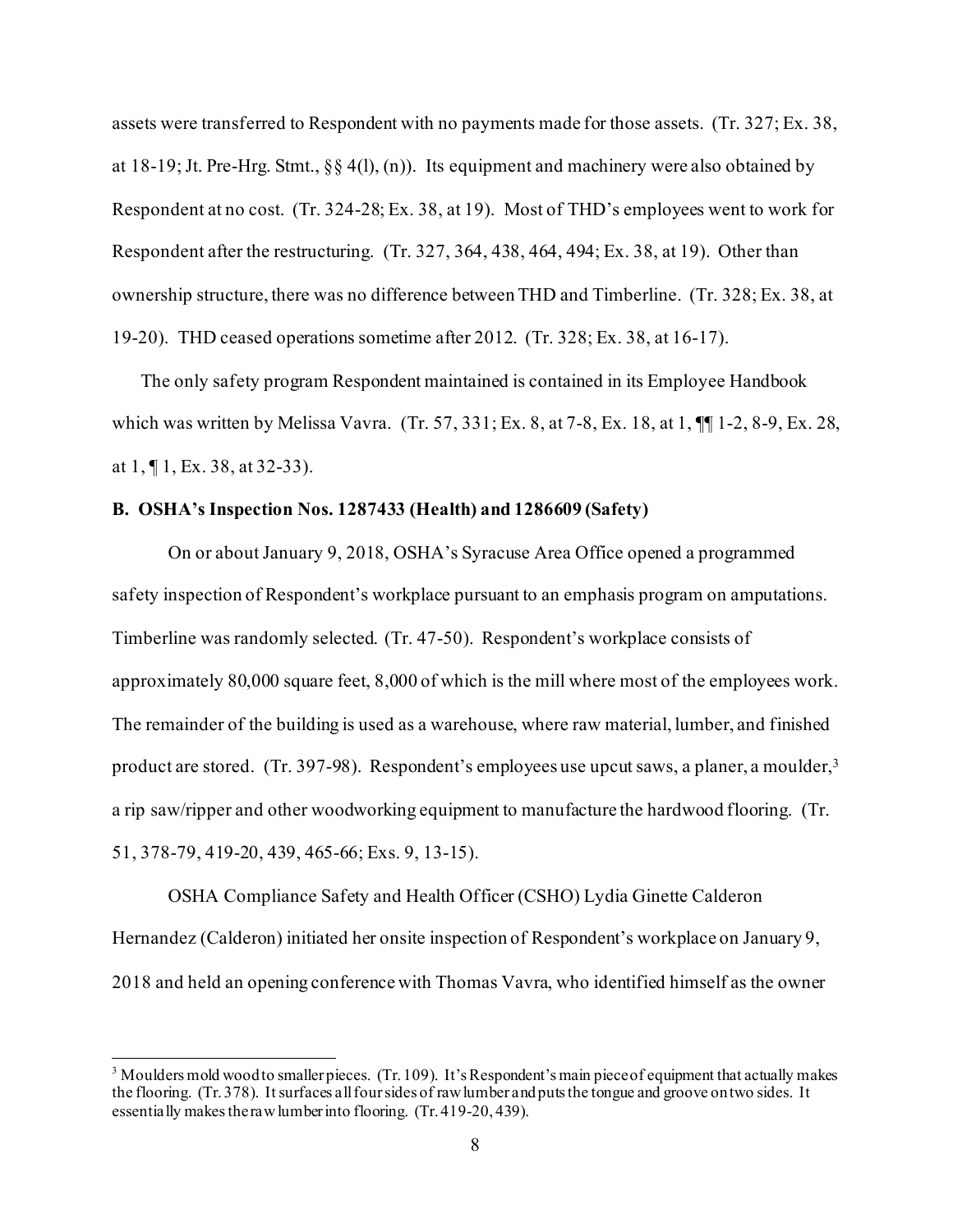of the company. [4](#page-8-0) (Tr. 45, 48, 50). On that day, CSHO Calderon observed that it was very loud in the workplace. She made a referral to the Syracuse Area Office for a health inspection of the workplace. (Tr. 49, 175). As a result of CSHO Calderon's referral, OSHA Senior Industrial Hygienist (IH) Donalea Marie Maloney was assigned to conduct a health inspection of Respondent's workplace.[5](#page-8-1) On January 11, 2018, IH Maloney accompanied CSHO Calderon to the workplace and initiated a health inspection that included noise sampling.<sup>6</sup> (Tr. 174-75). On that day, IH Maloney conducted an opening conference with Anthony Vavra, [7](#page-8-3) who identified himself as a co-owner with his brother Thomas Vavra. (Tr. 50-51, 176-77). IH Maloney subsequently met Thomas Vavra that same day and explained the purpose of her inspection. (Tr. 177). IH Maloney described Respondent's facility as a "big warehouse, a lot of area, with stacking of wood floors. And then there was an area where the actual cutting and processing was taking place." (Tr. 177-78). CSHO Calderon also continued her onsite safety inspection on January 11, 2018. (Tr. 51). CSHO Calderon and IH Maloney visited the workplace again on January 19 and February 20, 2018.<sup>8</sup> (Tr. 48, 175-76). During both the safety and health inspections, CSHO Calderon and IH Maloney observed and documented various unsafe conditions at the workplace.

#### **C. OSHA's Noise Sampling**

IH Maloney conducted noise sampling at the workplace on January 11, 2018 by following standard OSHA procedures. (Tr. 185). Prior to going to the workplace that day, IH

<span id="page-8-0"></span><sup>4</sup> CSHO Calderon worked for OSHA for nine-and-a-half years. She has served as a CSHO for about four-and-a-half years. She has conducted about 170 OSHA safety inspections. (Tr. 46-47).<br><sup>5</sup> IH Maloney has worked at OSHA for more than 29 years. She has conducted over 1,500 OSHA inspections. She

<span id="page-8-1"></span>focuses on conducting health inspections, including performing noise and air sampling. (Tr. 174).

<span id="page-8-2"></span><sup>6</sup> Mark Evans, CSHO Calderon's supervisor, also accompanied CSHO Calderon and IH Maloney during the inspection on January 11, 2018. (Tr. 175).

 $^7$  Anthony Vavra supervises employees. (Tr. 325; Ex. 38, at 12). Herein, he is always referred to as Anthony Vavra.

<span id="page-8-4"></span><span id="page-8-3"></span><sup>8</sup> Then Assistant Area Director (AAD) Jeffrey Prebish and current AAD Evans also accompanied CSHO Calderon during her February 20, 2018 visit to Timberline. (Tr. 48-49).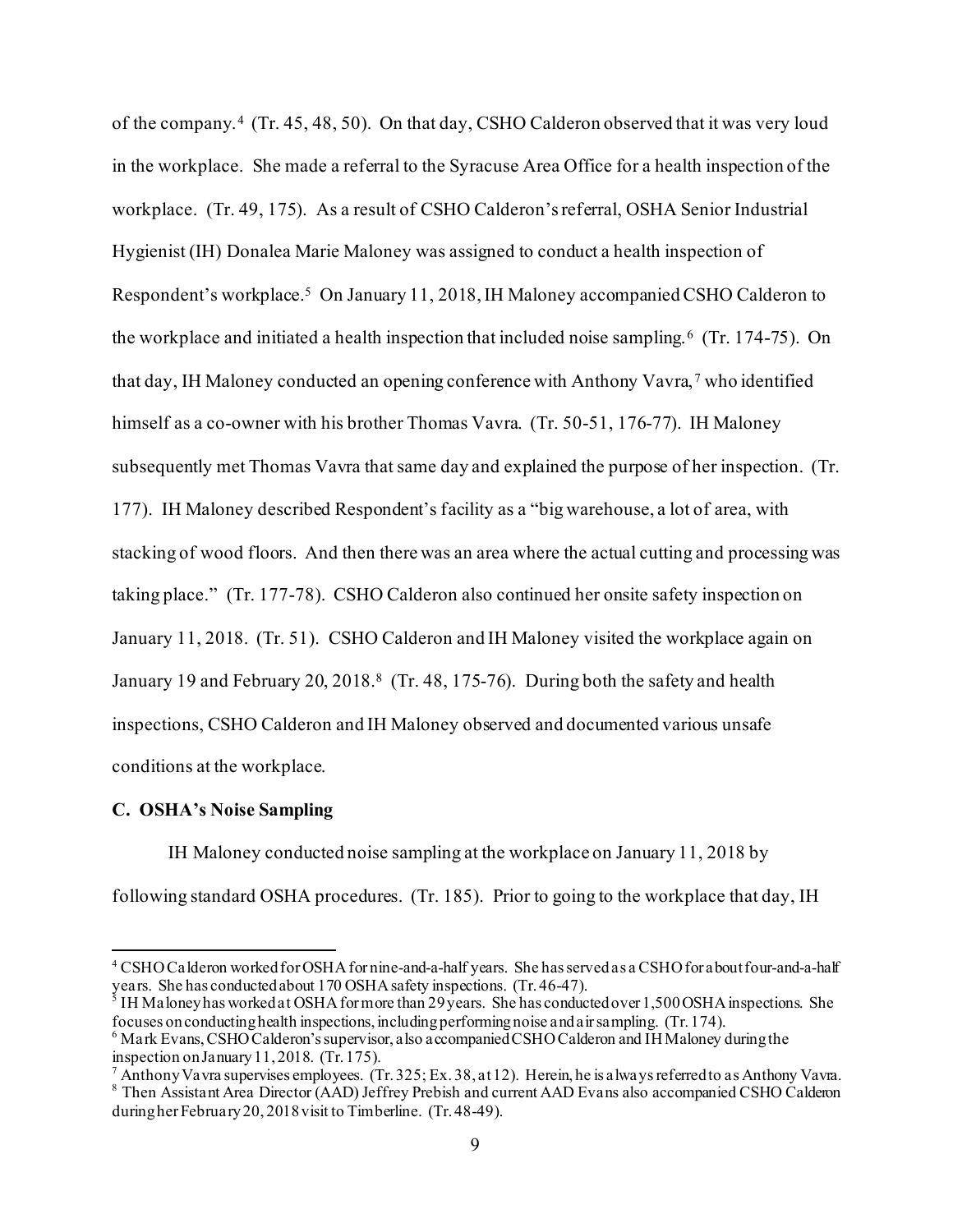Maloney pre-calibrated all six of the dosimeters<sup>9</sup>/pumps that she was planning to use to sample noise exposure for Respondent's employees using a Dupont dosimeter calibrator (serial number

012002) in order to ensure that the dosimeters were all calibrated properly. [10](#page-9-1) (Tr. 186-88, 191-

92, 197-200; Exs. 22, 39-45). In addition, IH Maloney pre-calibrated a sound level meter<sup>[11](#page-9-2)</sup> when

she arrived at Respondent's workplace on January 11, 2018.[12](#page-9-3) (Tr. 194, 201-02; Exs. 46-53). IH

Maloney then recorded all of the pre-calibration data on her field notes. [13](#page-9-4) (Tr. 185-87, 197-201;

Ex. 22, at 1).

On January 11, 2018, IH Maloney performed noise sampling on six of Respondent's

employees: Messrs. [redacted],  $^{14}$  $^{14}$  $^{14}$  [redacted],  $^{15}$  [redacted],  $^{16}$  $^{16}$  $^{16}$  [redacted],  $^{17}$  $^{17}$  $^{17}$  [redacted]  $^{18}$  $^{18}$  $^{18}$  and

[redacted],[19](#page-9-10) by hanging a dosimeter on each employee's waist and placing the attached

microphone close to his ear.<sup>20</sup> (Tr. 202; Ex. 21, at 1-4, Ex. 23). The dosimeters were worn by

<span id="page-9-5"></span><sup>14</sup> [redacted] was one of eight laborers who worked at the worksite. (Tr. 223-25; Ex. 23, at 1).

<span id="page-9-0"></span><sup>9</sup> Dosimeters are the instruments OSHA uses to conduct noise sampling by calculating decibels and thedose percentage. (Tr. 186; Exs. 39-41). They are also referred to as "pumps." (Tr. 186). Three photographs of Dosimeter serial number 012851 are at Exhibits 39-41. (Tr. 185-86, 190-91; Exs. 39-41).

<span id="page-9-1"></span><sup>&</sup>lt;sup>10</sup> For demonstrative purposes, three photographs of the calibrator serial number Dupont 012002 used by IH Maloney on January 11, 2018 are at Exhibits 42-45. (Tr. 192-93; Exs. 42-45).

<span id="page-9-2"></span><sup>&</sup>lt;sup>11</sup> IH Maloney used a sound level meter when conducting noise sampling to take instantaneous noised readings while an employee was working. (Tr. 194). Two photographs of a sound level meter serial number C339862 used by IH Maloney on January 11, 2018 are at Exhibits 46-47. (Tr. 194-96, 200; Exs. 46-47). For demonstrative purposes, six photographs of the calibrator serial number 0627849 used by IH Maloney on January 11, 2018 for the sound level meter are at exhibits 48-53. (Tr. 196-97, 200; Exs. 48-53).

<span id="page-9-3"></span><sup>&</sup>lt;sup>12</sup> IH Maloney post-calibrated the sound level meter before she left the facility that day. (Tr. 201; Ex. 22, at 1-3). At the end of the day on January 11, 2018, IH Maloney post-calibrated the dosimeters and recorded that data on her field notes. (Tr. 199-200: Ex. 22. at 1).

<span id="page-9-4"></span><sup>&</sup>lt;sup>13</sup> IH Maloney testified that she was certain that all of the equipment had been calibrated by the OSHA laboratory in Cincinnati within one year of the time she used them to sample noise in this case. (Tr. 210-11).

<span id="page-9-6"></span><sup>&</sup>lt;sup>15</sup> [redacted] worked at Timberline for eleven years where he operates the Maureen ripsaw that cuts boards into size. He has also operated the planer. (Tr. 102, 218, 464-66; Ex. 23, at 3). He was running an End Matcher on January 11, 2018. (Tr. 219, Ex. 23, at 3).

<span id="page-9-7"></span><sup>&</sup>lt;sup>16</sup> Mr. [redacted] was a supervisor and moulder and Cantek planer operator. He has worked in the wood business for 25 years, including 18-20 years at Timberline and THD. (Tr. 438-39, 456). He is in charge of everyone when Mr. Vavra is a way from the facility. (Tr. 458).

<span id="page-9-10"></span><span id="page-9-9"></span>

<span id="page-9-8"></span><sup>&</sup>lt;sup>17</sup> Mr. [redacted] was a laborer and an upcut saw operator. (Tr. 103; Ex. 23, at 5).<br><sup>18</sup> Mr. [redacted] was a laborer who also chopped wood. (Ex. 23, at 7).<br><sup>19</sup> Mr. [redacted] was a laborer at the worksite, who also op

<span id="page-9-11"></span><sup>&</sup>lt;sup>20</sup> CSHO Calderon saw Mr. [redacted] not wearing ear plugs that day. She saw that the other five employees were wearing ear plugs. (Tr. 224-26, Ex. 23). There is a sign at the back door to the workplace that says (in part):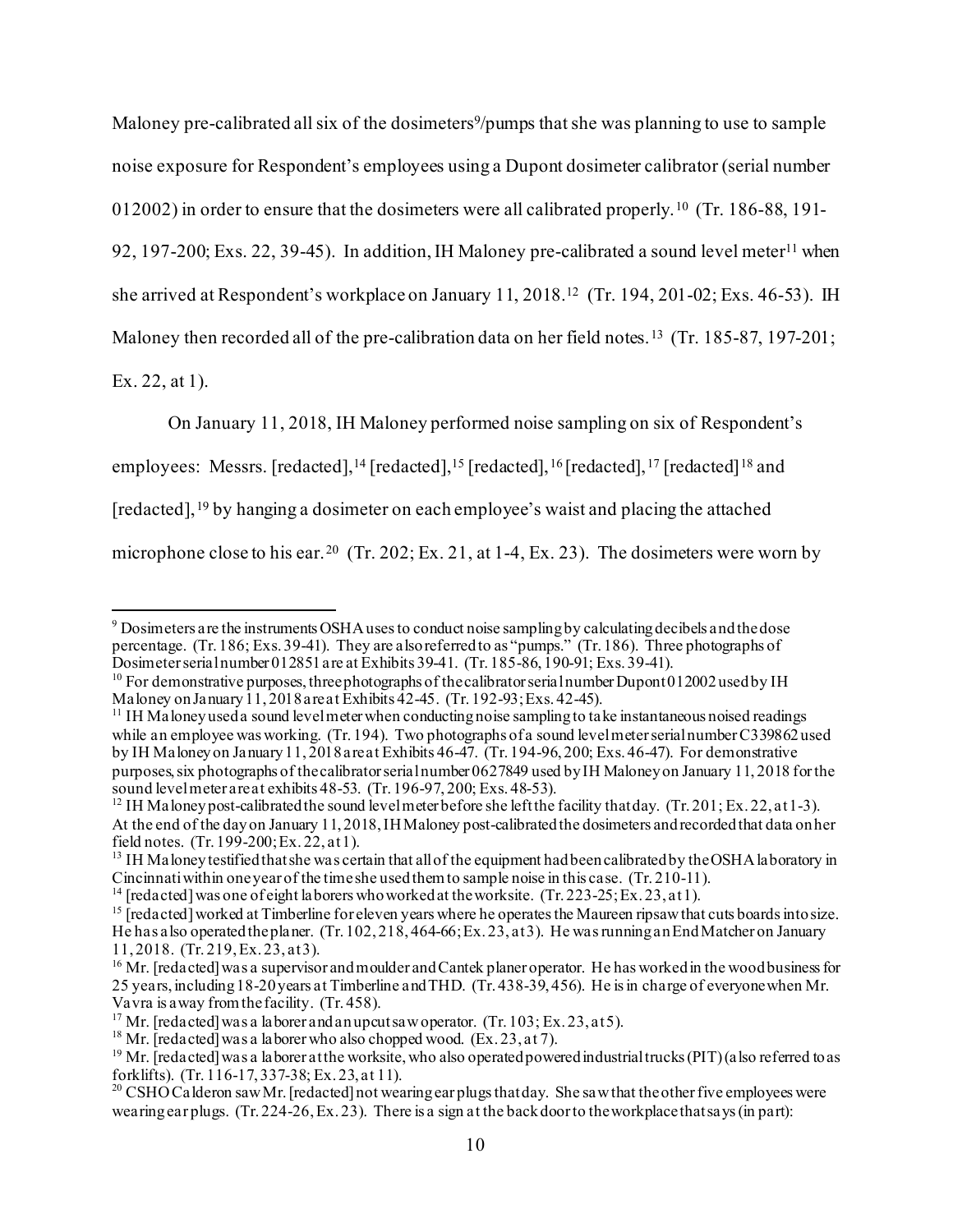the employees that day from approximately 10:00 a.m. until around 2:30 p.m. (Tr. 203; Ex. 22, at 2, Ex. 23). Work stopped that day at around 2:30 p.m. because there was no more wood to cut. (Tr. 203; Ex. 22, at 3). IH Maloney then took the readings from the dosimeters and recorded the readings on her field notes. The relevant data recorded on her field notes are each employee's name, the dosimeter's serial number, the dose percentage reading at the 80 threshold  $((66)$  DOSE % 80)<sup>[21](#page-10-0)</sup>, average decibels (LAVG dB), and total time the dosimeter was on the employee. (Tr. 203-06; Ex. 22, at 2-3).

IH Maloney used the data recorded from the dosimeters to calculate whether or not the six employees were exposed over the time-weighted average (TWA) at the 80 percentage/85 decibels (dBA or decibels) on the A weighted scale threshold on Noise Survey Reports (Form OSHA-92). (Tr. 214-15, 274, 301; Ex. 23). IH Maloney focused on the 80 percentage/85 dBA threshold because she had sampled the employees for only about four and a half hours due to the wood running out.[22](#page-10-1) (Tr. 215, 247; Ex. 22, at 2). The Noise Survey Reports contain the calculations of the eight-hour TWA sound level for all six employees using the formula mandated in Appendix A to  $\S$  1910.95, section I(2). (Tr. 219-23; Ex. 23).<sup>23</sup> That section of Appendix A provides that the eight-hour TWA sound level, in decibels, may be computed from the dose, in percent, by means of the formula:  $TWA = 16.61 \log (Dose/100) + 90$ . All six

<span id="page-10-0"></span><sup>&</sup>quot;CAUTION EAR PROTECTION REQUIRED". (Tr. 231; Ex. 21, at 5).<br><sup>21</sup> IH Maloney explained that the "(66) DOSE % 80" on her field notes indicates that if the number in that column is greater than 66, then sampling is above the 80 percent threshold and a hearing conservation program is required. (Tr. 204-05, 245-46; Ex. 22, at 2). The number in that column exceeded 66 for all six sampled employees, thereby requiring Respondent to have a hearing conservation program. (Tr. 205; ex. 22).

<span id="page-10-1"></span><sup>&</sup>lt;sup>22</sup> IH Maloney explained that she focused on the 80 percentage/85 decibels threshold because no employees were exposed above the 90 decibels threshold due to the fact that she only noise sampled the six employees for four and a half hours. (Tr. 215; Ex. 22, at 2). She said employers are required to comply with additional hearing conservation requirements when employees are exposed at or above the 90 dBAthreshold. (Tr. 215). *See* 29 C.F.R. §  $1910.95(j)(2)$ .

<span id="page-10-2"></span><sup>&</sup>lt;sup>23</sup> Each Noise Survey Report also contains various information including the employee's name, job title, number of employees doing the same work, time the dosimeter was placed on and off and whether or not the employee was using hearing protection. (Tr. 215-19; Ex. 23).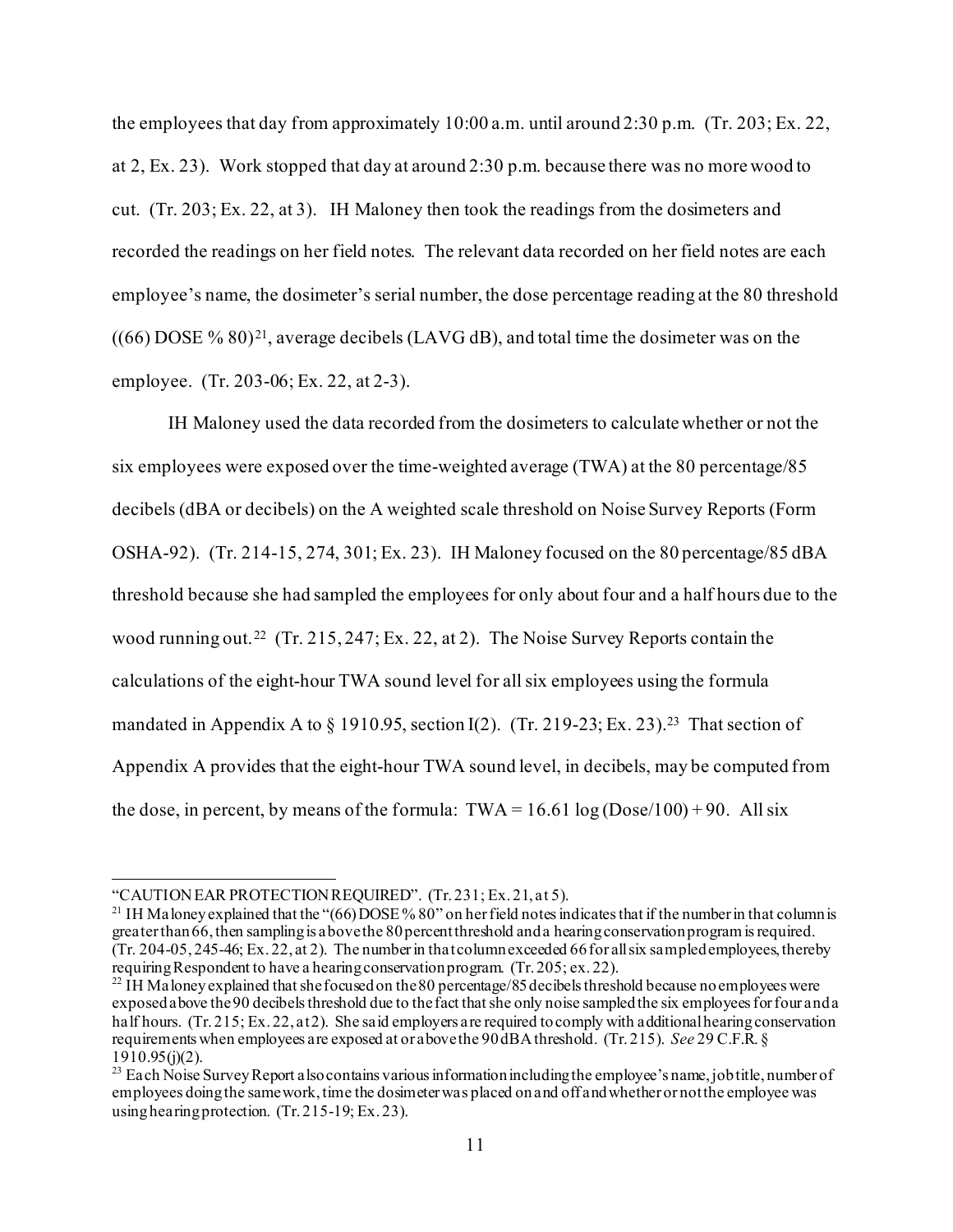employees who were sampled on January 11, 2018 were exposed at an eight-hour TWA sound level above the 85 dBA threshold. (Tr. 220, 228, 245-46; Ex. 20, at 6-7, Ex. 23).

For example, IH Maloney calculated the eight-hour TWA for Mr. [redacted], who was loading wood into the end matcher and the machine was cutting the wood, as follows:

69.9 (Dose at  $80\%$ ) divided by  $100 = 0.699$ 

Log of  $.699 = -0.1555$ 

 $-0.1555$  multiplied by  $16.61 = -2.583$ 

 $-2.583$  plus  $90 = 87.42$  TWA<sup>[24](#page-11-0)</sup>

(Tr. 223-25; Ex. 23, at 1).

Further, IH Maloney calculated the eight-hour TWA for Mr. [redacted], as follows:

137.6 (Dose at 80%) divided by 100 = 1.376

Log of  $1.376 = 0.1386$ 

0.1386 multiplied by  $16.61 = 2.302$ 

2.302 plus  $90 = 92.30$  TWA

(Tr. 102, 227; Ex. 23, at 9).

In addition, IH Maloney also used a hand-held sound level meter to conduct

instantaneous background noise readings while employees were working throughout the day at

the workplace and recorded those readings in columns A and B on the Noise Survey Reports.

(Tr. 194, 219; Exs. 23, 46-47). The noise level readings taken with the sound level meter were also over the action level of 85 decibels. (Tr. 194, 219; Exs. 23, 46-47).

#### **D. Docket No. 18-1211**

<span id="page-11-0"></span><sup>&</sup>lt;sup>24</sup> At the trial, IH Maloney testified that she had transcribed the wrong dose amount (91.4) onto [redacted]'s Noise Survey Report. The calculation above uses the correct dose amount (69.9) for [redacted]. (Tr. 224; Ex. 22, at 2, Ex. 23, at 1).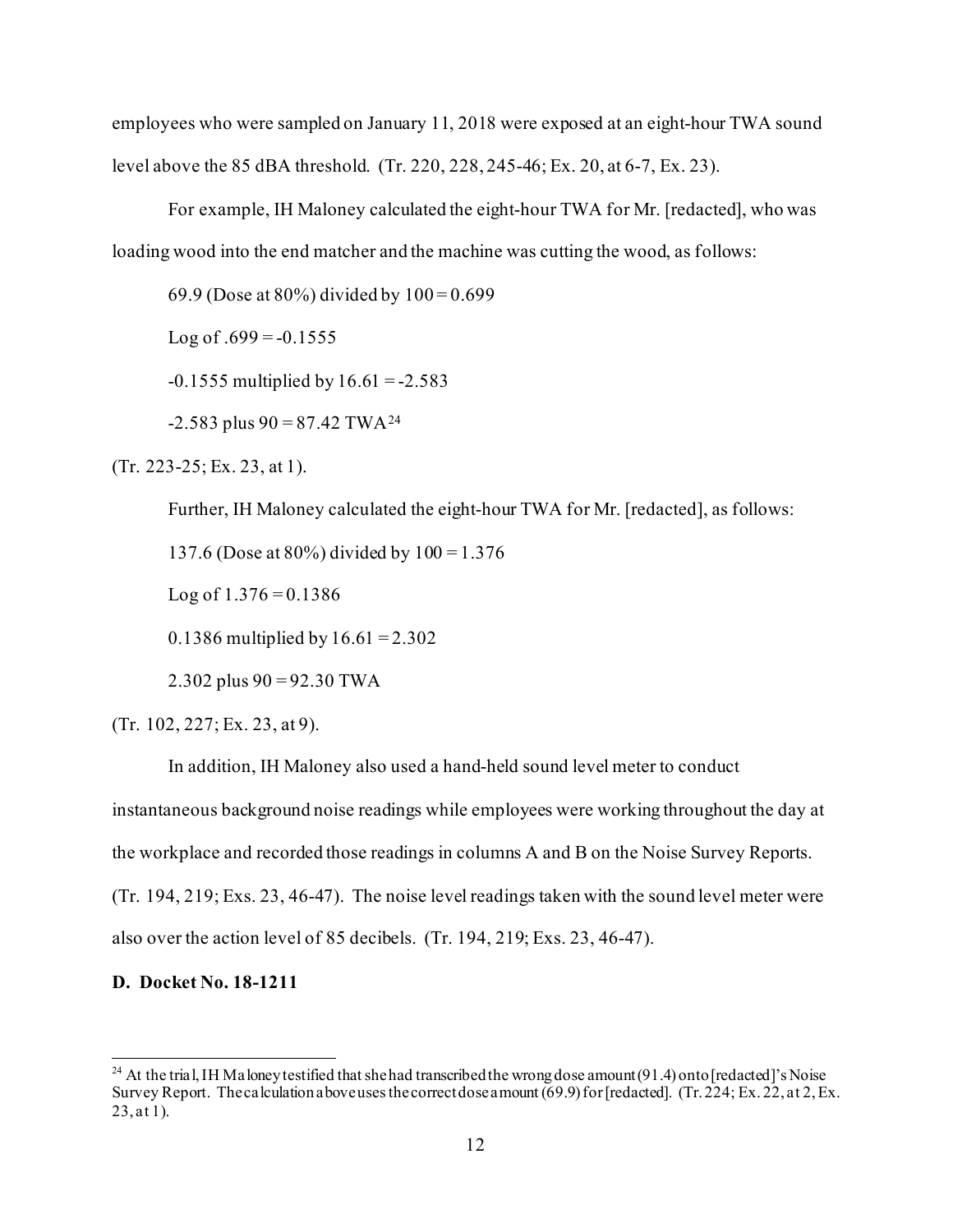### **1. Citation 1, Item 1**

Based on noise sampling performed by IH Maloney on January 11, 2018, six of Respondent's employees working in the mill area of the workplace were exposed to continuous noise above the eight-hour TWA sound level of 85 dBA. (Tr. 181, 185, 220, 225-228; Ex. 20, at 6-7, Exs. 22-23).

Thomas Vavra was notified on or about June 12, 2012 that in April 2012 employees engaged in woodworking activities at the workplace were exposed to noise levels above the eight-hour TWA average sound level of 85 dBA. (Tr. 341, 346; Ex. 33, at 2, Ex. 38, at 50).

Respondent has never administered a hearing conservation program.[25](#page-12-0) (Tr. 181-82, 277, 343-44, 398; Ex. 28, at 1-2, ¶¶ 3-4, Ex. 38, at 45-46, 52). Respondent failed to ensure that audiograms/hearing tests were performed as required on employees when information indicated that the employees were exposed to noise levels above the eight-hour TWA sound level of 85 dBA.[26](#page-12-1) (Tr. 182, 185, 227, 301, 341-51, 420, 461, 477-78, 485, 499-502; Ex. 28, at 1-2, ¶ 4, Ex. 33, at 2, Ex. 38, at 49, 53-54). Respondent failed to train employees on the hazards of exposure to noise. [27](#page-12-2) (Tr. 182-83, 344, 349-50; Ex. 28, at 2, ¶¶ 9-10, Ex. 38, at 49, 53). Respondent failed to ensure that employees who had not received baseline audiograms/hearing tests always wore some type of hearing protection when information indicated that the employees were exposed to noise levels above the eight-hour TWA sound level of 85 dBA.<sup>28</sup> (Tr. 183, 250-51, 341, 344-46; Ex. 21, at 2, Ex. 28, at 2, ¶ 9, Ex. 33, at 2, Ex. 38, at 48-49, 53). Respondent failed to do any

<span id="page-12-0"></span><sup>&</sup>lt;sup>25</sup> Thomas Vavra and the six employees IH Maloney noise sampled on January 11, 2018 told IH Maloney that Respondent did not have a hearing conservation program. (Tr. 181-82, 277). At trial, Mr. Vavra admitted that Respondent did not have anything in writing regarding a hearing conservation program. (Tr. 398).

<span id="page-12-1"></span><sup>&</sup>lt;sup>26</sup> The six employees IH Maloney noise sampled on January 11, 2018 told IH Maloney that they had not received a hearing test from Respondent. (Tr. 182; Ex. 23, at 3, 5, 7, 9).

<span id="page-12-2"></span><sup>&</sup>lt;sup>27</sup> The six employees IH Maloney noise sampled on January 11, 2018 told IH Maloney that they had not received any noise training by Respondent. (Tr. 182).

<span id="page-12-3"></span><sup>&</sup>lt;sup>28</sup> Thomas Vavra told IH Maloney that Respondent had not provided audio grams to its employees. (Tr. 184).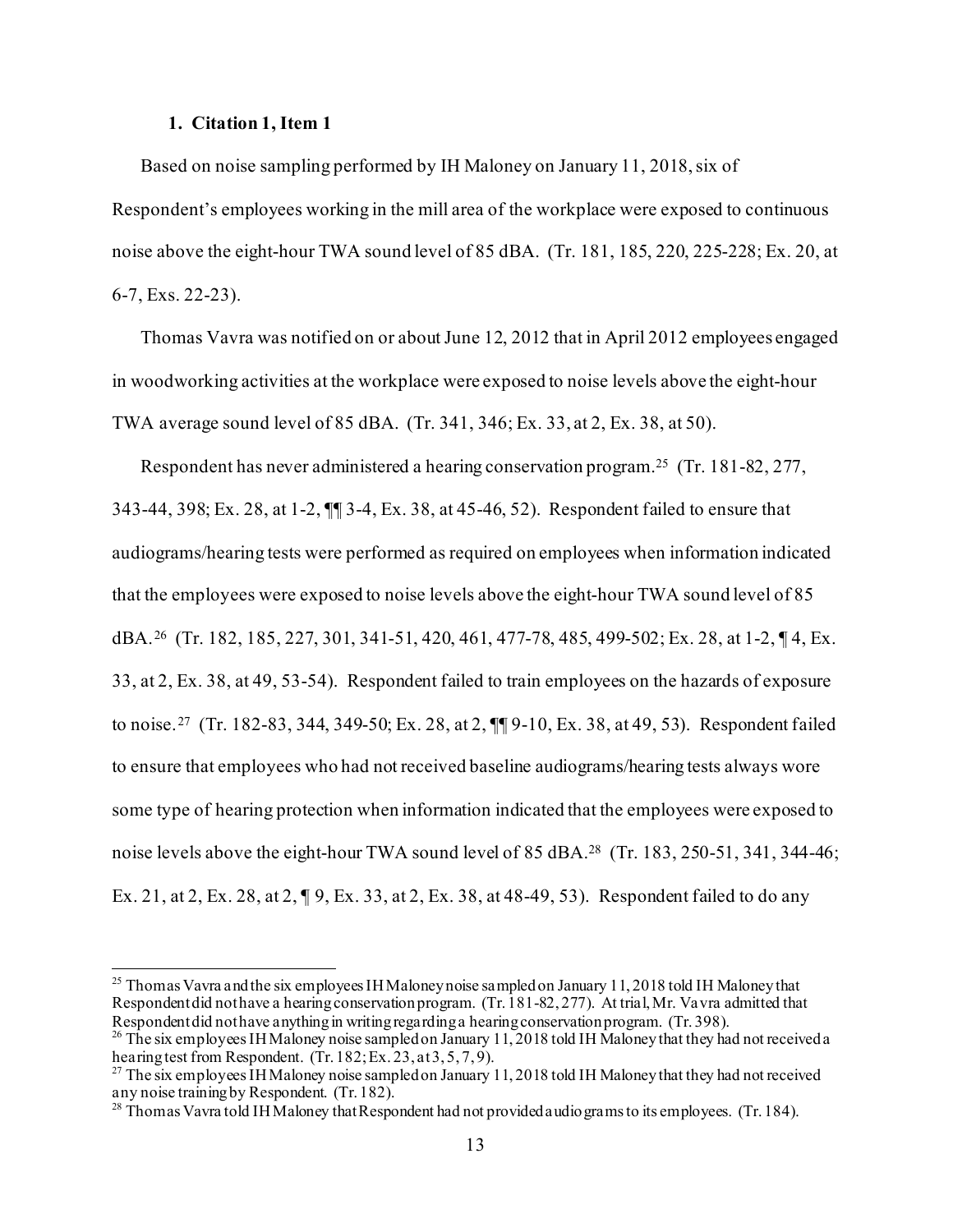monitoring of noise levels when information indicated that employees were exposed to noise levels above the eight-hour TWA sound level of 85 dBA. (Tr. 346-49; Ex. 33, at 2, Ex. 38, at 49-50). Respondent's failure to institute a hearing conservation program as required by 29 C.F.R. § 1910.95(c)(1) exposed at least six of Respondent's employees to the serious injury of hearing loss. (Tr. 231-32, 251).

THD was issued a citation for "Serious" violation of 29 C.F.R. § 1910.95(c)(1) on June 12, 2012 in Inspection No. 331026 (Citation 1, Item 1a). (Jt. Pre-Hrg. Stmt., § 4(e); Tr. 341; Ex. 33, at 2). On August 30, 2012, Thomas Vavra signed an abatement certification on behalf of THD certifying that the violation of 29 C.F.R. § 1910.95(c)(1) contained in the citation issued in Inspection No. 331026 had been corrected/abated on April 22, 2012.[29](#page-13-0) (Jt. Pre-Hrg. Stmt., § 4(f); Tr. 342-43; Ex. 34). On or about August 30, 2012, Thomas Vavra sent a signed letter to the Syracuse OSHA Area Office representing that the violation of 29 C.F.R. § 1910.95(c)(1) contained in the citation issued in Inspection No. 331026 had been abated. (Tr. 356; Ex. 30). In November 2012, Thomas Vavra signed a Stipulated Settlement on behalf of THD affirming the citation for violation of 29 C.F.R. § 1910.95(c)(1) in Inspection No. 331026 and certifying that the violation had been abated. (Jt. Pre-Hrg. Stmt.,  $\S$  4(j); Tr. 341-42; Ex. 35). The representations made in the abatement certification, letter to OSHA and Stipulated Settlement all signed by Thomas Vavra relating to abatement of the citation for violation of 29 C.F.R. § 1910.95(c)(1) in Inspection No. 331026 were, at best, inaccurate. (Tr. 343-47, 350; Exs. 30-32, Ex. 38, at 52-53). The citation issued to THD on June 12, 2012 for violation of 29 C.F.R. § 1910.95(c)(1) in Inspection No. 331026 became a final order of the Occupational Safety and

<span id="page-13-0"></span><sup>&</sup>lt;sup>29</sup> While Mr. Vavra testified that an owner of an adjacent business, Jennifer Reebel, drafted the abatement certification, he admitted that he read it before he signed it. (Tr. 343, 368-69; Exs. 31, 34, 38, at 27-29, 51-52).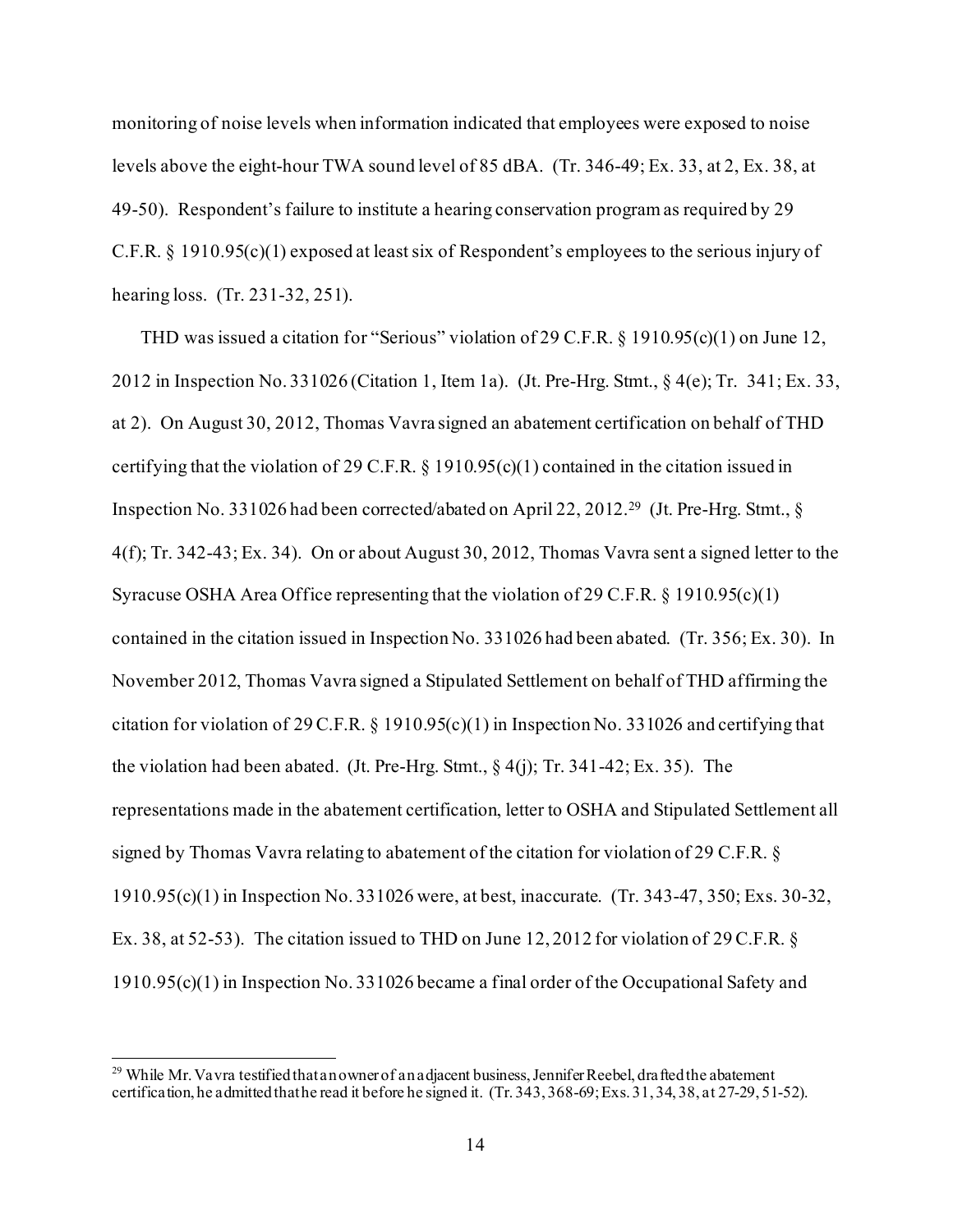Health Review Commission (Commission) on February 6, 2013. (Jt. Pre-Hrg. Stmt., § 4(k)). The violation of 29 C.F.R. § 1910.95(c) contained in the 2012 citation for Inspection No. 331026 was substantially similar to the violation of 29 C.F.R. § 1910.95(c)(1) as cited in Citation 1, Item 1 in Docket No. 18-1211.

#### **2. Citation 1, Items 2a, 2b and 2c**

Respondent did not develop, implement and/or maintain a written hazard communication program at its workplace on January 11, 2018.[30](#page-14-0) (Tr. 233-35, 351, 401; Ex. 8, at 7-8, Ex. 20, at 8, Ex. 28, at 2,  $\P$  6-8, Ex. 38, 54-55, 58). Hazardous chemicals and materials such as propane,<sup>[31](#page-14-1)</sup> TC bed lubricant and various types of wood/wood dust, including white oak, red oak, maple, hickory, cherry, and walnut, were present and used in the workplace on January 11, 2018. The presence of these hazardous chemicals or materials at Respondent's workplace required a written hazard communication program. (Tr. 233-34, 237-39, 402-03, 456-57, 478; Exs. 24-27, Ex. 38, at 54-55). Both Thomas and Anthony Vavra knew that hazardous chemicals and materials were present at the workplace. (Tr. 235). At the time of the OSHA 2018 inspection, Respondent did not have any safety data sheets at the workplace for propane, TC bed lubricant or wood/wood dust that employees were exposed to daily.<sup>32</sup> (Tr. 236-37, 351-52, 356; Ex. 28, at 2,  $\sqrt{8}$ , Ex. 38, at 56-58). Respondent also did not provide information or training to employees on the hazardous chemicals and materials in their work area at the time of their initial assignment and whenever a new hazard was introduced into their work area.<sup>[33](#page-14-3)</sup> (Tr. 240-41, 352, 355-56, 486;

<span id="page-14-0"></span><sup>&</sup>lt;sup>30</sup> Thomas Vavra told IH Maloney that Respondent did not have a written hazard communication program. (Tr. 233).

<span id="page-14-1"></span> $31$  Mr. [redacted] testified that the forklifts use propane. He has handled propane himself. He said that the tank on the forklift has to be replenished with propane about once a week. (Tr. 456-57). [redacted] said the tank on the forklift that runs on propane needed to be changed once every four days. (Tr.  $478$ ).

<span id="page-14-2"></span> $32$  Thomas Vavra and Respondent's employees told IH Maloney that Respondent did not have any safety data sheets for the workplace. (Tr. 236-37).

<span id="page-14-3"></span> $^{33}$  Thomas Vavra told IH Maloney that "he couldn't provide me with any training information, didn't recall ever doing it" and "employees told me [IH Maloney] that they had not been trained." (Tr. 241).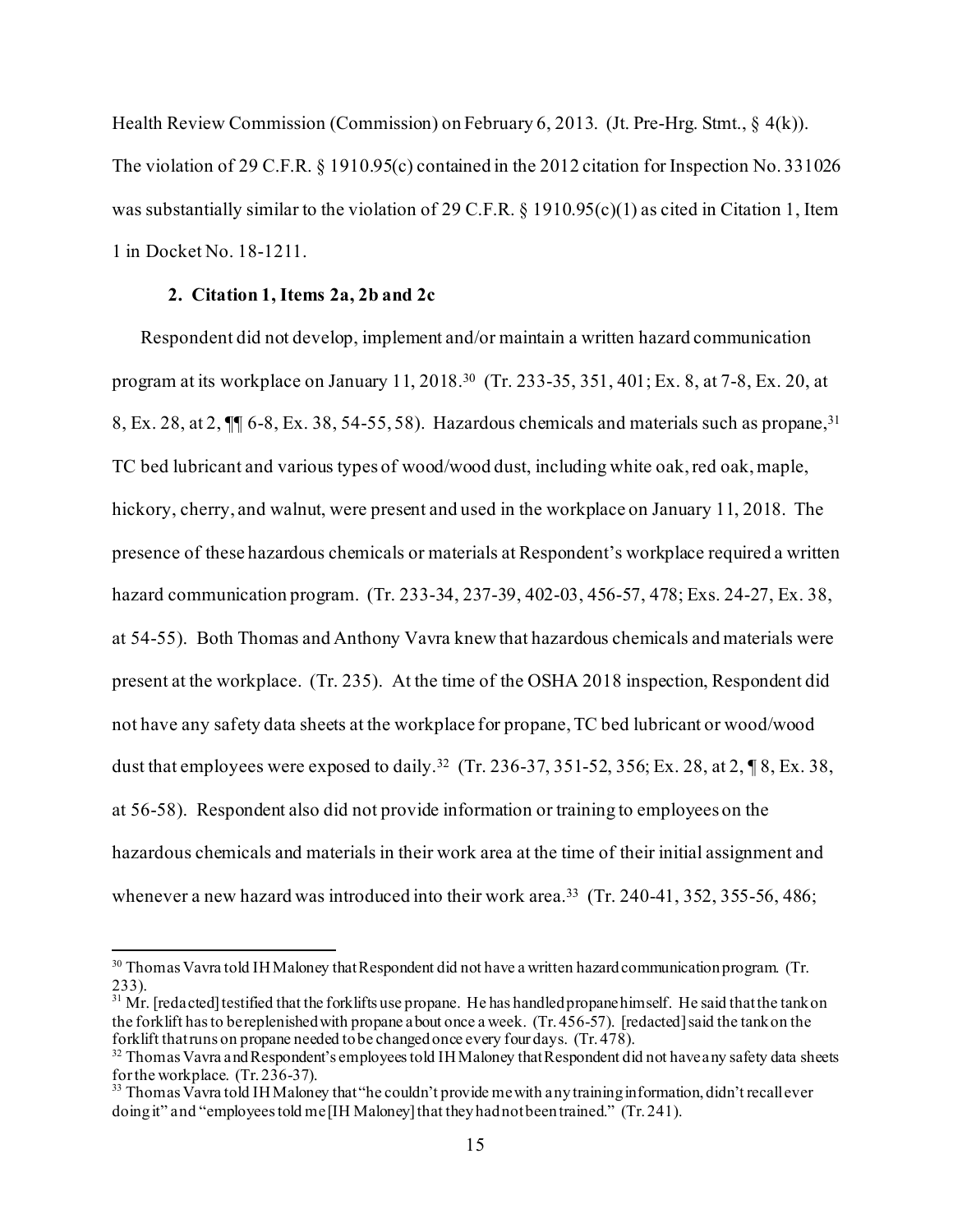Ex. 28, at 2, ¶¶ 7, 10, Ex. 38, at 58). The presence and use of hazardous chemicals and materials such as propane, TC bed lubricant and various types of wood/wood dust, including white oak, red oak, maple, hickory, cherry, and walnut, in the workplace on January 11, 2018 required Respondent to provide employees with training on hazardous chemicals and materials in the workplace. (Tr. 241). [redacted] testified that he had not received any training on propane while working at Timberline. (Tr. 486). Respondent's failure to: a) develop, implement and/or maintain a written hazardous communication program in the workplace, b) have safety data sheets for each hazardous chemical in use at the workplace, and c) train employees on the hazardous chemicals in their work area, exposed all ten to fourteen of Respondent's employees to violative conditions that could lead to death or serious physical harm as discussed further below. (Tr. 235-41; Ex. 25, at 1, Ex. 26, at 1-2, Ex. 27, at 1-2).

THD was issued citations for "Serious" violation of 29 C.F.R. § 1910.1200(e)(1), § 1910.1200(g)(1) and § 1910.1200(h)(1) on June 12, 2012 in Inspection No. 331026 (Citation 1, Items 2a, 2b and 2c). (Jt. Pre-Hrg. Stmt., § 4(g) & (h); Tr. 354; Ex. 33, at 3-4, Ex. 38, at 57). The citations issued to THD in Inspection No. 331026 for violation of 29 C.F.R. §  $1910.1200(e)(1)$ , §  $1910.1200(g)(1)$  and §  $1910.1200(h)(1)$  noted that propane and lubricant were among the hazardous chemicals at the workplace. (Ex. 33, at 3-4). On August 30, 2012, Thomas Vavra signed abatement certification on behalf of THD certifying that the violations of 29 C.F.R. § 1910.1200(e)(1), §1910.1200(g)(1) and § 1910.1200(h)(1) contained in the citations issued for Inspection No. 331026 had been corrected/abated on April 23, 2012. [34](#page-15-0) (Jt. Pre-Hrg.

Citation # 01 Item # 002a A hazard communication program has been developed and implemented. Employees have been trained on program and applicable MSDS sheets.

<span id="page-15-0"></span><sup>&</sup>lt;sup>34</sup> The certification stated, in pertinent part:

List the **SPECIFIC** method of correction for **EACH** item on the citation and the date of correction (emphasis in original): …

Completion date: 4/23/12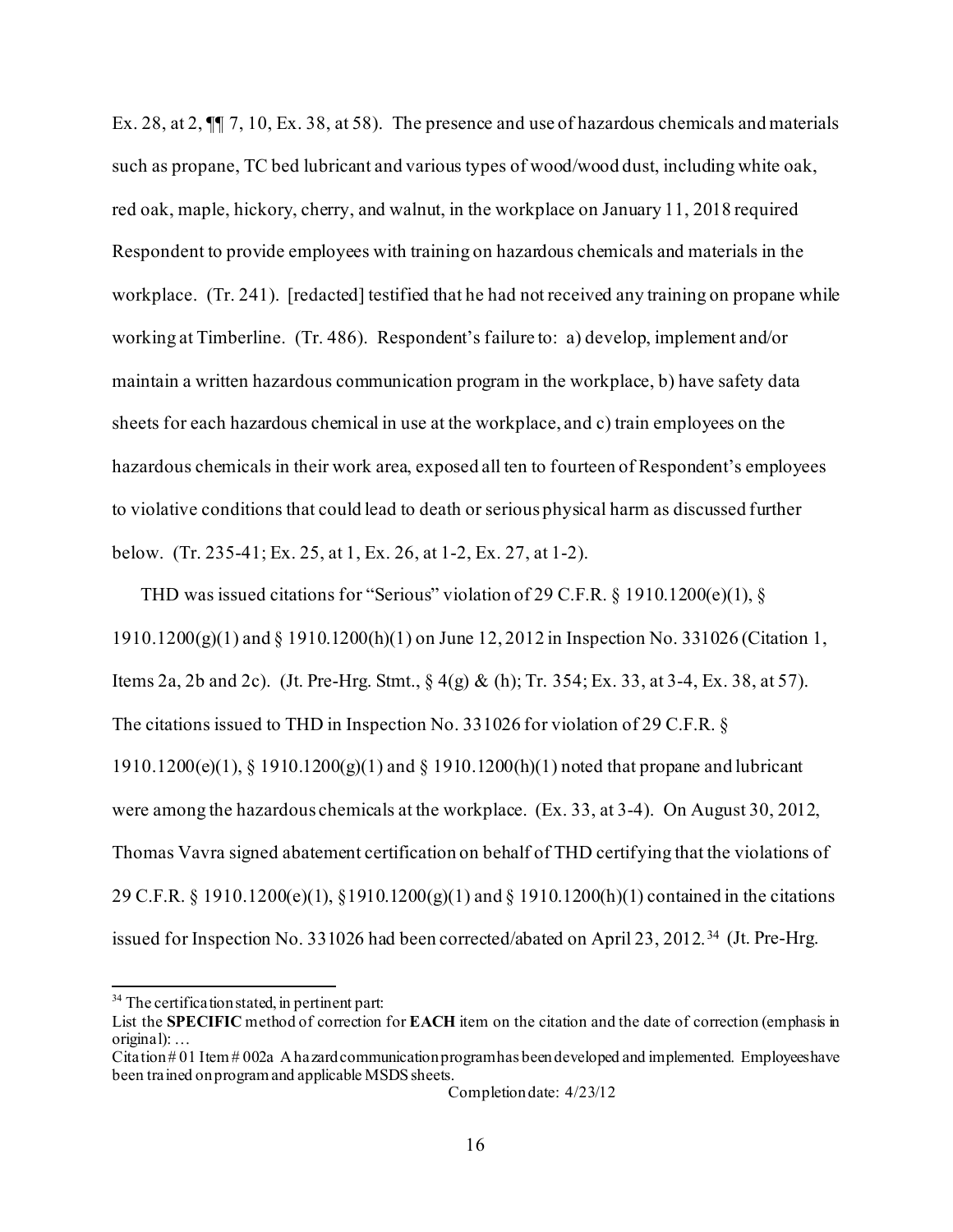Stmt., § 4(i), Tr. 353; Ex. 34, Ex. 38, at 51-52).

On or about August 30, 2012, Thomas Vavra sent a signed letter to the Syracuse OSHA Area Office representing that the violations of 29 C.F.R.  $\S$  1910.1200(e)(1),  $\S$ 1910.1200(g)(1) and  $\S$ 1910.1200(h)(1) contained in the citations issued in Inspection No. 331026 had been abated. (Tr. 356; Ex. 30). In November 2012, Thomas Vavra signed a Stipulated Settlement on behalf of THD affirming the citations for violation of 29 C.F.R.  $\S$  1910.1200(e)(1),  $\S$  1910.1200(g)(1) and § 1910.1200(h)(1) in Inspection No. 331026 and certifying that the violations had been abated. [35](#page-16-0) (Jt. Pre-Hrg. Stmt., § 4(j); Tr. 342-43; Ex. 35). The representations made in the abatement certification, letter to OSHA and Stipulated Settlement signed by Thomas Vavra relating to abatement of the citations for violations of 29 C.F.R. § 1910.1200(e)(1), § 1910.1200(g)(1) and § 1910.1200(h)(1) in Inspection No. 331026 were, at best, inaccurate. (Tr. 233-37, 240-41, 351- 52, 355-56, 401; Exs. 30-32, Ex. 38, at 52-59). The citations issued to THD on June 12, 2012 in Inspection No. 331026 became a final order of the Commission on February 6, 2013. (Jt. Pre-Hrg. Stmt.,  $\S$  4(k)).

The violation of 29 C.F.R.  $\S$  1910.1200(e)(1) contained in the 2012 citation for Inspection No. 331026 was substantially similar to the violation of 29 C.F.R. § 1910.1200(e)(1) as cited in Citation 1, Item 2a in Docket No. 18-1211. The violation of 29 C.F.R.  $\S$  1910.1200(g)(1)

… Endorsement

I certify that all violations on the subject citation have been corrected/abated and that the information provided is accurate. Signature – Thomas A. Vavra

Date: 8/30/12<br>(Ex.34).

Citation # 01 Item # 002b A MSDS binder has been supplied to employees and will be maintained and monitored as per our hazard communication program.

Completion date: 4/23/12

<span id="page-16-0"></span><sup>&</sup>lt;sup>35</sup> The STIPULATED SETTLEMENT stated in pertinent part:

<sup>3.</sup> Respondent affirmatively states that:

<sup>(</sup>a) All violations alleged in the citation(s) have been abated. (Ex. 35, at 2).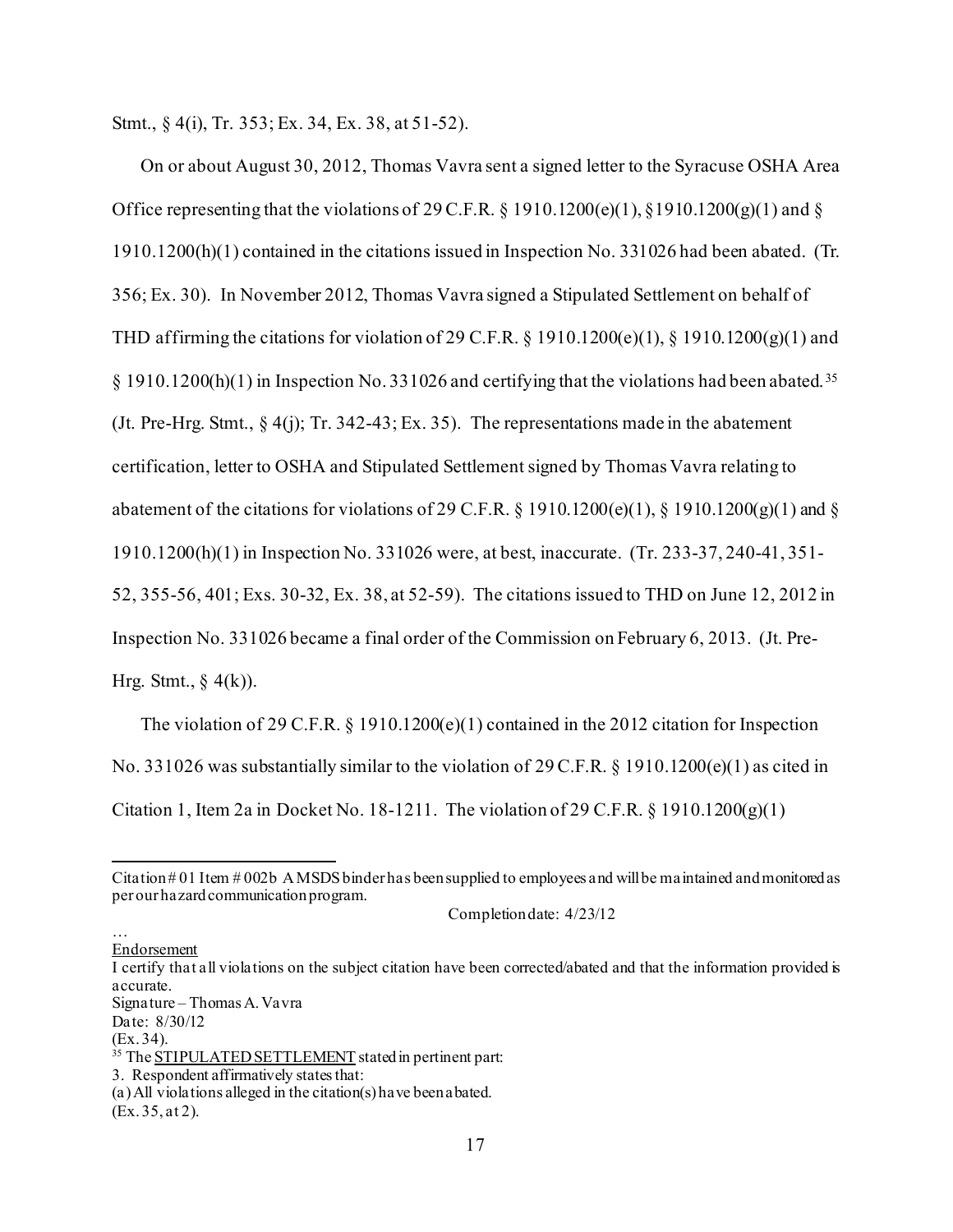contained in the 2012 citation for Inspection No. 331026 was substantially similar to the violation of 29 C.F.R. § 1910.1200(g)(1) as cited in Citation 1, Item 2b in Docket No. 18-1211. The violation of 29 C.F.R. § 1910.1200(h)(1) contained in the 2012 citation for Inspection No. 331026 was substantially similar to the violation of 29 C.F.R. § 1910.1200(h)(1) as cited in Citation 1, Item 2c in Docket No. 18-1211.

## **E. Docket No. 18-1212**

## **1. Citation 1, Item 1**

Citation 1, Item 1 in Docket No. 18-1212 has been withdrawn by the Secretary. A Stipulation of Withdrawal signed by both parties was received and approved by the Court at the commencement of the trial. (Tr. 8-9).

## **2. Citation 1, Item 2**

On January 19, 2018, a door designated as an emergency exit at the South end of the mill that led outdoors at Respondent's workplace was locked by a deadbolt. [36](#page-17-0) (Tr. 52-54, 120- 23, 178, 244, 373; Exs. 6-7, 19, at 4, ¶ 4a). CSHO Calderon tried but was unable to open the door. (Tr. 52). IH Maloney testified that the "door was dead bolted shut. You had – you had to unlatch the deadbolt and push the bar." (Tr. 243-44). A photograph of the exit door taken by CSHO Calderon is at Exhibit 7. (Tr. 52-53; Ex. 7). Photographs of the lock taken by CSHO Calderon are at Exhibit 6 and Exhibit 7, at A. (Tr. 53-54, 120; Exs. 6-7). In order to unlock the exit door, one had to lift up the deadbolt, slide it and then push the bar on the door. (Tr. 179, 243, 372; Exs. 6-7).

Thomas Vavra was aware the exit door was locked with a deadbolt. (Tr. 55, 372). He

<span id="page-17-0"></span><sup>&</sup>lt;sup>36</sup> CSHO Calderon found the door locked all four days she was at Respondent's mill; i.e. January 9, 11, 19, 2018, and February 20, 2018. (Tr. 54).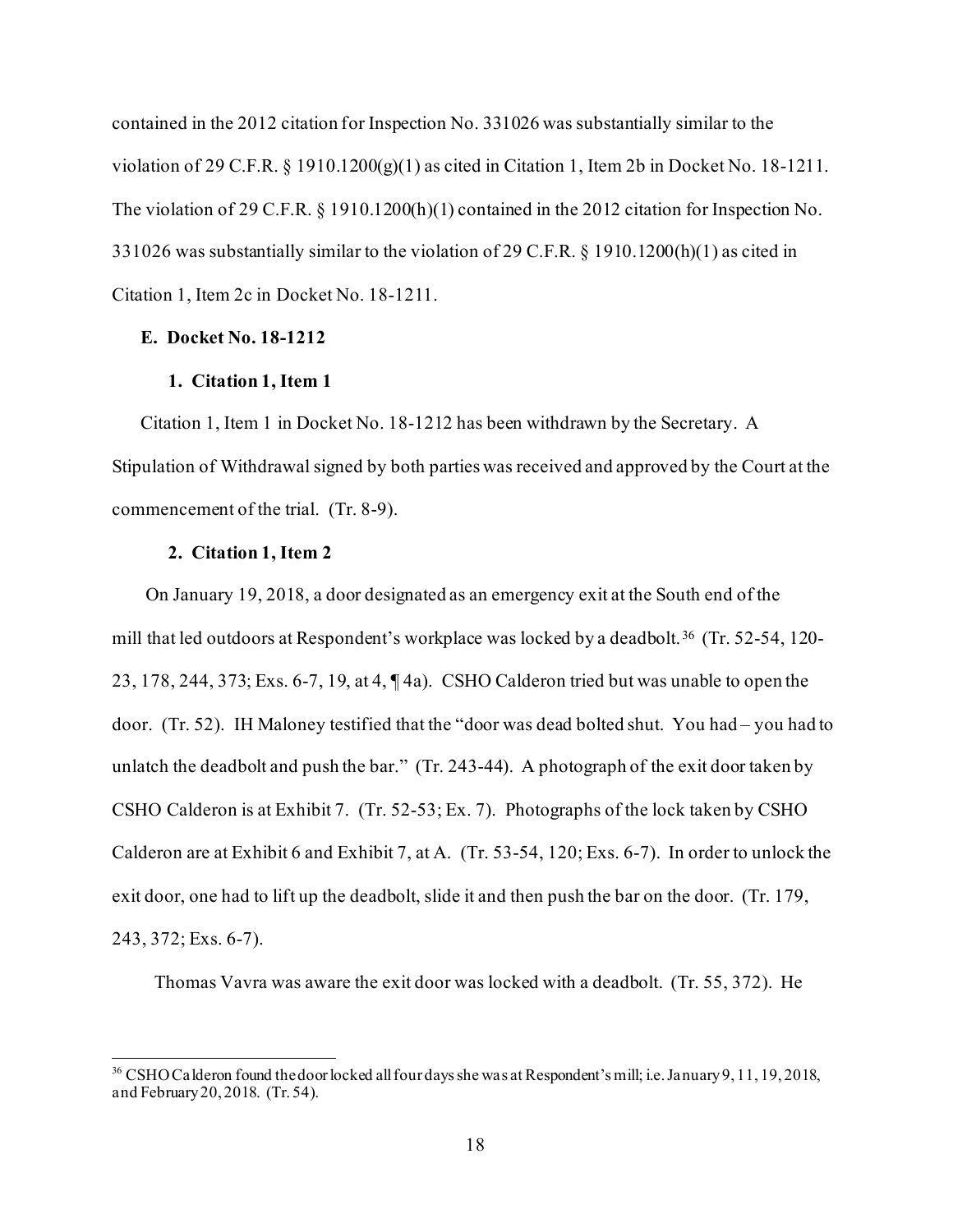told CSHO Calderon that the door was kept locked to keep the cold from getting into the building, which was not heated. The locked exit door exposed all ten to fourteen of Respondent's employees to serious physical injuries resulting from delay in evacuating the workplace in the event of a fire hazard. (Tr. 54-55, 123-25, 177-78).

## **3. Citation 1, Item 3**

On January 19, 2018, the exit sign above a designated exit door at the south end of the mill was not illuminated. (Tr. 11-12, 58-59, 126; Ex. 7). The unlit exit sign was in plain view. (Tr. 59; Ex. 7). The unlit exit sign exposed all ten to fourteen of Respondent's employees to serious physical injuries resulting from an inability to see the exit door to evacuate the workplace in the event of a fire. (Tr. 59).

## **4. Citation 1, Item 4**

Respondent provided portable fire extinguishers in the workplace for employees to use to fight fires. (Tr. 376, 460, 482; Ex. 38, at 31). Respondent's employees were expected to use the fire extinguishers at the workplace in the event of a fire. (Tr. 63, 340, 460, 482; Ex. 38, at 33- 34). Respondent did not train employees on the use of portable fire extinguishers and/or the hazards involved with incipient stage firefighting. (Tr. 61-62, 130-31, 160, 339-40, 377, 425, 459-60, 482; Ex. 18, at 2, ¶¶ 6, 9, Ex. 38, at 31, 34). Respondent's failure to train employees on the use of portable fire extinguishers and/or the hazards involved with incipient stage firefighting exposed all ten to fourteen of its employees to serious physical injury, such as smoke inhalation or burns, in the event of a fire at the workplace. (Tr. 63).

## **5. Citation 1, Item 5 a) Whirlwind up-cut saw and b) Northtech up-cut saw**

On January 11, 2018, the points of operation on both the Whirlwind and Northtech up-cut saws (also upcut saw) were completely unguarded. (Tr. 65, 71, 74). On January 11, 2018,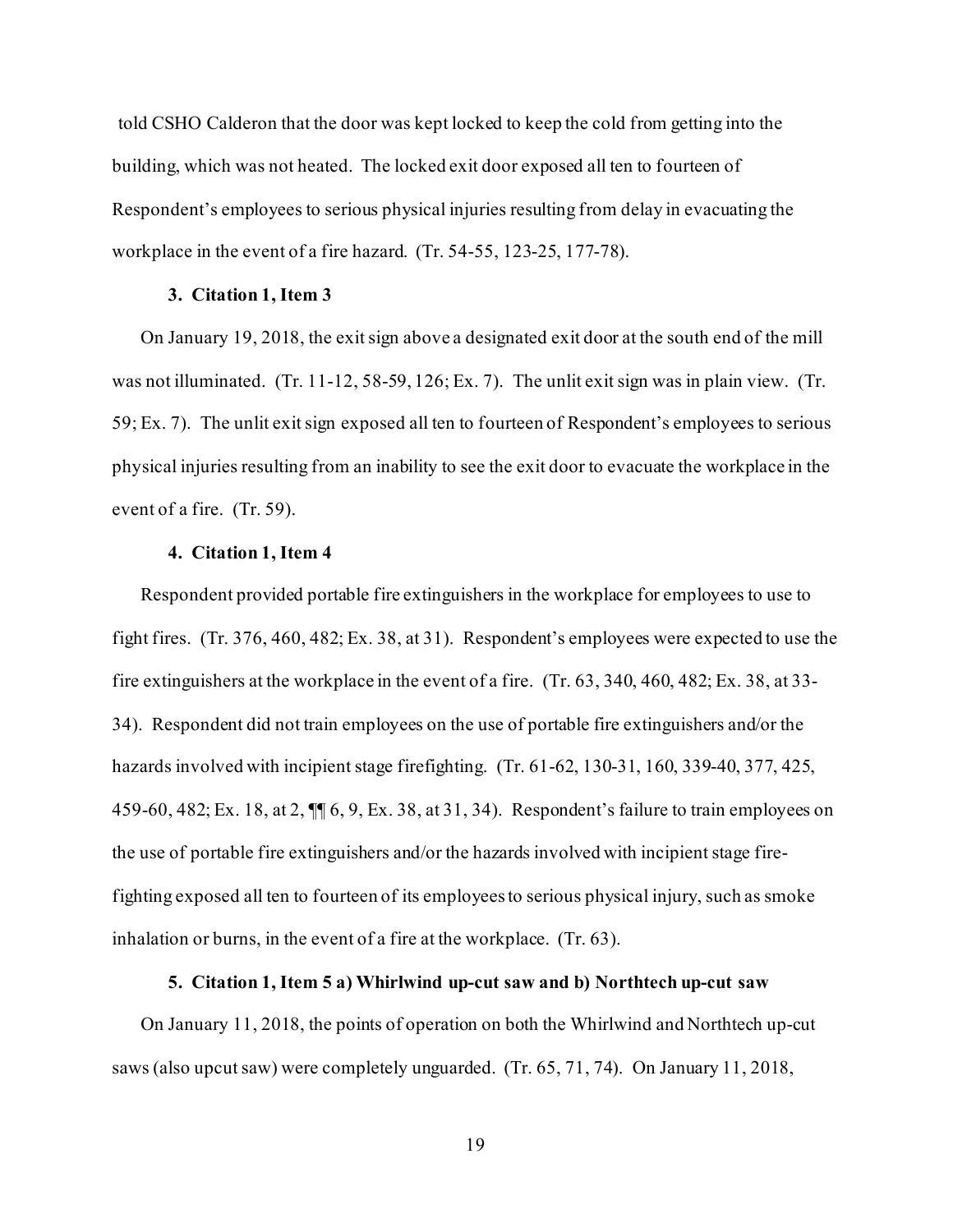Thomas Vavra told CSHO Calderon that guards get in the way of production. (Tr. 65-66, 71- 72). On January 11, 2018, CSHO Calderon notified Thomas Vavra that both up-cutsaws needed to be guarded. (Tr. 66).

On January 19, 2018, the Whirlwind and Northtech up-cut saws used by employees were not adequately guarded to protect Respondent's employees from point of operation hazards. (Tr. 12, 64-67, 70-74, 132-35; Ex. 9). The blades of both up-cut saws are engaged by foot pedals which move the blades upward to cut wood. (Tr. 65, 378-79). On January 19, 2018 the guards installed for the points of operation on both up-cut saws did not fully guard employees from point of operation hazards. The guards still allowed for contact at the point of operation. (Tr. 66-67, 72; Ex. 9, at 1, "A", at 3, "B").

The photographs at pages 1 and 3, Exhibit 9, taken by CSHO Calderon on January 19, 2018, show a partial guard at page 1, "A", and page 3, "B", on the Whirlwind up-cut saw. (Tr. 66-68; Ex. 9, at 1, "A", at 3, "B"). On January 19, 2018, CSHO Calderon observed Mr. [redacted] using the Whirlwind upcut saw with his hands about an inch from the point of operation.<sup>37</sup> (Tr. 67-70; Ex. 9, at 3, "A"). Employees' hands had to be so close to the point of operation because the employees "were required to push the wood to keep it in place on the saw." (Tr. 70).

CSHO Calderon measured the one-inch distance from the employee's hands to the point of operation on the Northtech upcut saw. (Tr. 72). Mr. [redacted] also told CSHO Calderon that the distance of the exposed additional space at the Northtech upcut saw was approximately four inches. (Tr. 72-73).

<span id="page-19-0"></span><sup>&</sup>lt;sup>37</sup> CSHO Calderon measured the distance of Mr. [redacted]'s hand to the point of operation on the Whirlwind upcut saw. The guard did not completely cover the exposed area. (Tr. 70-73). CSHO Calderon testified that adequate guarding was commercially available for both upcut saws. (Tr. 74-75). Mr. Vavra testified that he was aware of larger saw guards being available but asserted that their use created more danger for the operator. (Tr. 380-83; Exs. 9, 19, at 14-17).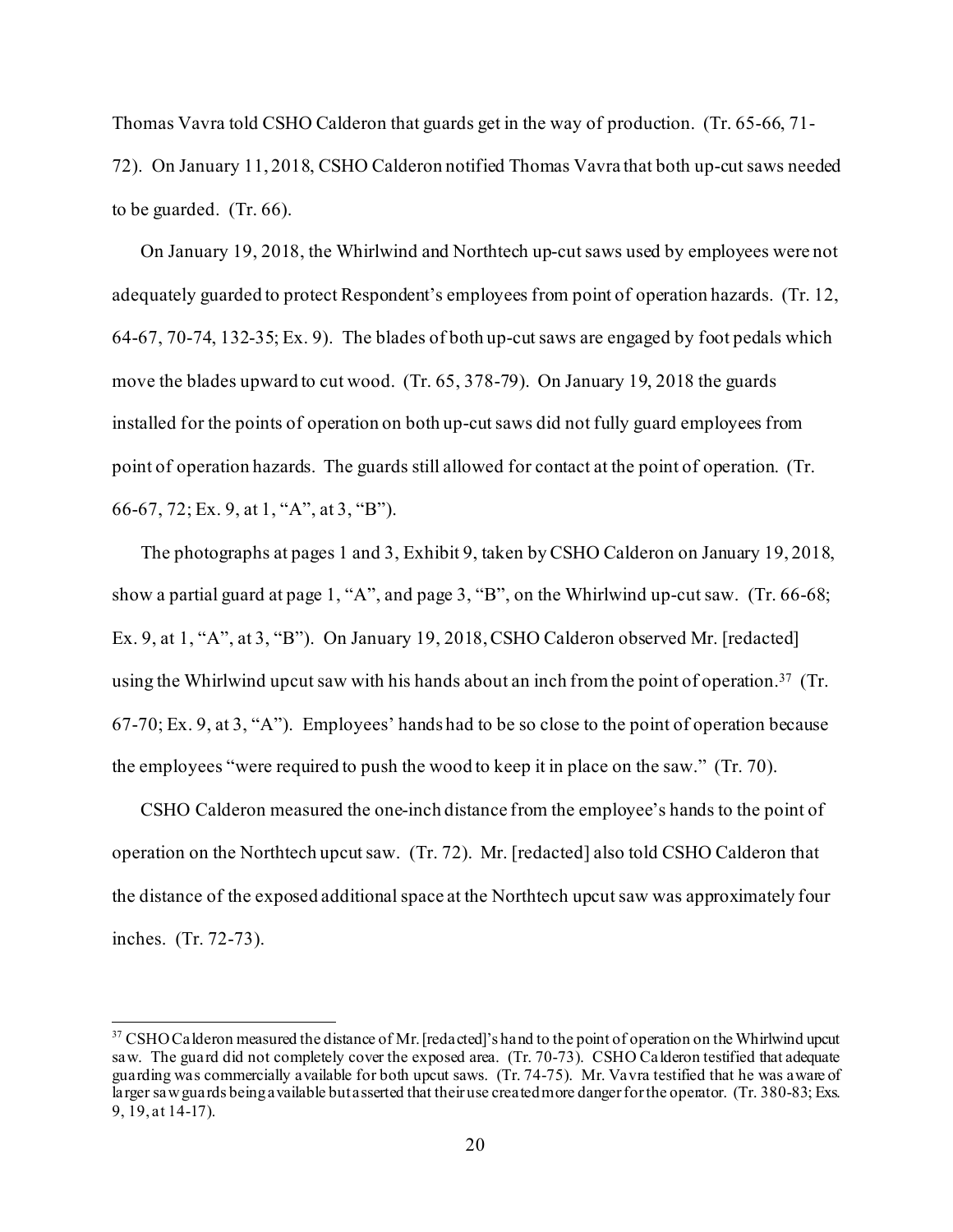On both up-cut saws, approximately four inches were exposed between the bottom of the guards and the points of operation. (Tr. 70-73; Ex. 9, at 1, "A", at 3, "B"). On both up-cut saws, employees' hands were approximately one inch from the point of operation when the saws were in use. (Tr. 70-72; Ex. 9, at 3). The position of the guards on the up-cut saws were in plain view. (Ex. 9). Respondent's failure to adequately guard the points of operation on the Whirlwind and Northtech up-cut saws exposed approximately four employees, including Mr. [redacted], to serious physical injury such as amputation. (Tr. 73-75, 137).

#### **6. Citation 1, Item 6**

On January 19, 2018, the pressure of two compressed air guns used by Respondent's employees every workday to clean wood dust off machinery was not reduced to less than 30 pounds per square inch (p.s.i.). (Tr. 12, 76-81, 429; Ex. 10). The two compressed air guns were hooked up to a compressed air tank that had pressure at 90 p.s.i. (Tr. 161). Using an air pressure gauge, CSHO Calderon measured the pressure of the compressed air gun at the Maureen Johnson wood saw at 40 p.s.i. and at the Cantek planer<sup>38</sup> cleaner at 50 p.s.i., respectively. (Tr. 77-78). CSHO Calderon observed two employees using the compressed air guns during her onsite inspection in January 2018. (Tr. 77, 80). The photograph at Exhibit 10, at 1, taken by CSHO Calderon in January 2018, shows an employee at the Cantek planer using an air gun without a reducer to clean off the wood dust from the equipment. (Tr. 78-83; Ex. 10, at 1). Thomas Vavra was aware that the two compressed air guns did not have reducers. He told CSHO Calderon that reducers "were no longer being used." (Tr. 80-81, 429). Respondent's failure to reduce the air pressure on two compressed air guns used for cleaning purposes to below 30 p.s.i. exposed approximately four employees, including Messrs. [redacted] and [redacted], to serious physical

<span id="page-20-0"></span><sup>&</sup>lt;sup>38</sup> CSHO Calderon testified that a Cantek planer "parallels the wood." (Tr. 78, 109). It takes an inch and an eight thick rough, hard lumber and planes it down to about  $15/16^{th}$  of an inch. (Tr. 419-20).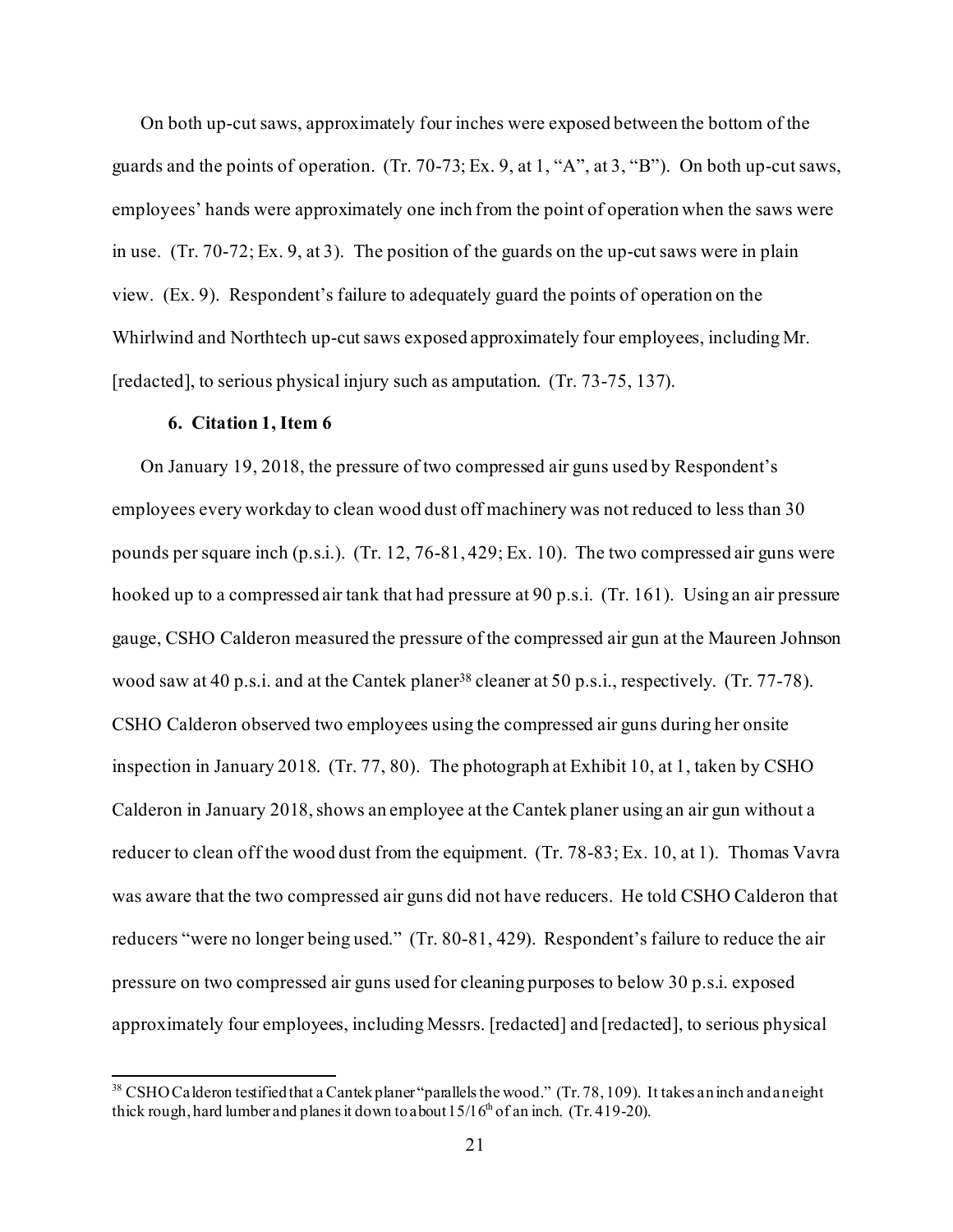injury such as cuts to the skin, lacerations and/or embolisms. (Tr. 79-83).

### **7. Citation 1, Item 7**

On January 11 and 19, 2018, the circuit breaker box powering various machinery at Respondent's workplace was missing a dead front enclosure.[39](#page-21-0) (Tr. 13, 83-85, 142; Ex. 12). The photograph at Exhibit 12, at 1, taken by CSHO Calderon on either January 11 or January 19, 2018, shows that the dead front was missing on the bottom half of the breaker box. (Tr. 85, 162; Ex. 12, at 1, "C"). Employees used the circuit breaker box to switch breakers for various machines every day. (Tr. 86-87, 91). The door to the circuit breaker box was left open and the exposed electrical parts were in plain view. Exposure allegedly occurred when the door was left open or when the door was opened whereupon in either instance employees were exposed to live parts because the dead front was missing. (Tr. 87, 91, 142, 161-62; Ex. 12). CSCO Calderon also testified that an employee could allegedly still be exposed to electrical shock or fire caused by the uncovered conduits and circuits inside even where the circuit breaker door was closed. (Tr. 143-44). Respondent's failure to enclose all live electrical parts in the circuit breaker box allegedly exposed approximately two employees, including Messrs. [redacted] and [redacted], to serious physical injury such as electrical shock when they switched breakers. (Tr. 86-87; 144).

#### **8. Citation 1, Item 8**

## **a. Citation 1, Item 8a**

On January 11 and 19, 2018, the circuit breaker box powering various machinery, including the planer, chop saw, and end matcher, at Respondent's workplace had live openings missing filler plates. (Tr. 13, 89-90; Ex. 12). Employees used the circuit breaker box to switch breakers for various machinery every day. (Tr. 86-87, 91). The photograph at exhibit 12, page 1, taken by

<span id="page-21-0"></span><sup>&</sup>lt;sup>39</sup> CSHO Calderon defined a "dead front" as "a cover to the circuit breaker box." (Tr. 142).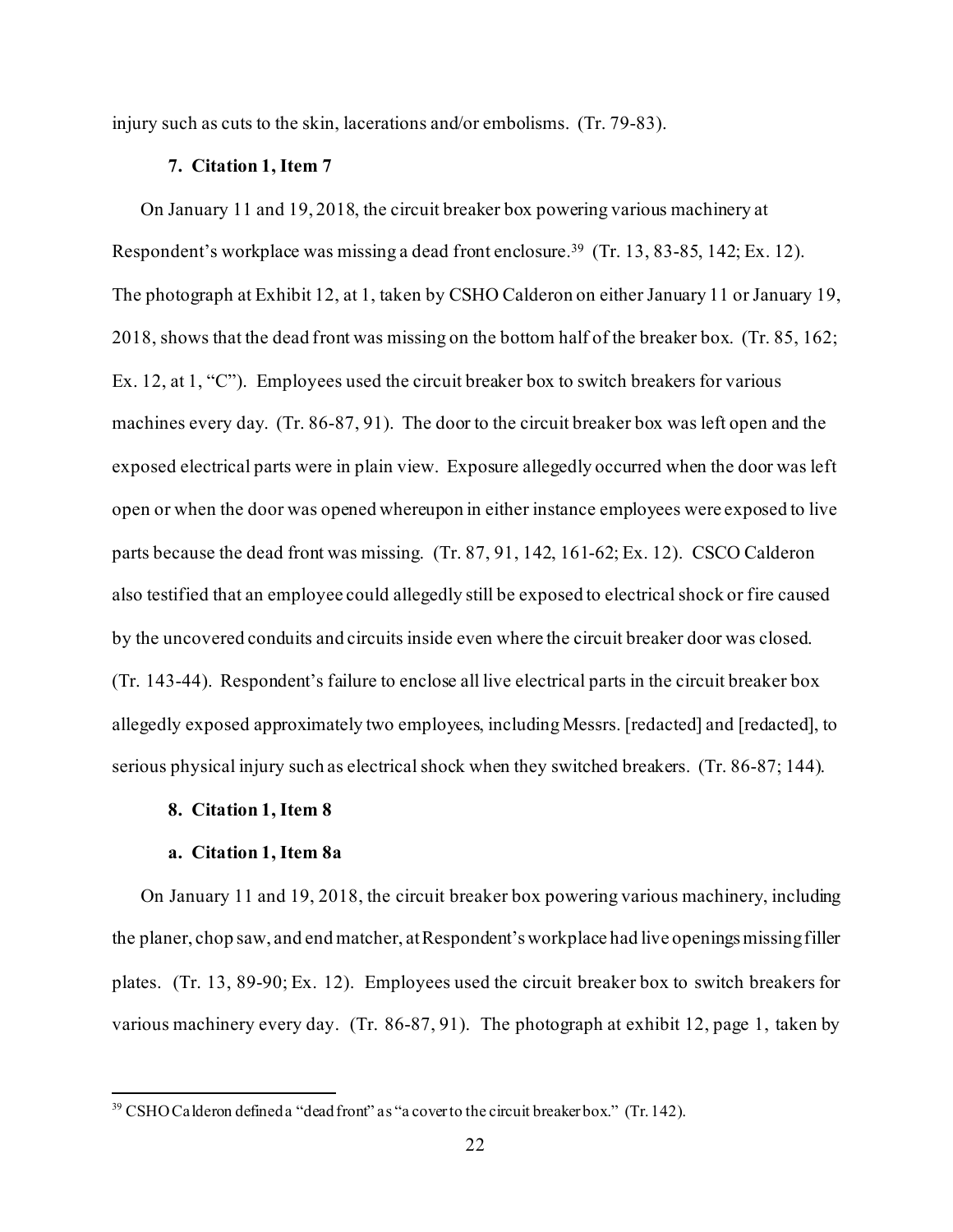CSHO Calderon on either January 11 or January 19, 2018, shows the missing filler plates at "A", "B", and "C". (Tr. 89; Ex. 12). The photograph at exhibit 12, page 2, taken by CSHO Calderon on either January 11 or January 19, 2018, shows the missing filler plate at "A". (Tr. 89; Ex. 12, at 2, "A"). The door to the circuit breaker box was left open and the exposed electrical parts were in plain view. (Tr. 87, 91, 142, 161-62; Ex. 12). Respondent's failure to close all live openings in the circuit breaker box exposed approximately two employees, including Messrs. [redacted] and [redacted], to serious physical injury such as electrical shock. (Tr. 91).

## **b. Citation 1, Item 8b**

On January 11 and 19, 2018, a conduit box connected to the chipper was missing a cover. (Tr. 13, 91-92; Ex. 11). The conduit box connected to the chipper contained electrical conduit and wood chips. The conduit box was only covered with cardboard and duct tape. (Tr. 92; Ex. 11). The conduit box was in plain view. (Tr. 93-94; Ex. 11). The photograph at exhibit 11, page 1, taken by CSHO Calderon on either January 11 or January 19, 2018, shows the conduit box covered with a "piece of cardboard and tape." (Tr. 92; Ex. 11, at 1). The photograph at exhibit 11, page 2, taken by CSHO Calderon on either January 11 or January 19, 2018, shows that the inside of the conduit box contains conduit and wood chips. (Tr. 92; Ex. 11, at 2). Respondent's failure to properly cover the conduit box connected to the chipper exposed all ten to fourteen employees to a fire hazard. (Tr. 93).

# **9. Citation 2, Items 1a and 1b (Alleging Willful, Repeat, and Serious violations in the alternative)**

## **a. Citation 2, Item 1a:**

On January 11 and 19, 2018, Respondent failed to establish a program consisting of energy control (lockout/tagout) procedures, employee training and periodic inspections for employees who performed servicing and/or maintenance on machines such as the planer, rip saw/ripper,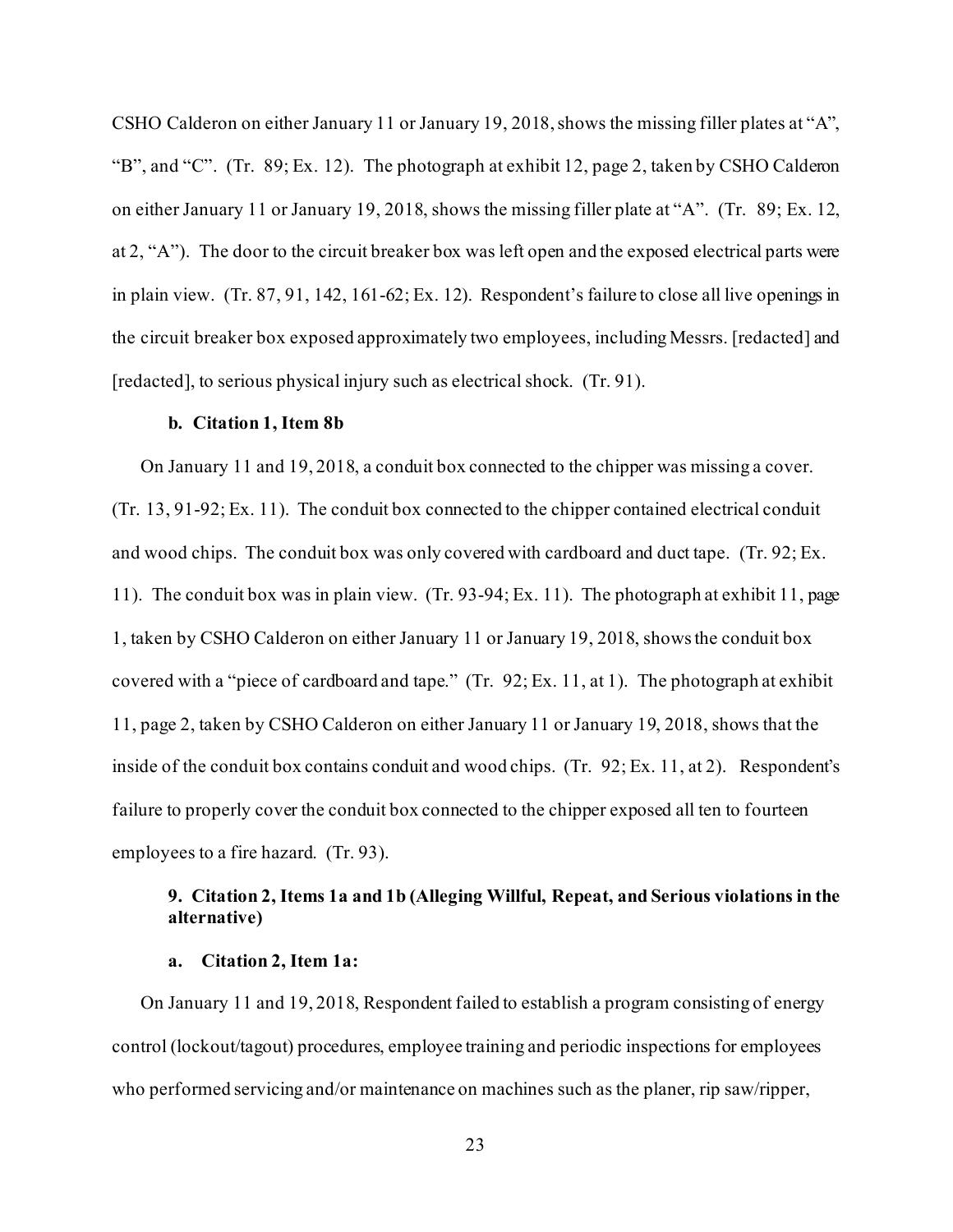moulder and upcut saws. [40](#page-23-0) CSHO Calderon testified that an energy control program is required when an employee could potentially be exposed to equipment reenergizing while they are performing maintenance, service or fixing the machine. (Tr. 13, 95-96, 157-58, 163-65, 258, 331, 337, 386, 451-52; Ex. 18, at 1-2, ¶¶ 3-5, Ex. 38, at 34, 37-38). Respondent's employees regularly performed servicing and/or maintenance on the planer, rip saw/ripper, moulder and upcut saws such as replacing blades and knives and applying lubricant. (Tr. 96, 102-03, 108-12, 334, 403, 433, 447-49, 458-59, 468; Ex. 38, at 39-40). Respondent failed to train any employees who performed servicing and/or maintenance on the planer, rip saw/ripper, moulder and upcut saws on energy control procedures (lockout/tagout). <sup>41</sup> (Tr. 98-104, 434; Ex. 18, at 1-2,  $\P$  5, 9, Ex. 38, at 36). Respondent failed to do periodic inspections of energy control procedures at the workplace for employees who performed servicing and/or maintenance on machines such as the planer, rip saw/ripper, moulder and upcut saws.[42](#page-23-2) (Tr. 104; Ex. 18, at 1, ¶¶ 3-4). Although there

<span id="page-23-0"></span><sup>&</sup>lt;sup>40</sup> Thomas Vavra told CSHO Calderon that Respondent did not have an energy control program. (Tr. 95). At trial, Mr. Vavra admitted that Respondent did not have any written procedures for any energy control program. (Tr. 331). In its Post-Trial Brief, Respondent argues that it had an unwritten "program" that had a limited number of trained employees authorized to perform maintenance on a machine. (Resp't Post-Trial Br., at 9). The Court rejects this argument and finds Respondent did not have an energy control program of any kind, written or otherwise. It also did not have specific energy control procedures. (Tr. 95-98, 102-14, 157-58, 163-67, 171-72, 331, 334, 337, 386, 434; Exs. 9, 13-16, Ex. 18, at 1-2, ¶¶ 3-5, Ex. 38, at 34, 38-40). Messrs. Thomas Vavra, Anthony Vavra, [redacted], [redacted] and [redacted] all told CSHO Calderon Respondent did not have a procedure in place for when they were performing maintenance or servicing machines. (Tr. 157). They all told her they only turned off the machine at the power source. (Tr. 158, 163-64). At trial, Mr. Vavra denied that Respondent's energy control procedures were simply turning the machines off. (Tr. 331-32). This testimony was contradicted at his deposition and at trial. At his October 23, 2019 Rule 30(b)(6) deposition, Mr. Va vra said that Respondent's procedure for de-energizing its saws was "a simple task of just turning off. It's like a light switch. You just shut it off." (Tr. 332-33; Ex. 38, at 39). He also admitted that there were no other energy control procedures in place other than turning the machine off. (Tr. 333; Ex. 38, at 40). At trial, Jeffrey Prebish, Area Director (AD) of the Syracuse area office, testified that Respondent was not only required to turn its machines off, but also required to verify that the machine is isolated by bleeding any stored energy from the system to prevent it from restarting. (Tr. 258-60).

<span id="page-23-1"></span> $\frac{41}{1}$  Thomas Vavra told CSHO Calderon that Respondent's employees had not been trained on lockout/tagout or energy control procedures. (Tr. 98). Messrs. [redacted], [redacted] and [redacted] told CSHO Calderon that they had not been trained on lockout/tagout or energy control. (Tr. 103-04). At trial, Mr. Vavra testified that Respondent "don't have training on lockout/tagout." (Tr. 434). The Court finds that Respondent's assertion in its responses to Interrogatory No. 12a and 13a that Messrs. [redacted] and [redacted] had been trained in lockout/tagout procedures to be without a dequate basis. (Tr. 432-34; Ex. 19, at 10-11).

<span id="page-23-2"></span><sup>&</sup>lt;sup>42</sup> Thomas Vavra told CSHO Calderon that Respondent had not performed any periodic inspections of its machines for lockout/tagout purposes. (Tr. 104).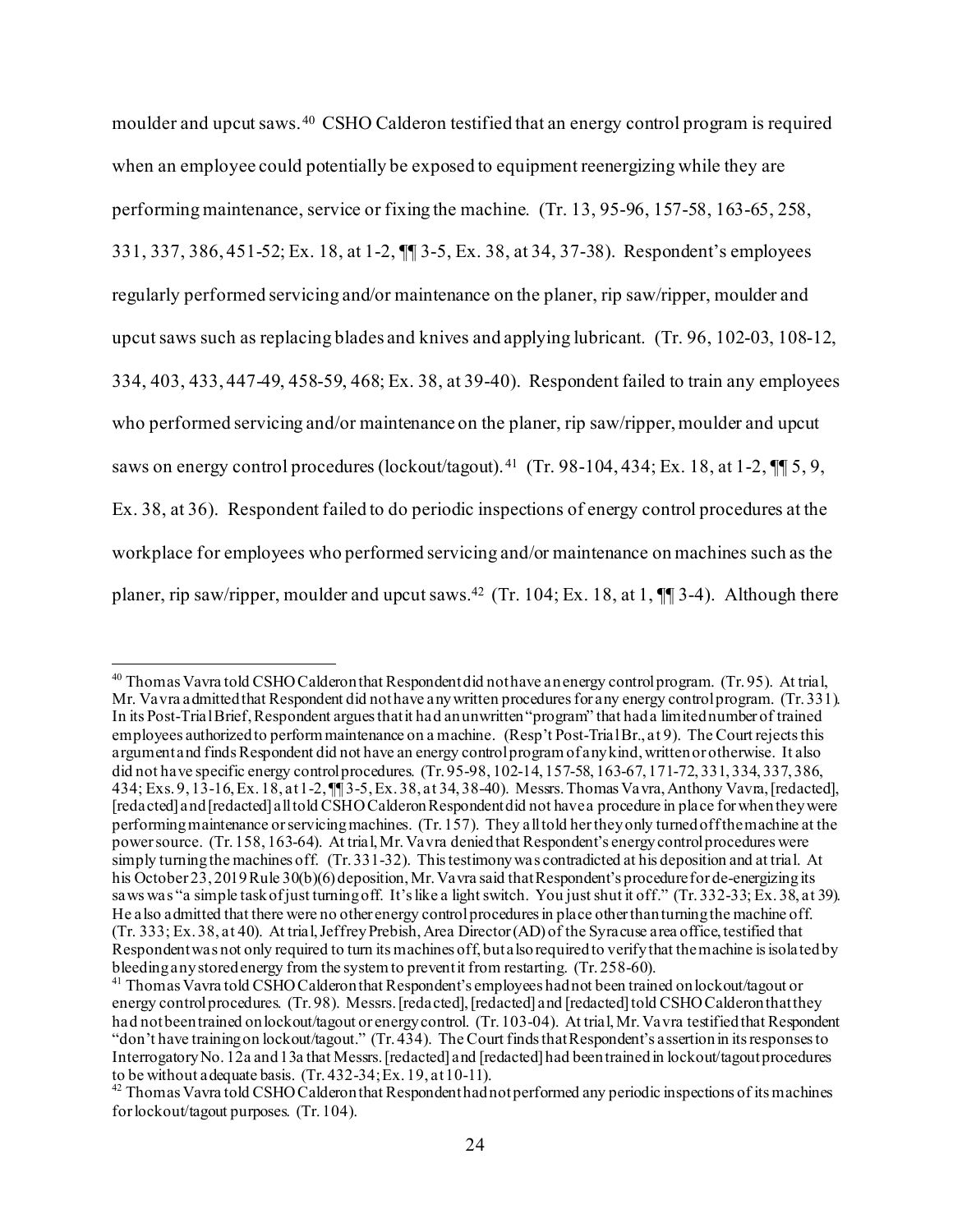were unopened locks and tags present at the workplace, none were used to lockout and/or tagout energy prior to OSHA's 2018 inspection. (Tr. 97-98, 334; Ex. 16, at 2-3, Ex. 38, at 42-43). Respondent's failure to establish a program consisting of energy control (lockout/tagout) procedures, employee training and periodic inspections exposed employees, including Messrs. [redacted], [redacted], and [redacted], to serious physical injuries such as amputation in the event a machine unexpectedly restarted while the employees were performing servicing and/or maintenance. (Tr. 102-05). Respondent failed to develop, document and/or utilize specific procedures for the control of potentially hazardous energy for employees who performed servicing and/or maintenance on machines such as the planer, rip saw/ripper, moulder and upcut saws. (Tr. 95-98, 102-14, 157-58, 163-67, 171-72, 331, 334, 337, 386, 434; Exs. 9, 13-16, Ex. 18, at 1-2, ¶¶ 3-5, Ex. 38, at 34, 38-40). The planer, rip saw/ripper, moulder and upcut saws on which Respondent's employees performed servicing and/or maintenance were all powered by both electricity and air. (Tr. 105-13, 165-66, 460, 481-82; Ex. 15, at 2). Respondent's failure to develop, document and/or utilize specific procedures for the control of potentially hazardous energy exposed employees, including Messrs. [redacted], [redacted], and [redacted], to serious physical injury such as amputation in the event a machine unexpectedly restarted while the employees were performing servicing and/or maintenance.<sup>43</sup> (Tr. 114-15).

THD was issued a citation for "Serious" violation of 29 C.F.R. § 1910.147(c)(1) on June 12, 2012 in Inspection No. 330566 (Citation 1, Item 3) as a result of a April 10, 2012 OSHA

<span id="page-24-0"></span><sup>&</sup>lt;sup>43</sup> While admitting Respondent had no written procedures, Mr. Vavra further said when he personally serviced the planer he de-energized it by turning the power off by pressing three buttons, depressing the emergency stop, and turning off the breaker at a panel. He said that only he, Anthony Vavra and Mr. [redacted] service the planer. Mr. Vavra said it was possible, but highly unlikely, for someone to turn on the power to the planer while it was being serviced. (Tr. 386-95). Mr. [redacted] testified that when servicing the moulder he de-energized it by pressing six buttons on the control panel and then hitting the emergency stop button and lifting the lid. (Tr. 449). Mr. [redacted] said he did not use lockout/tagout procedures on the moulder. (Tr. 451-52).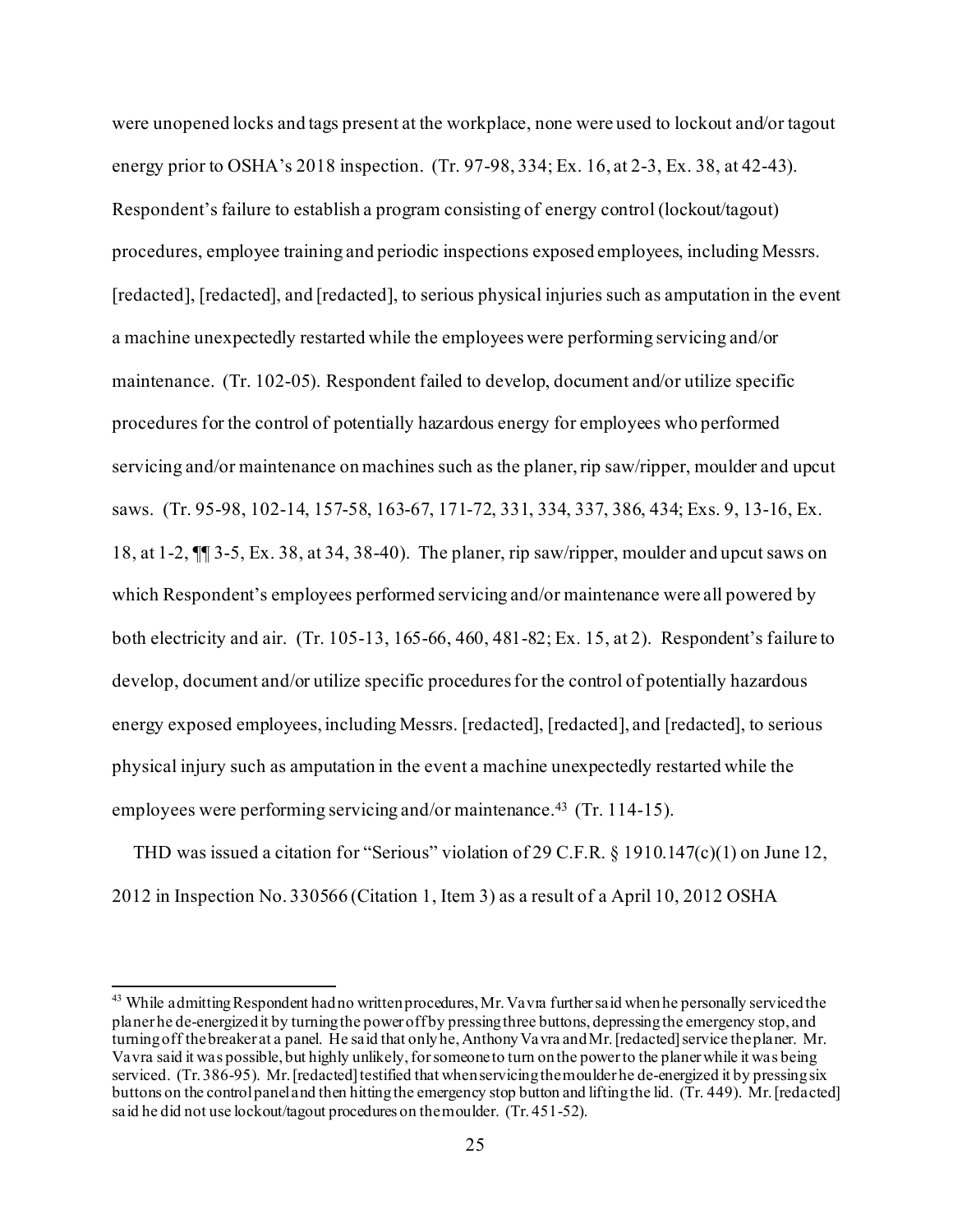inspection at 99 Harris Street, Fulton, New York 13069, the same inspection site as in this case. [44](#page-25-0) (Jt. Pre-Hrg. Stmt., § 4(e); Tr. 328-29; Ex. 29, at 1, 3). On August 30, 2012, Thomas Vavra signed an abatement certification on behalf of THD certifying that the violation of 29 C.F.R. § 1910.147(c)(1) contained in the citation issued for Inspection No. 330566 had been corrected/abated on April 24, 2012. (Jt. Pre-Hrg. Stmt.,  $\frac{4}{9}$ ; Tr. 264-65, 330; Ex. 31).<sup>45</sup> On or about August 30, 2012, Thomas Vavra sent a signed letter to the Syracuse OSHA Area Office representing that the violation of 29 C.F.R. § 1910.147(c)(1) contained in the citation issued in Inspection No. 330566 had been abated.<sup>[46](#page-25-2)</sup> (Tr. 356; Ex. 30). In November 2012, Thomas A. Vavra signed a Stipulated Settlement on behalf of THD affirming the citation for violation of 29 C.F.R.  $\S$  1910.147(c)(1) in Inspection No. 330566 and certifying that the violation had been

Completion date: 4/24/12

… **Endorsement** 

<span id="page-25-0"></span><sup>44</sup>The citation was addressed to Thomas Vavra, Treasurer. (Ex. 29, at 1). The citation stated:

<sup>29</sup> CFR 1910.147(c)(1): The employer did not establish a program consisting of an energy control procedure, employee training and periodic inspections to ensure that before any employee performed any servicing or maintenance on a machine or equipment where the unexpected energizing, startup or release of stored energy could occur and cause injury, the machine or equipment would be isolated from the energy source and rendered inoperative:

a) At establishment, on or about 4/10/12: Where employees perform servicing and/or maintenance on various machinery and equipment, including, but not limited to moulder, grinder, end match machine, saws, dust collection system, etc., the employer had not established a lockout/tagout program which includes written energy control procedures, employee training and periodic inspections, to prevent the unexpected energizing, start up or release of stored energy of the equipment.

Abatement certification must be submitted for this item.

Date by which Violation must be abated: 07/12/2012

<sup>(</sup>Ex. 29, at 3).

<span id="page-25-1"></span> $45$  The certification stated, in pertinent part:

List the **SPECIFIC** method of correction for **EACH** item on the citation and the date of correction (emphasis in original): …

Citation  $\#$  01 Item  $\#$  003 An energy control program with a lock out tag out procedure has been developed and implemented. It's inclusive of procedures, training and inspections.

I certify that all violations on the subject citation have been corrected/abated and that the information provided is accurate.

Signature – Thomas A. Vavra

Date: 8/30/12<br>(Ex.31).

<span id="page-25-2"></span> $^{46}$  AD Prebish testified that this representation was false. (Tr. 265, 291).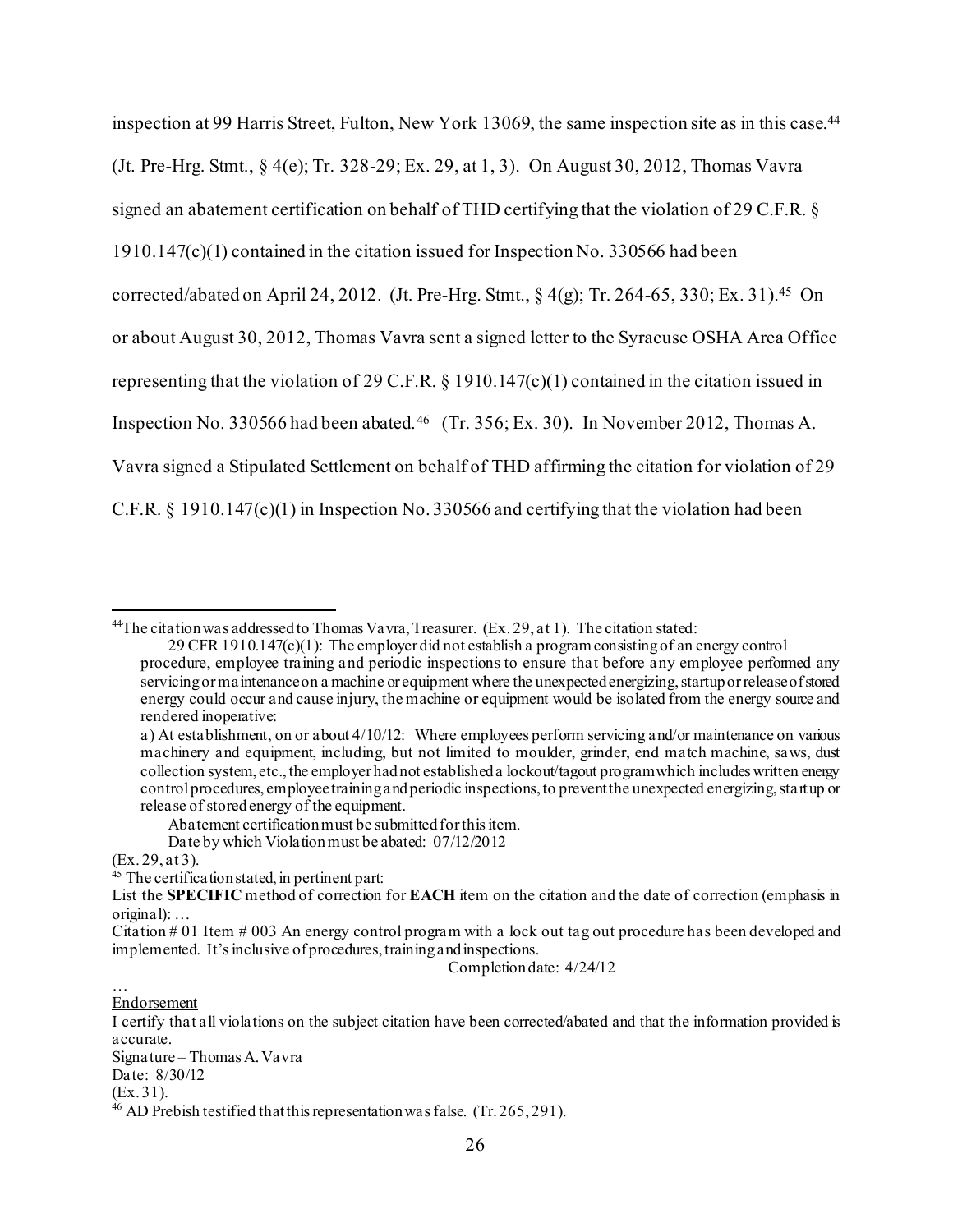abated.[47](#page-26-0) (Jt. Pre-Hrg. Stmt., § 4(h); Tr. 263-64, 329-30, 336, 357; Ex. 32). The representations made in the abatement certification, letter to OSHA and Stipulated Settlement signed by Thomas Vavra relating to abatement of the citation for violation of 29 C.F.R. § 1910.147(c)(1) in Inspection No. 330566 were, at best, not accurate. (Tr. 337; Exs. 30-32, 38, at 40-41). The citation issued to THD for violation of 29 C.F.R.  $\S$  1910.147(c)(1) on June 12, 2012 in Inspection No. 330566 became a final order of the Commission on February 6, 2013. (Jt. Pre-Hrg. Stmt.,  $\S$  4(i)). The violation of 29 C.F.R.  $\S$  1910.147(c)(1) contained in the citation for Inspection No. 330566 was substantially similar to the violation of 29 C.F.R.  $\S$  1910.147(c)(1) as cited in Citation 2, Item 1a in Docket No. 18-1212.

# **b. Citation 2, Item 1b**

Thomas Vavra told CSHO Calderon that Respondent had not developed specific procedures to control potentially hazardous energy for its Cantek planer, Maureen ripsaw, the [LMC 630] moulder, and the Whirlwind and Northtech upcut saws.<sup>48</sup> (Tr. 105-06). CSHO Calderon testified that lockout/tagout procedures were required for the moulder because moulders have multiple energy sources, such as electrical and air (also pneumatic). [49](#page-26-2) (Tr. 107, 258-59, 460).

(Ex. 32, at 2).

<span id="page-26-0"></span><sup>47</sup> The STIPULATED SETTLEMENT stated in pertinent part:

<sup>3.</sup> Respondent affirmatively states that:

<sup>(</sup>a) All violations alleged in the citation(s) have been abated.

<span id="page-26-2"></span><span id="page-26-1"></span> $48$  Respondent a grees it did not document any such procedures but argues "that amounts to no more than a technical rule violation." (Resp't Post-Trial Br., at 10). The cited standard requires procedures to be "developed, *documented*  and utilized for the control of potentially hazardous energy when employees were engaged in activities covered by this section." (emphasis added). The Court finds that all of the elements to the "Exception" to documenting found in the NOTE to 29 CFR § 1910.147(c)(4)(i) did not exist; e.g. (1) where energy has not been completely dissipated, and (2), as the machines had multiple energy sources. The exception does not apply here. (Tr. 107-13, 154-56, 164- 67, 171-72; Sec'y Post Hrg. Br., at 5-6). The Court further finds Respondent violated the cited standard by not developing, documenting and utilizing procedures to control potentially hazardous energy for its Cantek planer,<br>Maureen ripsaw, the [LMC 630] moulder, and the Whirlwind and Northtech upcut saws on January 11 and 18, 2018. <sup>49</sup> AD Prebish testified that to deenergize the electric source a company generally shuts the machine off a teither the breaker or motor control center. He said to deenergize an air source a company shuts "off the valve and then bleed the air that's remaining in the line between the switch or the valve and the machinery." AD Prebish said these procedures were not taken at Timberline. (Tr. 259-60).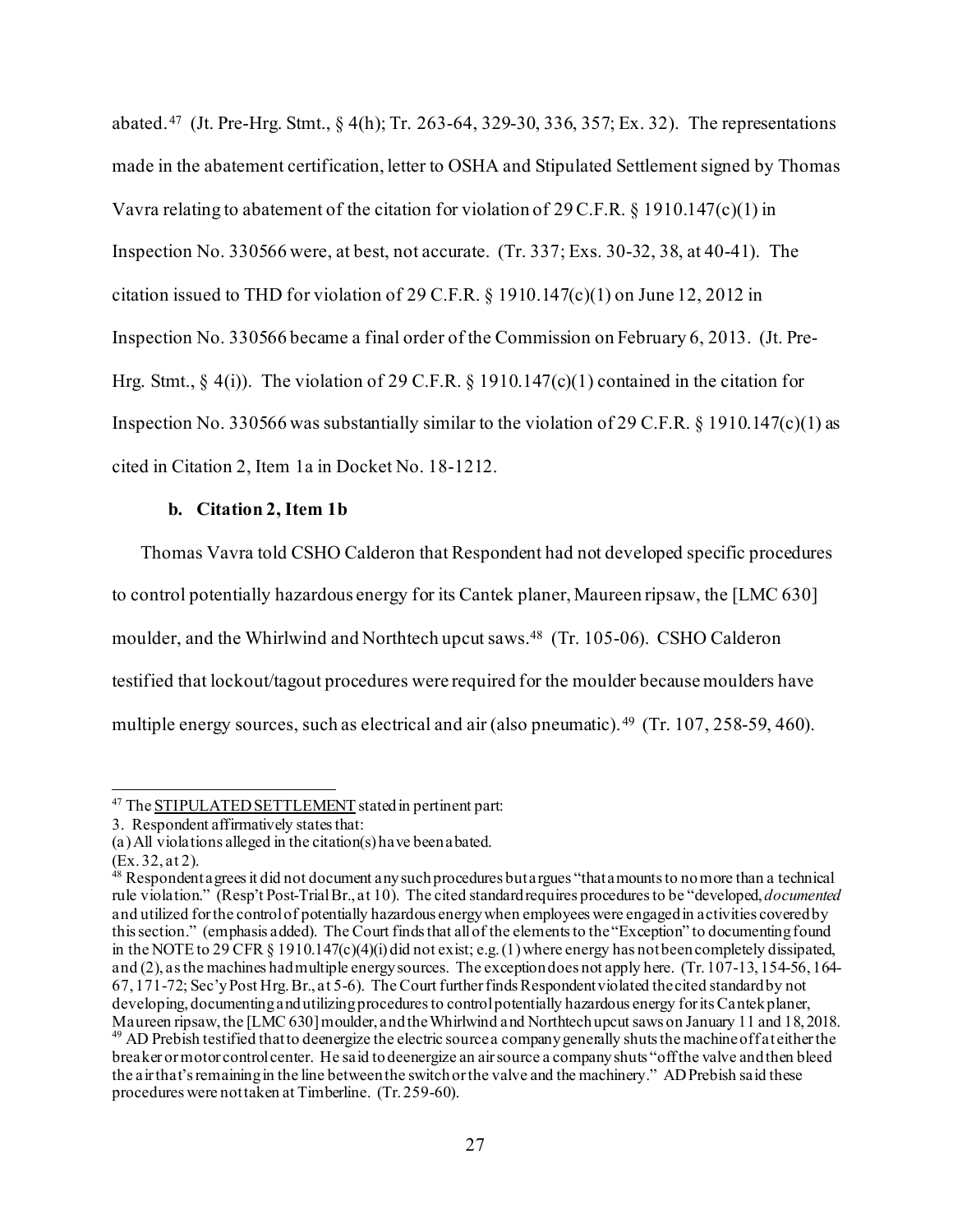She said she never observed a lock on the lockout point of a moulder. (Tr. 107-08; Ex. 13, at 3). Two photographs at exhibit 13, taken by CSHO Calderon on either January 11 or 18, 2018, show the moulder. (Tr. 106-07; Ex. 13, at 1-2). CSHO Calderon testified that Mr. [redacted] told her that employees performed service or maintenance on moulders, including changing knives, on an as needed basis. (Tr. 108). At trial, Mr. [redacted] testified that he switched knives on the moulder "probably once or maybe twice a week." Knives, also referred to as blades, are switched to provide "a better outcome on the flooring, the finish, and everything." (Tr. 448, 459).

The photograph at exhibit 14, taken by CSHO Calderon on either January 11 or 18, 2018, shows the Cantek planer. (Tr. 109; Ex. 14, at 1). CSHO Calderon said she never observed a lock on the lockout point of the Cantek planer. (Tr. 110; Ex. 14, at 3-4). CSHO Calderon testified that lockout/tagout procedures were required for the Cantek planer because it had multiple energy sources, such as electrical and air. (Tr. 110, 258-59, 481-82). CSHO Calderon testified that Mr. [redacted] told her that employees performed service or maintenance on the Cantek planer, including changing knives, bimonthly. (Tr. 110-11).

The photograph at exhibit 15, taken by CSHO Calderon on either January 11 or 18, 2018, shows the Whirlwind Upcut saw. (Tr. 111; Ex. 15, at 1). CSHO Calderon testified that specific procedures for energy control were required for the Whirlwind Upcut saw because it had multiple energy sources, such as electrical and air. (Tr. 110, 258-59). CSHO Calderon testified that Mr. [redacted] told her that employees performed service or maintenance on the Whirlwind Upcut saw, including changing knives. (Tr. 111-12).

CSHO Calderon testified that specific procedures for energy control were required for the Maureen-Johnson Ripsaw because it had multiple energy sources, such as electrical and air. (Tr.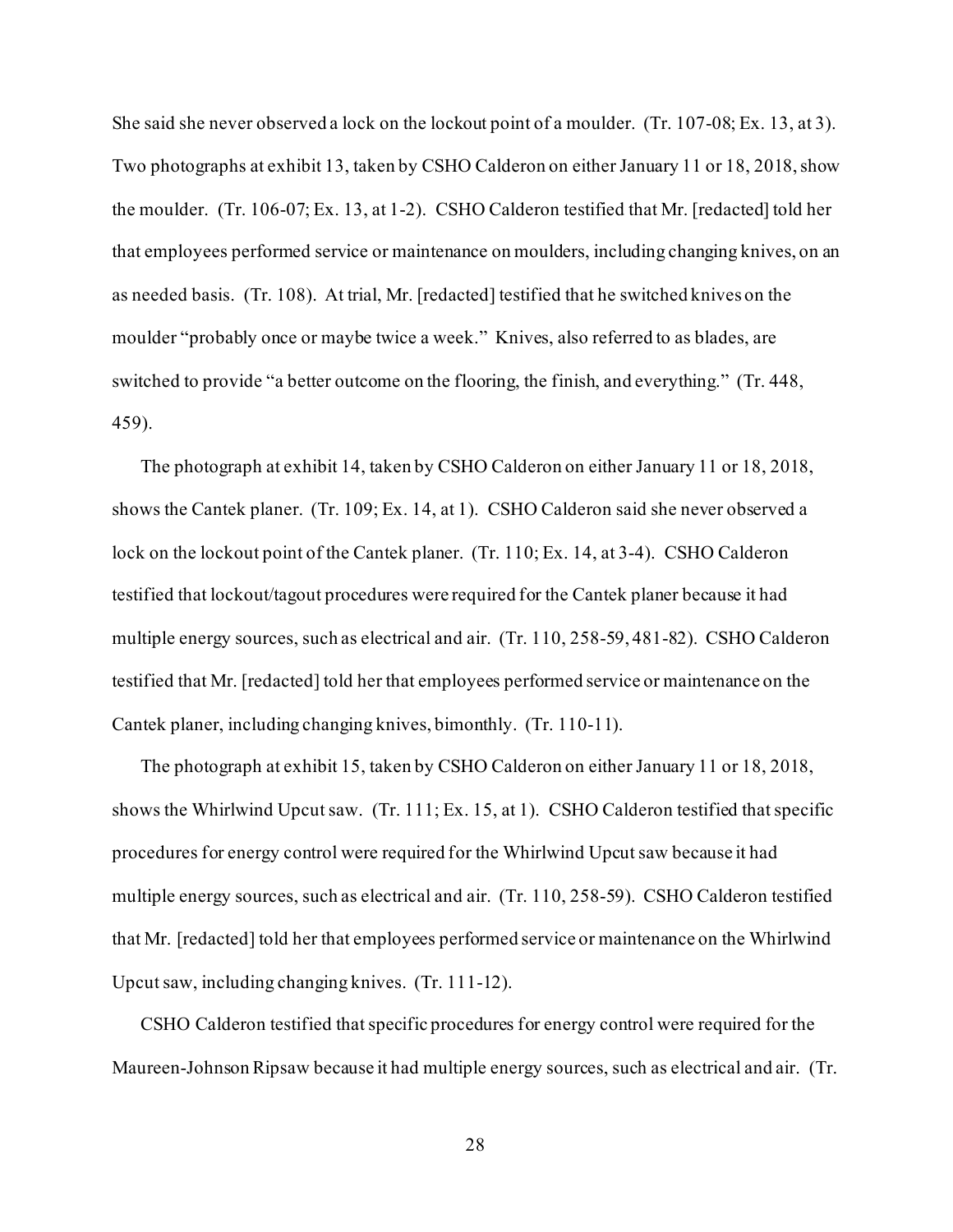112-13). CSHO Calderon testified that [redacted] told her that employees performed service or maintenance on the Maureen-Johnson Ripsaw, including changing knives six times per week.<sup>50</sup> (Tr. 112-13).

CSHO Calderon testified that lockout/tagout procedures were required for the Northtech saw because it had multiple energy sources, such as electrical and air. (Tr. 110). CSHO Calderon testified that Mr. [redacted] told her that employees performed service or maintenance on the Northtech saw, including changing knives, bimonthly. (Tr. 113-14).

Respondent's failure to develop, document and/or utilize specific procedures for the control of potentially hazardous energy on the Cantek planer, Maureen-Johnson Ripsaw, LMC 630 moulder, and Whirlwind and Northtech upcut saws, exposed employees, including Messrs. [redacted], [redacted], and [redacted], to serious physical injury such as amputation in the event a machine unexpectedly restarted while the employees were performing servicing and/or maintenance, including changing knives and blades. (Tr. 114-15).

The violation of 29 C.F.R. § 1910.147(c)(1) contained in the 2012 citation for Inspection No. 330566 was substantially similar to the violation of 29 C.F.R. § 1910.147(c)(4)(i) as cited in Citation 2, Item 1b in Docket No. 18-1212.

# **10. Citation 2, Item 2 (Alleging Willful, Repeat, and Serious violations in the alternative)**

 Respondent failed to train and evaluate all employees who operated PITs to ensure that they were competent to operate them safely.<sup>51</sup> (Tr. 115-18, 159, 337-39, 461, 476, 484-85; Exs. 17,

<span id="page-28-0"></span><sup>&</sup>lt;sup>50</sup> At trial, [redacted] denied telling CSHO Calderon that he changed saw blades six times a week. (Tr. 469). He also said when servicing the ripsaw he pressed the emergency stop button to stop the ripsaw, shut off the main breaker five feet away, and put a sleeve over the end of the shaft to stop it from turning. (Tr. 469-73). When changing fuses, he also opens the door to the main fuse box which also stops the machine from being turned on. (Tr. 473). He agreed that a tag could be used to lock down the power switches but that would not be good because the switches are five feet a way from him. He said no one could get to the main breaker because he would be standing next to it when changing blades. (Tr. 475-76).

<span id="page-28-1"></span><sup>&</sup>lt;sup>51</sup> Respondent concedes its forklift operators "have not undergone formal safety training", but argues the forklifts "are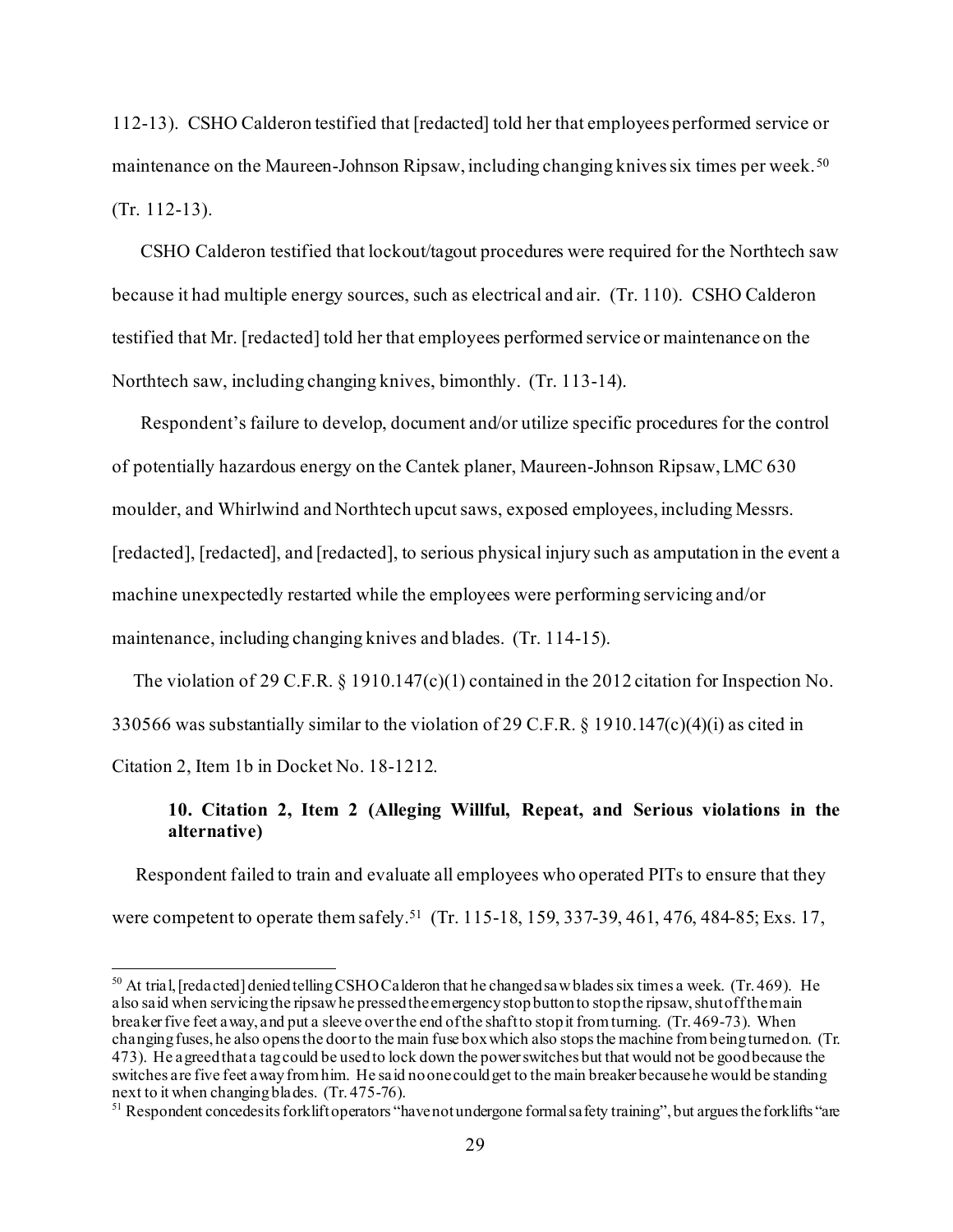18, at 2, ¶¶ 7, 9, Ex. 38, at 43-44). At the time of the 2018 OSHA inspection, two forklifts were routinely operated by Mr. Vavra and employees at the workplace. Two employees use a forklift to bring lumber to equipment such as the moulder. Mr. [redacted] testified that a forklift is used about twelve times each eight-hour day to bring lumber to the moulder. A third forklift is available as a backup. (Tr. 116, 337-38, 395-96, 454-55, 461, 476, 484-85; Ex. 17, Ex. 38, at 43- 44). Thomas Vavra told CSHO Calderon that Respondent had not trained or evaluated for competency PIT operators. (Tr. 115-16). On January 11, 2018, she observed Mr. [redacted] unsafely operating a PIT as he was not wearing a seatbelt. She also observed Messrs. [redacted] and Anthony Vavra operating a forklift. She said that a forklift was being operated the entire time she was at Respondent's worksite. (Tr. 158-60). Mr. [redacted] told CSHO that Respondent "did not train the operators or test them." [52](#page-29-0) (Tr. 117). [redacted] told the CSHO that he had not had any training. (Tr. 159). Respondent's failure to ensure that all PIT operators were competent exposed all ten to fourteen employees to serious physical injuries from the hazard of being struck by a forklift or other materials. (Tr. 118).

THD was issued a "Serious" citation for violation of 29 C.F.R.  $\S$  1910.178(1)(1)(1) on June 12, 2012 in Inspection No. 330566 (Citation 1, Item 4). (Jt. Pre-Hrg. Stmt., § 4(f); Tr. 328-29; Ex. 29, at 4). On August 30, 2012, Thomas Vavra signed an abatement certification on behalf of THD certifying that the violation of 29 C.F.R. § 1910.178(l)(1)(i) contained in the citation issued for Inspection No. 330566 had been corrected/abated on April 23, 2012.[53](#page-29-1) (Jt. Pre-Hrg. Stmt., §

<span id="page-29-0"></span>only used on a very limited basis each day." (Resp't Post-Trial Br., at 10). Respondent's argument is rejected because the use of a forklift by an untrained operator for even a limited basis each day is still a violation of the cited standard.  $52$  Mr. [redacted] told CSHO Calderon that he had been provided forklift "training at a previous employer, eight years prior." (Tr. 159).

<span id="page-29-1"></span> $53$  The certification stated, in pertinent part:

List the **SPECIFIC** method of correction for **EACH** item on the citation and the date of correction (emphasis in original): …

Citation # 01 Item # 004 A forklift training program has been developed and implemented. It's inclusive of training with a written and driving exam.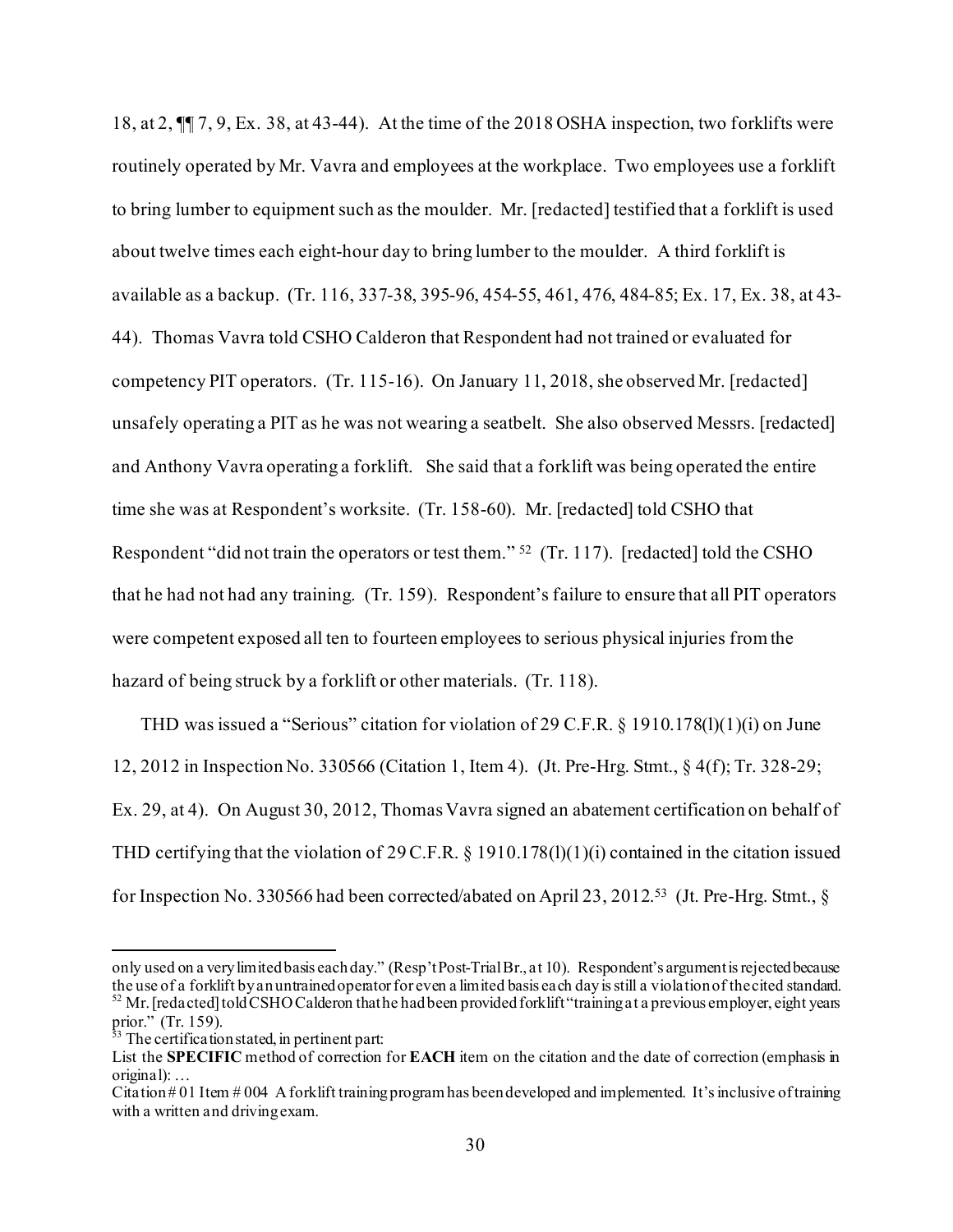4(g); Tr. 330; Ex. 31). On or about August 30, 2012, Thomas Vavra sent a signed letter to the Syracuse OSHA Area Office representing that the violation of 29 C.F.R. § 1910.178(l)(1)(i) contained in the citation issued in Inspection No. 330566 had been abated. (Tr. 356; Ex. 30). In November 2012, Thomas Vavra signed a Stipulated Settlement on behalf of THD affirming the citation for violation of 29 C.F.R.  $\S$  1910.178(1)(1)(i) in Inspection No. 330566 and certifying that the violation had been abated. (Jt. Pre-Hrg. Stmt., § 4(h); Tr. 339; Ex. 32). The representations made in the abatement certification, letter to OSHA and Stipulated Settlement signed by Thomas Vavra relating to abatement of the citation for violation of 29 C.F.R. § 1910.178(l)(1)(i) in Inspection No. 330566 were, at best, not accurate. (Tr. 339; Exs. 30-32, Ex. 38, at 45). The citation issued to THD for violation of 29 C.F.R. § 1910.178(l)(1)(i) on June 12, 2012 in Inspection No. 330566 became a final order of the Commission on February 6, 2013. (Jt. Pre-Hrg. Stmt.,  $\S 4(i)$ ). The violation of 29 C.F.R.  $\S 1910.178(1)(1)(i)$  contained in the 2012 citation for Inspection No. 330566 was substantially similar to the violation of 29 C.F.R. § 1910.178(l)(1)(i) as cited in Citation 2, Item 2 in Docket No. 18-1212.

## **IV. THE SECRETARY'S BURDEN OF PROOF**

To demonstrate a *prima facie* violation of a standard under the OSH Act, the Secretary must show that: (1) the cited standard applies; (2) the requirements of the standard were not met; (3) employees were exposed to, or had access to, the violative condition; and (4) the employer knew or, through the exercise of reasonable diligence, could have known of the violative

Completion date: 4/23/12

… Endorsement

I certify that all violations on the subject citation have been corrected/abated and that the information provided is accurate. Signature – Thomas A. Vavra Date: 8/30/12

<sup>(</sup>Ex. 31).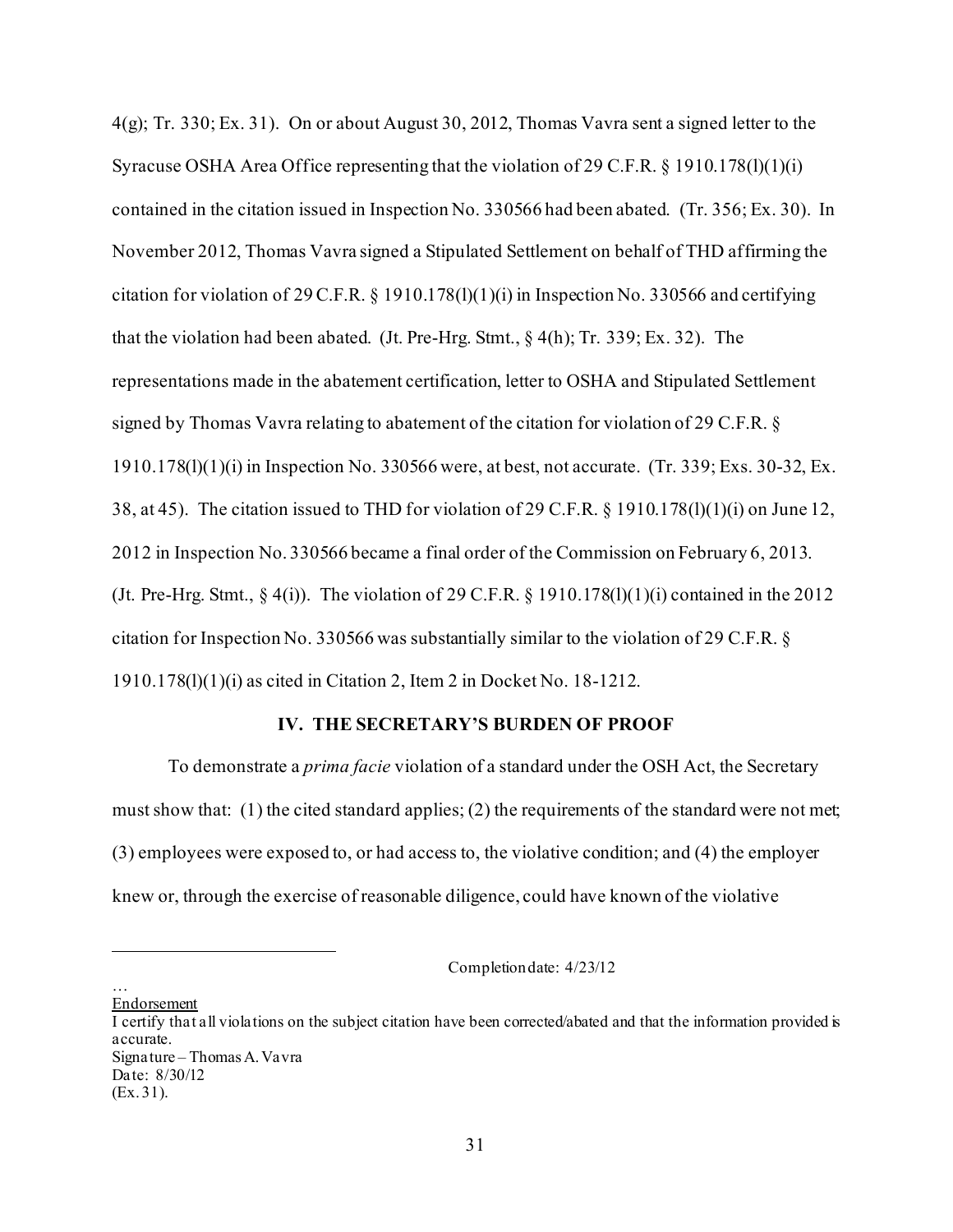condition. *NY State Elec. & Gas Corp. v. Sec'y of Labor*, 88 F.3d 98, 105 (2d Cir. 1996); *Astra Pharm. Prods., Inc.*, 9 BNA OSHC 2126, 2129 (No. 78-6247, 1981), *aff'd in relevant part*, 681 F.2d 69 (1st Cir. 1982); *see also Public Util. Maint. v. Sec'y of Labor*, 417 F.App'x. 58, 62 (2d Cir. 2011). It is sufficient for the Secretary to prove access to the zone of danger, rather than actual exposure to the immediate risk of injury or death. *Donovan v. Adams Steel Erection, Inc.*, 766 F.2d 804, 811-812 (3d Cir. 1985). The Secretary must show only that it was "reasonably certain that some employee was or would be exposed to the danger" of the cited hazard, not that an employee was actually injured or that an accident occurred. *Mineral Indus. & Heavy Constr. Group*, 639 F.2d 1289, 1294 (5th Cir. 1981).

#### **V. DISCUSSION**

#### **A. ALL THE WILLFUL CITATION ITEMS ARE AFFIRMED.**

#### **1. The Willful Standard Under the OSH Act.**

A willful violation under section 17(a) of the OSH Act is "an act done voluntarily with either an intentional disregard of, or plain indifference to the Act's requirements." *A.E. Staley Mfg. Co. v. Sec'y of Labor*, 295 F.3d 1341, 1345 (D.C. Cir. 2002) (citing *Kaspar Wire Works, Inc. v. Sec'y of Labor*, 268 F.3d 1123, 1127 (D.C. Cir. 2001)). Such a violation is distinguished from other types of violations by the employer's heightened awareness of the violative nature of its conduct or the conditions at its workplace. *A Schonbek & Co. Inc. v. Donovan*, 646 F.2d 799, 800 (2d Cir. 1981). The Second Circuit, in which this case arises, adopted the Commission's and OSHA's definition of a willful violation as one "done either with intentional disregard of, or plain indifference to, the statute." *See Am. Recycling & Mfg. Co., Inc. v. Sec'y of Labor*, 676 F.App'x. 65, 69 (2d Cir. 2017) (unpublished); *A Schonbek & Co. Inc.*, 646 F.2d at 800.

Intentional or conscious disregard must be established by evidence "that an employer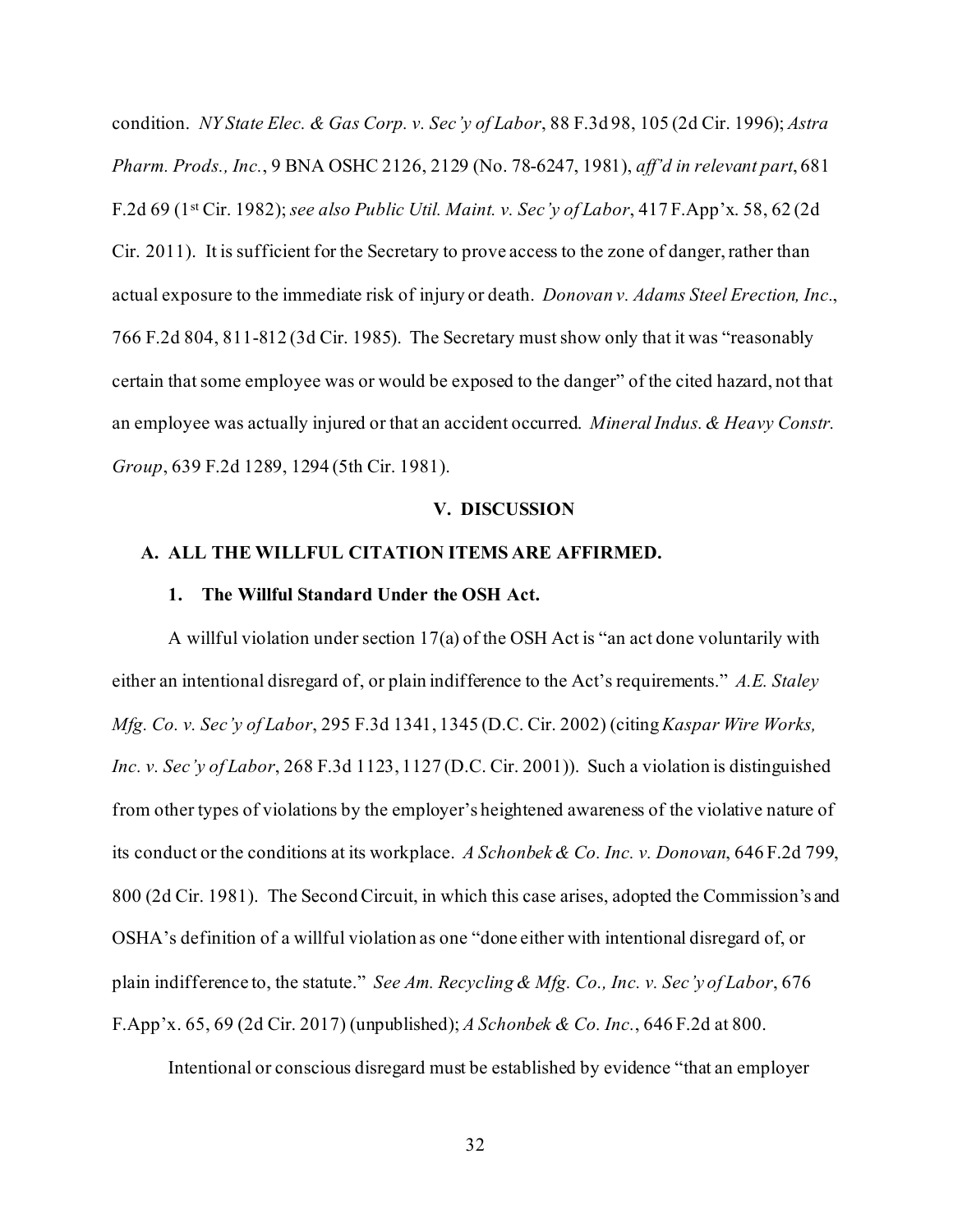knew of an applicable standard or provision prohibiting the conduct or condition, and consciously disregarded the standard." *Caterpillar, Inc.*, No. 87-0922, 1993 WL 44416, at \*23 (O.S.H.R.C., Feb. 5, 1993). "Plain indifference" may be inferred where "if the employer had known of the standard or provision, the employer would not have cared that the conduct or conditions violated it." *Id*. In addition to knowledge or plain indifference, other factors can be considered in assessing the appropriateness of a willful violation. These factors include the employer's general attitude towards safety and good faith efforts made to comply. *See e.g., Asbestos Textile Co., Inc.*, No. 79-3831, 1984 WL 34962, at \*1 (O.S.H.R.C., Oct. 31, 1984); *Mobile Oil Corp.*, No. 79–4802, 1983 WL 23910, at \*1 (O.S.H.R.C., Oct. 28, 1983). "An employer that consciously disregards an OSHA standard acts willfully even though it believes in good faith that the violation is not hazardous to employees." *Sec'y v[. Capital Citv Excavating](https://1.next.westlaw.com/Link/Document/FullText?findType=Y&serNum=1983134346&pubNum=0000350&originatingDoc=Ibf7bf8cfd83711e390d4edf60ce7d742&refType=RP&fi=co_pp_sp_350_1010&originationContext=document&transitionType=DocumentItem&contextData=(sc.Search)#co_pp_sp_350_1010)  Co., Inc.*[, 712 F.2d 1008, 1010 \(6th Cir. 1983\).](https://1.next.westlaw.com/Link/Document/FullText?findType=Y&serNum=1983134346&pubNum=0000350&originatingDoc=Ibf7bf8cfd83711e390d4edf60ce7d742&refType=RP&fi=co_pp_sp_350_1010&originationContext=document&transitionType=DocumentItem&contextData=(sc.Search)#co_pp_sp_350_1010)

An act may be willful if the employer shows "indifference to the rules; he need not be consciously aware that the conduct is forbidden at the time he performs it, but his state of mind is such that, if he were informed of the rule, he would not care." *AJP Constr., Inc. v. Sec'y of Labor*, 357 F.3d 70, 74 (D.C. Cir. 2004); *Brock v. Morello Bros. Constr.*, *Inc*. 809 F.2d 161, 164 (1st Cir. 1987); *see also Capeway Roofing Sys., Inc. v. Chao*, 391 F.3d 56, 60-61 (1st Cir. 2004). (Sec'y Post Hrg. Br., at 29-30).

#### **2. Respondent's Conduct was Willful.**

The record establishes that Respondent, generally through Thomas Vavra's knowledge and actions, exhibited both intentional disregard and plain indifference to the requirements for all of the willfully cited standards, as addressed in detail below.

Mr. Vavra, co-owner and sole manager of Respondent, had a heightened awareness of the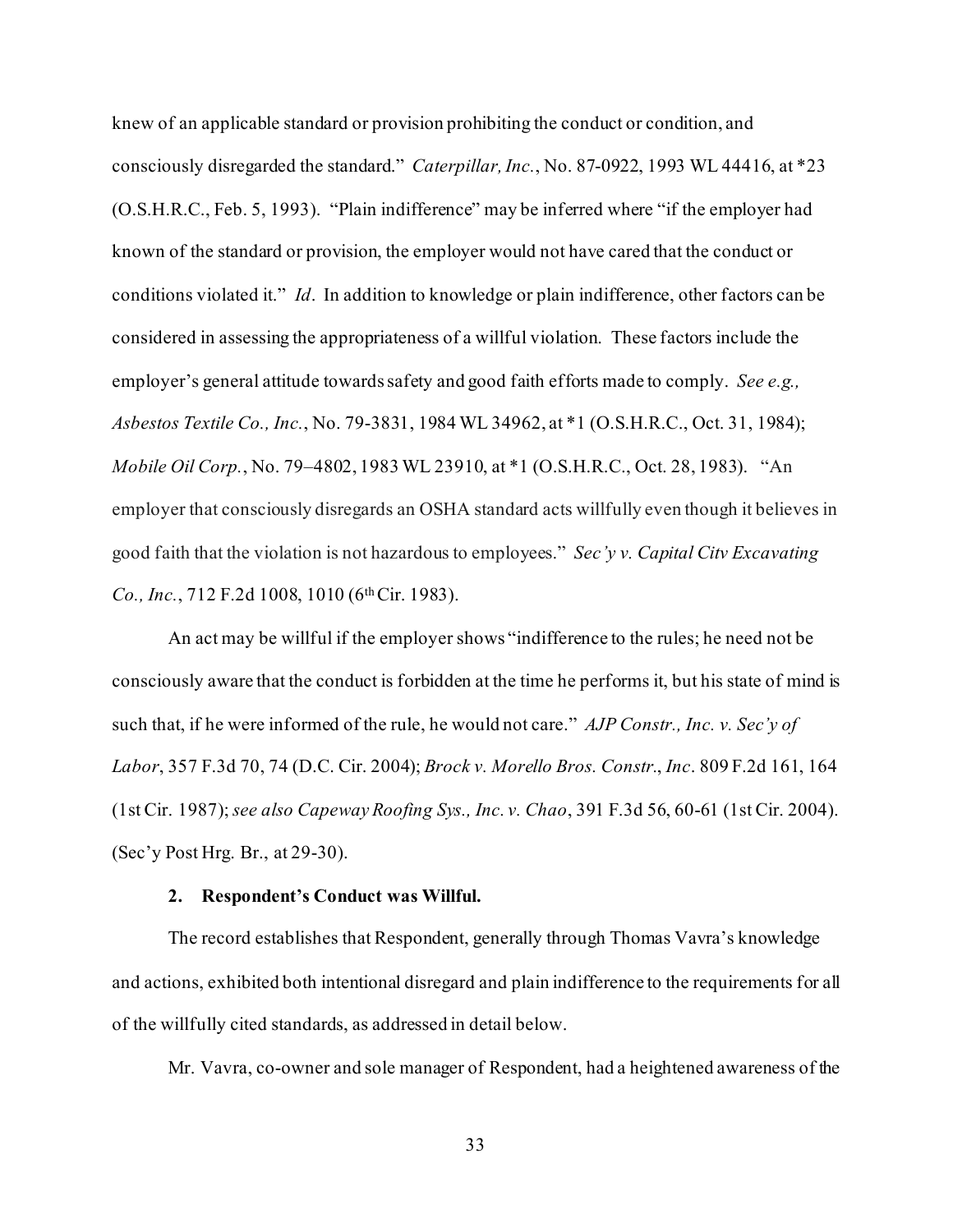hazardous conditions presented by all the willful violations in this case because his nearly identical predecessor company located at the same workplace, THD, Inc., was cited in July 2012 for violation of all the same standards where willful violations are now alleged. (Tr. 328-29, 341, 354; Ex. 29, at 3-4, Ex. 33, at 2-4, Ex. 38, at 50, 57; Jt. Pre-Hrg. Stmt., §§ 4(j)-(n)). THD also manufactured hardwood flooring, operated out of the same address, used the same equipment and employed many of the same employees as Respondent. (Tr. 326-27, 364, 438, 464, 494; Ex. 38, at 14, 16, 19). The prior 2012 citations addressed the same hazardous conditions as all the willful items in Docket Nos. 18-1211 and 18-1212. "[A] willful violation can be found where an employer has been previously cited for violations of the standards in question, is aware of the requirements of the standards, and is on notice that violative conditions exist." *J.A. Jones Constr. Co.*, No. 87-2059, 1993 WL 61950, at \*9 (O.S.H.R.C., Feb. 19, 1993).

In addition to his heightened awareness of the requirements of the standards as a result of receiving those 2012 citations, Mr. Vavra also signed settlement agreements with the Secretary affirming all the prior 2012 citations, yet never took meaningful steps to comply with those standards. (Exs. 32, 35). Mr. Vavra failed to come into compliance with the cited standards. He also affirmatively misled OSHA in multiple documents by claiming that THD had abated the 2012 violations, when it had not. On August 30, 2012, Mr. Vavra signed a letter and abatement certifications on behalf of THD certifying that all the cited violations had been corrected/abated in April 2012. (Tr. 330, 341-43, 353, 356; Exs. 30-31, 34).

In November 2012, Mr. Vavra signed two Stipulated Settlement Agreements on behalf of THD affirming all the prior citations and again certifying that they had all been abated. (Tr. 329- 30, 336, 339, 341, 357; Exs. 32, 35). As set forth below, all Mr. Vavra's representations regarding the supposed abatement of the 2012 citation items issued to THD in 2012 were, at best,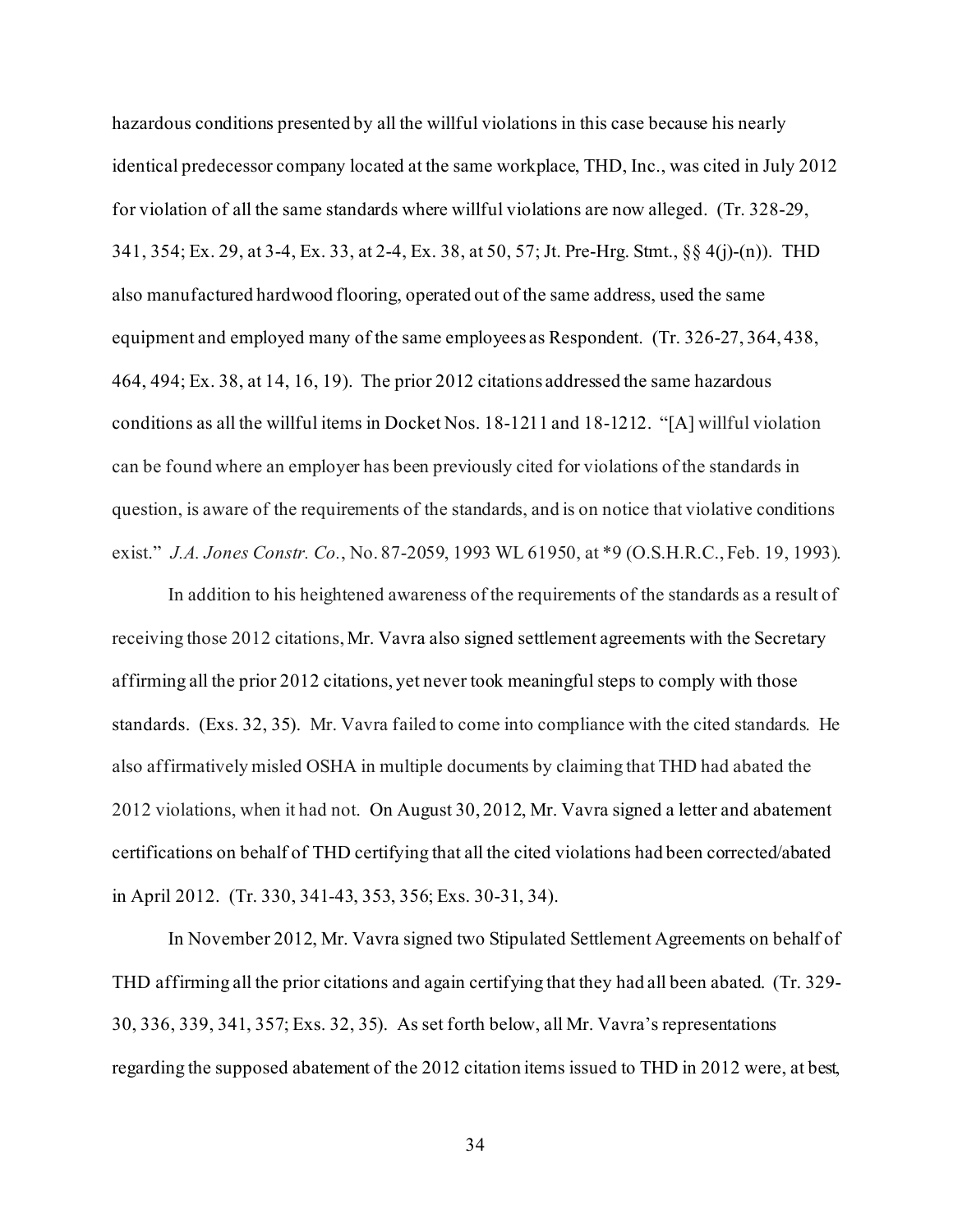inaccurate. Mr. Vavra's misrepresentations to OSHA in 2012 are evidence that support a finding of willful conduct in 2018. *See Hardaway Co.*, No. 89-64, 1990 WL 118151, at \*7 (O.S.H.R.C.A.L.J., Feb. 5, 1990); *Kilby & Gannon Constr. Serv., LLC*, No. 10-0755, 2012 WL 10829293, at \*18 (O.S.H.R.C.A.L.J., May 14, 2012).

Not only had Mr. Vavra not abated the 2012 citations at the time he claimed to have done so, he still had not come into compliance with any of the standards cited in Docket Nos. 18-1211 and 18-1212 at the time of OSHA's inspections in January 2018, nearly six years later. "An employer who knows an employee is exposed to a hazard and fails to correct or eliminate the hazardous exposure commits a willful violation if the employer knows of the legal duty to act, for an employer's failure to act in the face of a known duty demonstrates the knowing disregard that characterizes willfulness." *Branham Sign Co.*, No. 98-752, 2000 WL 675530, at \*2 (O.S.H.R.C., May 15, 2000). Supervisor [redacted] exemplified Respondent's indifference to workplace safety when he testified that they do not use lockout/tagout procedures on the moulder because "you wouldn't make any money." [54](#page-34-0) (Tr. 453). For all of the willful items in this case, Mr. Vavra had heightened awareness of the violations, knew Respondent was not in compliance with the cited standards and misled OSHA about THD having abated the conditions. The willful items are affirmed as cited. (Sec'y Post Hrg. Br., at 30-32).

## **3. The Willful Citation Items Are Also Repeat Violations.**

All the items cited as willful were also repeat violations under section 17(a) of the OSH

<span id="page-34-0"></span><sup>54</sup> Mr. [redacted] testified:

Q So I'll ask again. Doeslockout/tagout procedure offer any more safety to keeping the machine powered off when you're working on it?

A No.

Q And why is that?

A It'd be more of a process. I mean we wouldn't be getting nothing accomplished in a day. As many times I've switched the sizes on that machine a day, I mean, lockout/tagout you wouldn't make any money. (Tr. 453).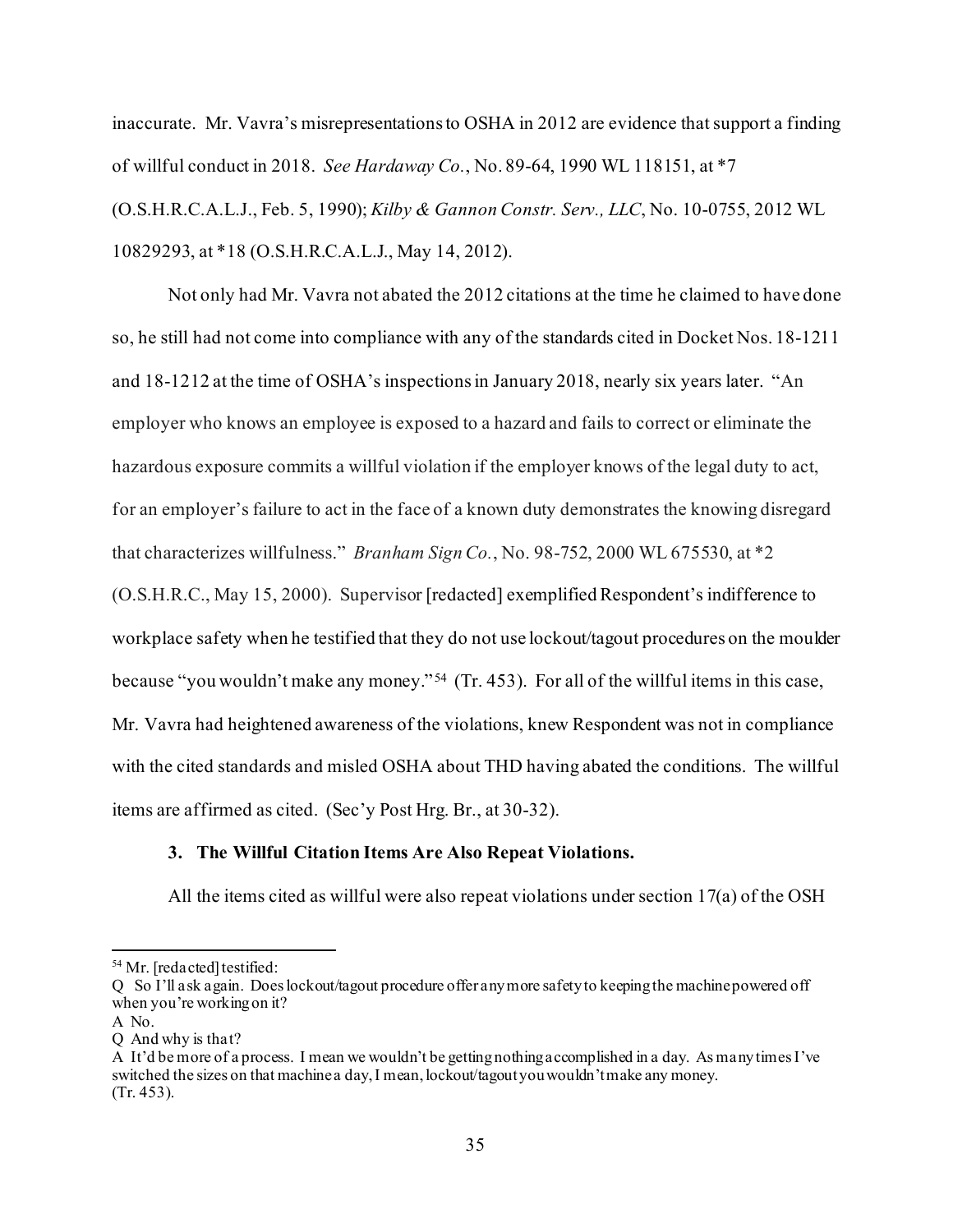Act, 29 U.S.C. § 666(a). A violation is repeated if, at the time of the time of the alleged repeated violation, there was a Commission final order against the same employer for substantially similar violations. *Potlach Corp.*, No.16183, 1979 WL 61360, at \*3 (O.S.H.R.C. Jan. 22, 1979).

As discussed above, on June 12, 2012, Respondent's predecessor THD was issued safety and health citations for violations of the same OSHA standards that were cited in the willful citations in Docket Nos. 18-1211 and 18-1212. (Exs. 1, 20, 29, 33). Mr. Vavra signed Stipulated Settlement Agreements with the Secretary affirming all of the 2012 citations in November 2012. (Exs. 32, 35). All of the citations issued to THD in June 2012 became a final order of the Commission on February 6, 2013. (Jt. Pre-Hrg. Stmt., § 4(k) (Docket No. 18-1211), Jt. Pre-Hrg. Stmt., § 4(i) (Docket No. 18-1212)).

The citations issued to THD in 2012 are a proper basis for a repeat classification of citations in this case. In *Sharon & Walter Constr., Inc.*, No. 00-1402, 2010 WL 4792625 (O.S.H.R.C., Nov. 18, 2010), the Commission found that citations against a predecessor entity may be used against the successor if there is substantial continuity between them. *Id.,* at \*11. The Commission adopted the "substantial continuity" test used by the National Labor Relations Board (NLRB) which looks to the following factors: (1) whether the businesses of both employers is essentially the same; (2) whether the employees of the new company are doing the same jobs in the same working conditions under the same supervisors; and (3) whether the new entity has the same production process, produces the same products and basically has the same body of customers. *Id.,* at \*9*; see Fall River Dyeing & Finishing Corp. v. NLRB*, 482 U.S. 27, 43 (1987).

The Commission viewed the substantial continuity test formulated by the NLRB as focusing on three categories of factors. The first category examines the nature of the business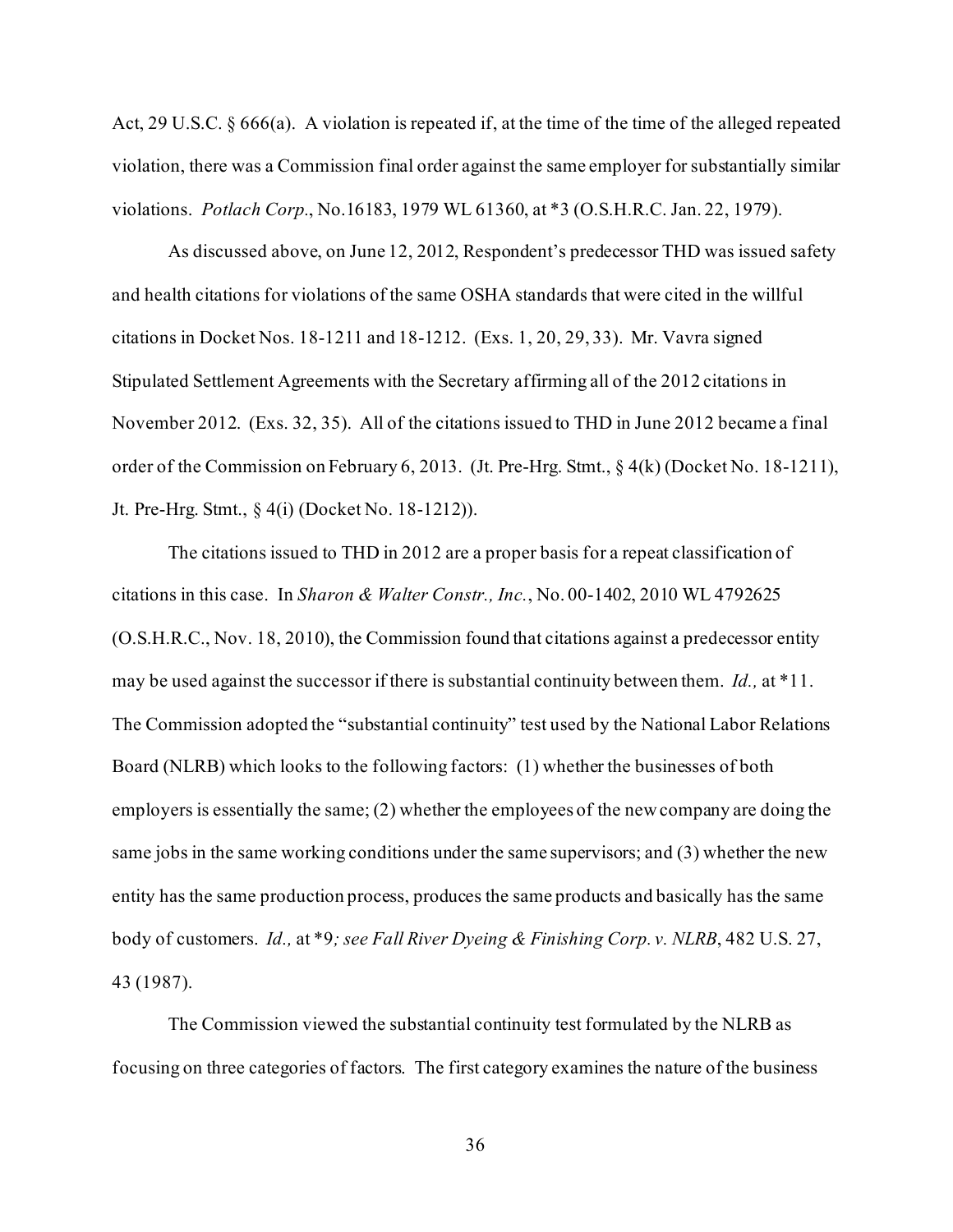and is important "because continuity in the type of business, products/services offered and customers served indicates that there has been no substantive change in the enterprise. Such continuity also typically indicates that the nature of the activities associated with the business and the inherent safety and health considerations are likewise unchanged." *Sharon & Walter Constr., Inc.*, 2010 WL 4792625, at \*10. The second category examines the jobs and working conditions which "is especially relevant under the Act because of its close correlation with particular safety and health hazards." *Id.* The third category looks to the personnel who control decisions regarding safety and health and is important "because the decisions of such personnel relate directly to the extent to which the employer complies with the statute's requirements." *Id.,*  at \*10.

Here, all three criteria of the Commission's substantial continuity test weigh strongly in favor of successor liability. The first and second criteria, nature of the business and personnel, are both met because Respondent is engaged in the same exact same type of business activity (hardwood flooring manufacturing) as THD, operating out of the same location, employing the same employees, and using the identical machinery and equipment. (Tr. 323-28, 364, 438, 464, 494; Exs. 29-30, 33, Ex. 38, at 14, 16, 19). Mr. Vavra testified that other than a change in the identities of his co-owners, there was no difference at all between THD and Respondent. (Tr. 328; Ex. 38, at 19-20). The third criteria, continuity of decision-making personnel, is similarly met because Mr. Vavra solely ran both the day-to day business of THD in 2012 as well as the day-to–day business of Respondent. (Tr. 324-26; Ex. 38, at 9-15). Mr. Vavra was responsible for Respondent's safety programs, training Respondent's employees on safety and ensuring Respondent's compliance with OSHA standards. (Tr. 325-26; Ex. 38, at 13-14). "Substantial continuity" has been shown. As such, the citations issued to THD in 2012 can be used as a basis

37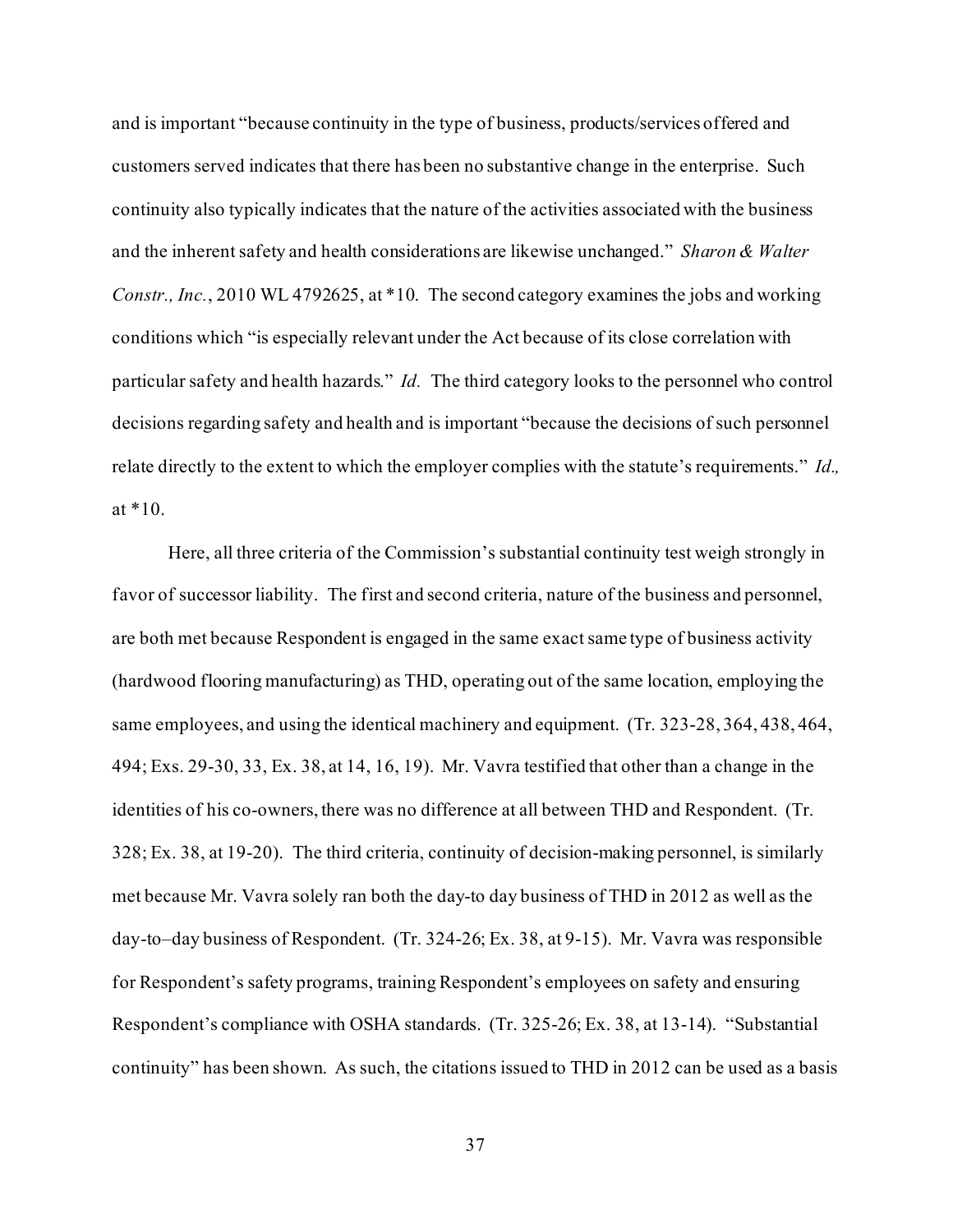for repeat classifications in Docket Nos. 18-1211 and 18-1212. (Sec'y Post Hrg. Br., at 32-34).

### **B. DOCKET NUMBER 18-1211**

## **1. Citation 1, Item 1: Willful Failure to Establish a Hearing Conservation Program**

## **a. Respondent Violated 29 C.F.R. § 1910.95(c)(1).**

29 C.F.R. § 1910.95(c)(1) requires that an employer shall administer a continuing, effective hearing conservation program whenever employee noise exposures equal or exceed an 8-hour TWA sound level of 85 dBA. (Tr. 274, 301). The 8-hour TWA of 85 dBA is referred to in the standard as the "action level." 29 C.F.R.  $\S$  1910.95(c)(2). When employees are exposed to noise above the action level, the employer is required to administer a hearing conservation program that includes monitoring of sound levels in the workplace, notifying employees of sound levels at or above the action level, providing baseline and annual audiograms/hearing tests to employees at no cost, providing hearing protection to employees, ensuring hearing protection is worn by all employees, training employees on the hazards of noise exposure and the proper use of hearing protection and recordkeeping of the results of all employee audiograms/hearing tests. (Tr. 184). *See* 29 C.F.R. § 1910.95(c) – (n); *Reich v. Trinity Indus. Inc.*, 16 F.3d 1149, 1150 (11th Cir. 1994).

The cited standard applies because noise sampling performed by IH Maloney on January 11, 2018 established that six of Respondent's employees were exposed to continuous noise above the action level of 85 dBA. (Tr. 205, 301; Ex. 20, at 6-7, Ex. 22, at 2-3, Ex. 23). As detailed in the above Findings of Facts, the Court finds that IH Maloney's sampling results and calculations are credible and reliable and she testified in detail how she conducted noise sampling and calculated noise exposure on January 11, 2018 at the workplace. The Court finds that the allegation set forth in Citation 1, Item 1a) pertains to Mr. [redacted], 1b) pertains to Mr.

38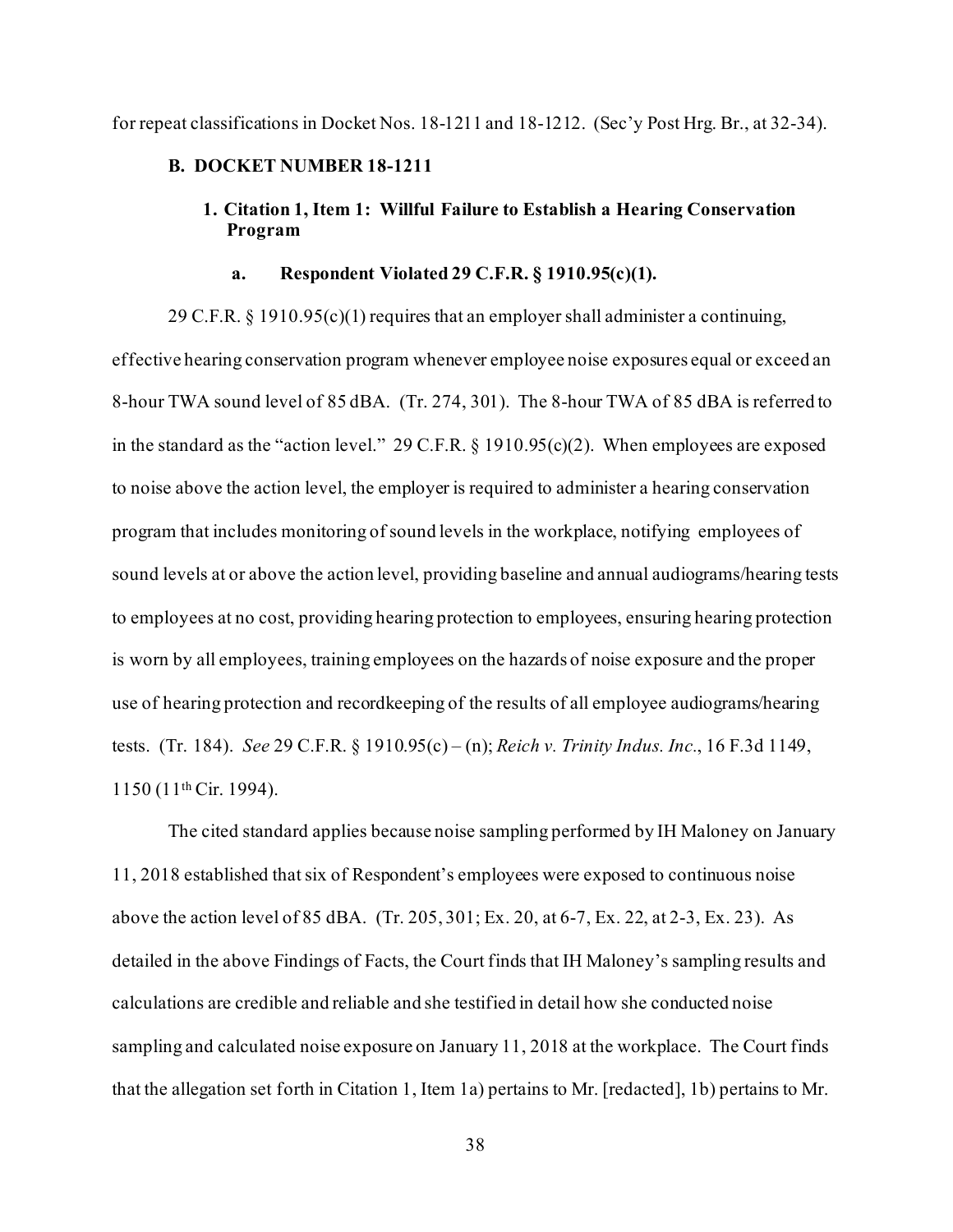[redacted], 1c) pertains to Mr. [redacted], 1d) pertains to [redacted], 1e) pertains to [redacted], and 1f) pertains to Mr. [redacted]. (Exs. 20, 22-23). Respondent failed to comply with § 1910.95(c)(1) because it is undisputed that no hearing conservation program was administered at the workplace as of January 11, 2018. Mr. Vavra admitted that Respondent had no hearing conservation program. (Tr. 181-82, 277, 343-44; Ex. 28, at 1, ¶¶ 3-4, Ex. 38, at 45-46, 52). In its Post Trial Brief, Respondent admitted "Timberline's program did not fully comply with the statute" and acknowledged that "Timberline violated the regulation by failing to have mandatory testing procedures in place." (Resp't Post Trial Br., at 18).

Mr. Vavra had knowledge of the condition because he was put on notice on or about June 12, 2012 that as a result of an OSHA inspection in April 2012 employees working for THD at the same workplace performing the same work using the same machines as at the time of the inspection in Docket No. 18-1211 were exposed to noise levels above the eight-hour TWA sound level of 85 dBA. (Tr. 327-28, 341, 346-48; Ex. 33, at 2, Ex. 38, at 19-20, 50). The noisy conditions at the workplace were readily apparent. CSHO Calderon testified that on the first day of her onsite inspection, January 9, 2018, it was so loud in the workplace that she could barely have a conversation with someone standing close to her. (Tr. 49). As a result of the noisy conditions, she made a referral to her Area Office for a health inspection to be initiated. (Tr. 49). Despite the noisy conditions, and its knowledge of the 2012 sampling results and citation, Respondent never provided or ensured that employees had baseline and/or annual audiograms/hearing tests. (Tr. 182, 185, 227, 341-51, 420, 461, 477-78, 485, 499-502; Ex. 23, at 1, 3, 5, 7, 9, Ex. 28, at 1, ¶ 4, Ex. 33, at 2, Ex. 34, Ex. 38, at 49, 53-54). Mr. Vavra admitted that he did not make hearing tests mandatory. [55](#page-38-0) Mr. Vavra testified that it was the employee's

<span id="page-38-0"></span> $55$  Mr. [redacted] testified that his prior employer required employees to have hearing tests. (Tr. 461).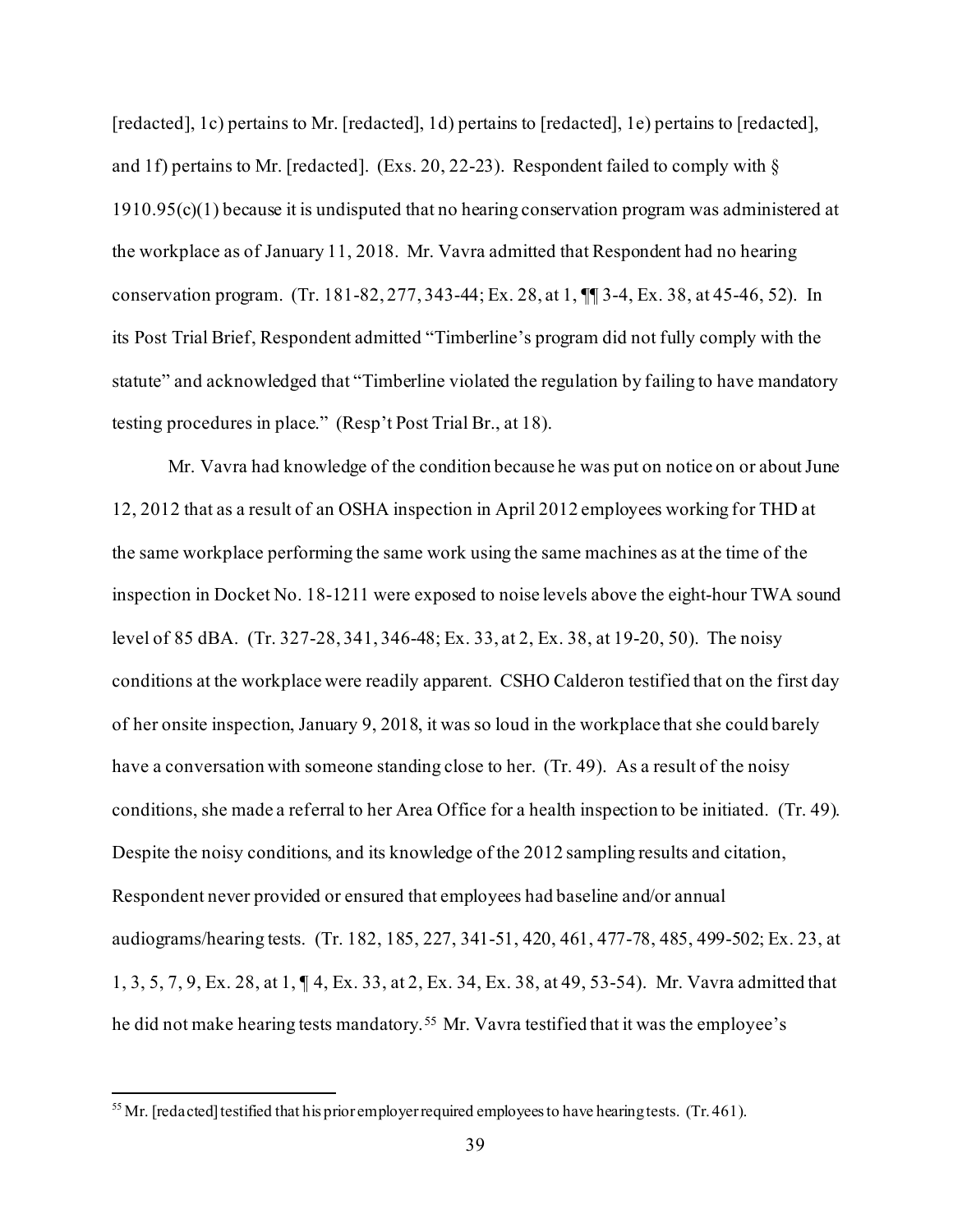responsibility to ask for a hearing test. (Tr. 184, 369-70, 398-99, 420, 456; Ex. 38, at 48).

Respondent failed to do any monitoring of noise levels at the workplace and failed to train employees on the hazards of exposure to noise. (Tr. 182-83, 344-50; Ex. 28, at 2, ¶¶ 9-10, Ex. 38, at 49-53). Although Respondent did provide employees with earplugs, it failed to ensure that all employees always wore some type of hearing protection. On January 11, 2018, CSHO saw one employee, Laborer Mr. [redacted], working by a machine not wearing ear plugs. Instead, he was wearing ear buds listening to music. [56](#page-39-0) On January 19, 2018, she saw three employees not wearing ear plugs. IH Maloney testified that there were three employees who told her that they never wore ear plugs.<sup>[57](#page-39-1)</sup> (Tr. 183, 250-51, 341, 344-46, 349; Ex. 21, at 2, Ex. 23, at 11, Ex. 28, at 2, ¶ 9, Ex. 33, at 2, Ex. 38, at 48-49, 53). Respondent also failed to train employees on the importance of using hearing protection and how to properly wear it. (Tr. 183- 84, 250-51, 344). Failure to train the employees and to ensure the use of hearing protection was apparent because during the 2018 OSHA inspection not all employees were wearing hearing protection and one employee, Mr. [redacted], was only wearing ear buds to listen to music. (Tr. 183, 250-51; Ex. 21, at 2). Mr. Vavra testified that he left it up to the employees whether to use hearing protection and admitted that some listened to music while working. (Tr. 344; Ex. 38, at 48-49).

Respondent failed to produce any persuasive evidence to contradict or discredit the noise sampling or calculations performed by IH Maloney at the workplace. At his deposition, Mr. Vavra testified that he subjectively did not "find it's all that loud in there" but then acknowledged that OSHA found it to be otherwise. (Ex. 38, at 53). He testified at trial that he

<span id="page-39-0"></span><sup>&</sup>lt;sup>56</sup> CSHO Calderon took a photograph of Mr. [redacted] wearing ear buds. (Tr. 228-29; Ex. 21, at 2).<br><sup>57</sup> Mr. Vavra testified that to his knowledge all employees had hearing protection and they all use it except when

<span id="page-39-1"></span>equipment is not running in the mill. (Tr. 399-400).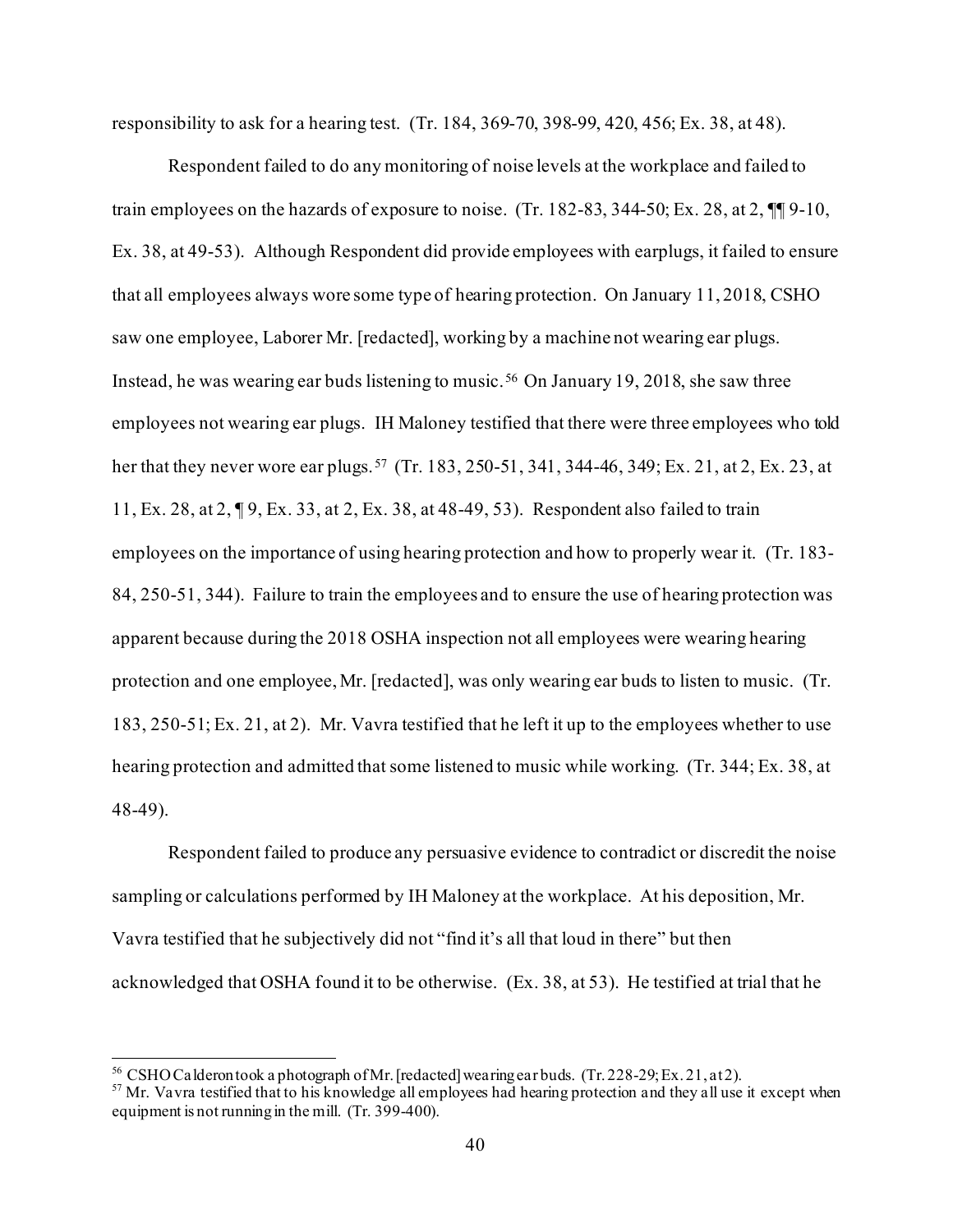never took any action to assess employees' exposure to noise prior to the OSHA inspection in January 2018. (Tr. 346). At the trial, Respondent attempted to argue that the noise sampling calculations were unreliable because the employees were not sampled for a full eight-hour period. However, both IH Maloney and AD Prebish<sup>[58](#page-40-0)</sup> testified that the sampling and the calculation contained in Appendix A to the standard considers any time not sampled. *See*  Appendix A to § 1910.95, section I(2). (Tr. 246-47, 272, 294-97). AD Prebish explained that the calculations are based on an eight-hour TWA and any time not sampled is considered zero or no exposure. (Tr. 272, 294-96). *See Swiftex Inc.*, No. 90-1393, 1992 WL 226438, at \*4 (O.S.H.R.C.A.L.J., Aug. 31, 1992) (noting that "not sampling for a full eight hours is actually to the employer's advantage because any unsampled periods assume zero exposure."). The January 11, 2018 noise sampling results were also consistent with the results found in the 2012 inspection of THD. (Ex. 23, Ex. 33, at 2).

Respondent's failure to administer a continuing, effective hearing conservation program exposed at least six employees to hearing loss. (Tr. 231-32, 277-78). IH Maloney and AD Prebish both testified that the requirements of § 1910.95(c) including employee training, baseline and annual audiograms/hearing tests and proper use of hearing protection are all integral to minimize employees' hearing loss. (Tr. 184, 248-51, 279-98, 299-300). *See Reich v. Trinity Indus., Inc.*, 16 F.3d at 1151 (An employer subject to the hearing conservation program must perform baseline audiograms of employees against which subsequent audiograms may be compared); *Miniature Nut and Screw Corp.*, No. 93-2535, 1996 WL 88763, at \*2 (O.S.H.R.C., Feb. 23, 1996) (An employer's failure to conduct audiometric testing may allow hearing loss to

<span id="page-40-0"></span><sup>&</sup>lt;sup>58</sup> AD Prebish worked at OSHA for twelve years. At the time of the OSHA 2018 inspection he was serving as the AAD for the Syracuse area office and had served as the AAD for seven years. Before that, he was a CSHO for four years. (Tr. 255-57).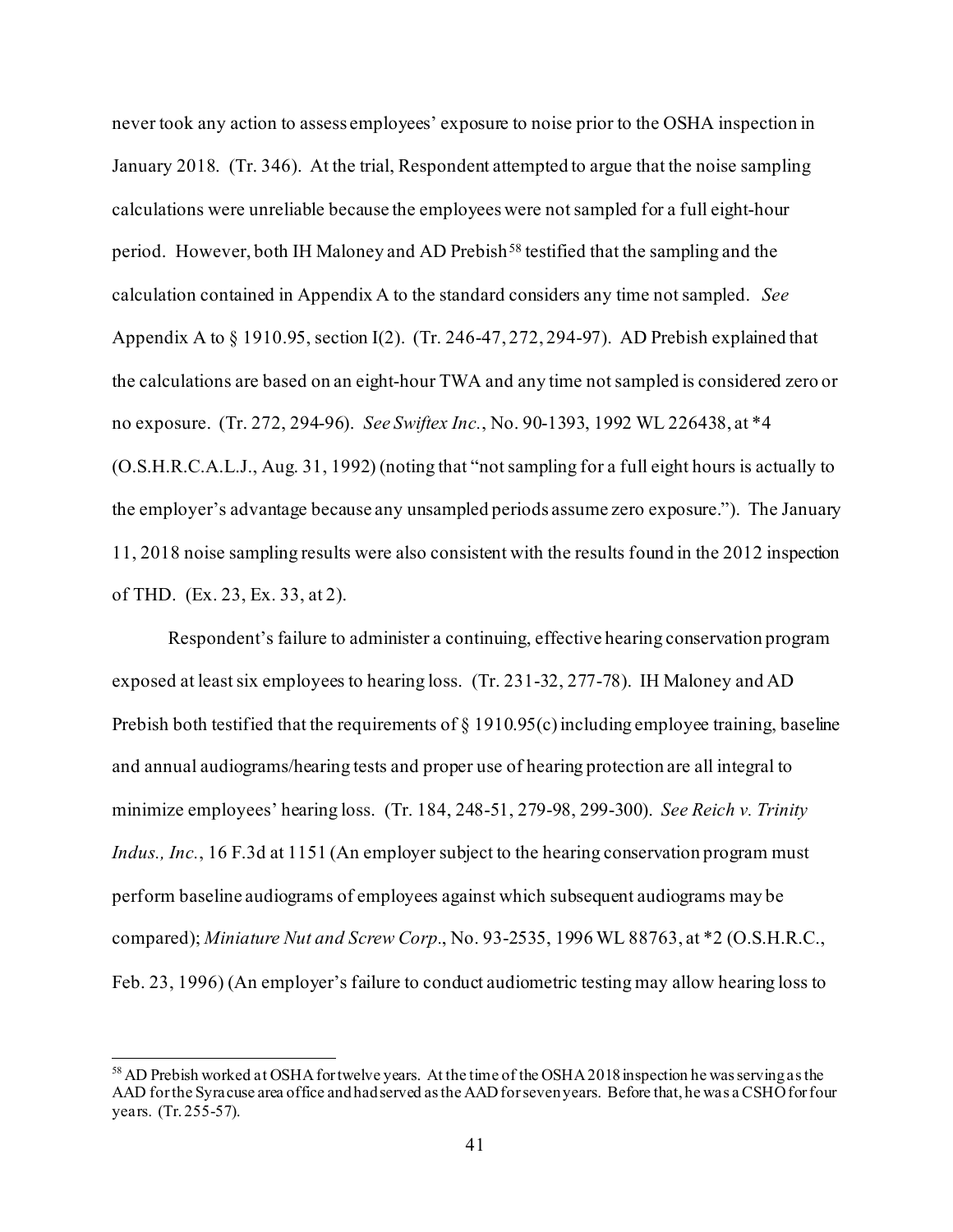go undetected, thereby preventing the employee and his employer from becoming aware of the situation and taking appropriate remedial measures.). (Sec'y Post Hrg. Br., at 34-38).

It its Post-Trial Brief, Respondent notes that the TWA dBA level for the six noise sampled employees was between 87-92, "only barely above the 85db level where a hearing conservation program is required." It also notes that all of its employees were offered ear plugs as hearing protection devices. Consequently, Respondent argues "its violation in failing to provide [audiogram] testing and education (training) is really only a paperwork violation." (Resp't Post-Trial Br., at 11; Sec'y Reply Br., at 4).

The Court does not view Respondent's failure to comply with the cited standard as "really only a paperwork violation." Respondent's action as recounted above constitutes a clear violation of the cited standard warranting meaningful penalties.

### **b. Citation 1, Item 1 Was Properly Classified as Willful.**

Citation 1, Item 1 was properly classified as willful.[59](#page-41-0) As noted in section VA2 *supra*, Mr. Vavra had a heightened awareness of the requirements of  $\S$  1910.95(c)(1) because of the prior citation issued to THD. (Jt. Pre-Hrg. Stmt., § 4(e); Tr. 341; Ex. 33, at 2). *See N. Atl. Fish Co.*, No. 98-0848, 2001 WL 1263331, at \*15 (O.S.H.R.C.A.L.J., July 9, 2001) (consolidated) (finding willful violation of 29 C.F.R. § 1910.95(c)(1) where employer previously warned of excessive noise levels). The noise conditions at the workplace had not materially changed from 2012 to 2018. As a result of the 2012 citation, Mr. Vavra knew that employees were exposed to noise levels above the eight-hour TWA sound level of 85 dBA. (Tr. 301, 341, 346-48; Ex. 33, at 2, Ex. 38, at 50).

<span id="page-41-0"></span><sup>&</sup>lt;sup>59</sup> In its Post-Trial Brief, Respondent admits "Timberline's program did not fully comply with the statute," and "[w]hile Timberline violated the regulation by failing to have mandatory testing procedures in place, the violation was not willful." (Resp't Post-Trial Br., at 18).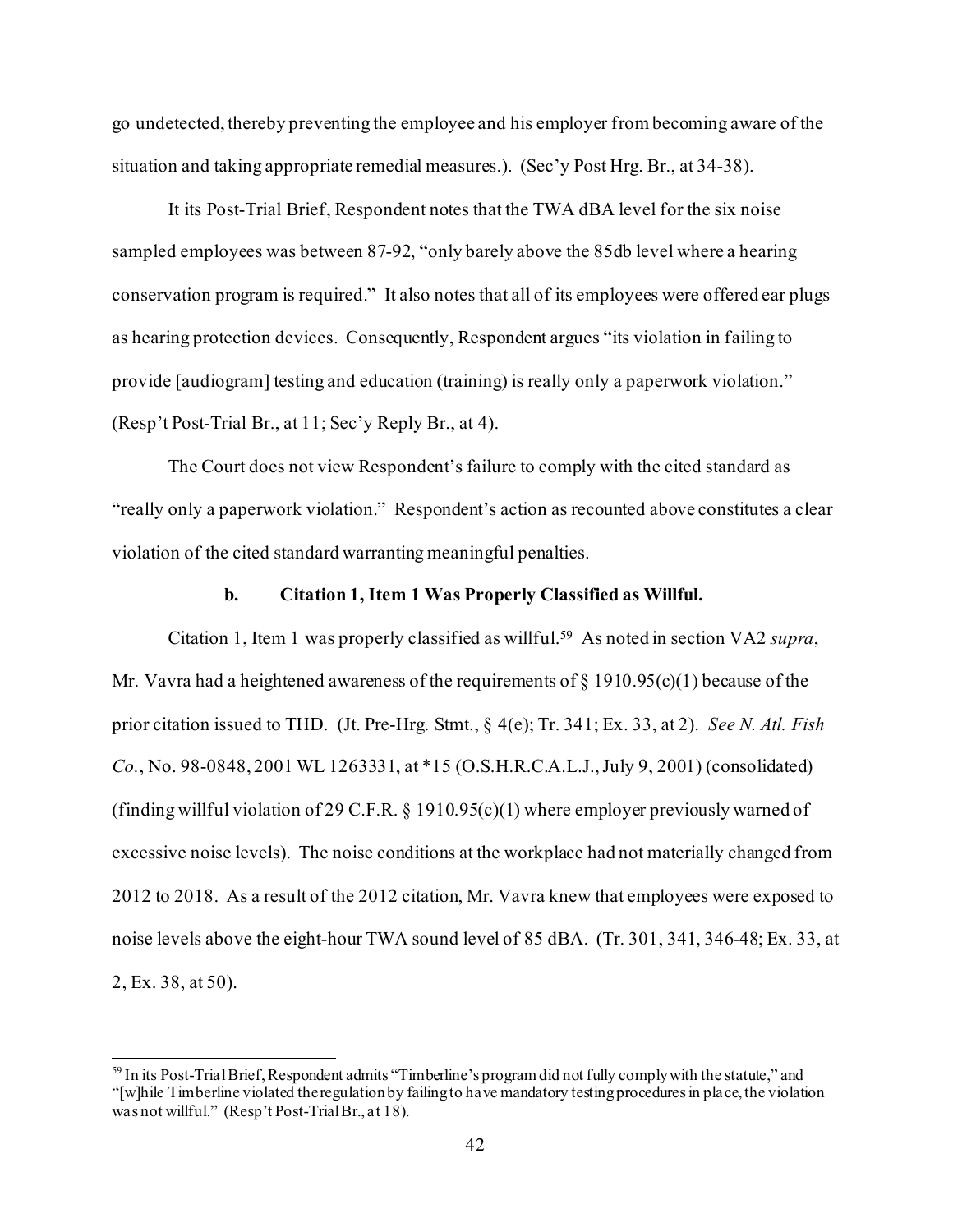In the abatement certification he signed and submitted to OSHA in August 2012, Mr.

Vavra certified that corrective actions were taken to abate the hearing conservation violation.[60](#page-42-0)  The record shows that all of Mr. Vavra's representations and certifications to OSHA in 2012 that the citation for violation of 29 C.F.R. § 1910.95(c)(1) had been abated were, at best, not accurate.[61](#page-42-1) (Tr. 343-47, 350; Exs. 30, 34-35, Ex. 38, at 52-53). At trial, Mr. Vavra admitted that other than buying earplugs, he failed to take any of the other abatement measures he attested to on the abatement certification including training, monitoring and hearing tests.<sup>[62](#page-42-2)</sup> (Tr. 348-50). Mr. Vavra testified that as of December 11, 2019, none of Respondent's employees had received audiograms/hearing tests.[63](#page-42-3) (Tr. 347, 350-51).

In addition, IH Maloney testified that when she asked Mr. Vavra if he had provided the

employees with audiograms, his response was that he was not going to pay for employees to get

Completion date: 4/20/12

<span id="page-42-0"></span> $60$  The certification stated, in pertinent part:

List the **SPECIFIC** method of correction for**EACH**item on the citation and the date of correction(emphasis in original): …

Citation  $\# 01$  Item  $\# 001$  a A hearing conservation program has been developed and implemented. The program addresses monitoring, hear[sic] protection devices, employee education, training and recordkeeping. Completion date: 4/22/12

Citation # 01 Item # 001b Pursuant to the above mentioned hearing conservation program subsection hearing protection devices we have addressed the basic requirements with two device options, attenuation and employee training.

<sup>…</sup>  Endorsement

I certify that all violations on the subject citation have been corrected/abated and that the information provided is accurate.

Signature – Thomas A. Vavra

Date: 8/30/12<br>(Tr. 275-76; Ex. 34).

<span id="page-42-1"></span> $\frac{61}{61}$  At trial, Mr. Vavra testified that he felt as though THD had abated the 2012 violations. (Tr. 369).  $\frac{62}{61}$  At trial, Mr. Vavra testified:

<span id="page-42-2"></span>Q So the representation here that employees that the program addresses training is not true?

A Correct. I did not train them to put their earplugs in correctly.

At his October 23, 2019 Rule 30(b)(6) deposition, Mr. Vavra also stated:

Q Starting at Line 12, I asked you: "Did you train them on exposure to noise?"

Answer: "No."

<span id="page-42-3"></span>Tr. 350; Ex. 38, at 53).<br>
<sup>63</sup> Messrs. [redacted], [redacted], and [redacted] testified that they never had an audiogram or hearing test while employed by Respondent. (Tr. 460, 477, 502).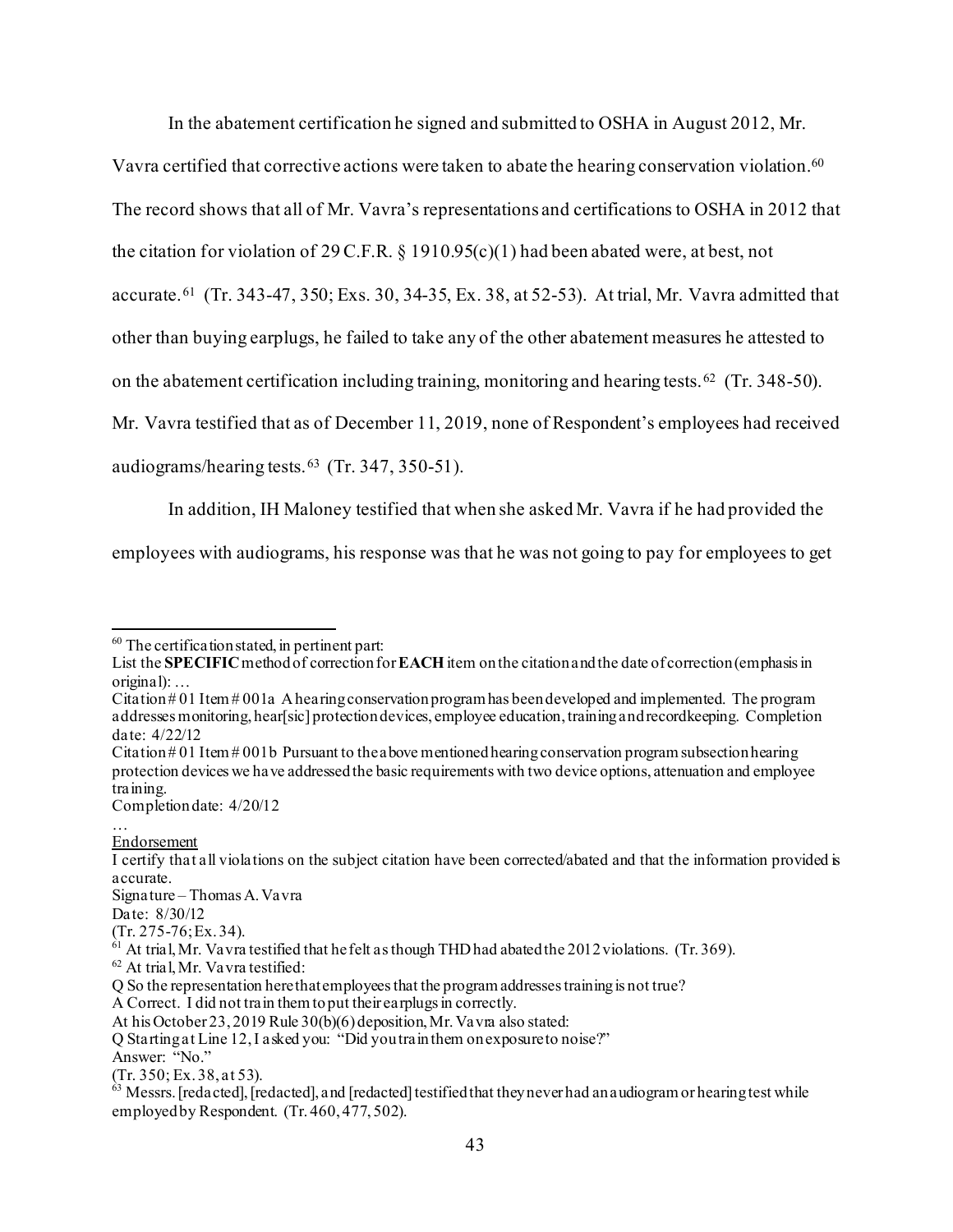a hearing test if they were not working. (Tr. 184). The company's limited "safety program" contained in its Employee Handbook is severely lacking in any substantive information. (Ex. 8, at 7-8). Respondent did not provide employees with any safety or health training. Mr. Vavra's lax attitude towards safety and health, inaccurate misrepresentations to OSHA in 2012, and lack of good faith efforts to comply with the hearing conservation standard establish the willfulness of Citation 1, Item 1. (Sec'y Post Hrg. Br., at 38-40).

### **c. In the Alternative, Citation 1, Item 1 was also a Repeat Violation.**

The Court further finds that Citation 1, Item 1 was a repeat violation of 29 C.F.R. § 1910.95(c). (Tr. 9-10; Ex. 20, at 6-7). On June 12, 2012, Respondent's predecessor at the workplace, THD, was issued a citation for violation of 29 C.F.R. § 1910.95(c)(1) in Inspection No. 331026 (Citation 1, Item 1a). (Ex. 33, at 2). The prior citation found that two of Mr. Vavra's employees operating the same or similar woodworking machinery as in the instant case were exposed to noise levels above the action level in the same workplace. (Ex. 20, at 6-7, Ex. 33, at 2). In November 2012, Mr. Vavra signed a Stipulated Settlement on behalf of THD affirming the citation for violation of 29 C.F.R. § 1910.95(c). [64](#page-43-0) (Ex. 35). The citation issued to THD for violation of 29 C.F.R. § 1910.95(c)(1) on June 12, 2012 in Inspection No. 331026 became a final order of the Commission on February 6, 2013. (Jt. Pre-Hrg. Stmt., § 4(k) (Docket No. 18-1211)). Because Respondent violated the same standard and employees were exposed to the same hazard of hearing loss, Citation 1, Item 1 was also a repeat violation of  $\S$  1910.95(c)(1).

## **d. In the alternative, Citation 1, Item 1 Was Also a Serious Violation.**

In addition to being willful and repeat, Citation 1, Item 1 constituted a serious violation.

<span id="page-43-0"></span><sup>64</sup> The STIPULATED SETTLEMENT stated in pertinent part:

<sup>3.</sup> Respondent affirmatively states that:

<sup>(</sup>a) All violations alleged in the citation(s) have been abated. (Ex. 35, at 1).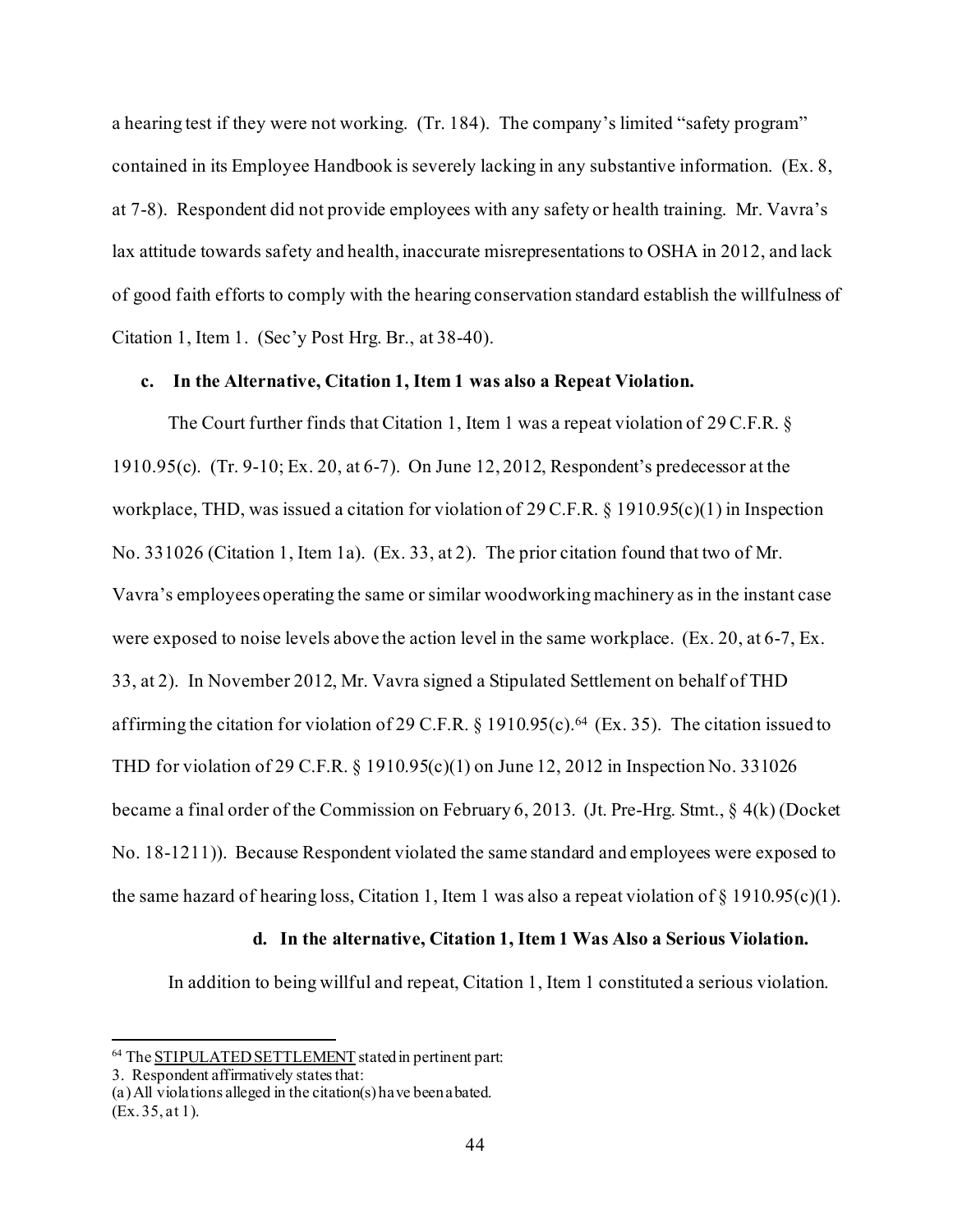Section 17(k) of the Act provides:

...a serious violation shall be deemed to exist in a place of employment if there is a substantial probability that death or serious physical harm could result from a condition which exists...in such a place of employment unless the employer did not, and could not with the exercise of reasonable diligence, know of the presence of the violation.

(Tr. 9-10). 29 U.S.C. § 666(k). *See Sec'y of Labor v. Trinity Indus., Inc.*, 504 F.3d 397, 401 (3d Cir. 2007); *Mosser Constr., Inc.,* No. 08-0631, 2010 WL 711322, at \*2 (O.S.H.R.C., Feb. 23, 2010). Serious physical harm is the type of injury that requires hospitalization and/or medical treatment and could keep an employee out of work for a few days or more. The determination as to what is considered serious physical harm is made on a case-by-case basis. In making such determination the court looks to the nature of the hazard against which the standard was intended to protect. *Anaconda Aluminum Co.*, No. 13102, 1981 WL 18874, at \*20 (O.S.H.R.C., Mar. 31, 1981).

Here, at least six employees were exposed to hearing loss from prolonged exposure to noise. (Tr. 231-32). The Commission has characterized hearing loss as serious physical harm within the meaning of section 17(k) of the OSH Act. *Miniature Nut and Screw Corp.*, 1996 WL 88763, at \*2 ("failure to make audiometric tests available to employees *can* result in serious physical harm.") (emphasis in original); *[Sun Shipbuilding & Drydock Co.,](http://www.westlaw.com/Link/Document/FullText?findType=Y&serNum=1974160655&pubNum=0003227&originatingDoc=I33c60232fa2c11d99439b076ef9ec4de&refType=CA&fi=co_pp_sp_3227_1183&originationContext=document&vr=3.0&rs=cblt1.0&transitionType=DocumentItem&contextData=(sc.Search)#co_pp_sp_3227_1183)* No. 268, 1974 WL [4588, at \\*2](http://www.westlaw.com/Link/Document/FullText?findType=Y&serNum=1974160655&pubNum=0003227&originatingDoc=I33c60232fa2c11d99439b076ef9ec4de&refType=CA&fi=co_pp_sp_3227_1183&originationContext=document&vr=3.0&rs=cblt1.0&transitionType=DocumentItem&contextData=(sc.Search)#co_pp_sp_3227_1183) (O.S.H.R.C., Aug. 28, 1974) (hearing impairment constitutes a serious injury where exposure occurs over a normal working lifetime). (Sec'y Post Hrg. Br., at 40-41).

### **e. The Secretary's Proposed Penalty for Citation 1, Item 1 is Appropriate.**

Pursuant to section 17(j) of the OSH Act, in assessing penalties the Commission must give due consideration to the following factors: (1) the size of the employer's business; (2) gravity of the violation; (3) good faith; and (4) prior history of violations. 29 U.S.C. § 666(j); *L*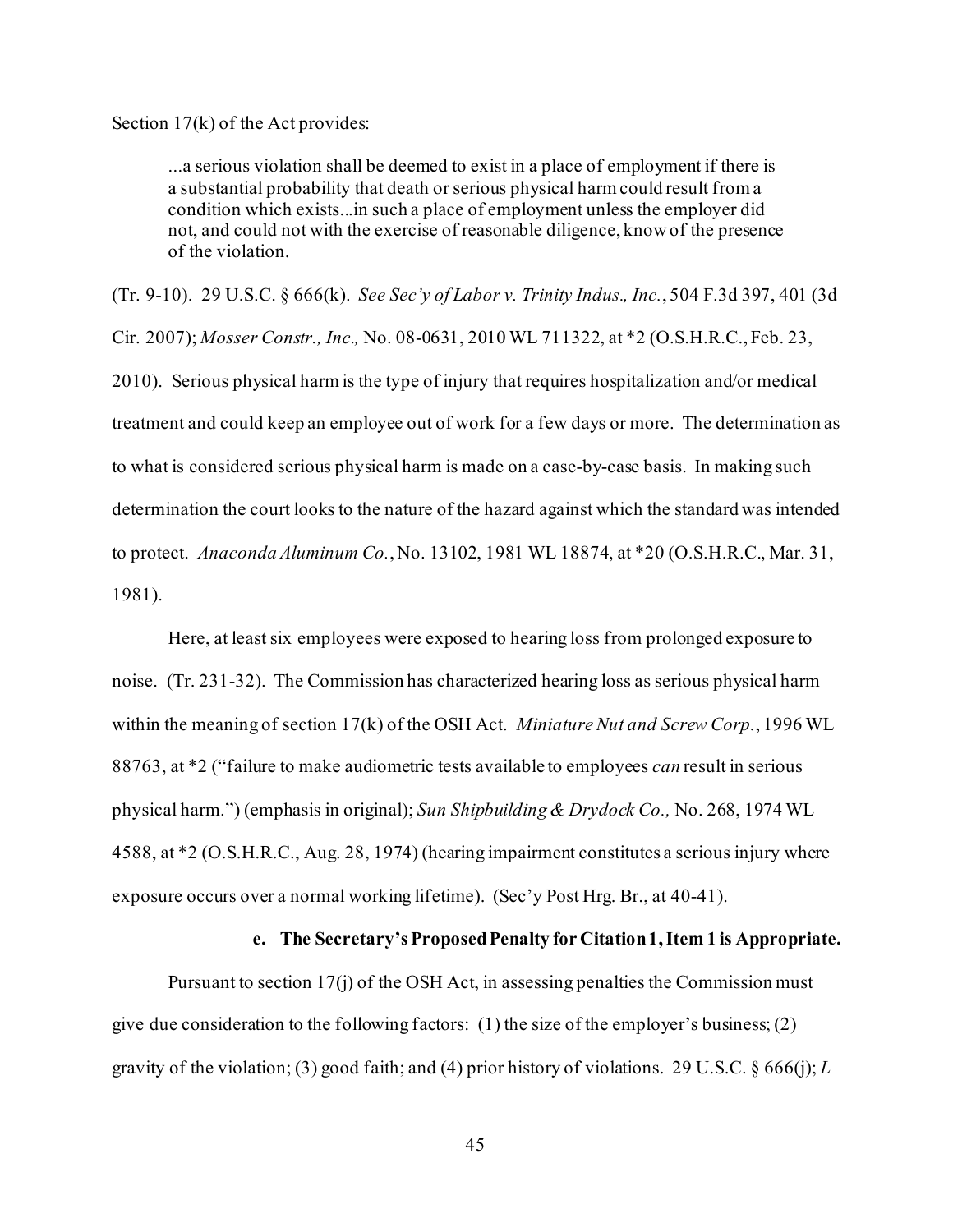*& L Painting*, *Co.*, No. 05-0055, 2012 WL 3552925, at \*18 (O.S.H.R.C., June 28, 2012); *Mosser Constr. Inc.*, 2010 WL 711322, at \*4; *Valdak Corp.*, No. 93-0239, 1995 WL 139505, at \*4 (O.S.H.R.C., Mar. 29, 1995), *aff'd*, 73 F.3d 1466 (8th Cir. 1996). Gravity of a violation is the primary factor in the penalty assessment. The gravity of a particular violation depends upon such matters as the number of employees exposed, the duration of the exposure, the precautions taken against injury, and the likelihood that any injury could result. *Mosser Constr.,* 2010 WL 711322, at \*4; *Valdak Corp.,* 1995 WL 139505, at \*4.

As discussed above, Respondent's violation of  $\S 1910.95(c)(1)$  was willful, repeat and serious. The gravity of a violation is determined by its severity and its probability. AD Prebish testified that the gravity-based penalty proposed for Citation 1, Item 1 was \$129,336 because the gravity of the violation was rated "High (Severity)" and "Greater (Probability)." [65](#page-45-0) (Tr. 278-79). All six exposed employees gave IH Maloney information regarding their work activity and how long they did it every day (usually 8 hours) and she recorded that information on the Noise Survey Reports at Box 12.c. (Tr. 217-18, 226-27; Ex. 23, at 1, 3, 5, 7, 9, 11). The six employees had worked for Mr. Vavra at the workplace for periods ranging from five to eighteen years. (Tr.  $217$ ; Ex. 23, at 1, 3, 5, 7, 9, 11, Box 12.b.). They were exposed to noisy conditions without audiograms or other hearing conservation precautions for long periods of time. Given the risk of hearing loss and the willful and repeat nature of the violation, OSHA used appropriate judgment in determining the gravity of the violation. (Tr. 231-32, 278).

AD Prebish testified that the gravity-based penalty was reduced by 60% for size based on of the number of employees Respondent had at the time of the inspection. (Tr. 278). According

<span id="page-45-0"></span><sup>&</sup>lt;sup>65</sup> In 2018, the maximum penalty for a willful or repeat violation was \$129,336. 29 C.F.R. §§ 1903.15(d)(1) and  $(d)(2)(2018)$ .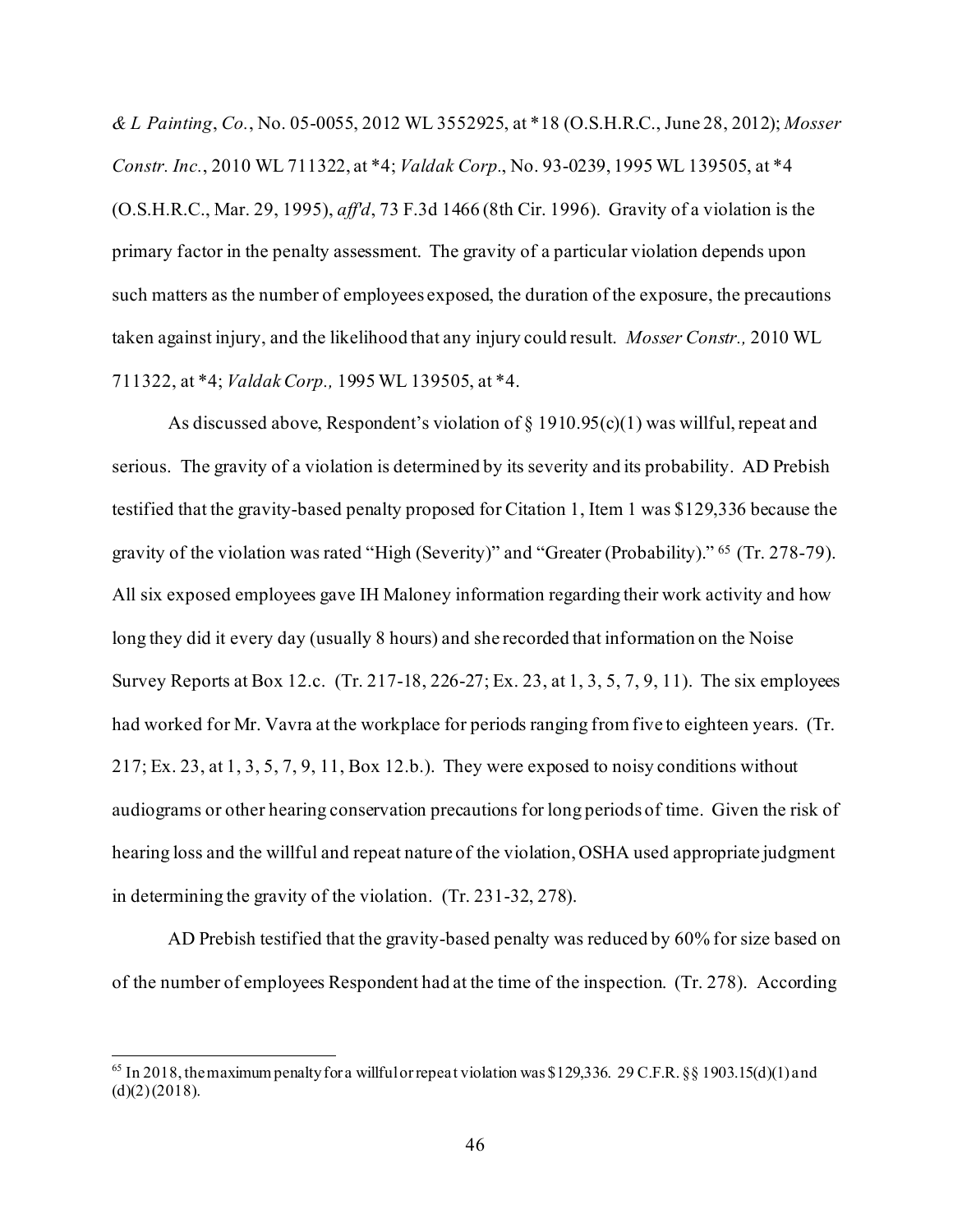to OSHA's Field Operations Manual (FOM) (Directive CPL 02-00-163), Chapter 6, VI.B., at 6- 14, the maximum size reduction allowed for serious willful citations for employers with 11-20 employees was 60%. [66](#page-46-0) (Tr. 266-67). At the time of OSHA's 2018 inspection, Respondent had about ten to fourteen employees. (Tr. 51, 231, 235, 364). AD Prebish further testified that no reductions were given for good faith in any of the citation items issued in this case because Respondent was issued several willful citations and its safety program was severely lacking. (Tr. 267, 278; Ex. 8, at 7-8). *See* OSHA FOM Chapter 6, III.B.3.a., at 6-8. AD Prebish also testified that Respondent received no penalty adjustment for history because it had not been inspected by OSHA in the five years prior to the issuance of the citations in this case. (Tr. 267, 278; Sec'y Reply Br., at 3). *See* OSHA FOM Chapter 6, III.B.2.c., at 6-8.

OSHA made appropriate and supported determinations of all of the required factors. (Tr. 279). The Court has considered all of the required factors and affirms Citation 1, Item 1, as a willful, repeat and serious violation and the proposed adjusted gravity-based penalty of \$51,734.

# **2. Citation 1, Items 2a, 2b, and 2c: Willful Failure to Comply with the Requirements for Hazardous Chemicals.**

## **a. Respondent Violated 29 C.F.R. § 1910.1200(e)(1).**

29 C.F.R.  $\S$  1910.1200(e)(1) requires that employers develop, implement and maintain a written hazard communication program which describes how the criteria specified in §  $1910.1200(f)$ , (g) and (h) will be met. The cited standard applies because employees used and were exposed to hazardous chemicals and materials at the workplace, including flammable materials, carcinogens, and ear, nose and throat irritants from propane, lubricant and wood dust. (Tr. 233-34, 237-39, 402-03, 456-57, 478; Exs. 24-27, Ex. 38, at 55). The safety data sheet for

<span id="page-46-0"></span><sup>&</sup>lt;sup>66</sup> The penalty reduction provisions contained in OSHA's FOM that were in effect in 2018 are the same as in the current version of the FOM which is available online at [https://www.osha.gov/sites/default/files/enforcement/directives/CPL\\_02-00-163.pdf](https://www.osha.gov/sites/default/files/enforcement/directives/CPL_02-00-163.pdf).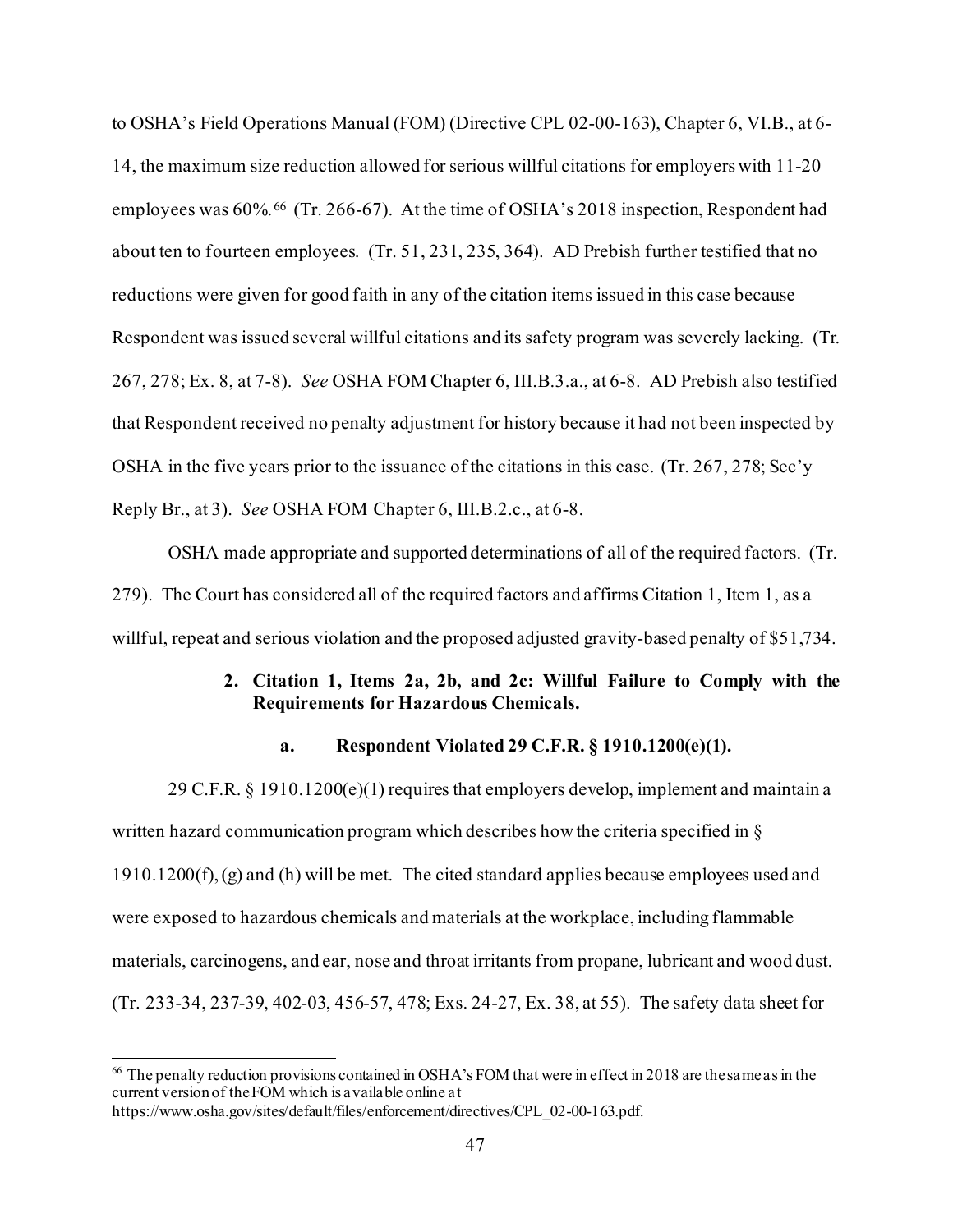the TC Bed Lube<sup>[67](#page-47-0)</sup> used at the workplace as lubricant for machinery indicates that it "[m]ay be fatal if swallowed or enters airways" and is a combustible liquid. (Exs. 24-25, at 1). The safety data sheet for wood dust indicates that it is a carcinogen and may "cause nasopharyngeal cancer and/or cancer of the nasal cavities and paranasal sinuses by inhalation." (Ex. 26, at 1). The safety data sheet for the Airgas USA, LLC propane used at the workplace indicates that it is extremely flammable and can cause frostbite. (Ex. 27, at 1).

Respondent failed to meet the requirements of  $\S$  1910.1200(e)(1) because it had no written hazard communication program for the workplace on January 11, 2018. (Tr. 233-35, 351, 401; Ex. 8, at 7-8, Ex. 20, at 8, Ex. 28, at 2, ¶¶ 6-8, Ex. 38, at 54-55, 58). In its Post Trial Brief, Respondent admitted that "Timberline's actions violated the regulation." (Resp't Post Trial Br., at 19, ¶ 56). All ten to fourteen employees were exposed to the violative condition that could lead to death or serious physical harm if: a) the lubricant was swallowed or caught fire, b) wood dust were inhaled and caused cancer, or c) propane exploded or caused frostbite. These employees were also exposed to moderate irritation of ears, nose, throat and respiratory tract. The Court finds that the evidence shows that there is a substantial probability that death or serious physical harm could result from exposure to the violative condition. (Tr. 235, 239-41; Exs. 25-27). (Sec'y Post Hrg. Br., at 43-44).

### **b. Respondent Violated 29 C.F.R. § 1910.1200(g)(1).**

29 C.F.R. § 1910.1200(g)(1) requires that employers have a safety data sheet in the workplace for every hazardous chemical which they use. The cited standard applies because employees used and were exposed to hazardous chemicals and materials at the workplace including propane, lubricant and wood/wood dust. (Tr. 233-34, 237-39, 402-03, 456-57, 478;

<span id="page-47-0"></span> $67$  TC Bed Lube is used on Respondent's moulder. A dispenser emits it onto bed plates while the moulder is running to ensure that the wood runs through the moulder smoothly. (Tr. 402-03).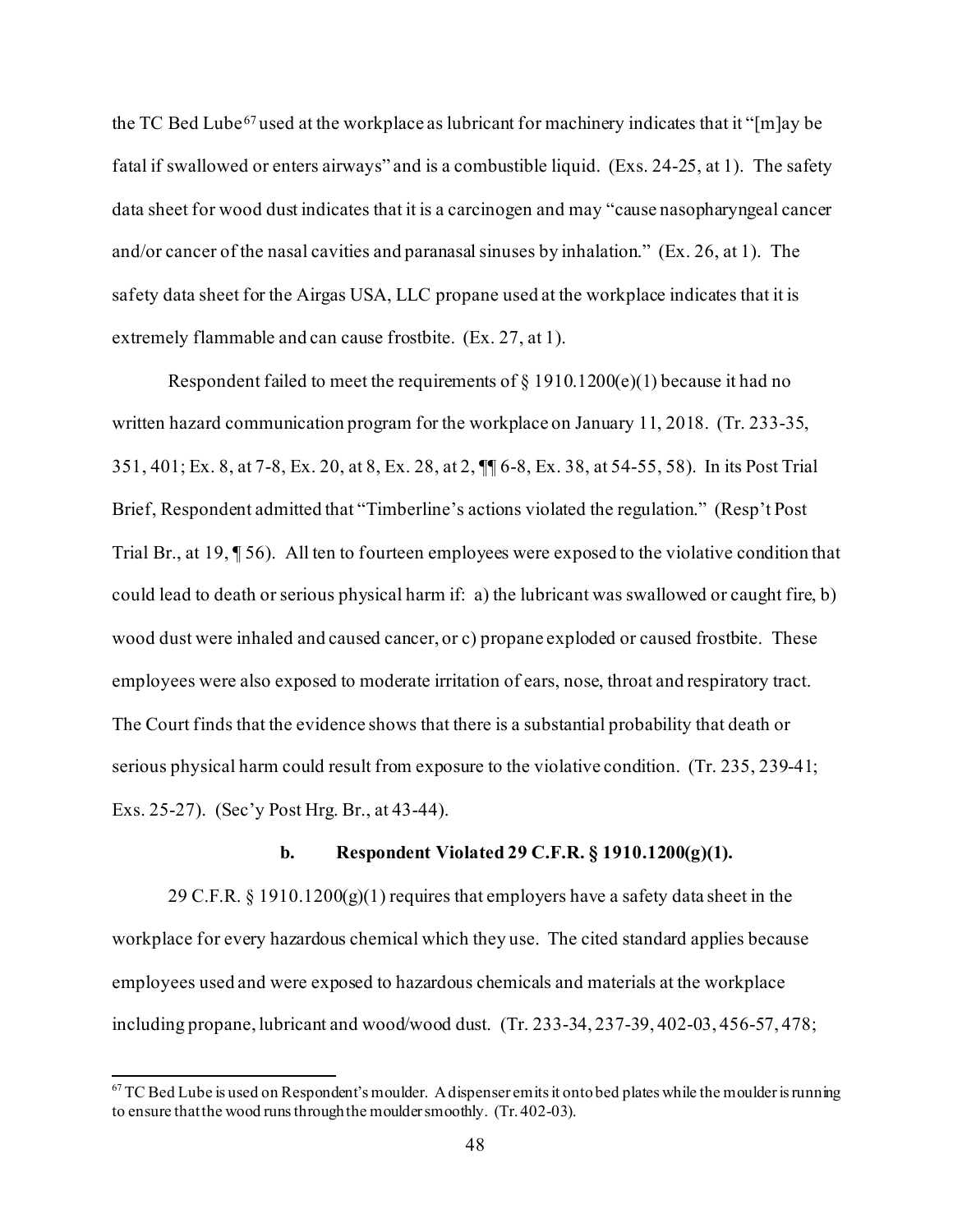Exs. 24-27, Ex. 38, at 55). Respondent failed to comply with  $\S$  1910.1200(g)(1). Respondent did not have any safety data sheets at the workplace on January 11, 2018. (Tr. 236-37, 351-352, 356; Ex. 28, at 2, ¶ 8, Ex. 38, at 56-58). As discussed above, all ten to fourteen employees were exposed to the violative condition that could lead to death or serious physical harm if: a) the lubricant was swallowed or caught fire, b) wood dust were inhaled and caused cancer, or c) propane exploded or caused frostbite. These employees were also exposed to moderate irritation of ears, nose, throat and respiratory tract. The Court finds that the evidence shows that there is a substantial probability that death or serious physical harm could result from exposure to the violative condition. (Tr. 235, 239-41; Exs. 25-27). (Sec'y Post Hrg. Br., at 44).

## **c. Respondent Violated 29 C.F.R. § 1910.1200(h)(1).**

29 C.F.R. § 1910.1200(h)(1) requires that employers provide training to employees with effective information and training on hazardous chemicals in their work area at the time of their initial assignment, and whenever a new chemical hazard is introduced to their work area. The cited standard applies because employees used and were exposed to hazardous chemicals and materials at the workplace including propane, lubricant and wood/wood dust. (Tr. 233-34, 237- 39, 402-03, 456-57, 478; Exs. 24-27, Ex. 38, at 55). Respondent failed to comply with § 1910.1200(h)(1) because as of January 11, 2018, it had not provided information or training to employees on the propane, lubricant and wood/wood dust in their work area. [68](#page-48-0) (Tr. 233-34, 237- 41, 352, 355-56, 402-03, 456-57, 478; Exs. 24-27, Ex. 28, at 2, ¶¶ 7, 10, Ex. 38, at 55, 58). As discussed above, all ten to fourteen employees were exposed to the violative condition that could lead to death or serious physical harm if: a) the lubricant was swallowed or caught fire, b) wood dust were inhaled and caused cancer, or c) propane exploded or caused frostbite. These

<span id="page-48-0"></span><sup>&</sup>lt;sup>68</sup> At trial, Mr. Vavra admitted that Respondent's employees had not received any training on hazardous chemicals and materials. (Tr. 352-56).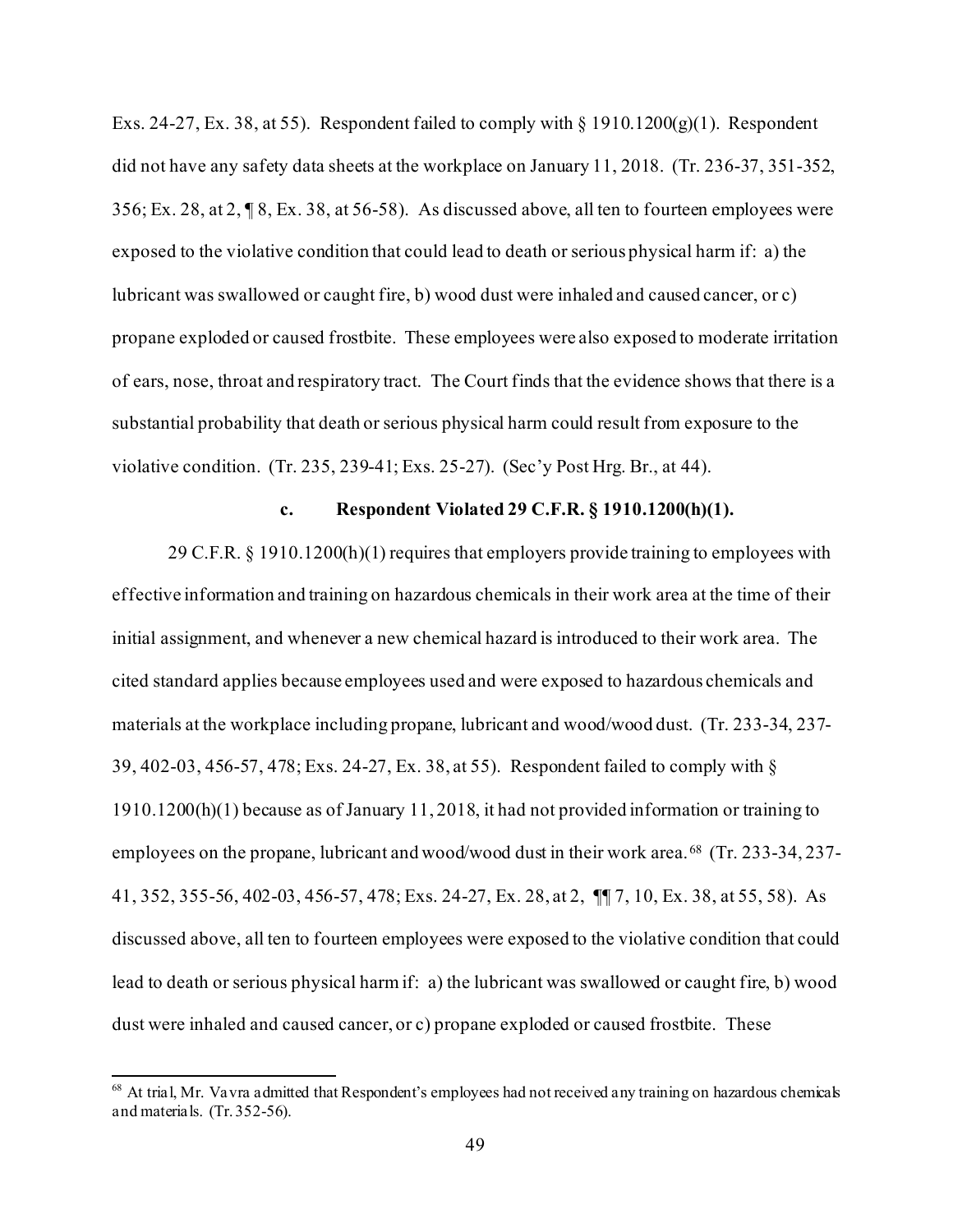employees were also exposed to moderate irritation of ears, nose, throat and respiratory tract. The Court finds that the evidence shows that there is a substantial probability that death or serious physical harm could result from exposure to the violative condition. (Tr. 235, 239-41; Exs. 25-27). (Sec'y Post Hrg. Br., at 44-45).

## **d. Citation 1, Items 2a, 2b and 2c Were Properly Classified as Willful.**

As discussed in detail *supra* in section VA2, Citation 1, Items 2a, 2b and 2c were properly classified as willful.<sup>[69](#page-49-0)</sup> Mr. Vavra exhibited both intentional disregard and plain indifference to the requirements of the standards cited in Items 2a–2c. Further, Mr. Vavra made no good faith efforts to comply. Mr. Vavra had a heightened awareness of the hazardous conditions presented by hazardous chemicals in the workplace because Respondent's predecessor at the workplace, THD, was cited for serious violations of  $\S$  1910.1200(e)(1),  $\S$ 1910.1200(g)(1) and § 1910.1200(h)(1) in July 2012. (Tr. 354; Ex. 33, at 3-4, Ex. 38, at 57). *See N. Atl. Fish Co.*, 2001 WL 1263331, at \*16 (finding willful violations of 29 C.F.R. §  $1910.1200(e)(1)$ ,  $1910.1200(g)(8)$  and  $1910.1200(h)$  where employer previously cited for similar violations a few years before and certified it had corrected the violations.). As in the current case, the prior 2012 citation listed propane and lubricant as hazardous chemicals at the workplace.<sup>[70](#page-49-1)</sup> (Ex. 20, at 8-10, Ex. 33, at 3-4). As a result of the 2012 citation, Mr. Vavra was

<span id="page-49-0"></span><sup>&</sup>lt;sup>69</sup> In its Post-Trial Brief, Respondent admits "Timberline's actions violated the regulation" alleged in Citation 1, Item 2a, but argues the violation was not willful. (Resp't Post-Trial Br., at 18-19).

<span id="page-49-1"></span><sup>&</sup>lt;sup>70</sup> As noted by Respondent in its Post-Trial Brief, wood dust was not identified as a hazardous chemical in the 2012 Citation 1, Items 2a-2c. (Ex. 33, at 3-4; Resp't Post Trial Br., at 12). Consequently, Respondent argues that on January 11, 2018 it was not aware that wood dust was considered a hazardous chemical. (Resp't Post Trial Br., at 12). AD Prebish testified that the classification of wood dust "has been changed from just wood dust to nuisance to a carcinogen in the last 10 years." He further said that this "information would've been readily available to somebody who works in" woodworking. (Tr. 306-07). At trial, Mr. Vavra testified that he never heard that wood dust was considered a hazardous chemical. (Tr. 400). He admitted that Respondent did not have any safety data sheets for wood dust in January 2018. (Tr. 352-56, 401; Ex. 38, at 56). [redacted] testified that he knew that wood dust was a hazardous chemical because he had been working wood for years. (Tr. 477-78).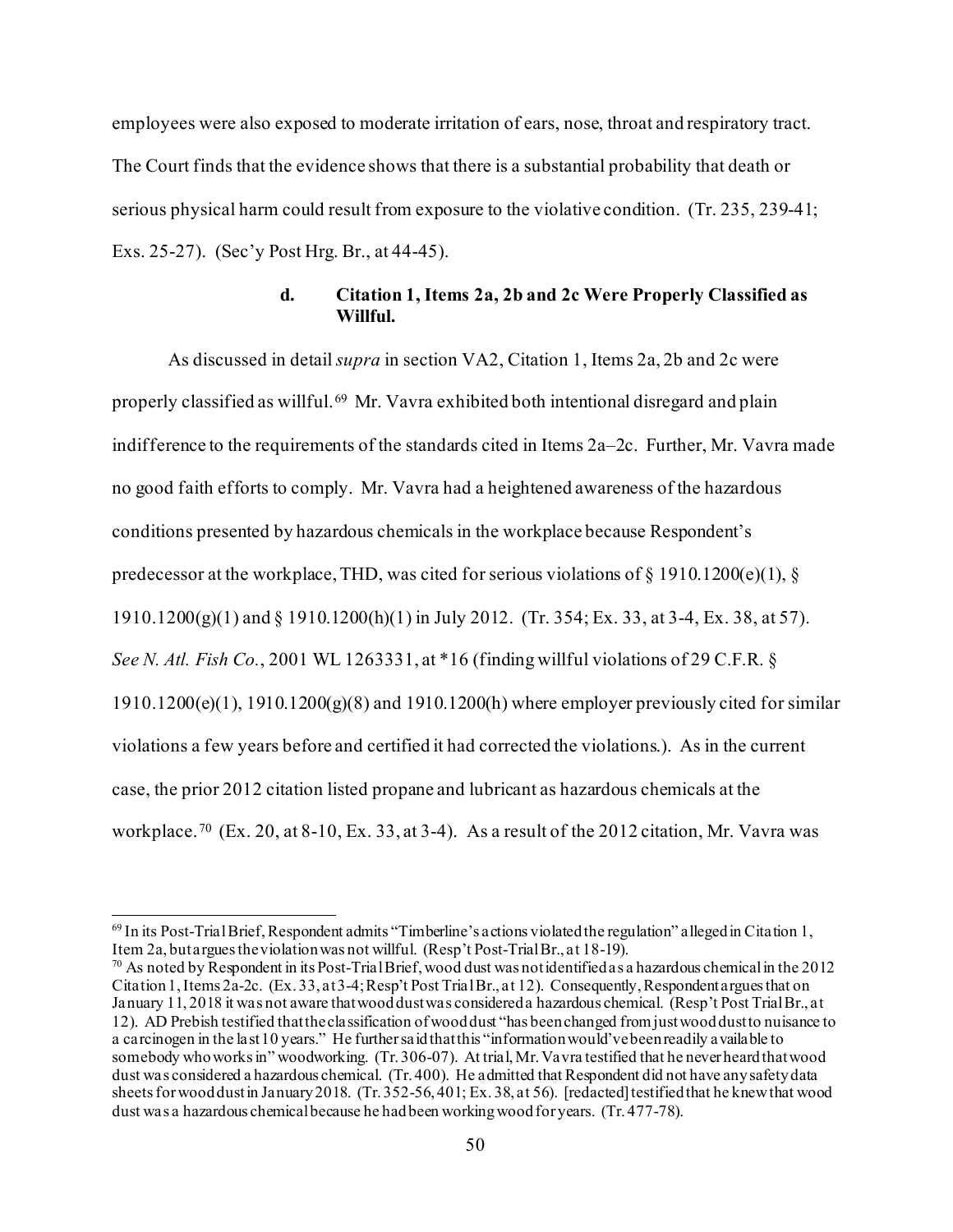put on notice that employees were exposed to hazardous chemicals and that he was required to develop and implement a written hazard communication program, maintain safety data sheets at the workplace and train employees on hazardous chemicals in their work area.

In August 2012, Mr. Vavra certified that the following actions had been taken to abate the prior cited violations:

As to § 1910.1200(e)(1) and § 1910.1200(h)(1):

A hazard communication program has been developed and implemented. Employees have been trained on program and applicable MSDS sheets.

As to  $\S 1910.1200(g)(1)$ :

A MSDS binder has been supplied to employees and will be maintained and monitored as per our hazard communication program.

(Ex. 34). All the representations made by Mr. Vavra to OSHA in 2012 relating to abatement of the citation for violations of § 1910.1200(e)(1), § 1910.1200(g)(1) and § 1910.1200(h)(1) in Inspection No. 331026 were also, at best, inaccurate. (Tr. 233-41, 351-56, 401; Exs. 30-32, Ex. 38, at 52-60). When asked at his deposition why he signed a document falsely certifying that a written hazard communication program had been developed and implemented, Mr. Vavra's response was, "I probably should not have signed it or I should have done the program for the two items we were cited for." He also said that he did not "have a good answer" to explain why Respondent did not have a written hazardous chemical program on January 11, 2018. (Ex. 38, at 59-60). In relation to Citation 1, Item 2b, Mr. Vavra testified that in 2012 there was a MSDS binder kept in a file cabinet in the mill that contained some safety data sheets for propane, PB blaster, and slick bed lubricant, but the binder had been lost at some unknown time and was unavailable on January 11, 2018. (Tr. 351-52, 356, 371; Ex. 38, at 60). Mr. Vavra's disregard towards safety and health, inaccurate statements to OSHA, and lack of good faith efforts to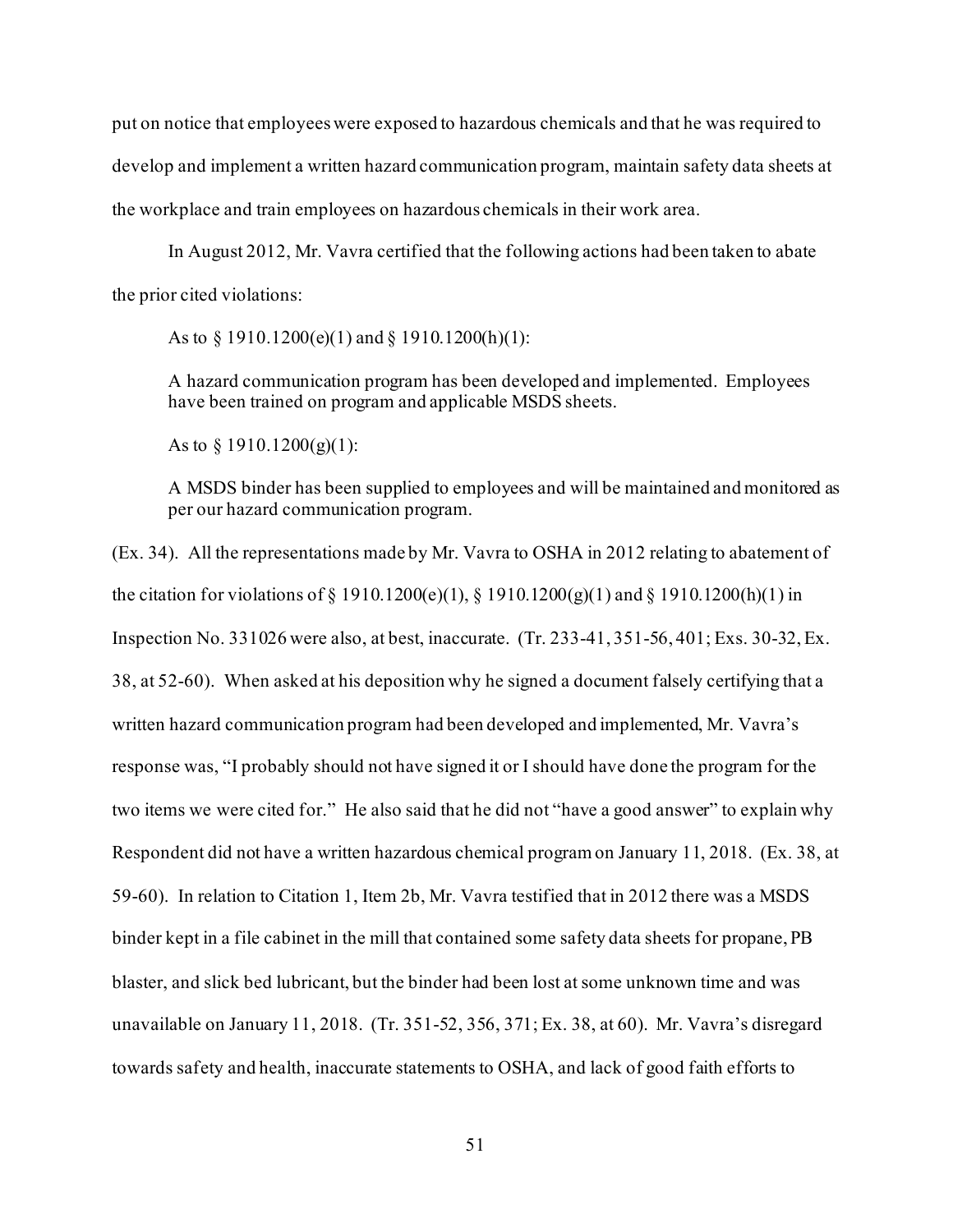comply establish the willfulness of Citation 1, Items 2a, 2b and 2c.

## **e. In the Alternative, Citation 1, Items 2a, 2b and 2c Are Repeat Violations.**

The Court also finds that Citation 1, Items 2a, 2b and 2c, are alternatively repeat violations. (Tr. 9-10). On June 12, 2012, THD was issued serious citations for violations of the exact same three standards (29 C.F.R. § 1910.1200(e)(1), § 1910.1200(g)(1) and § 1910.1200(h)(1)) in Inspection No. 331026 (Citation 1, Items 2a, 2b and 2c). (Tr. 354; Ex. 33, at 3-4, Ex. 38, at 57). Both the current 2018 and the 2012 citations address the same hazardous condition; i.e. exposure to propane and lubricant. (Ex. 20, at 8-10, Ex. 33, at 3-4). In November 2012, Mr. Vavra signed a Stipulated Settlement affirming all of the prior hazard communication citation items. (Tr. 354; Ex. 35). The citations issued to THD in Inspection No. 331026 became a final order of the Commission on February 6, 2013. (Jt. Pre-Hrg. Stmt.,  $\S 4(k)$ ).

## **f. In the Alternative, Citation 1, Items 2a, 2b and 2c Are Other Than Serious Violations.**

The Court also finds that Citation 1, Items 2a, 2b and 2c, are alternatively other-thanserious violations under section 17(c) of the OSH Act. (Tr. 9-12). *See* 29 U.S.C. § 666(c). An other-than-serious violation "is one in which there is a direct and immediate relationship between the violative condition and occupational safety and health, but not of such relationship that a resultant injury or illness is death or serious physical harms." *Gen. Motors Corp. Electro-Motive Div.*, No. 82-630, 1991 WL 41251, at \*5 (O.S.H.R.C., Feb. 15, 1991) (consolidated) (Nonserious records access violation not properly classified as de minimis). The Court finds that there is, at least, a direct and immediate relationship between the violative conditions alleged in citation 1, Items 2a, 2b, and 2c, and occupational safety and health. *See Ryder Truck Lines, Inc. v. Brennan,* 497 F.2d 230, 233 (5th Cir. 1974) ("Avoidance of minor injuries, as well as major ones,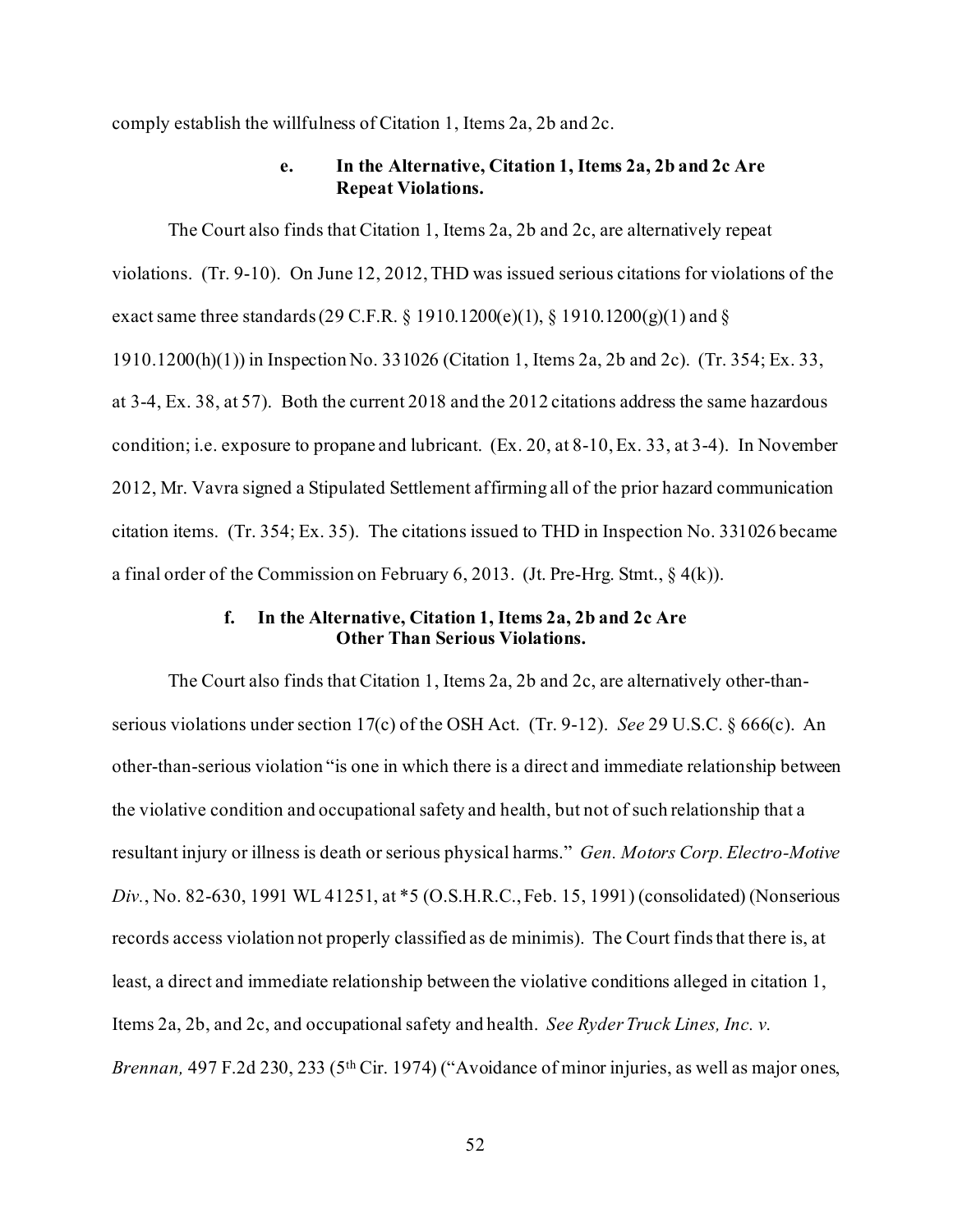was intended to be within the purview of this liberal Act.").

### **g. The Penalty Proposed for Citation 1, Items 2a, 2b and 2c is Appropriate.**

As discussed above, the violations contained in Citation 1, Items 2a, 2b and 2c were willful, repeat, and other-than-serious. AD Prebish testified that the gravity-based penalty proposed for Citation 1, Items 2a, 2b and 2c, was \$9,239 because the gravity of the violation was assigned a "Minimal (Severity)" and "Lesser (Probability)." (Tr. 286). Respondent's failure to: a) develop, implement and/or maintain a written hazardous communication program in the workplace, b) have safety data sheets for each hazardous chemical in use at the workplace, and c) train employees on the hazardous chemicals in their work area, exposed all ten to fourteen of Respondent's employees to violative conditions that could lead to death or serious physical harm. (Tr. 235, 239-41; Exs. 25-27). AD Prebish testified that no reductions were given for size because \$9,239 was the minimum penalty allowed for a willful violation. (Tr. 286). *See* 29 C.F.R. 1903.15(d)(1) (2018).

OSHA made appropriate and supported determinations of all of the required factors. (Tr. 286). The Court has considered all of the required factors and affirms Citation 1, Items 2a, 2b and 2c, as a willful, repeat and other-than-serious violation and the proposed adjusted gravitybased penalty of \$9,239.

## **C. THE VIOLATIONS ALLEGED IN CITATION 1 IN DOCKET NUMBER 18-1212 AND THEIR PROPOSED PENALTIES ARE AFFIRMED; EXCEPT AS TO WITHDRAWN ITEM 1 AND ITEM 7 WHICH IS VACATED.**

- 1. **Citation 1, Item 1** has been withdrawn.
- **2. Citation 1, Item 2: Locked Exit Door**

### **a. Respondent Violated 29 C.F.R. § 1910.36(d)(1).**

29 C.F.R. § 1910.36(d)(1) requires that exit doors be unlocked and that employees must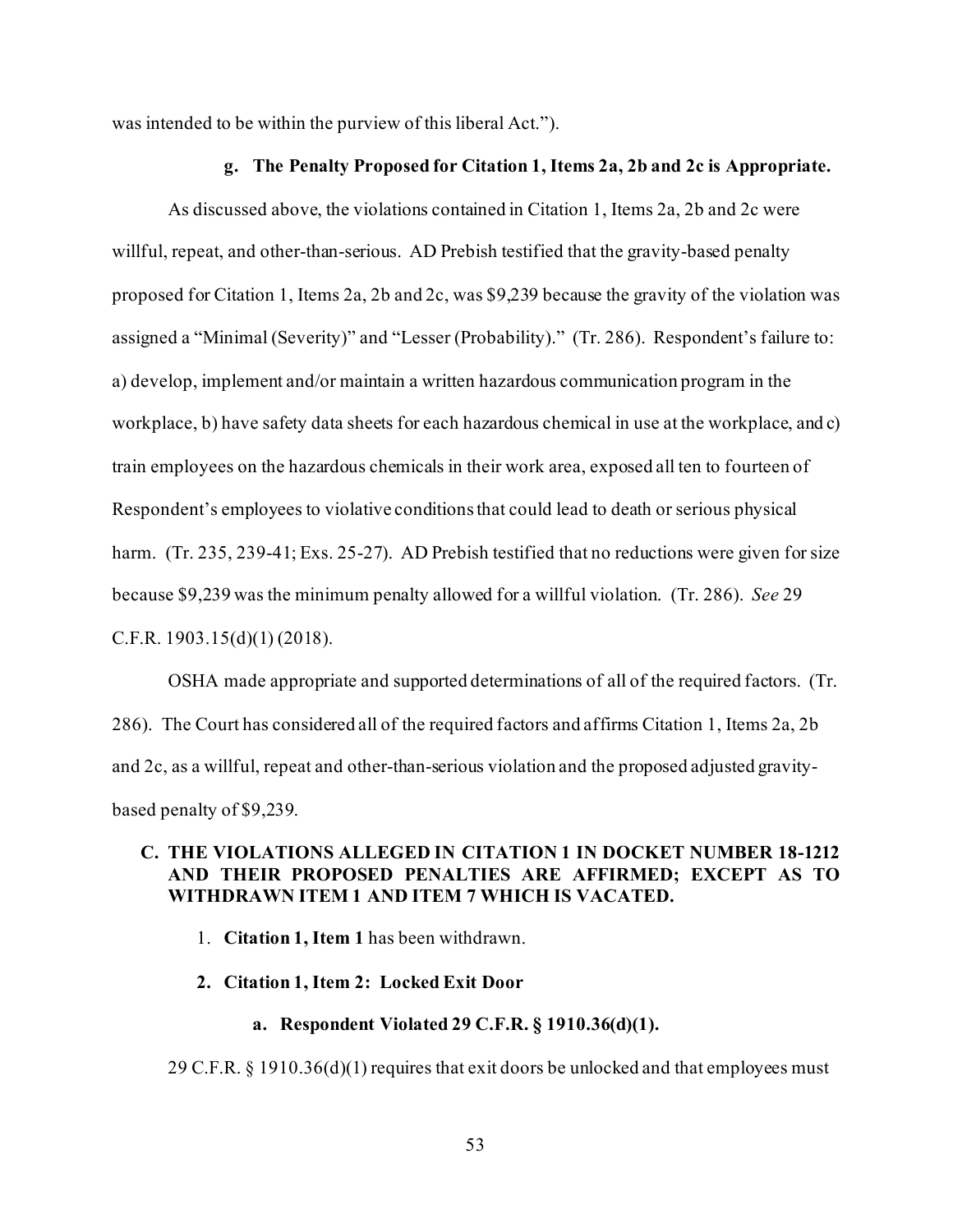be able to open an exit route door from the inside at all times without keys, tools, or special knowledge. The cited standard applies because, a door at the workplace designated as an emergency exit with an exit sign that led outdoors was locked with a deadbolt lock. [71](#page-53-0) (Tr. 52-54, 120-23, 178, 244, 372-73; Ex. 1, at 8, Exs. 6-7). Respondent failed to comply with the requirements of § 1910.36(d)(1) because on January 19, 2018 the exit door in the workplace was locked and all ten to fourteen employees were exposed to the hazard of a delay in evacuating the building in the event of a fire. (Tr. 54-55). In order to unlock the deadbolt on the exit door from inside the mill, an employee would have to lift up the deadbolt and then slide it to the side.<sup>72</sup> Then, the employee would have to push the bar on the door to open it in order to evacuate the building.[73](#page-53-2) Notwithstanding Thomas Vavra's testimony to the contrary, the Court finds that this process required at least some prohibited "special knowledge" to open the door. (Tr. 121-25, 179, 243, 313, 372-74, 445; Exs. 6-7; Sec'y Reply Br., at 7). The cited standard permits devices such as a panic bar that locks only from the outside, but does not permit an exit door to be locked from the inside as this one was. *See* 29 C.F.R. § 1910.36(d)(1). Thomas Vavra admitted to CSHO Calderon that he was aware the exit door was locked. (Tr. 55). He testified that the new building owner installed a new door there because he did not want to allow Respondent's employees "access into the other side of the building anymore" because he wanted to separate the Mill from the bakery there. Mr. Vavra said, "we just can't have people going back and forth." He said that the door had to be secured at night "so we put a deadbolt there so that we

<span id="page-53-0"></span><sup>71</sup> *See Jeanette M. Gould, d/b/a Gould Publ'ns,*No. 89-2033, 1992 WL 675228, at \*3 (O.S.H.R.C.A.L.J., Aug. 24, 1992) (doors locked by deadbolts make "emergency egress difficult at best."), *aff'd in relevant part,* No. 89-2033, 1994 WL 382497 (O.S.H.R.C., July 19, 1994).

<span id="page-53-1"></span> $72$  Mr. [redacted] testified:

Q Any special knowledge?

A Slide the bar to the side. It's the only knowledge you need.

<span id="page-53-2"></span><sup>(</sup>Tr. 445).

 $^{73}$  No keys or tools were required to open the door. (Tr. 374, 445, 468).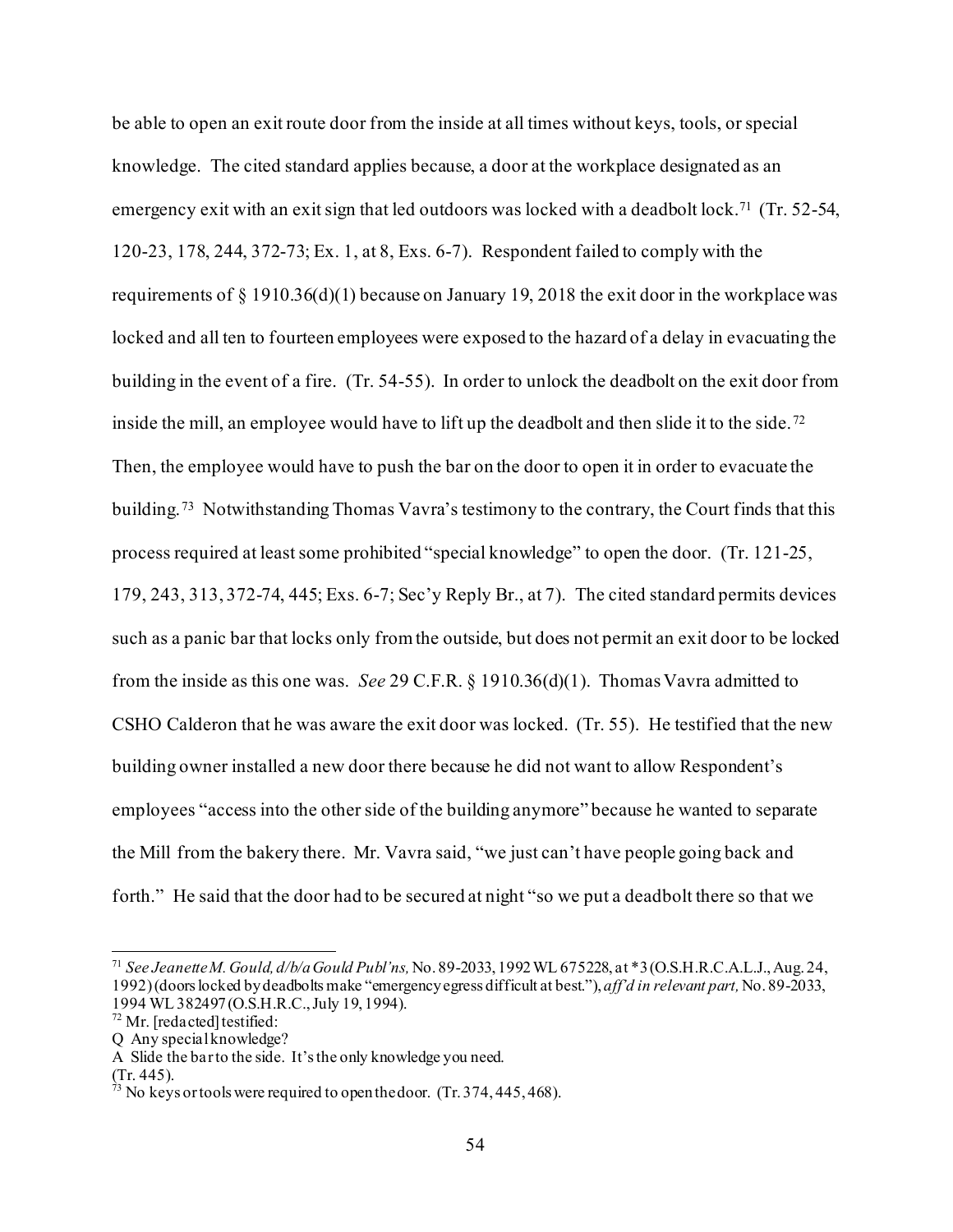could – could still lock it up." Mr. Vavra testified that the door was "unlocked in the morning, meaning the deadbolt is released" and not locked again until the end of the day. He further stated that on the days OSHA inspectors visited the mill a "couple different employees" requested that the door be locked so that they [unidentified employees] would not be "bothered by the inspectors while they were on break [on the other side of the door]. And so they [unidentified employees] asked if they [unidentified employees] could keep that locked so that they [unidentified employees] didn't have access to them [OSHA inspectors]." He also claimed the door was locked to keep the cold from getting inside as there was no heat in the building. The Court finds that the door was locked on January 19, 2018 at the time of CSHO Calderon's inspection and special knowledge was required to open it then as CSHO Calderon was not able to open the door herself. <sup>74</sup> (Tr. 52, 55, 372-74, 445). CSHO Calderon testified that both she and IH Maloney could not unlock the deadbolt without [redacted] first explaining how. (Tr. 122-24). IH Maloney unlocked the door on January 19, 2018 by lifting off the bolt and sliding it to the left and opened the door with a second motion. (Tr. 178-79; Ex. 6).

## **b. Citation 1, Item 2 Was Properly Classified as Serious and the Penalty Proposed is Appropriate.**

Citation 1, Item 2 was properly classified as serious because employees were exposed to serious physical injuries resulting from delay in evacuating the workplace in the event of a fire.<sup>[75](#page-54-1)</sup> (Tr. 54-55, 123-25). CSHO Calderon testified that the gravity-based penalty proposed for Citation 1, Item 2 was \$7,391 because the gravity of the violation was assigned a "Medium

<span id="page-54-0"></span><sup>74</sup> *See Am. Recycling & Mfg. Co., Inc.,* No. 13-1101, 2015 WL 6438288, at \*15 (O.S.H.R.C.A.L.J., Sept. 14, 2015) (consolidated) (Serious violation of 29 C.F.R. § 1910.36(d)(1) found where exit door missing handle and did not open), *irrelevant citation vacated,* 676 F.App'x. 65, 72 (2ndCir. 2017); *Unifirst Corp*., No. 12-1304, 2014 WL 6722567, at \*4-5 (O.S.H.R.C.A.L.J., Oct. 17, 2014) (Serious violation of 29 C.F.R. § 1910.36(d)(1) found where exit door locked.).

<span id="page-54-1"></span><sup>75</sup> *See Jeanette M. Gould, d/b/a Gould Publ'ns*, 1994 WL 382497, at \*2 (violation is serious "based on the compliance officer's unrebutted testimony that death or serious physical harm could result from delays in exiting during an emergency due to the locked door.").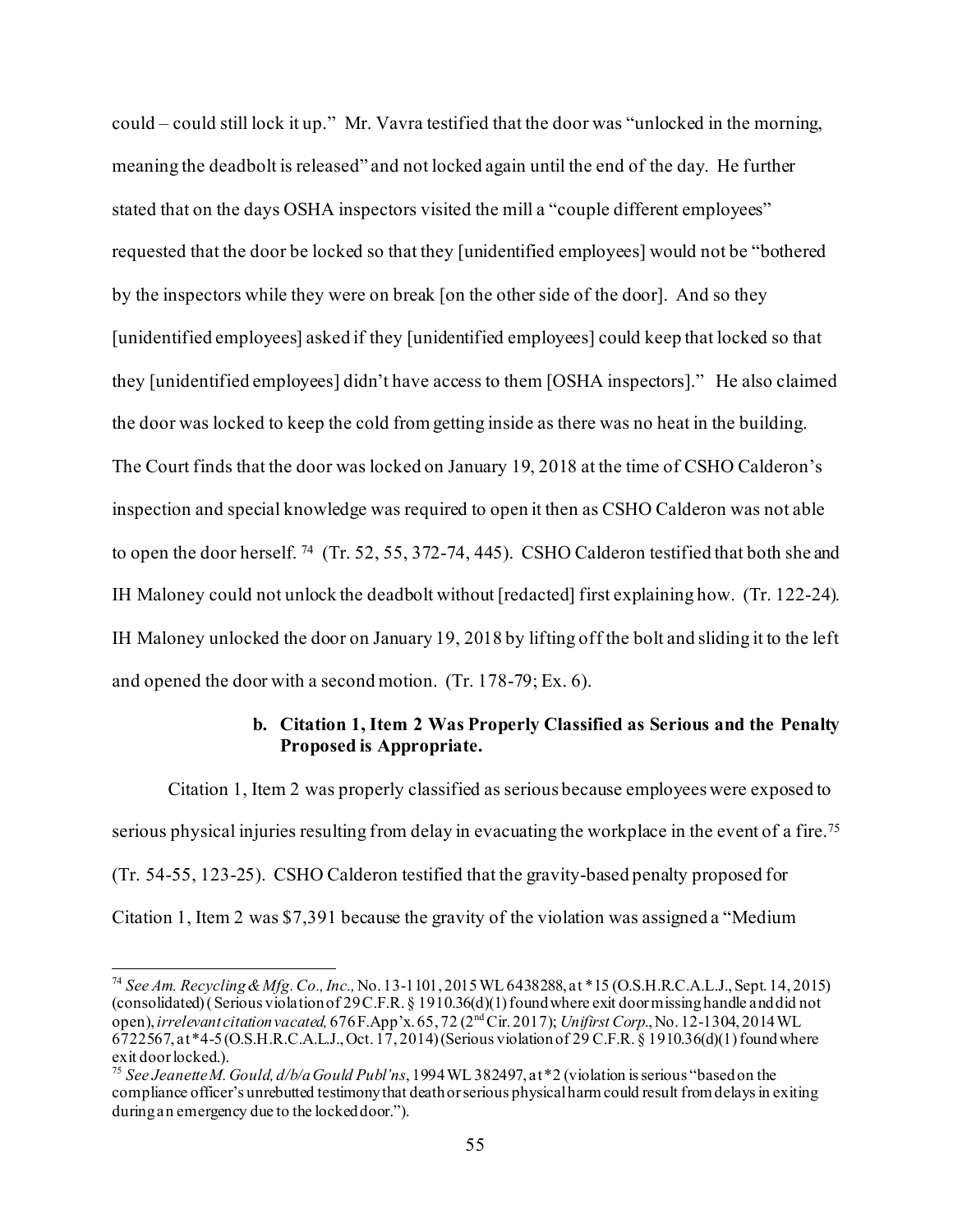(Severity)" and "Lesser (Probability)." (Tr. 56). All ten to fourteen employees were exposed to the hazard. (Tr. 55). According to OSHA's FOM, Chapter 6, VI.B.4.b., at 6-10, the maximum size reduction allowed for serious citations for employers with 11-20 employees was 60%. (Tr. 51, 56, 364). Complainant did not give any reduction for good faith because Respondent was also issued willful citations in Docket No. 18-1212, and because it lacked an adequate safety program. (Tr. 56-57, 267; Ex. 8, at 7-8). *See* OSHA FOM Chapter 6, III.B.3.a., at 6-8. Respondent received no adjustments for history by the Secretary because it had not been inspected by OSHA in the five years prior to the citations in this case. (Tr. 57, 267-68).[76](#page-55-0) *See* OSHA FOM Chapter 6, III.B.2.c., at 6-8. OSHA made appropriate and supported determinations of all of the required factors. (Tr. 58). The Court has considered all of the required factors and affirms Citation 1, Item 2 as a serious violation and the proposed adjusted gravity-based penalty of \$2,956.

### **3. Citation 1, Item 3: Unlit Exit Sign**

### **a. Respondent Violated 29 C.F.R. § 1910.37(b)(6).**

29 C.F.R. § 1910.37(b)(6) requires that each exit sign must be illuminated by a reliable light source and be distinctive in color. The cited standard applies because on January 19, 2018 an exit sign above a designated exit route door was completely unlit. [77](#page-55-1) (Tr. 58-59, 126, 424; Ex. 1, at 9, Ex. 7). Respondent failed to comply with § 1910.37(b)(6) because CSHO Calderon observed that the sign was unlit on all four days she conducted her onsite inspection. (Tr. 59). In its Post Trial Brief, Respondent admits "the exit sign is not illuminated at all times", but claims that it did not violate 29 C.F.R. § 1910.37(b)(6) because the exit sign would illuminate

<span id="page-55-0"></span> $76$  Respondent did not receive a reduction for good faith or any adjustments for history in any of the citation items issued in Docket Nos. 18-1211 and 18-1212. (Tr. 58, 267-68).<br><sup>77</sup> Citation 1, Item 3 and the Complaint were amended to allege that the violation occurred on or about January 19,

<span id="page-55-1"></span><sup>2018. (</sup>Tr. 12).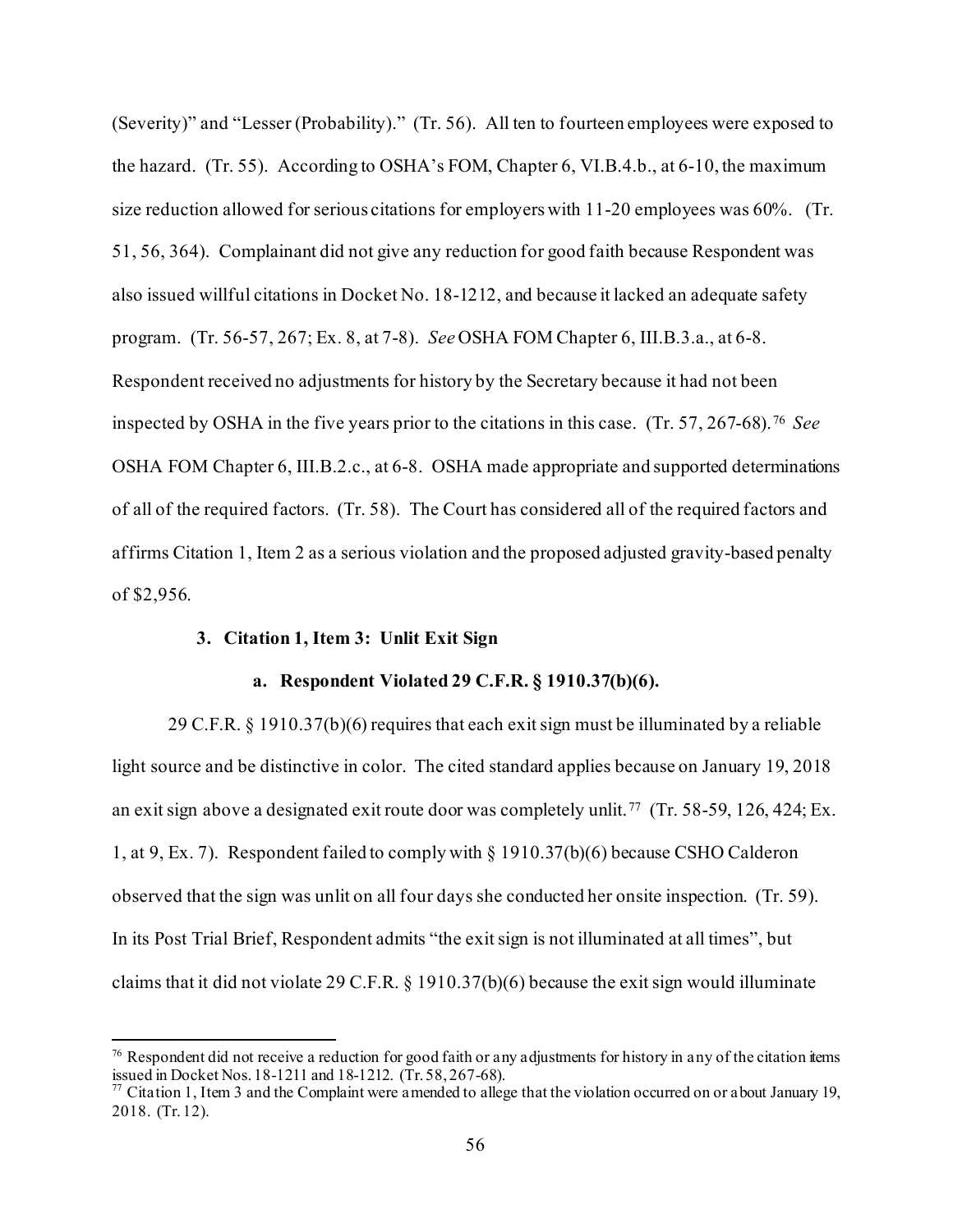when an alarm is deployed. (Resp't Post Trial Br., at 13). This assertion is based on Mr. Vavra's vague and uncorroborated testimony. When asked at the trial by Respondent's counsel if the exit sign illuminated, Mr. Vavra equivocally replied, "I believe it does." (Tr. 374-76). Respondent provided insufficient evidence as to the circumstances that caused the alarm to activate or account for a situation necessitating emergency egress when the alarm, for whatever reason, is not promptly activated. Mr. Vavra's courtroom testimony is also undermined by CSHO Calderon's testimony that during her inspection Mr. Vavra told her that there were no alarms in the building. (Tr. 126-27). Regardless, § 1910.37(b)(6) specifically requires that each exit sign be illuminated. There are no exceptions from that requirement, related to alarms or otherwise. *See J.C. Watson Co*., No. 05-0175, 2006 WL 5692683, at \*20 (O.S.H.R.C.A.L.J., Oct. 10, 2006) (consolidated) (violation of 29 C.F.R. § 1910.37(b)(6) established where exit sign not illuminated), *aff'd,* No. 05—0175, 2008 WL 2045818 (O.S.H.R.C., May 6, 2008) (consolidated). (Tr. 127; Sec'y Reply Br., at 7-8).

All of the employees at the workplace were exposed to the hazard of a delay in evacuating the building in the event of a fire. Respondent had knowledge of the violative condition because the unlit exit sign was in plain view to Mr. Vavra, for weeks if not months. (Tr. 59; Ex. 7). The Court finds that the sign above the exit door was unlit on all four days CSHO Calderon conducted her onsite inspection proving that a violation of 29 C.F.R. § 1910.37(b)(6) occurred on January 19, 2018 as alleged in Citation 1, Item 3.[78](#page-56-0) (Tr. 59; Ex. 7).

# **b. Citation 1, Item 3 Was Properly Classified as Serious and the Penalty Proposed is Appropriate.**

Citation 1, Item 3 was properly classified as serious because all ten to fourteen employees

<span id="page-56-0"></span> $78$  Respondent concedes that "[t]here is an exit sign above the exit door described in Citation 1, Item 2 that was not illuminated during the investigation conducted by OSHA." (Resp't Post-Trial Br., at 6).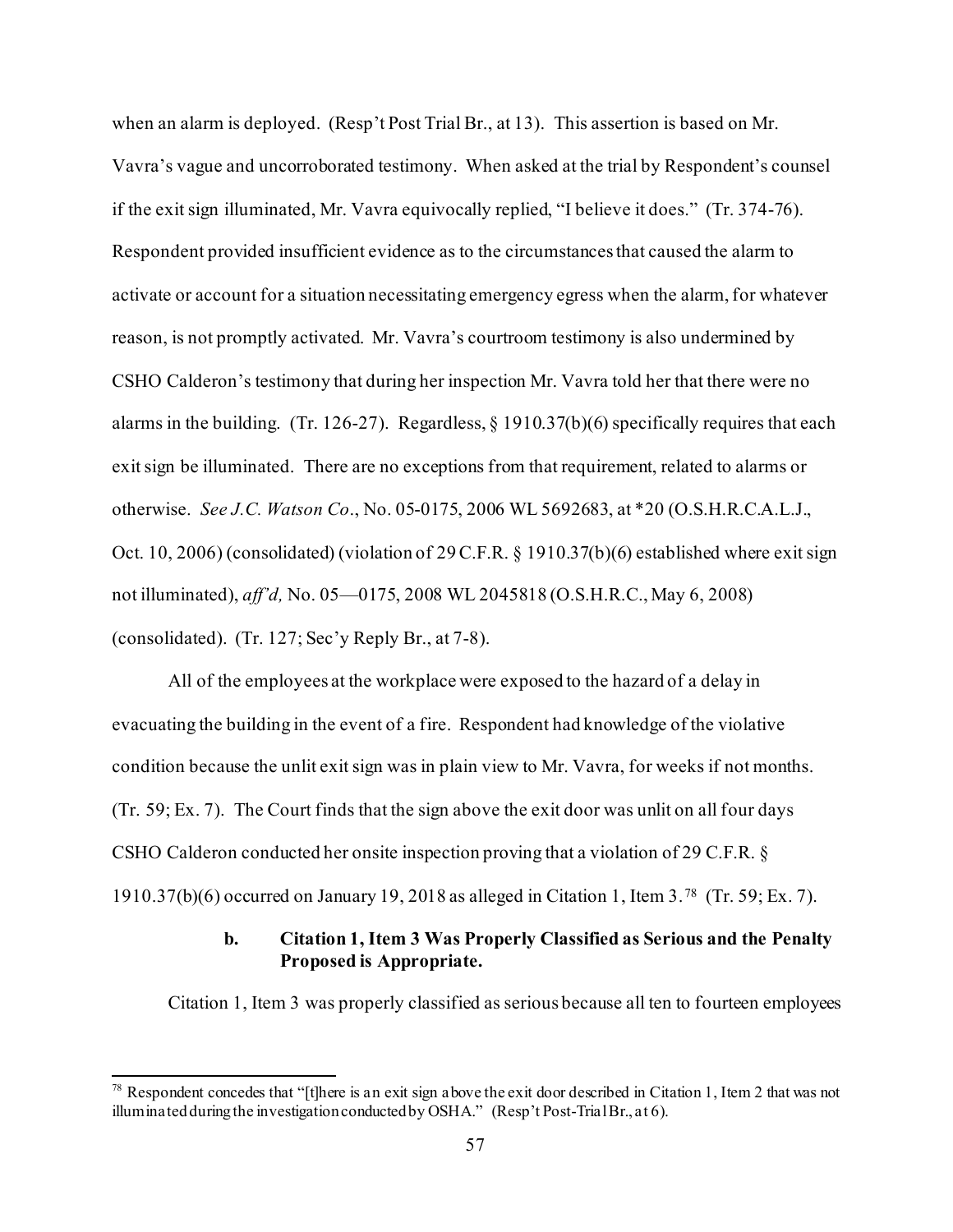were exposed to serious physical injuries resulting frominability to see the exit door in order to evacuate the workplace quickly in the event of a fire. (Tr. 59-60). CSHO Calderon testified that the gravity-based penalty proposed for Citation 1, Item 3 was \$5,543 because the gravity of the violation was assigned a "Low (Severity)" and "Lesser (Probability)." (Tr. 60). Complainant reduced the gravity-based penalty by 60% for size. (Tr. 60). No reductions were given for good faith or history. (Tr. 60-61). OSHA made appropriate and supported determinations of all of the required factors. (Tr. 61). The Court has considered all of the required factors and affirms Citation 1, Item 3 as a serious violation and the proposed adjusted gravity-based penalty of \$2,217.

# **4. Citation 1, Item 4: Failure to Train Employees on Use of Fire Extinguishers. a. Respondent Violated 29 C.F.R. § 1910.157(g)(1).**

29 C.F.R. § 1910.157 $(g)(1)$  requires that where an employer has provided portable fire extinguishers for employee use in the workplace, the employer must also provide an educational program to familiarize employees with the general principles of fire extinguisher use and the hazards involved with incipient stage firefighting.<sup>[79](#page-57-0)</sup> (Ex. 1, at 10). The cited standard applies here because Respondent provided various portable fire extinguishers in the workplace and employees were expected to use them in the event of a fire. (Tr. 63, 340, 376, 460; Ex. 38, at 31, 33-34). Mr. Vavra testified at his deposition that he told employees to use the fire extinguishers in the event of a fire. (Tr. 340; Ex. 38, at 33). Both Messrs. [redacted] and [redacted] testified that they were expected to use the fire extinguishers in the event of a fire. (Tr. 460, 482). Respondent did not comply with any of the requirements of the cited standard. On January 11, 2018, Respondent failed to provide any training to employees as required. (Tr. 61-62, 130-31,

<span id="page-57-0"></span> $79$  CSHO Calderon explained that incipient stage firefighting refers to small fires. (Tr. 130).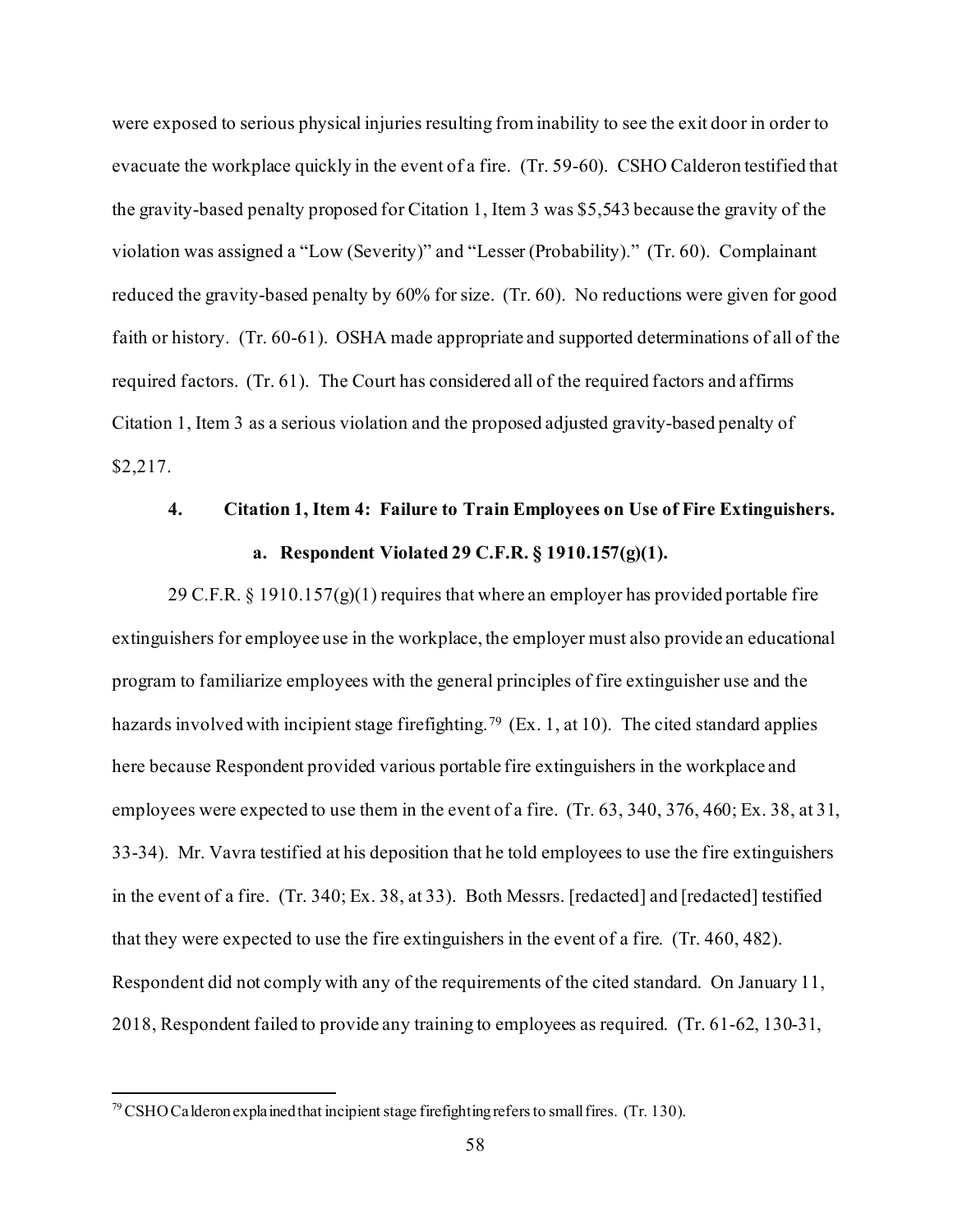160, 339-40, 377, 425, 446, 459-60, 482; Ex. 18, at 2, ¶¶ 6, 9, Ex. 38, at 31, 34). Respondent asserted the fire extinguishers "are self-explanatory and easily operated." (Ex. 19, at 5, ¶ 6a). All the employees at the workplace were exposed to serious physical injuries such as smoke inhalation or burns in the event of a fire at the workplace as a result of not being trained on the use of fire extinguishers and incipient stage firefighting. (Tr. 63). Mr. Vavra admitted that Respondent had not given the training on the use of fire extinguishers or firefighting.<sup>[80](#page-58-0)</sup> He further admitted Respondent did not have any written training program. (Tr. 61-62, 339, 377; Ex. 38, at 31, 34). In its Post Trial Brief, Respondent acknowledged that "it admittedly did not provide the training required, and therefore, violated the regulation." (Resp't Post Trial Br., at 14).

Neither Messrs. Vavra nor [redacted] knew what class of fire extinguishers were present at the workplace. (Tr. 424-25, 439, 459-60). One mill employee, Amber Eckert, told CSHO Calderon that she did not know how to operate the fire extinguishers. [81](#page-58-1) (Tr. 62, 130-31, 160). Respondent's purported "safety manual" states only that "Employees should know where the fire extinguishers are located and understand how to use them." (Ex. 8, at 8). The evidence shows that Respondent did not impart that basic understanding to employees.

## **b. Citation 1, Item 4 Was Properly Classified as Serious and the Penalty Proposed is Appropriate.**

Citation 1, Item 4 was properly classified as serious because in the event of a fire at the workplace, employees were exposed to serious physical injuries such as smoke inhalation or burns as a result of not being trained on the use of fire extinguishers and incipient stage

<span id="page-58-0"></span><sup>&</sup>lt;sup>80</sup> Messrs. [redacted] and [redacted] also admitted that Respondent had not provided any training on how to operate a fire extinguisher. (Tr. 446, 468).

<span id="page-58-1"></span> $81$ Mr. Vavra testified that he "talked to all employees, and they all feel comfortable on how to use them [fire extinguishers] if they, if they so, if they deem it necessary to." (Tr. 376-77). This broad sweeping assertion is without foundation and is given little weight by the Court.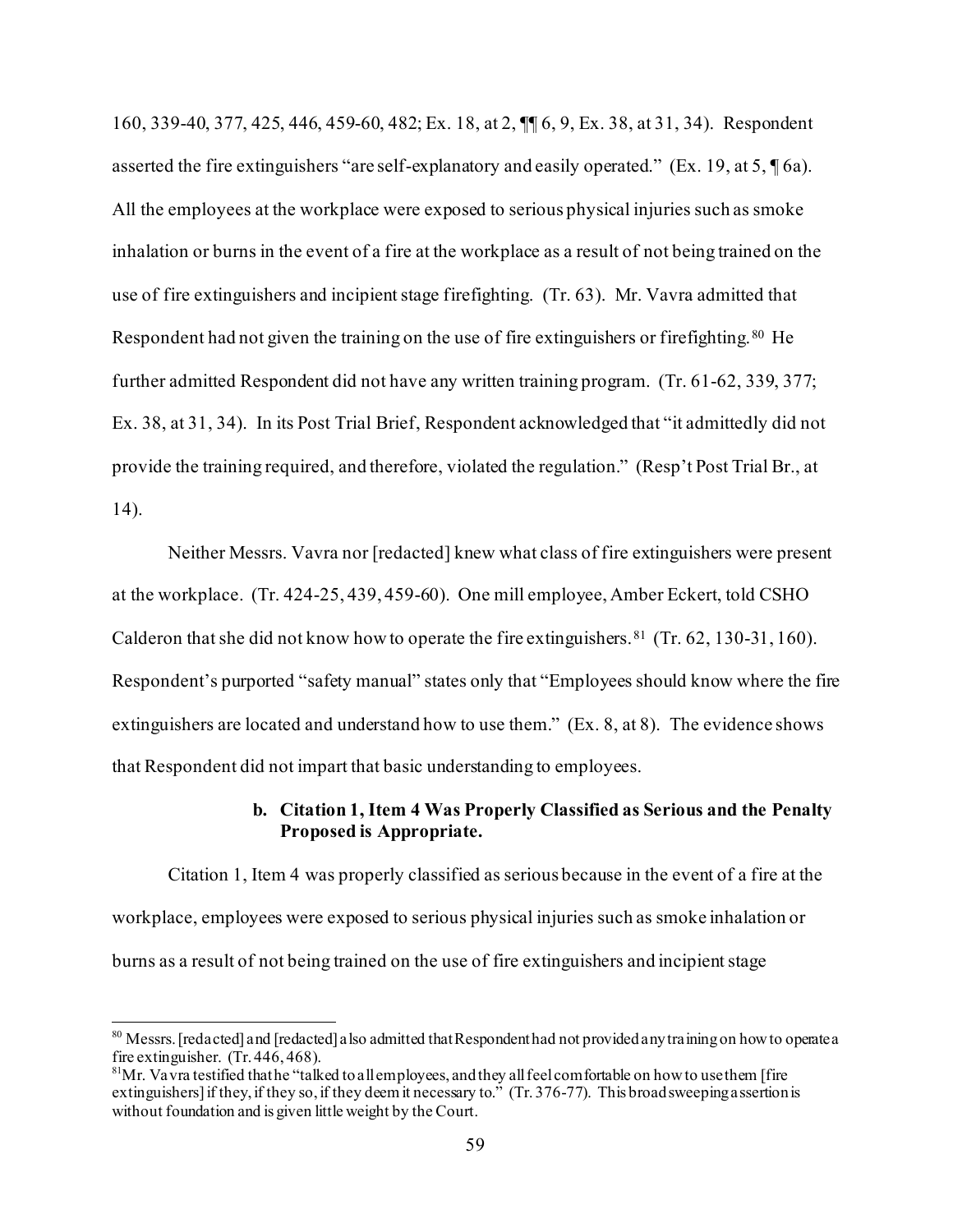firefighting.[82](#page-59-0) (Tr. 63). CSHO Calderon testified that the gravity-based penalty proposed for Citation 1, Item 4 was \$7,391 because the gravity of the violation was assigned a "Medium (Severity)" and "Lesser (Probability)." (Tr. 64). All ten to fourteen employees were exposed to the hazard. The gravity-based penalty was reduced by 60% for size. (Tr. 64). The Secretary did not give any reductions for good faith or history. (Tr. 267-68). OSHA made appropriate and supported determinations of all of the required factors. (Tr. 63-64). The Court has considered all of the required factors and affirms Citation 1, Item 4 as a serious violation and the proposed adjusted gravity-based penalty of \$2,956.

# **5. Citation 1, Item 5: Lack of Machine Guarding a) Whirlwind up-cut saw and b) Northtech up-cut saw**

# **a. Respondent Violated 29 C.F.R. § 1910.212(a)(1).**

29 C.F.R.  $\S$  1910.212(a)(1) requires that one or more methods of machine guarding shall be provided to protect the operator and other employees from hazards such as those created by point of operation, ingoing nip points, rotating parts, flying chips and sparks. The cited standard applies here because Respondent's employees used the Whirlwind and Northtech upcut saws to cut wood. Respondent failed to comply with § 1910.212(a)(1) because on January 11, 2018, neither upcut saw was guarded to protect the employees from point of operation hazards; and on January 19, 2018, each upcut saw was guarded inadequately. (Tr. 64-74, 132; Ex. 1, at 11, Ex. 9). [83](#page-59-1) The Whirlwind and Northtech upcut saws are table saws that cut wood and remove defects

<span id="page-59-0"></span><sup>82</sup>*See Jake's Fireworks, Inc*., No. 15-0260, 2017 WL 2501140, at \*15 (O.S.H.R.C.A.L.J., Apr. 24, 2017) (Violation of 29 C.F.R. § 1910.212(a)(1) serious where lack of any fire extinguisher education training could cause serious injury, up to and including death.),  $aff'd$ , 893 F.3d 1248(10<sup>th</sup> Cir. 2018).

<span id="page-59-1"></span> $\frac{83}{100}$  Respondent asserts that the "saw blade guard has never been removed or modified so long as the saw was in the building." (Tr. 377-78; Resp't Post Trial Br., at 7). This assertion is rejected as without credible basis. Respondent points to testimony by Messrs. Vavra, [redacted] and [redacted] in support of its assertion. Mr. Varna testified that "[f]rom the time that I purchased them those guards have been on those machines." (Tr. 377-78). Mr. Varna was a co-owner at not an upcut saw operator. Mr. [redacted] testified that he "don't normally work on them [Whirlwind and Northtech upcut saws]." (Tr. 446). Mr. [redacted] was not working at Timberline in January or February 2018. (Tr. 495-96). Based upon the Court's observation of her courtroom demeanor when testifying, the Court finds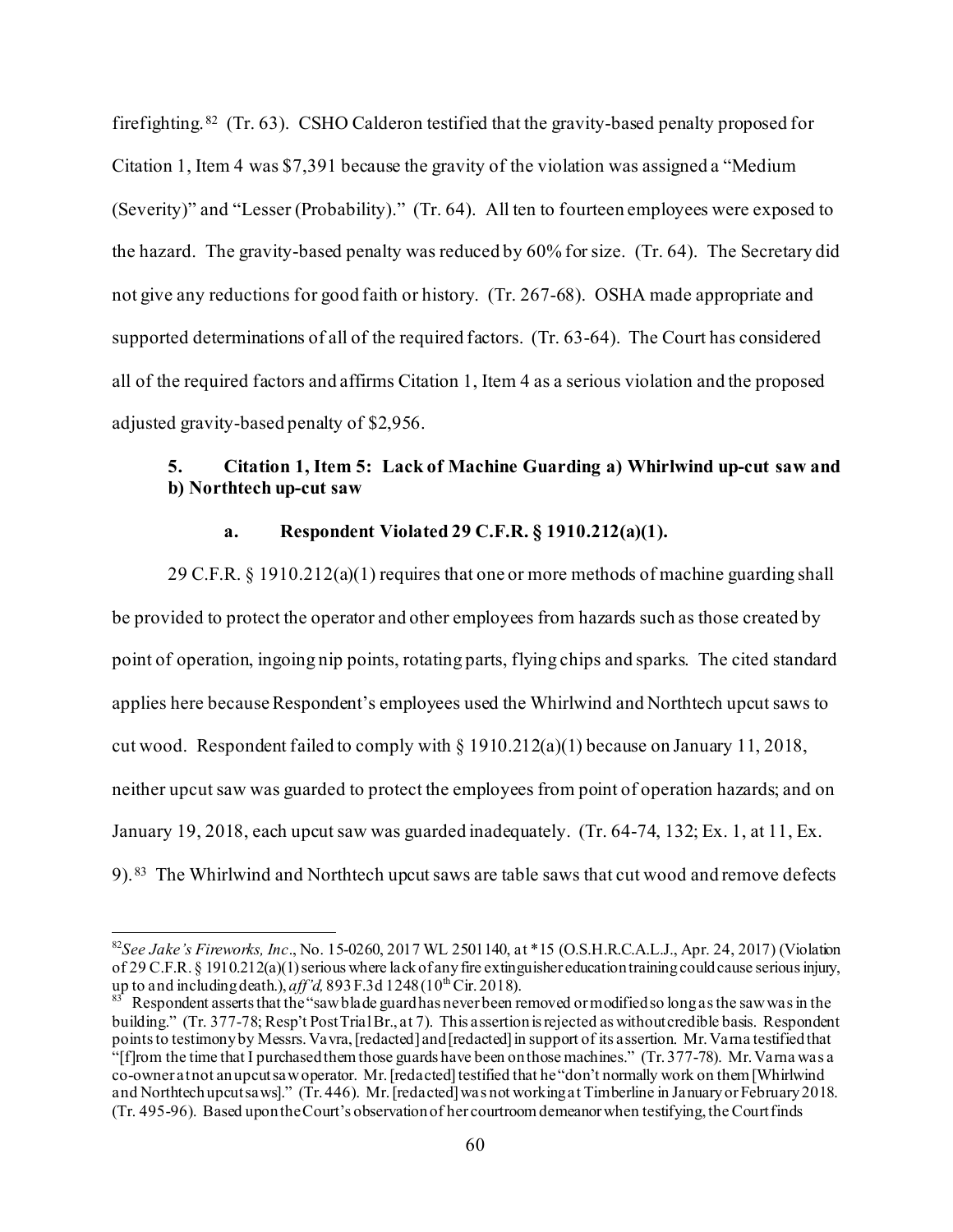from the flooring that come out of the moulder. (Tr. 65, 378-79). The blades of both saws are engaged by foot pedals that force the blades upward to cut the wood. (Tr. 65, 379, 496-97). The point of operation on both upcut saws was the open area where the saw blade popped up after being engaged by a foot pedal. (Tr. 69; Ex. 9, at 3, "A").

Respondent failed to meet the requirements of  $\S 1910.212(a)(1)$ . CSHO Calderon testified that when she observed employees using the Whirlwind upcut saw on January 11, 2018, it did not have a guard on it. (Tr. 65, 132). She observed that the Northtech saw also did not have a guard on it. (Tr. 71, 132). When she brought the lack of guards to Mr. Vavra's attention, he stated that guards get in the way of production. (Tr. 65-66, 71-72). CSHO Calderon then informed him that both upcut saws needed to be guarded. (Tr. 66).

When CSHO Calderon returned to the workplace on January 19, 2018, she observed that guards had been installed on both upcut saws, but that neither guard was installed properly to fully protect employees from point of operation hazards. (Tr. 66-67, 72, 134-35; Ex. 9). That day, she observed Mr. [redacted] using the Whirlwind upcut saw with his hands only about an inch from the point of operation. (Tr. 67-70; Ex. 9, at 1, 3). She also learned through measurement and employee interviews that the employees' hands would be approximately one inch from the point of operation on the Northtech saw while cutting wood. (Tr. 72). She measured that approximately four inches was exposed between the bottom of the guards and the points of operation on both the upcut saws. (Tr. 70-73; Ex. 9, at 1, 3). CSHO Calderon testified that both saws could and should have been fully guarded with a larger, commercially available guard that would prevent employees' hands from being close to the point of operation. (Tr. 74- 75, 136). Mr. Vavra testified that he was aware that larger guards are available. (Tr. 380). Mr.

CSHO Calderon's testimony that there were no machine guards on the Whirlwind and Northtech upcut saws on January 11, 2018 to be entirely credible and based upon her personal observations.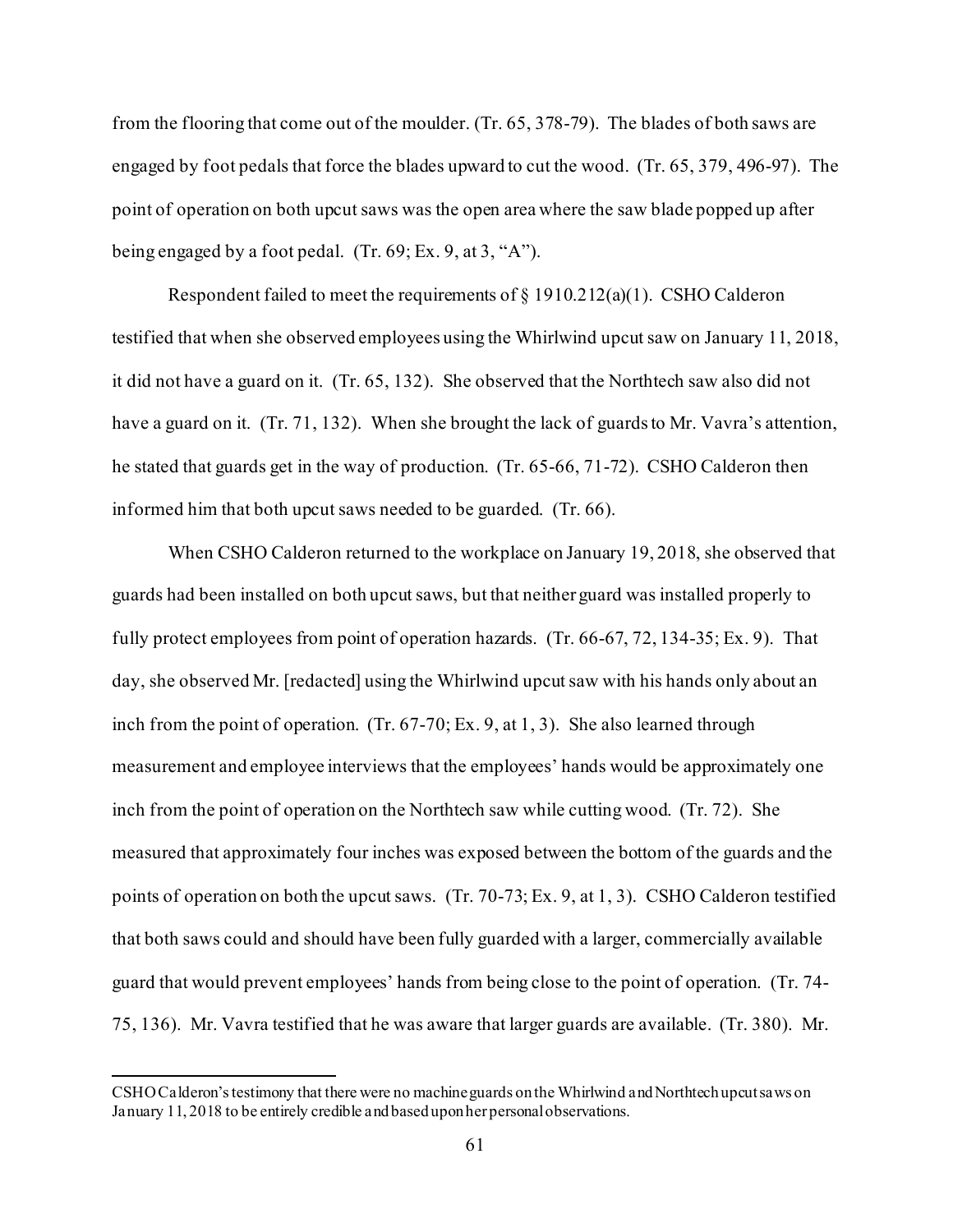Vavra had knowledge of the hazardous condition on January 11, 2018 as he told the CSHO that guards get in the way of production. (Tr. 65-66, 71-72). He was also aware of the inadequate positioning of the guards on the upcut saws on January 19, 2018 as they were in plain view. (Ex. 9).

Respondent asserted in its Post-Trial Brief that using a larger guard on the upcut saws presented a greater hazard. (Resp't Post-Trial Br., at 7). Respondent's affirmative defense is without merit. Respondent failed to raise this affirmative defense in its Answer and the Court considers it waived. *See* 29 C.F.R. § 2200.34(b)(3) and (4). Respondent has also not met its burden to establish the greater hazard defense. To show greater hazard, an employer must prove that: (1) the hazards of compliance are greater than the hazards of noncompliance; (2) alternative means of protecting employees are unavailable; and (3) a variance is unavailable or inappropriate. *[Modern Drop Forge Co. v. Sec'y of Labor](https://1.next.westlaw.com/Link/Document/FullText?findType=Y&serNum=1982133925&pubNum=350&originatingDoc=I4269e6a8fa2911d9b386b232635db992&refType=RP&fi=co_pp_sp_350_1116&originationContext=document&transitionType=DocumentItem&contextData=(sc.DocLink)#co_pp_sp_350_1116)*, 683 F.2d 1105, 1116 (7th Cir. 1982); *Spancrete N.E. Inc.*, No. 90-1726, 1994 WL 48832, at \*3 (O.S.H.R.C., Feb. 16, 1994).

Respondent has not met any of the three required factors to establish the greater hazard defense. Mr. Vavra testified that he used his own judgment and did not consult with anyone regarding guarding the upcut saws. (Tr. 426-27; Ex. 19, at 17-19). CSHO Calderon credibly testified that both the points of operation on the upcut saws could have been fully guarded with larger, commercially available guards. Respondent did not produce adequate evidence to show that alternative protection could not be provided. (Tr. 74-75, 136; Sec'y Reply Br., at 8). Respondent's untimely claim of greater hazard is rejected.

## **b. Citation 1, Item 5 a) and b) Was Properly Classified as Serious and the Penalty Proposed is Appropriate.**

Citation 1, Item 5 was properly classified as serious because employees were exposed to serious physical injury such as amputation due to Respondent's failure to adequately guard the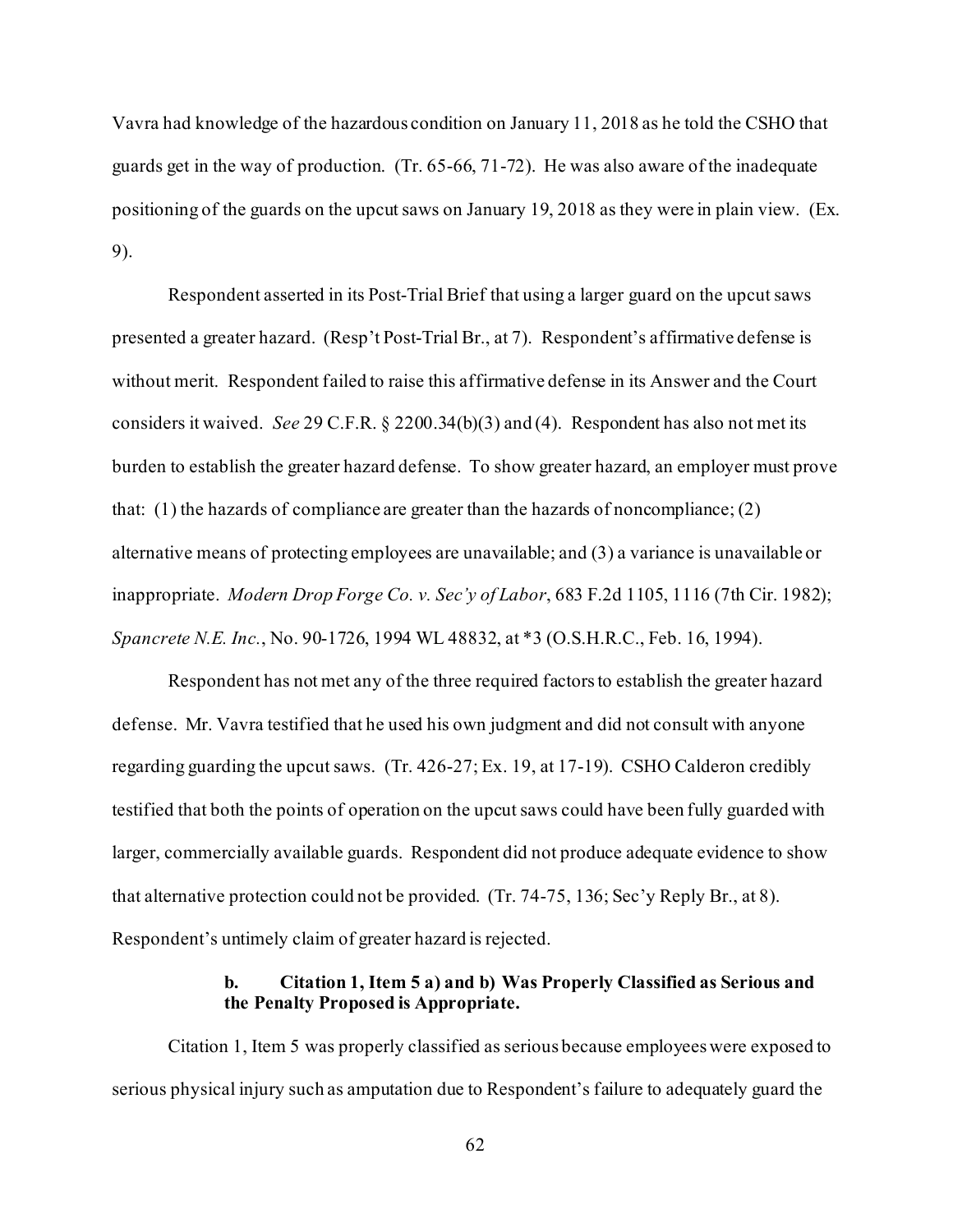points of operation on the Whirlwind and Northtech upcut saws. (Tr. 73-75, 137). *See United Mobile Homes, Inc.,* No. 79-0898, 1980 WL 10561, at \*2 (O.S.H.R.C.A.L.J., Dec. 18, 1980) (finding violations serious where saws unguarded). Approximately four employees, including Mr. [redacted], were exposed to the hazard on multiple days. (Tr. 65-67, 73-74). CSHO Calderon testified that the gravity-based penalty proposed for Citation 1, Item 5 was \$12,934 because the gravity of the violation was assigned a "Greater (Severity)" and "Higher (Probability)." (Tr. 75). The gravity-based penalty was reduced by 60% for size. (Tr. 76). The Secretary did not give any reductions or good faith or history. (Tr. 76, 267-68). OSHA made appropriate and supported determinations of all of the required factors. (Tr. 75-76). The Court has considered all of the required factors and affirms Citation 1, Item 5 a) and b) as a serious violation and the proposed adjusted gravity-based penalty of \$5,174.

# **6. Citation 1, Item 6: Failure to Reduce the Pressure of Compressed Air a) at the Maureen Johnson Rip Saw and b) at the CANTEK Planer.**

## **a. Respondent Violated 29 C.F.R. § 1910.242(b).**

29 C.F.R. § 1910.242(b) provides that compressed air shall not be used for cleaning purposes except where reduced to less than 30 p.s.i. The cited standard applies because Respondent's employees used two compressed air guns every workday to clean wood dust off machinery. Respondent failed to comply with § 1910.242(b) because on the cited date neither compressed air gun was reduced to less than 30 p.s.i.<sup>[84](#page-62-0)</sup> (Tr. 76-81, 429; Ex. 10). During her onsite inspection, CSHO Calderon observed Messrs. [redacted] and [redacted] using the compressed air guns. (Tr. 77-83; Ex. 10). The two compressed air guns were hooked up to a compressed air tank that had pressure at 90 p.s.i. (Tr. 161). Using an air gauge, CSHO

<span id="page-62-0"></span> $84$  Citation 1, Item 6 and the Complaint were amended to allege that the violation occurred on or about January 19, 2018. (Tr. 12; Court Order dated November 13, 2019).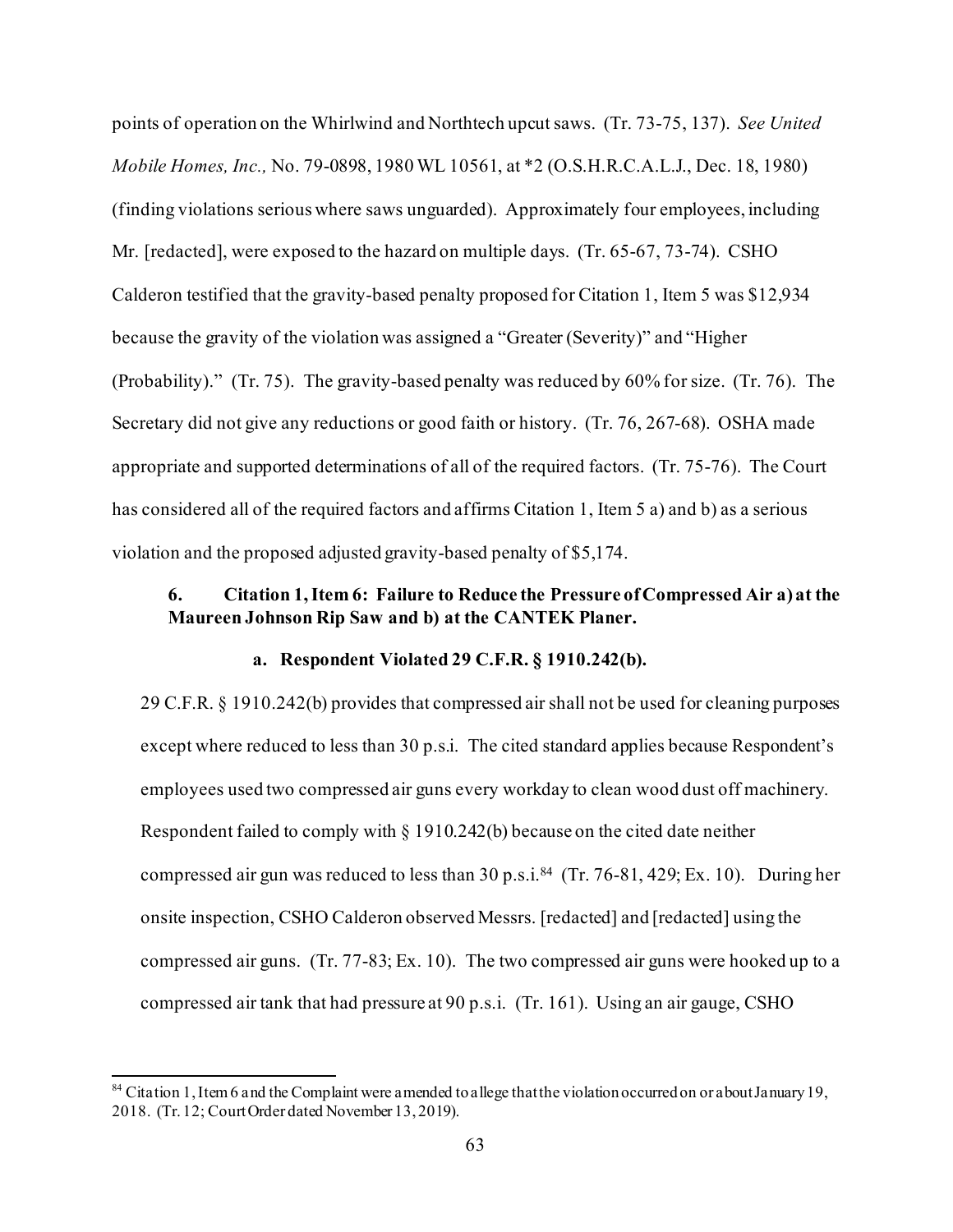Calderon measured the pressure of the compressed air gun at the Maureen Johnson wood saw at 40 p.s.i. and at the Cantek planer<sup>85</sup> cleaner at 50 p.s.i. respectively. (Tr. 77-78). [86](#page-63-1) Employees were exposed to serious physical injuries such as cuts to the skin, lacerations and/or embolisms from excessive air pressure. (Tr. 79-83). Thomas Vavra was aware that the two compressed air guns did not have reducers. THD had been cited for and affirmed a violation of the same standard in 2012. During OSHA's 2018 inspection, Mr. Vavra told CSHO Calderon that reducers were no longer being used on compressed air guns. [87](#page-63-2) (Tr. 80, 428-30; Ex. 29, at 5, Ex. 31, at 2, Ex. 32). Mr. Vavra testified that when he purchased new compressed air guns, he did not put reducers on them. (Tr. 429-30).

# **b. Citation 1, Item 6 a) at the Maureen Johnson Rip Saw and b) at the CANTEK Planer Was Properly Classified as Serious and the Penalty Proposed is Appropriate.**

Citation 1, Item 6 was properly classified as serious because employees were exposed to serious physical injuries such as cuts to the skin, lacerations and/or embolisms. (Tr. 79-83, 141- 42). *See Quality Stamping Prods. Co.*, No. 91-414, 1992 WL 675227, at \*14 (O.S.H.R.C.A.L.J., Nov. 23, 1992)(Violation of 29 C.F.R. §1910.242(b) serious where air p.s.i. exceeding 30 p.s.i. can cause lacerations), *aff'd,* No. 91-414, 1994 WL 382494 (O.S.H.R.C., June 21, 1994). CSHO Calderon testified that the gravity-based penalty proposed for Citation 1, Item 6 was \$5,543 because the gravity of the violation was assigned a "Low (Severity)" and "Lesser (Probability)." (Tr. 81). Four employees, including Messrs. [redacted] and [redacted], were exposed to the hazard. (Tr. 79-83). The Secretary reduced the gravity-based penalty by 60% for size. (Tr. 81).

<span id="page-63-0"></span><sup>&</sup>lt;sup>85</sup> CSHO Calderon testified that a Cantek planer "parallels the wood." (Tr. 78).

<span id="page-63-2"></span><span id="page-63-1"></span> $86$  Mr. Vavra testified that Respondent did not have a gauge or any way of testing the pressure on an air gun. He said he purchased the air guns from NAPA and assumed they were OSHA compliant. (Tr. 384, 429-30).  $87$  Thomas Va vra testified he did not remove any diffusers or tell the OSHA investigator that he had removed some. (Tr. 383-84). Based upon the Court's observation of her courtroom demeanor when testifying, the Court finds that CSHO Calderon's testimony that Mr. Vavra told her that reducers were no longer being used on compressed air

guns at Timberline to be credible.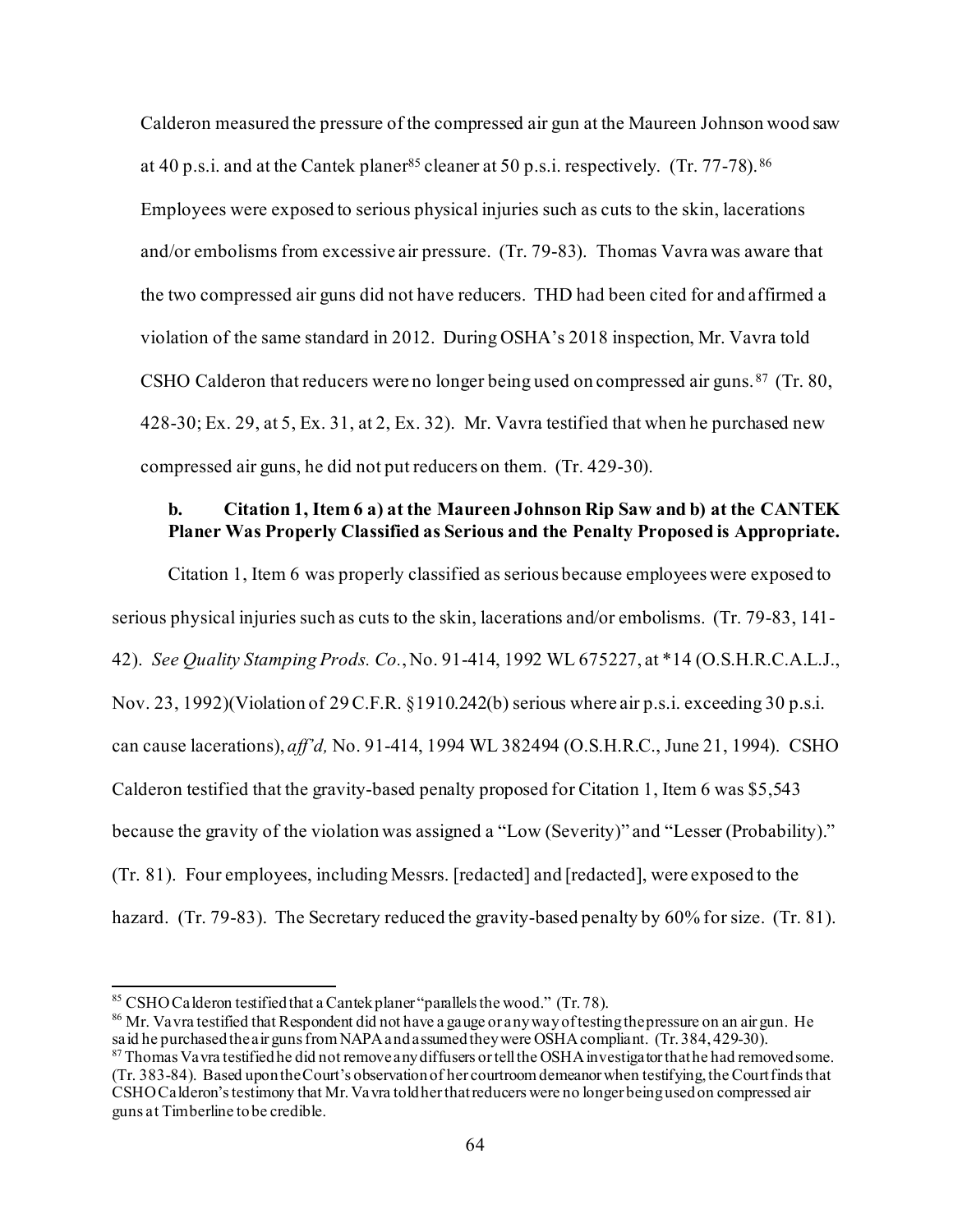No reductions were given for good faith or history. (Tr. 267-68). OSHA made appropriate and supported determinations of all of the required factors. (Tr. 81-82). The Court has considered all of the required factors and affirms Citation 1, Item 6 a) and b) as a serious violation and the proposed adjusted gravity-based penalty of \$2,217.[88](#page-64-0) 

(Sec'y Post Hrg. Br., at 61-68).

# **7. Citation 1, Item 7: Alleged Failure to Guard Live Electric Parts in the Circuit Breaker box**

# **a. The Secretary has not shown Respondent Violated 29 C.F.R. § 1910.303(g)(2)(i).**

29 C.F.R. § 1910.303 $(g)(2)(i)$  requires that live parts of electric equipment operating at **50 volts or more** be guarded against accidental contact by use of approved cabinets or other forms of acceptable enclosures. (emphasis added). Respondent argues that "the Secretary did not sustain his burden of proving a violation of the regulation" because there is "no evidence presented as to the number of volts that were present in the circuit box." (Resp't Post-Trial Br., at 15). The Court agrees. Respondent is correct. The Secretary has not shown that 29 C.F.R. § 1910.303(g)(2)(i) applies. CSHO Calderon testified: Q Do you know how many volts were being serviced by the circuit breaker box? A I don't. (Tr. 144). Accordingly, Citation 1, Item 7 is vacated, and no penalty is assessed by the Court.

## **8. Citation 1, Items 8a and 8b: Failure to cover live electrical parts**

## **a. Respondent Violated 29 C.F.R. § 1910.305(b)(1)(ii).**

29 C.F.R. § 1910.305(b)(1)(ii) requires that unused openings in boxes, cabinets and fittings be effectively closed. The cited standard applies because the circuit breaker box was used daily at the workplace to power machinery, such as but not limited to the planer, chop saw

<span id="page-64-0"></span><sup>&</sup>lt;sup>88</sup> In its Post-Trial Brief, Respondent admits "Timberline violated the regulation, but the violation was Other Than Serious." (Resp't Post-Trial Br., at 15, 123).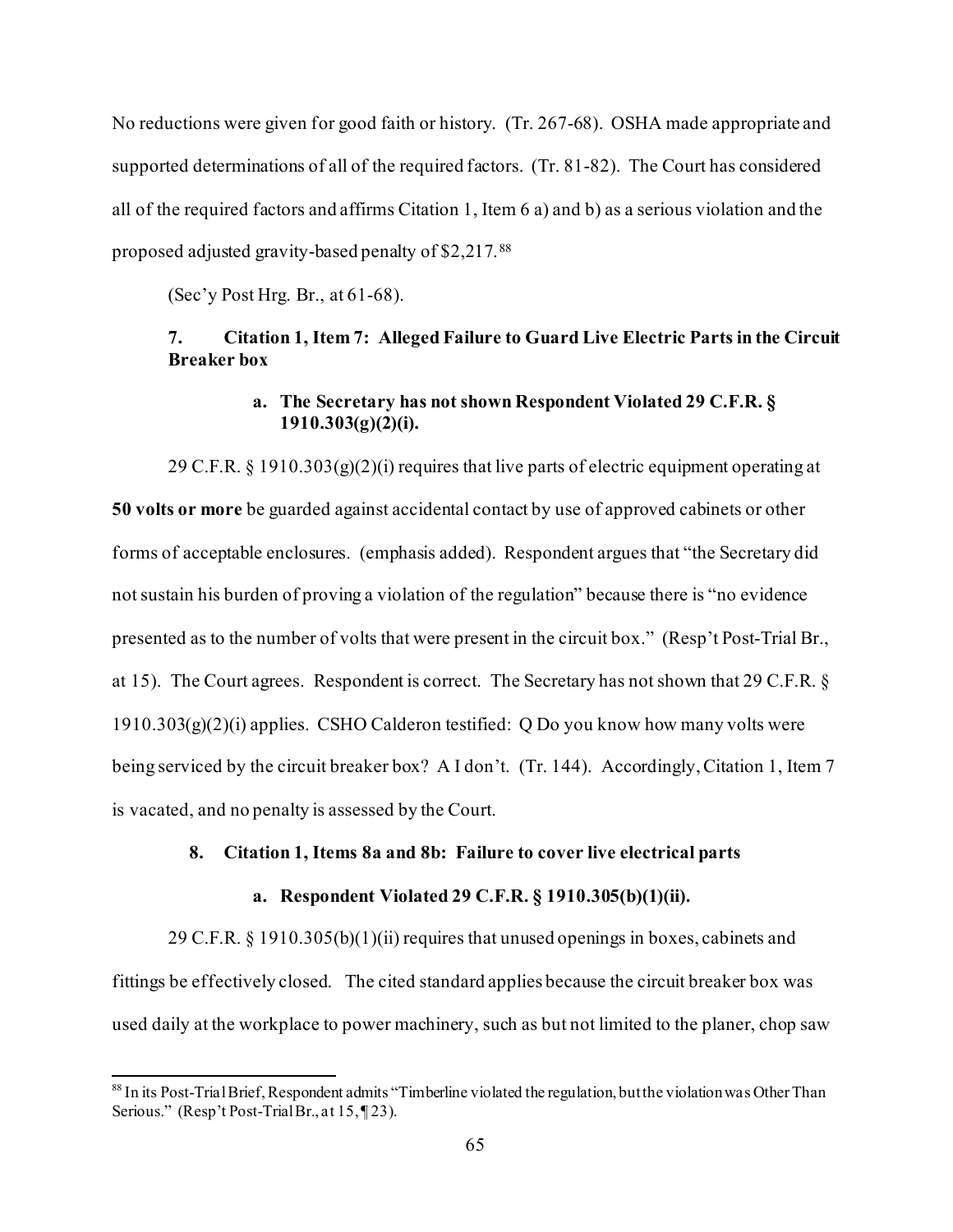and end matcher. Respondent failed to comply with  $\S$  1910.305(b)(1)(ii) because the circuit breaker box was missing several filler plates.<sup>89</sup> (Tr. 84, 89-90; Ex. 1, at 14, Ex. 12). Employees used the circuit breaker box to switch breakersfor various machinery every day. (Tr. 86-87, 91, 385). CSHO Calderon testified that there needed to be filler plates in several places on the breaker panel. (Tr. 89-90, 146; Ex. 12, at 1, "A"-"C", at 2, "B"). The door to the circuit breaker box was left open on a daily basis and the exposed electrical parts were in plain view.<sup>90</sup> (Tr. 87, 91, 142, 161-62; Ex. 12). *See Lloyd Indus., Inc*., No. 15-0846, 2017 WL 3284204, at \*35 (O.S.H.R.C.A.L.J., June 19, 2017) (consolidated) (unclosed opening violation in plain view could have been observed by supervisors). CSHO Calderon observed the condition on both January 11 and 19, 2018. (Tr. 84). Respondent's argument that the circuit breaker box was originally installed by a licensed electrician at some point in time does not offer any substantive defense to this violation that occurred on January 11, and 19, 2018. (Tr. 385-86; Resp't Post-Trial Br., at 9).

### **b. Respondent Violated 29 C.F.R. § 1910.305(b)(2)(i).**

29 C.F.R.  $\S$  1910.305(b)(2)(i) requires that each outlet box in completed installations have a cover, faceplate, or fixture canopy. The cited standard applies because an uncovered conduit box was connected to the chipper at the workplace. (Ex. 1, at 2, at 3, "A"). Respondent failed to comply with  $\S 1910.305(b)(2)(i)$  because CSHO Calderon saw on January 11 and January 19, 2018, that the conduit box was missing an adequate cover. <sup>91</sup> (Tr. 91-92; Ex. 1, at 15,

<span id="page-65-1"></span><sup>90</sup> In its Response to Complainant's First Set of Interrogatories, Respondent asserted an employee had left the door open and "[i]t was unknown to Respondent that the circuit breaker door was open and therefore infeasible for the Respondent to close the door immediately." (Ex. 19, at 8-9, ¶ 10a). This was not a one-time failing. The door was open on a daily basis and the exposed electrical parts were in plain view. (Tr. 84, 87, 91, 142, 161-62; Ex. 12).

<span id="page-65-0"></span><sup>89</sup> Citation 1, Item 8a and the Complaint were amended to allege that the violation occurred on or about January 11 and 19, 2018. (Tr. 13; Order dated November 13, 2019).

<span id="page-65-2"></span><sup>&</sup>lt;sup>91</sup>Citation 1, Item 8b and the Complaint were amended to allege that the violation occurred on or about January 11 and 19, 2018. (Tr. 13; Order dated November 13, 2019).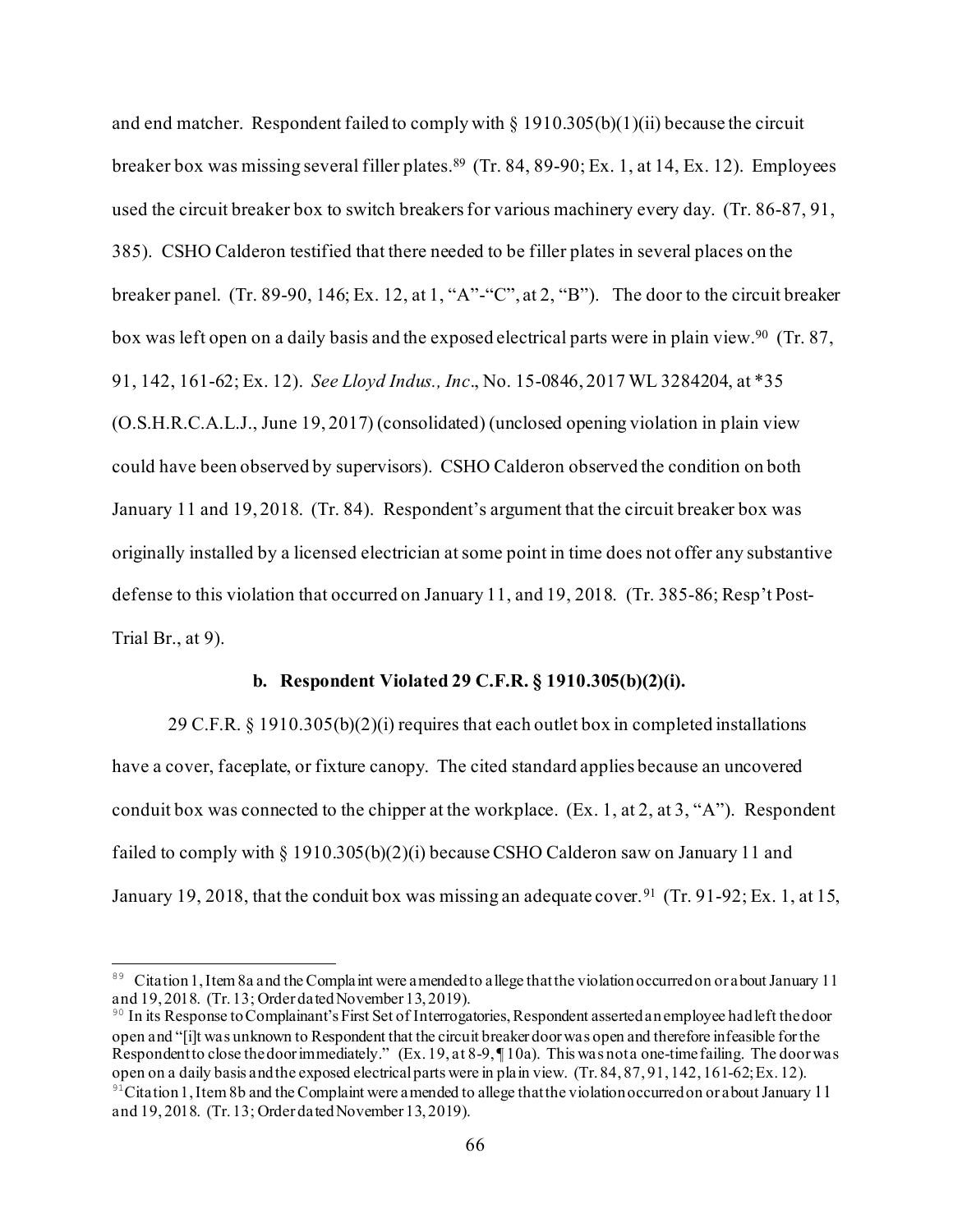Ex. 11). The conduit box was only covered with cardboard and duct tape and had electrical conduit and wood chips inside of it. (Tr. 92; Ex. 11). The uncovered conduit box was in plain view.<sup>[92](#page-66-0)</sup> (Tr. 93-94; Ex. 11). The condition of the conduit box was the same on both January 11 and 19, 2018. (Tr. 92). In its Post Trial Brief, Respondent admitted that the missing cover to the conduit box "is a violation of the regulation". (Resp't Post-Trial Br., at 16, ¶¶ 31-32). It concedes that the allegation "may constitute a technical violation," but argues that there was no evidence as to any alleged danger created by the violation. (Resp't Post-Trial Br., at 9, 16, ¶32). Respondent is mistaken. CSHO Calderon testified that everyone in the workplace was exposed to a fire hazard that could occur "[w]ith the wood chips in the box with the conduit." (Tr. 93). *See Automated Handling & Metalfab, Inc.*, No. 07-1763, 2008 WL 5111329, at \*6 (O.S.H.R.C.A.L.J., Aug. 29, 2008) (The hazard created by the missing cover was exposing employees to the risk of electrical shock).

## **c. Citation 1, Items 8a and 8b, Were Properly Classified as Serious and the Penalty Proposed is Appropriate.**

Respondent's failure to close all live openings in the circuit breaker box as alleged in Item 8a exposed employees to serious physical injury such as electrical shock. (Tr. 90, 94, 142, 144). In addition, Respondent's failure to properly cover the conduit box connected to the chipper as alleged in Item 8b exposed employees to a fire hazard. (Tr. 93-94). CSHO Calderon testified that the gravity-based penalty proposed for Citation 1, Items 8a and 8b was \$9,239 because the gravity of the violation was assigned a "High (Severity)" and "Lesser (Probability)." (Tr. 94). Item 8a was assigned high severity because employees were exposed to electrical

<span id="page-66-0"></span> $92$  In its Response to Complainant's First Set of Interrogatories, Respondent asserted an employee had left the circuit breaker door open and "[i]t was unknown to Respondent that the circuit breaker door was open and therefore infeasible for the Respondent to close the door immediately." (Ex. 19, at 9, ¶ 11a). This was not a one-time failing. The condition occurred on a daily basis and the uncovered conduit box was in plain view. (Tr. 93-94; Ex. 11).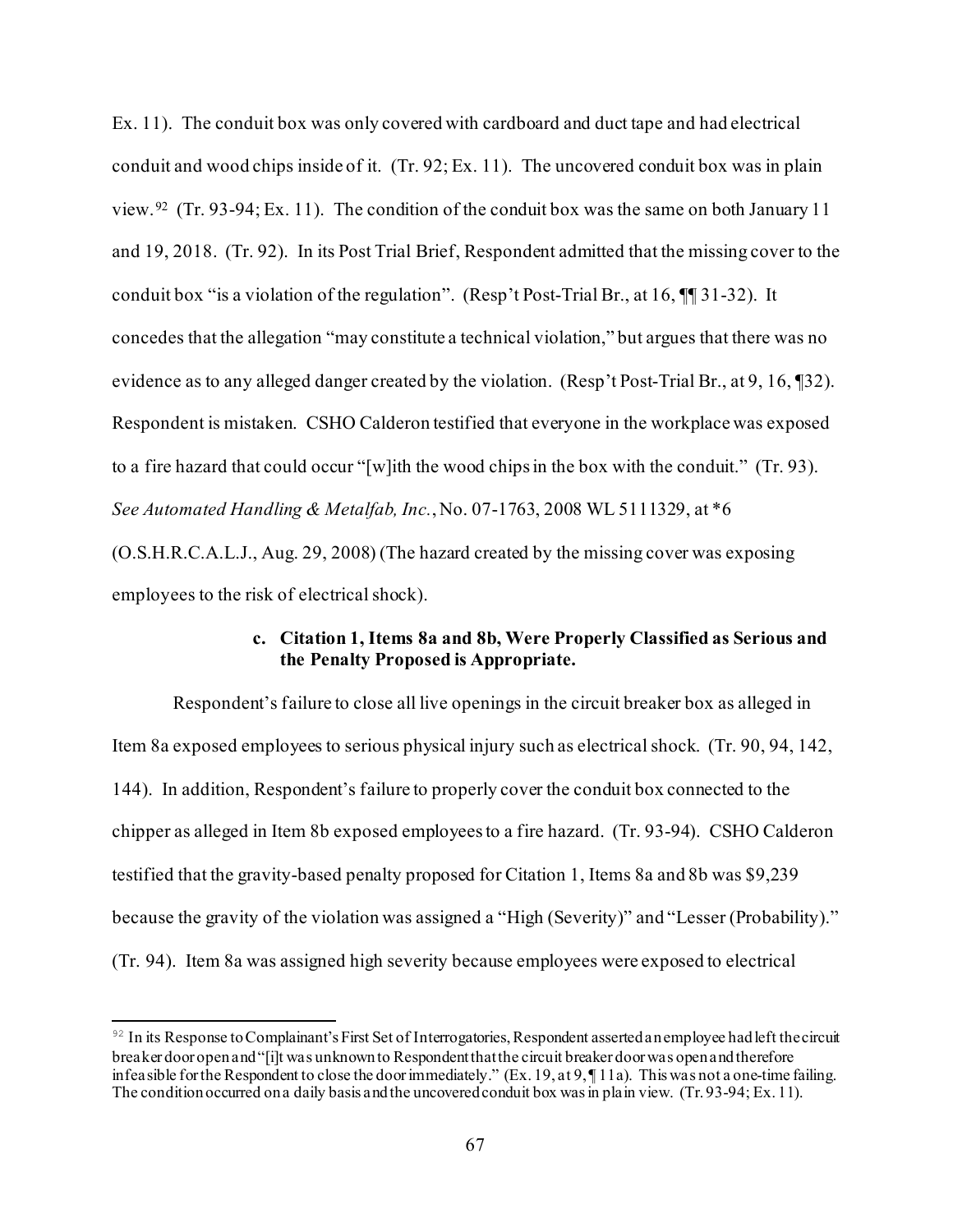shock hazards every day. (Tr. 86-87). Item 8b was assigned high severity because everyone in the workplace was exposed to a fire hazard. (Tr. 93). The Secretary reduced the proposed gravity-based penalty by 60% for size. (Tr. 94). The Secretary did not give any reductions for good faith or history. (Tr. 94, 267-68). OSHA made appropriate and supported determinations of all of the required factors. (Tr. 94-95). The Court has considered all of the required factors and affirms Citation 1, Items 8a and 8b, as serious violations and the proposed adjusted gravitybased penalty of \$3,696.<sup>93</sup> (Sec'y Post Hrg. Br., at 70-71).

# **9. Citation 2, Items 1a and 1b: Willful/Repeat/Serious (In the alternative) Failure to Comply with the Lockout/Tagout Standard.**

# **a. Respondent Violated 29 C.F.R. § 1910.147(c)(1).**

29 C.F.R.  $\S$  1910.147(c)(1) requires that the employer establish a program consisting of energy control procedures, employee training, and periodic inspections to ensure that before any employee performs any servicing or maintenance on a machine or equipment where the unexpected energizing, startup or release of stored energy could occur and cause injury, the machine or equipment shall be isolated from the energy source, and rendered inoperative. The standards contained in 29 C.F.R. § 1910.147 cover the "servicing and maintenance of machines and equipment in which the *unexpected* energization or start-up of machines or equipment" could injure an employee. 29 C.F.R. § 1910.147(a)(1)(i) (emphasis in original).

The cited standard applies here because Respondent's employees regularly performed servicing and maintenance on several machines at the workplace such as the planer, ripper, moulder and upcut saws that could have unexpectedly energized and/or started up. Energy control procedures are required whenever an employee is required to perform servicing and/or

<span id="page-67-0"></span> $93$  In its Post-Trial Brief, Respondent admits Timberline violated Citation 1, Items 8a and 8b, but asserts that the violations were "Other Than Serious." (Resp't Post-Trial Br., at 16, ¶[30,32).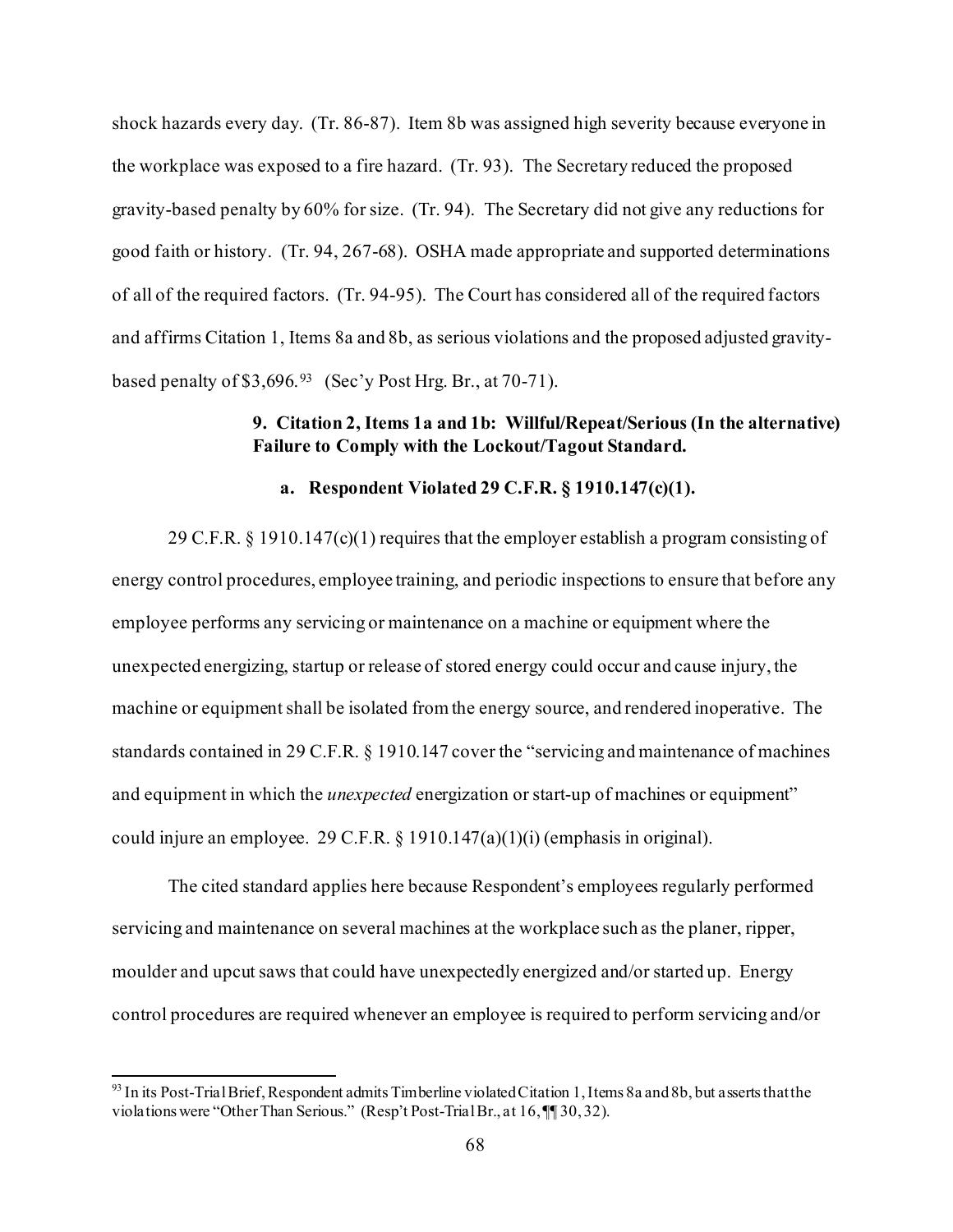maintain a machine or equipment when there is potential for the machine or equipment to "energize, start up, or released stored energy without sufficient advance notice to the employee." *Dayton Tire, Bridgestone/Firestone*, No. 94-1374, 2010 WL 3701876, at \*5 (O.S.H.R.C., Sept. 10, 2010), *aff'd in relevant part*, 671 F.3d 1249 (D.C. Cir. 2012). *See also Gen. Motors Corp.*, *Delco Chassis Div.*, 1995 WL 247469, at \*2 (O.S.H.R.C., Apr. 26, 1995) (consolidated) (holding employers shall establish energy control procedures when employee is expected to interact with machine or equipment that can unexpectedly energize, start up, or release stored energy and cause injury), *aff'd sub nom. Reich v. Gen. Motors Corp.*, 89 F.3d 313 (6<sup>th</sup> Cir. 1996).

Respondent's employees regularly performed servicing and maintenance on the planer, rip saw/ripper, moulder and upcut saws such as tool changes, replacing blades and knives, and applying lubrication. (Tr. 96, 102-03, 108-13, 334, 403, 433, 448-49, 458-59, 468; Ex. 38, at 39- 40). The blades on the ripper/ripsaw were changed between one and six times a week. (Tr. 113, 468). The knives on the planer and the blades on the upcut saws were changed bi-monthly. (Tr. 110-14). Under 29 C.F.R. § 1910.147(b), "servicing and maintenance" is defined as:

Workplace activities such as constructing, installing, setting up, adjusting, inspecting, modifying, and maintaining and/or servicing machines or equipment. These activities include **lubrication**, cleaning or unjamming of machines or equipment, and making adjustments or **tool changes**… (emphases added).

*See Gen. Motors Corp.*, *Delco Chassis Div.*, No. 91-2973, 1995 WL 247469, at \*2. Further,

OSHA's Directive CPL 02-00-147[94](#page-68-0) that applies to the control of hazardous energy

(lockout/tagout) provides:

Activities requiring machine or equipment shutoff and disassembly, such as **changing a machine tool or cutting blade**, usually take place outside of the normal production process and require energy isolating device lockout tagout in accordance with §1910.147. (emphasis added).

<span id="page-68-0"></span><sup>&</sup>lt;sup>94</sup> OSHA's Directive CPL 02-00-147 can be found online at: [https://www.osha.gov/OshDoc/Directive\\_pdf/CPL\\_02-](https://www.osha.gov/OshDoc/Directive_pdf/CPL_02-00-147.pdf) [00-147.pdf](https://www.osha.gov/OshDoc/Directive_pdf/CPL_02-00-147.pdf)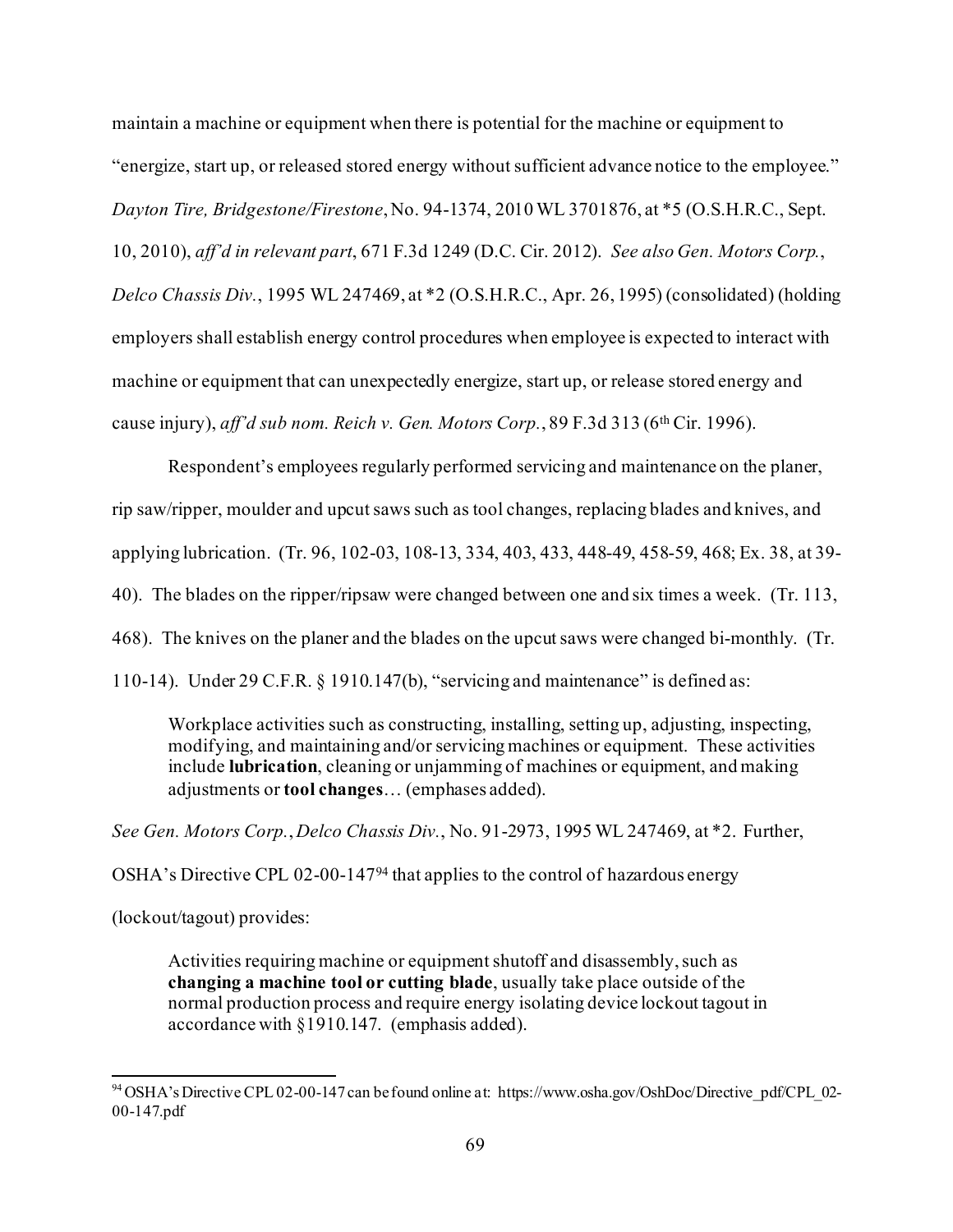CPL 02-00-147, Ch. 3, Pt. IV, at 3-25. The same section of CPL 02-00-147 also provides that activities such as lubrication are covered by § 1910.147. Respondent does not dispute that the replacing of blades and knives and lubrication performed by employees at the workplace constituted servicing and maintenance under the standard. (Resp't Post Trial Br., at 9-10).

Respondent failed to comply with  $\S 1910.147(c)(1)$  on the cited dates.<sup>[95](#page-69-0)</sup> First, it failed to establish any hazardous energy control (lockout/tagout) program or procedures as required. (Tr. 95-96, 157-58, 163-65, 331, 337, 386, 451-52; Ex. 18, at 1-2, ¶¶ 3-5, Ex. 38, at 34, 37-38). Respondent's safety program does not mention energy control procedures. (Tr. 331; Ex. 8, at 7- 8). Respondent failed to adequately train all employees who performed service and/or maintenance on the machines. (Tr. 98-104, 335-36, 434; Ex. 18, at 5,  $\P$  5, 9, Ex. 38, at 36). Further, Respondent failed to do any inspections relating to hazardous energy control procedures at the workplace for employees who performed service and/or maintenance on the machines. (Tr. 104, Ex. 18, at 2, ¶¶ 3-4). Employees were exposed to the hazard of amputation or worse. (Tr.  $104-05$ ).

Respondent argued that even though it had no written program, it had a procedure to "lock it out by taking the energy away from the machine."<sup>96</sup> (Ex. 38, at 39). While there were locks and tags present at the workplace, none were used, and they were sitting in an unopened box when the OSHA inspection started in January 2018. (Tr. 97-98, 107, 112, 260-61, 334; Ex. 16, at 2-3, Ex. 38, at 39, 42-43). Machines at the workplace had specific lock points where the locks could have been easily installed. (Tr. 107, 112; Ex. 13, at 3, Ex. 14, at 3-4). Respondent

<span id="page-69-0"></span><sup>&</sup>lt;sup>95</sup> Citation 2, Item 1a and the Complaint were amended to allege that the violation occurred on or about January 11 and 19, 2018. (Tr. 13; Order dated November 13, 2019).

<span id="page-69-1"></span><sup>&</sup>lt;sup>96</sup> At trial, Respondent appeared to argue that it did not violate § 1910.147(c)(1) because the term "lockout/tagout" is not mentioned in that standard. Mr. Vavra freely admits that he had no lockout/tagout program or procedures. (Tr. 337). Respondent's argument is meritless. The title of 29 C.F.R. § 1910.147 is "The control of hazardous energy (lockout/tagout)." Further, 29 C.F.R. §§ 1910.147(c)(2)(i) and (ii) provide that an employer's energy control program under § 1910.147(c)(1) shall utilize lockout and/or tagout to control hazardous energy.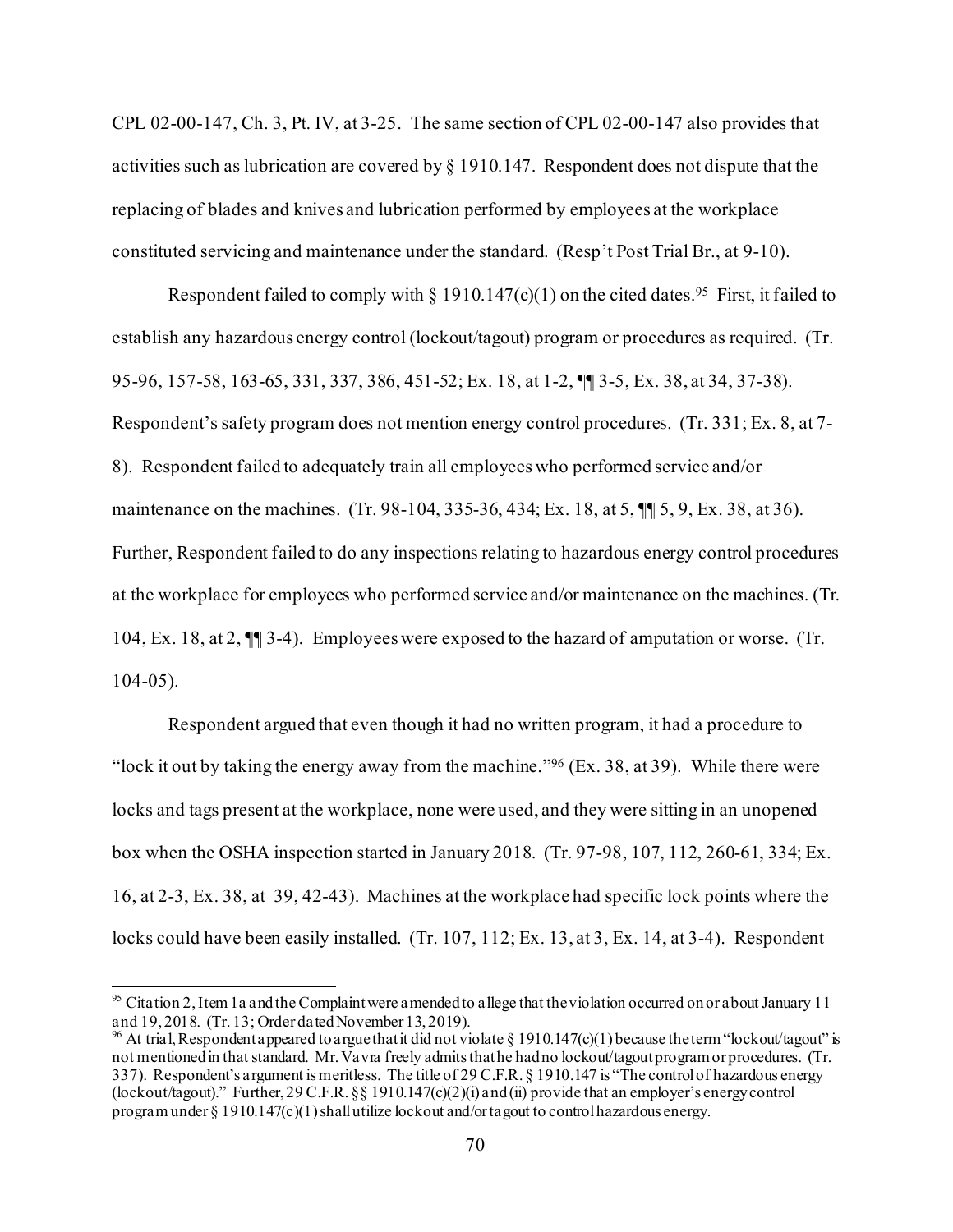purchased lockout/tagout equipment, but Mr. Vavra admitted that it was never used. (Tr. 334; Ex. 38, at. 41-43). Mr. Vavra told CSHO Calderon that he did not use the lockout/tagout equipment because it was "common sense" not to touch the equipment. (Tr. 98).

Mr. Vavra testified at trial and at his Rule 30(b)(6) deposition that the "procedure" used by employees was limited to merely switching the machines off. (Tr. 331-33, Ex. 38, at 39-40). Because the machines were only switched off without being locked out, Mr. Vavra admitted at trial that it was possible for someone to turn a machine on while an employee was performing service or maintenance. (Tr. 389, 394). Further, employees interviewed by CSHO Calderon told her that there were no energy control procedures in place and that, consistent with Mr. Vavra's account, they just turned off the power for servicing and maintenance.<sup>[97](#page-70-0)</sup> (Tr. 157-58, 163-64).

### **b. Respondent Violated 29 C.F.R. § 1910.147(c)(4)(i).**

29 C.F.R. § 1910.147(c)(4)(i) requires that procedures be developed, documented and utilized for the control of potentially hazardous energy when employees are engaged in the activities covered by that section. The standards contained in 29 C.F.R. § 1910.147 cover the "servicing and maintenance of machines and equipment in which the *unexpected* energization or startup of machines or equipment" could injure an employee. 29 C.F.R. § 1910.147(a)(1)(i)

<span id="page-70-0"></span> $97$  Messrs. [redacted] and [redacted] testified that they followed a series of steps to deenergize the moulder, rip saw/ripper and the planer. (Tr. 432-33, 464; Ex. 39-40). Their testimony on this issue is not credible because it contradicts Respondent's discovery responses, statements made to OSHA by Respondent's employees, the testimony of Respondent's owner and manager, and the fact that locks and tags were available on site but were never opened. In any event, neither employee claimed that he actually used any lockout/tagout equipment during these alleged steps. (Tr. 451-52). Furthermore, the moulder, rip saw/ripper and the planer are all powered both by electricity and air. (Tr. 105-07, 110-13, 165-66, 460, 481-82). Under 29 C.F.R. § 1910.147(d)(5)(i), all potentially hazardous stored or residual energy must be relieved, disconnected, restrained, and otherwise rendered safe. Even assuming *arguendo*that there is any veracity to the procedures described by Messrs. [redacted] and [redacted], there is no evidence that any measures were taken to ensure that the air powering all the machines was isolated and/or rendered safe. (Tr. 166-67, 171-72, 259-60). Further, energy control procedures were not developed or utilized for the two upcut saws. [redacted] operated the Northtech and Whirlwind saws at Timberline and THD for thirteen years. (Tr. 495). Mr. [redacted] testified that he did not work for Respondent from September 2017 through March 2018. (Tr. 500-01). Because Mr. [redacted]was not employed by Respondent when the onsite inspection was conducted in January and February 2018, his testimony regarding conditions at the workplace and procedures followed during that period of time are given no weight. (Tr. 501-02).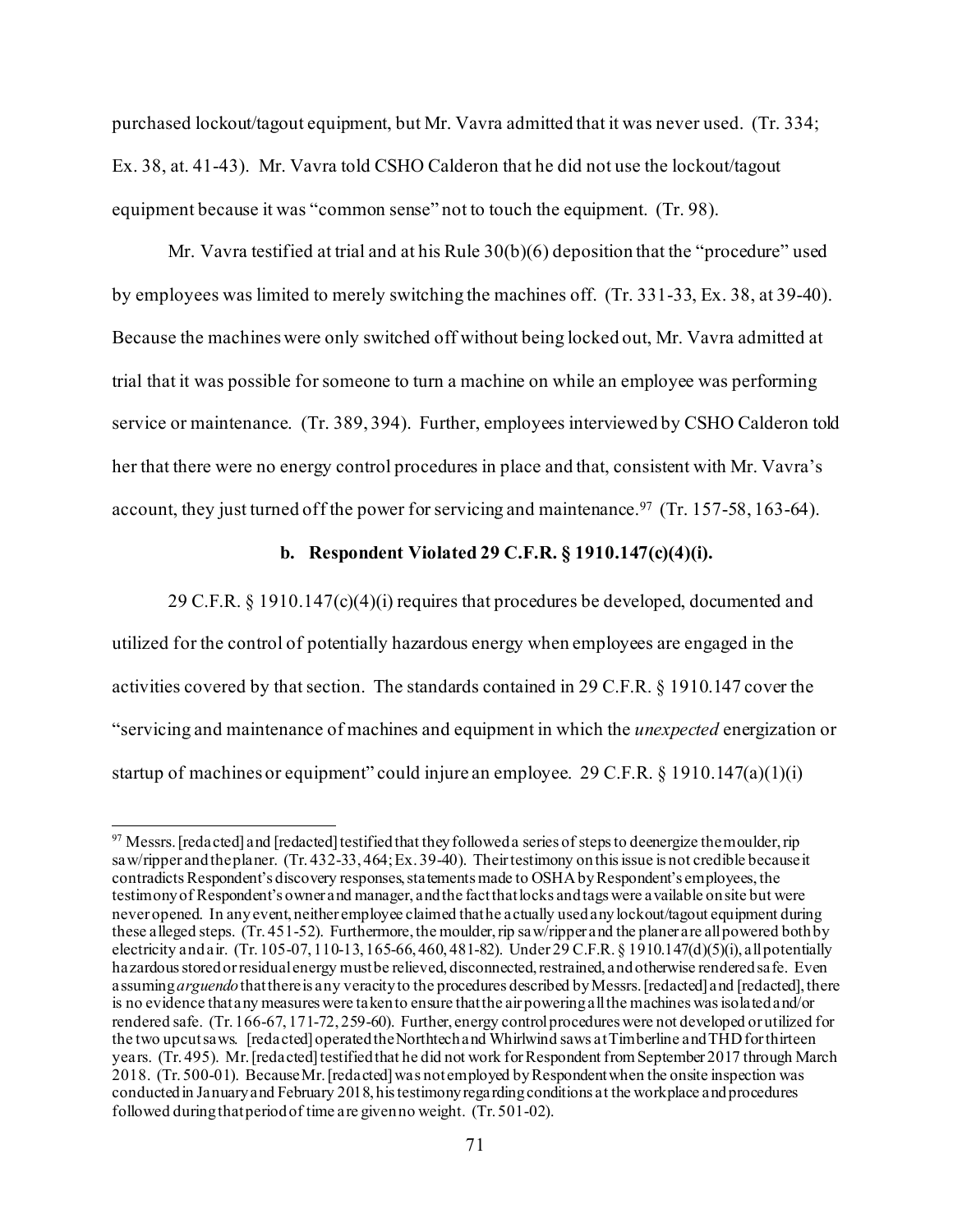(emphasis in original). As discussed above, the cited standard applies here because Respondent's employees performed service and maintenance on various machines at the workplace that had two power sources. The planer, rip saw/ripper, moulder and upcut saws were all powered by both electricity and air. (Tr. 105-07, 110-13, 165-66, 460, 481-82; Ex. 15, at 2). Because those machines had multiple energy sources that had the potential for the release of stored or residual energy that could endanger employees when they performed service and maintenance, machine-specific procedures to control potentially hazardous energy were required. *Drexel Chem. Co.*, No. 94-1460, 1997 WL 93945, at \*6 (O.S.H.R.C., Mar. 3, 1997) (holding that specific procedures are required when machines have multiple energy sources).

Respondent failed to comply with the requirements of  $\S$  1910.147(c)(4)(i) on the cited dates.[98](#page-71-0) As discussed, Respondent did not utilize lockout/tagout equipment and procedures. Respondent did not have any written hazardous energy control program or procedures. (Tr. 95, 105, 331, 337, 386; Ex. 8, at 7-8, Exs. 9, 13-16, Ex. 18, at 1-2, ¶¶ 3-5, Ex. 38, at 34, 38). A written hazardous energy control program must include: (1) the names of affected employees; (2) the types and magnitudes of energy involved; (3) the hazards involved; (4) the methods that should be used to control energy sources; (5) the types and location of the machines and energy isolating devices; (6) the types of stored energy and methods to dissipate or restrain energy; and (7) the method of verifying the isolation of the equipment at issue. *Drexel Chem. Co.*, 1997 WL 93945, at \*5. Employees, including Messrs. [redacted], [redacted], and [redacted], were exposed to serious injuries such as amputation. (Tr. 114-15).

## **c. Citation 2, Items 1a and 1b, Are Classified as Willful.**

As established in section VA2, Citation 2, Items 1a and 1b were properly classified as

<span id="page-71-0"></span><sup>&</sup>lt;sup>98</sup> Citation 2, Item 1b and the Complaint were amended to allege that the violation occurred on or about January 11 and 19, 2018. (Tr. 13; Order dated November 13, 2019).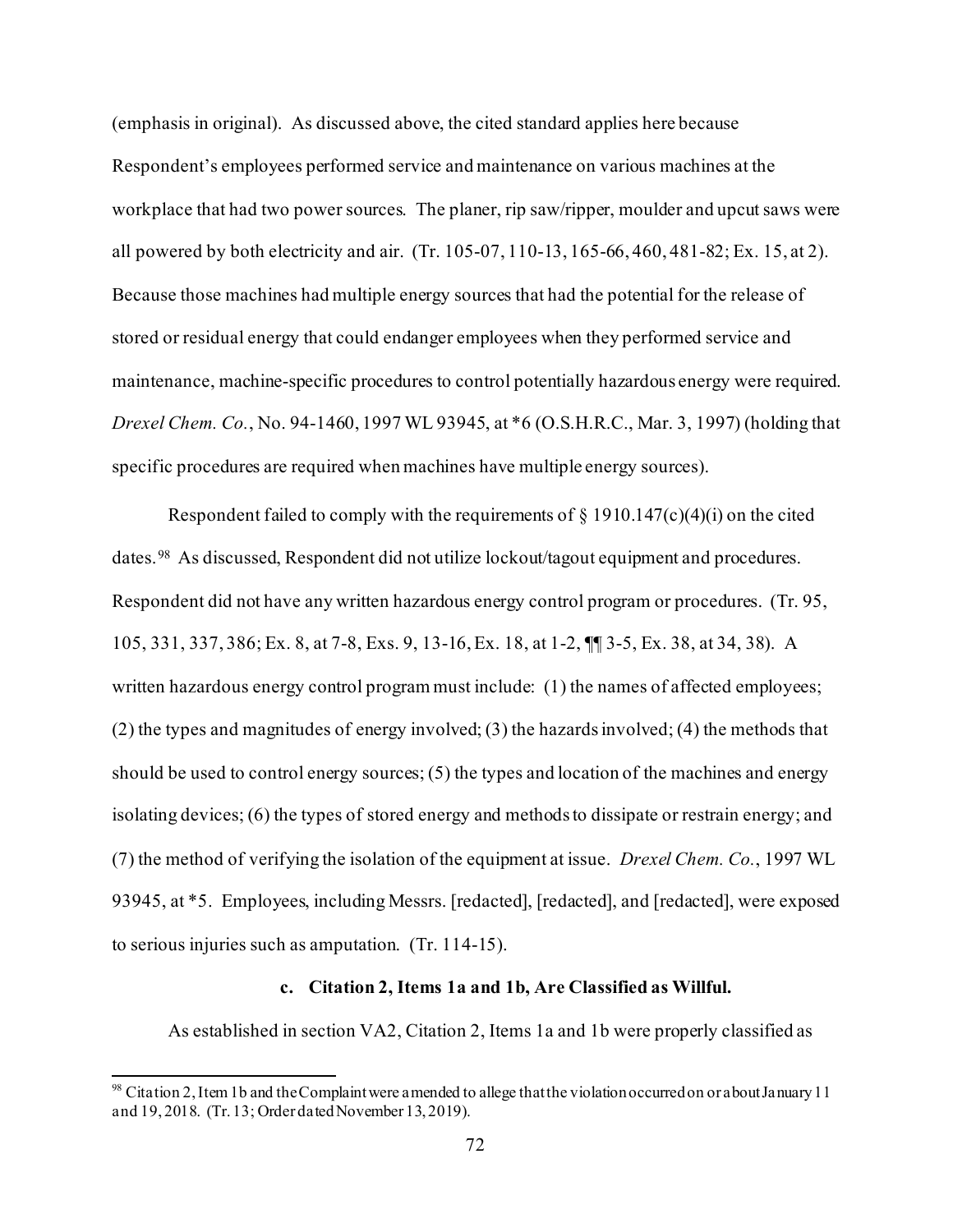willful under section 17(a) of the OSH Act. The record establishes that Respondent, again generally through Thomas Vavra's actions, exhibited both intentional disregard and plain indifference to the requirements of both cited standards and made no good faith effort to comply. Mr. Vavra had a heightened awareness of the cited standard and hazardous conditions presented by failing to establish hazardous energy control procedures because THD was cited for a serious violation of 29 C.F.R. § 1910.147(c)(1) in July 2012. (Tr. 328-29; Ex. 29, at 3). The prior citation specifically noted that the moulder and saws required energy control procedures for employees performing servicing and maintenance. (Ex. 29, at 3). As a result of that 2012 citation, Mr. Vavra was put on notice that a hazardous energy control program consisting of energy control procedures, employee training and periodic inspections were required at the workplace. (Tr. 328-29; Ex. 29, at 3, Ex. 38 at 40). *See N. Atl. Fish Co.*, 2001 WL 1263331, at \*11 (finding willful violation of 29 C.F.R. § 1910.147(c)(1) where employer previously cited for same violative condition a few years before and probably not corrected clearly demonstrating a "failure to act in the face of a known duty.").

 In August 2012, Mr. Vavra certified that the following actions were taken to abate the cited violation:

An energy control program with a lock out tag out procedure has been developed and implemented. It is inclusive of procedures, training and inspections.

(Ex. 31). The record establishes that all of Mr. Vavra's representations and certifications to OSHA in 2012 that the citation for violation of 29 C.F.R. § 1910.147(c)(1) had been abated were, at best, inaccurate.<sup>[99](#page-72-0)</sup> (Tr. 337; Exs. 30-32, 38, at 40-41). Mr. Vavra, despite possessing

<span id="page-72-0"></span><sup>&</sup>lt;sup>99</sup> At trial, Mr. Va vra testified:

Q Isn't [it] true that no lockout/tagout procedures were implemented after the 2012 citation? A Not the lockout/tagout, specifically, no. (Tr. 337).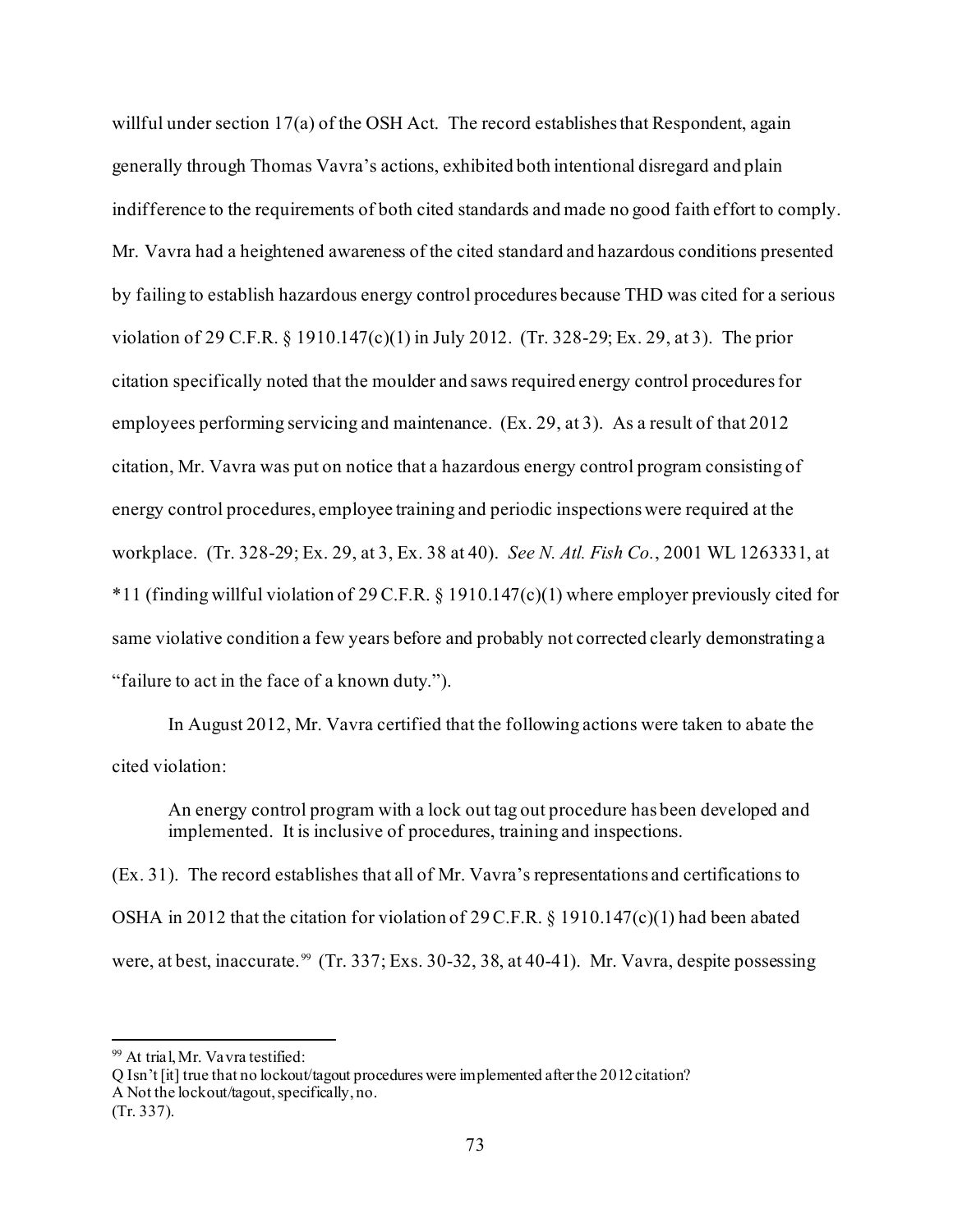lockout/tagout equipment, chose not to utilize it because he thought it better to rely on "common sense" rather than complying with the lockout/tagout standards to protect employee safety. *Sec'y v. [Capital City Excavating Co., Inc.](https://1.next.westlaw.com/Link/Document/FullText?findType=Y&serNum=1983134346&pubNum=0000350&originatingDoc=Ibf7bf8cfd83711e390d4edf60ce7d742&refType=RP&fi=co_pp_sp_350_1010&originationContext=document&transitionType=DocumentItem&contextData=(sc.Search)#co_pp_sp_350_1010)*, 712 F.2d at 1010 (employer's belief employees were not exposed to a hazard inapplicable to a determination violation was willful). When asked by Respondent's counsel why Respondent did not use lockout/tagout at the workplace, Mr. [redacted] replied, "you wouldn't make any money." (Tr. 453). Mr. [redacted], who testified that he is a supervisor and would be in charge in Mr. Vavra's absence, revealed in his answer how Respondent prioritizes production and profit over employee safety. (Tr. 439, 458). *See Worldwide Mfg., Inc.*, No. 97-1381, 2000 WL 1086717, at \*4 (O.S.H.R.C., Aug. 2, 2000)(putting production over employee safety constitutes willful conduct).

Contrary to what Mr. Vavra certified was done to abate the prior 2012 citation, no employees who performed servicing and/or maintenance on the machines were adequately trained on energy control or lockout/tagout and no inspections relating to hazardous energy control procedures were done as certified. (Tr. 98-100, 103-04, 434; Ex. 18, at 1-2, ¶¶ 3-5, 9, Ex. 31, Ex. 38, at 36). In addition, no energy control procedures, written or otherwise, were "developed and implemented" as certified. (Tr. 95, 105, 331, 337, 386; Ex. 8, at 7-8, Exs. 9, 13- 16, Ex. 18, at 1-2, ¶¶ 3-5, Ex. 31, Ex. 38, at 34, 38). The Court finds that the violations in Citation 2, Items 1a and 1b, are properly classified as willful.

#### **d. In the Alternative, Citation 2, Items 1a and 1b Are Repeat Violations.**

The Court also finds Citation 2, Items 1a and 1b, repeat violations under section  $17(a)$ .<sup>100</sup> On June 12, 2012, Respondent's predecessor at the worksite, THD, was issued a citation for

<span id="page-73-0"></span><sup>&</sup>lt;sup>100</sup> Citation 2, Items 1a and 1b and the Complaint were amended to reflect that the classifications for the violations were also Repeat. (Tr. 13).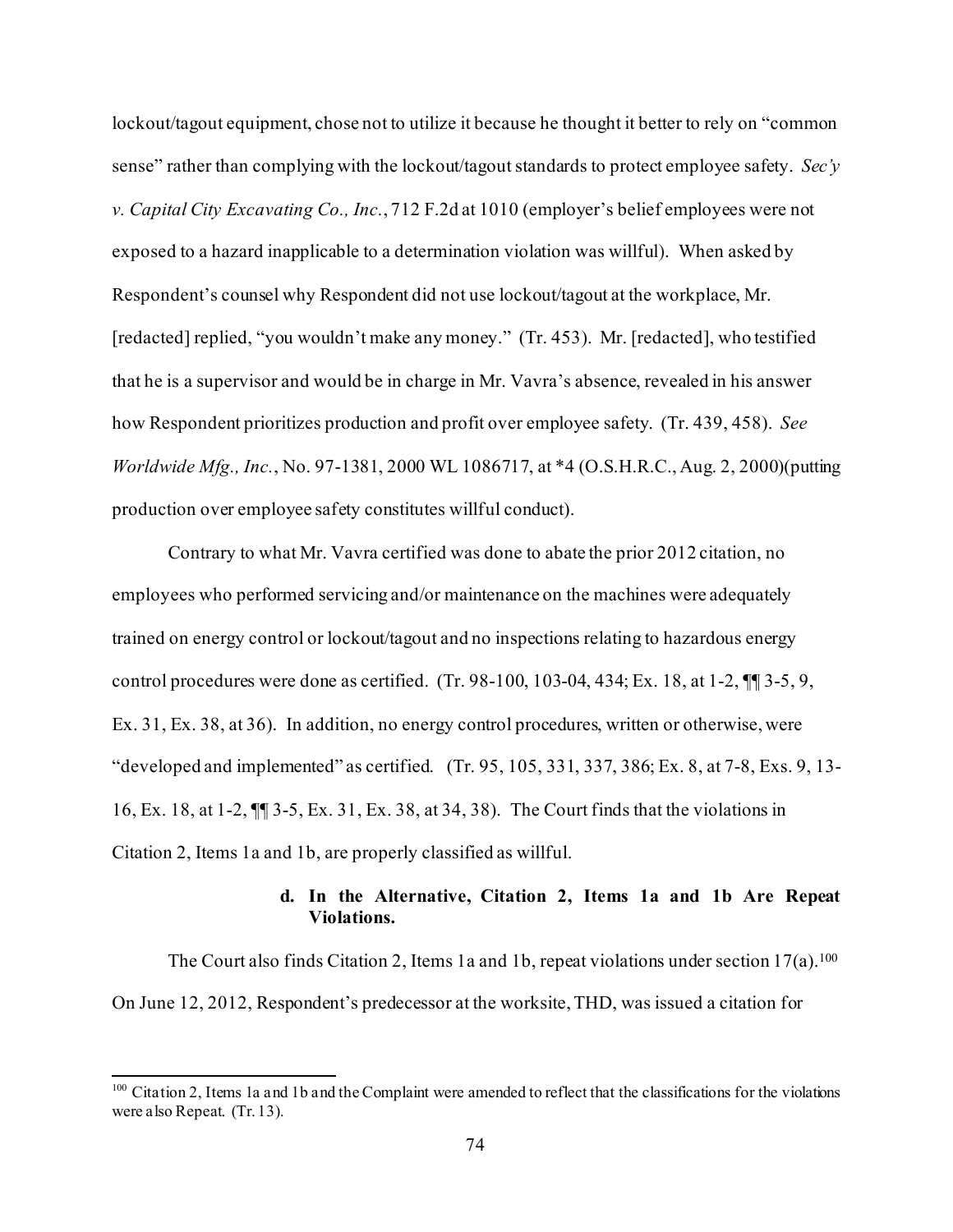violation of 29 C.F.R.  $\S$  1910.147(c)(1) in Inspection No. 330566 (Citation 1, Item 3) for not establishing an energy control program for employees performing service and maintenance on various machines including, as in the instant case, the moulder and saws. (Tr. 328-29; Ex. 29, at 3). In November 2012, Mr. Vavra signed a Stipulated Settlement on behalf of THD affirming the citation for violation of 29 C.F.R. § 1910.147(c)(1). (Tr. 329-30, 336, 357; Ex. 32). The citation issued to THD for violation of 29 C.F.R. § 1910.147(c)(1) on June 12, 2012 in Inspection No. 331026 became a final order of the Commission on February 6, 2013. (Jt. Pre-Hrg. Stmt., § 4(i) (Docket No. 18-1212)). Citation 2, Item 1a, is affirmed as a repeat violation.

In addition, the prior citation issued to THD can be used as a basis for a repeat classification of the citation issued for violation of 29 C.F.R. § 1910.147(c)(4)(i) as alleged in Citation 2, Item 1b. Both energy control standards are substantially similar in that they both address the same hazard of machines unexpectedly reenergizing, restarting or releasing stored energy that could injure cause employees to suffer serious injury as amputations while engaged in service or maintenance. *Potlach Corp.*, 1979 WL 61360, at \*4 (violations that involve similar hazards are substantially similar, notwithstanding that a different standard was cited). In addition, both the prior 2012 citation and Item 2b note that employees were performing service and maintenance on the moulder and saws. (Ex. 1, at 17, Ex. 29, at 3). Citation 2, Item 1b, is also affirmed as a repeat violation.

#### **e. In the alternative, Citation 2, Items 1a and 1b Are Also Serious Violations.**

Citation 2, Items 1a and 1b are also Serious violations under section 17(k) of the OSH Act because Respondent's failure to establish a program consisting of energy control procedures, employee training and periodic inspections as well as failure to have any written procedures for the control of potentially hazardous energy exposed employees to serious physical injuries such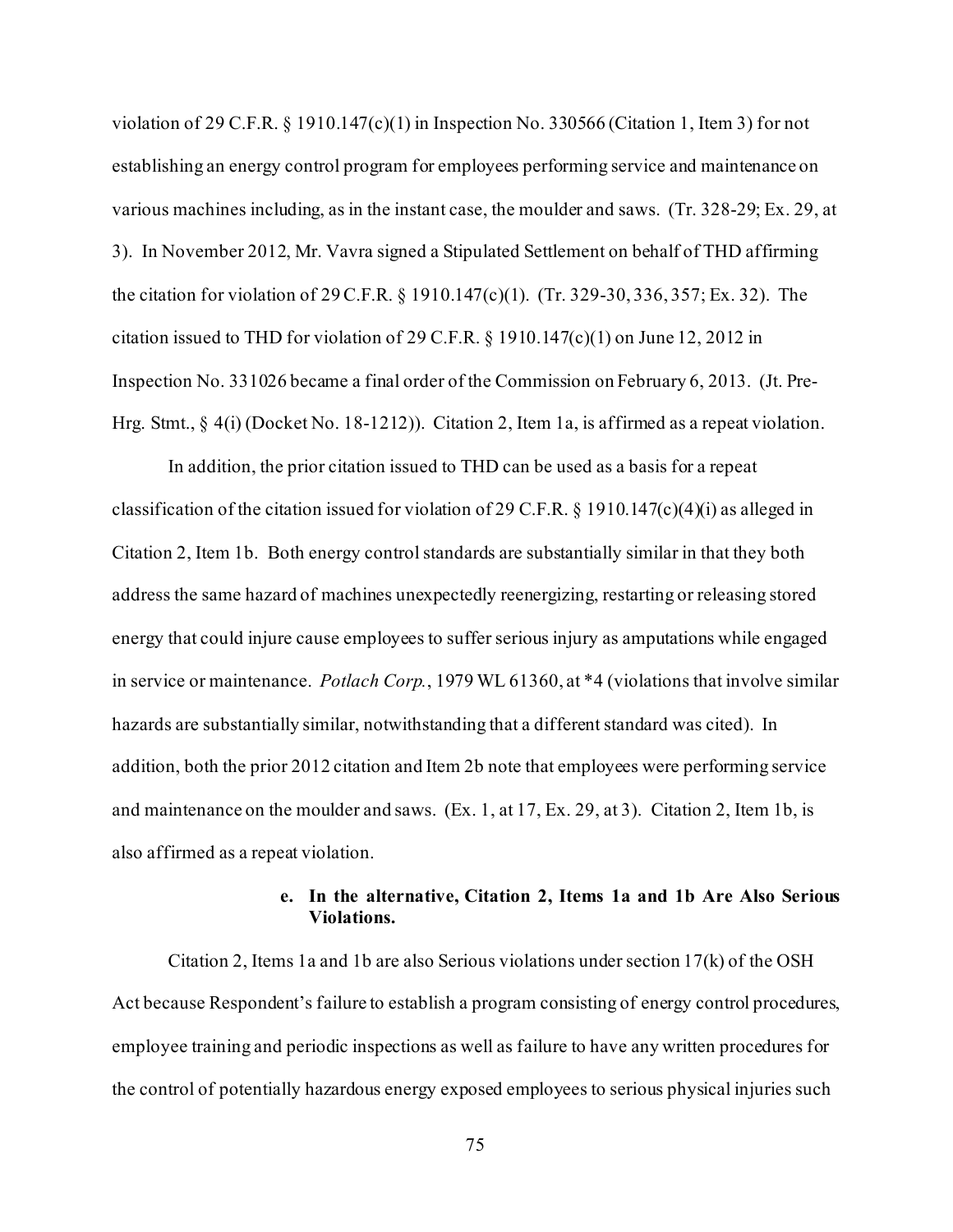as amputation in the event a machine unexpectedly restarted while the employees were performing service and/or maintenance. [101](#page-75-0) (Tr. 104-05, 114-15). *See Neb. Aluminum Castings, Inc.*, No. 09-0800, 2010 WL 8609338, at \*10 (O.S.H.R.C., Sept. 30, 2010).

### **f. The Violations are Affirmed and the Court Assesses a Penalty of \$41,734 for Citation 2, Items 1a and 1b.**

As discussed above, Respondent's violations of  $\S$  1910.147(c)(1) and  $\S$  1910.147(c)(4)(i) were willful, repeat, and serious violations. The gravity of a violation is determined by its severity and its probability. AD Prebish testified that the gravity-based penalty proposed for Citation 2, Items 1a and 1b, was \$129,336 because the gravity of the violation was rated "High (Severity)" and "Greater (Probability)."[102](#page-75-1) Employees frequently performed service and/or maintenance on the machines for many years. (Tr. 96, 102-03, 108-12, 266, 334, 403, 433, 448- 49, 458-59, 468; Ex. 38, at 39-40). Given the risk of amputations and the willful and repeat nature of the violations, a meaningful penalty is appropriate. (Tr. 104-05, 114, 266). AD Prebish testified that the gravity-based penalty was reduced by 60% for employer size. (Tr. 266). No reductions were given by the Secretary for good faith or history. (Tr. 267, 278).

 The Court affirms Citation 2, Items 1a and 1b, as a willful, repeat, and serious violation of the cited standard. The Court has considered all of the required factors for consideration with regard to Citation 2, Items 1a and 1b, and assesses a penalty of \$41,734, and not the \$51,734 proposed by the Secretary. While Timberline concedes it did not have any written procedures in place, its machine operators followed unwritten procedures while servicing or maintaining Respondent's machines. Respondent permits only a few long-term employees to service its

<span id="page-75-0"></span><sup>&</sup>lt;sup>101</sup> In its Post-Trial Brief, Respondent admits as to Citation 2, Item 1 a that "Timberline violated the regulation by failing to document its procedures. However, the violation was Other Than Serious…." (Resp't Post-Trial Br., at 17, ¶ 38). As to Citation 2, Item 1b, Respondent also admits "While Timberline violated the regulation, the violation was Other Than Serious...." (Resp't Post-Trial Br., at 17, ¶ 41).

<span id="page-75-1"></span><sup>&</sup>lt;sup>102</sup> In 2018, the maximum penalty for a willful or repeat violation was \$129,336. 29 C.F.R. §§ 1903.15(d)(1) and  $(d)(2)(2018)$ .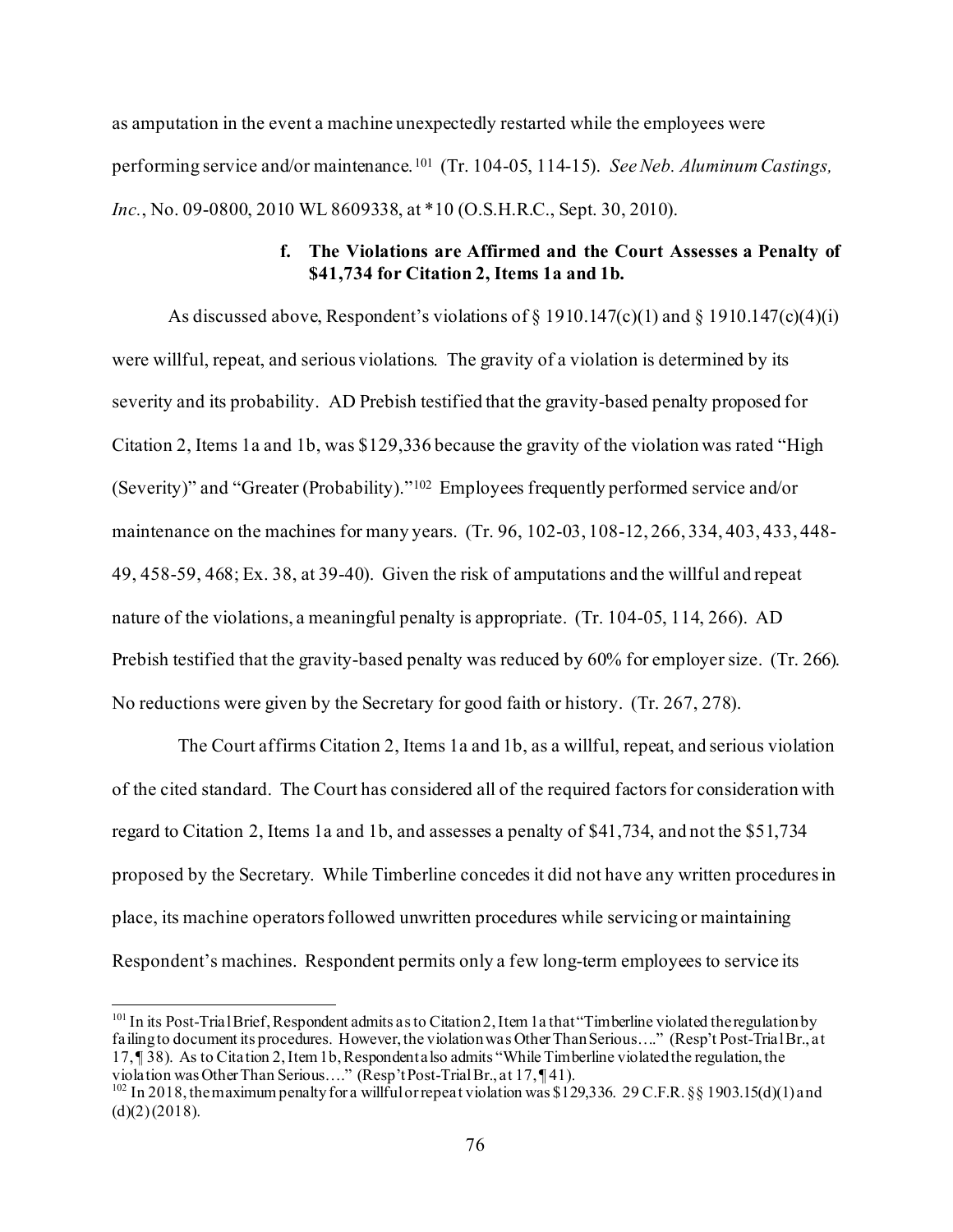machines. Neither THD nor Respondent have ever had any lost time accidents. (Tr. 365-66, 439-40, 466; Resp't Post Trial Br., at 3, 26).

(Sec'y Post Hrg. Br., at 48-56).

# **10. Citation 2, Item 2: Willful Failure to Train and Evaluate Forklift Operators.**

# **a. Respondent Violated 29 C.F.R. § 1910.178(l)(1)(i).**

29 C.F.R. § 1910.178(l)(1)(i) requires that the employer ensure that each operator of powered industrial trucks is competent to operate a PIT safely, as demonstrated by the successful completion of the training and evaluation specified in § 1910.178(l). The cited standard applies because two forklifts were routinely operated by employees at the workplace who had not been trained by Respondent on forklift operations, including Messrs. Anthony Vavra, [redacted], and [redacted]. (Tr. 116, 158-59, 337-38, 395, 455, 461, 476, 484-85; Ex. 17, Ex. 38, at 43). Respondent failed to comply with the standard. It took no action to train or evaluate any employees who operated the forklifts to ensure that they were competent to operate them safely. (Tr. 115-17, 159, 337-39, 461, 476, 484-85; Ex. 18, at 2, ¶¶ 7, 9, Ex. 38, at 43-44). Respondent failed to meet any of the requirements set forth in § 1910.178(l). Respondent has no records that it ever evaluated or trained any employees on forklifts. (Ex. 18, at 2, ¶¶ 7, 9). All Respondent's employees were exposed to hazards from being struck by a forklift or materials. (Tr. 118). Mr. Vavra admitted that he never evaluated the competency of forklift operators, including Messrs. [redacted] and [redacted], or gave them written or driving examinations. (Tr. 337-39; Ex. 38, at 44-45; Resp't Post Trial Br., at 24).

Both Messrs. [redacted] and [redacted] testified that they had never been given a written or driving test while employed by Respondent. (Tr. 337, 461, 484-85; Ex. 38, at 44). The lack of training and evaluation manifested itself in an unsafe practice. CSHO Calderon testified that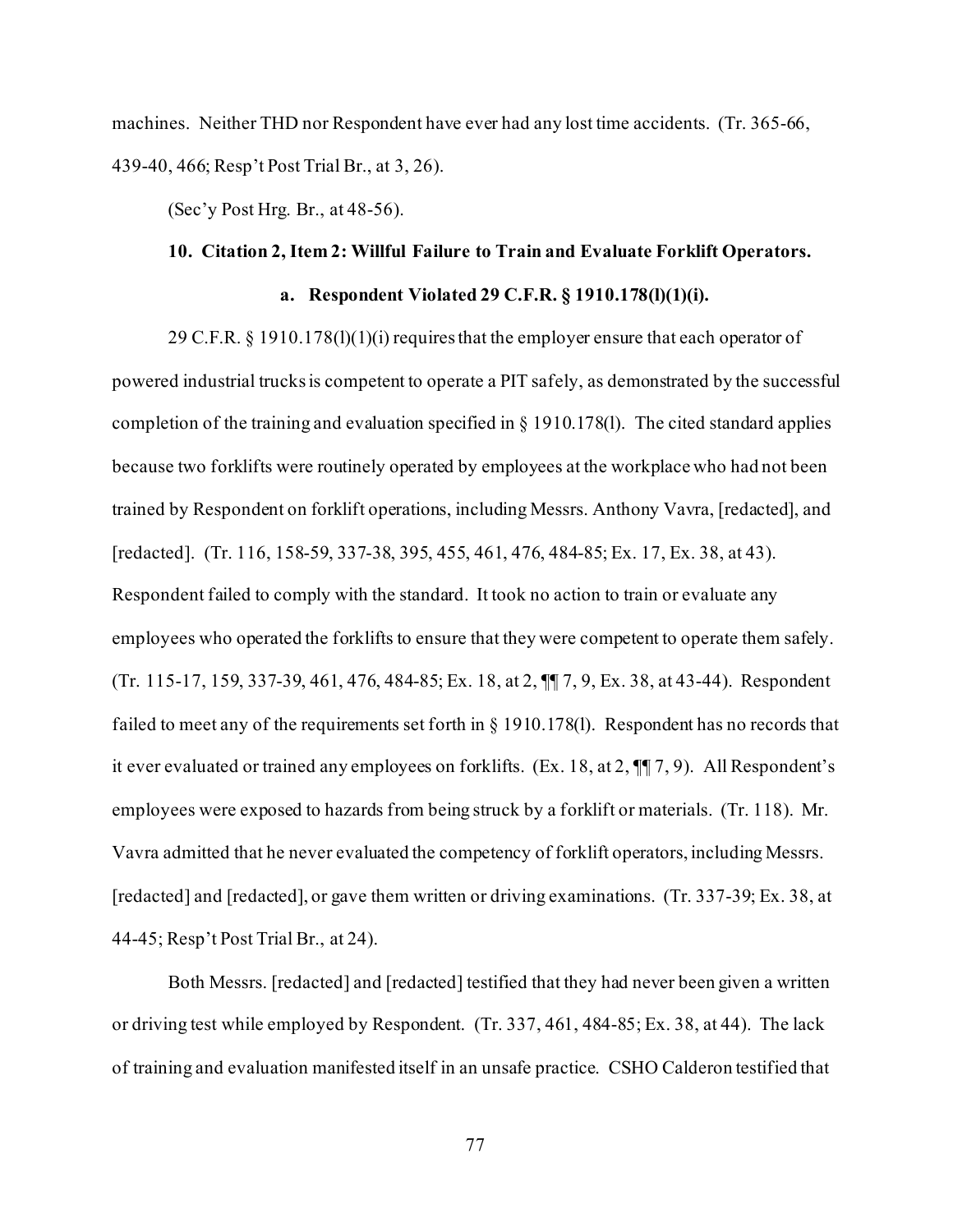when she was conducting her onsite inspection in January 2018, she observed Mr. [redacted] operating a forklift without wearing a seat belt. Mr. [redacted] told CSHO Calderon that Respondent had not trained, tested or evaluated him on his ability to operate a forklift competently. (Tr. 117, 159). She also saw Messrs. [redacted] and Anthony Vavra operating a forklift. (Tr. 117, 158-59). [redacted] told her that he had not received any forklift training.

#### **b. Citation 2, Item 2 Was Properly Classified as Willful.**

The record establishes that Respondent exhibited both intentional disregard and plain indifference to the requirements of 29 C.F.R. § 1910.178(l)(1)(i) and made no good faith efforts to comply. Mr. Vavra had a heightened awareness of the hazardous conditions presented by failing to ensure that forklift operators were trained and evaluated to be competent because THD was cited for serious violation of the same standard in July 2012. (Tr. 328-29; Ex. 29, at 4). As a result of that 2012 citation, Mr. Vavra was put on notice that he was required to ensure that all forklift operators were trained as required by the standard and evaluated to make sure they operated the PITs competently. (Tr. 328-29; Ex. 28, at 2, ¶ 9, Ex. 38, at 40).

In August 2012, Mr. Vavra certified to OSHA that the following actions were taken to abate the cited violation:

A forklift training program has been developed and implemented. It's inclusive of training with a written and driving exam.

Completion date: 4/23/12

(Ex. 31). [103](#page-77-0) Mr. Vavra admitted that none of these measures were taken and offered no explanation for his failure to abate the violation in 2012. (Tr. 339; Ex. 38, at 45). Citation 2, Item 2 was properly classified as willful.

# **c. In the Alternative, Citation 2, Item 2 is Affirmed as a Repeat Violation.**

<span id="page-77-0"></span><sup>&</sup>lt;sup>103</sup> AD Prebish testified that this representation was false. (Tr. 270-71).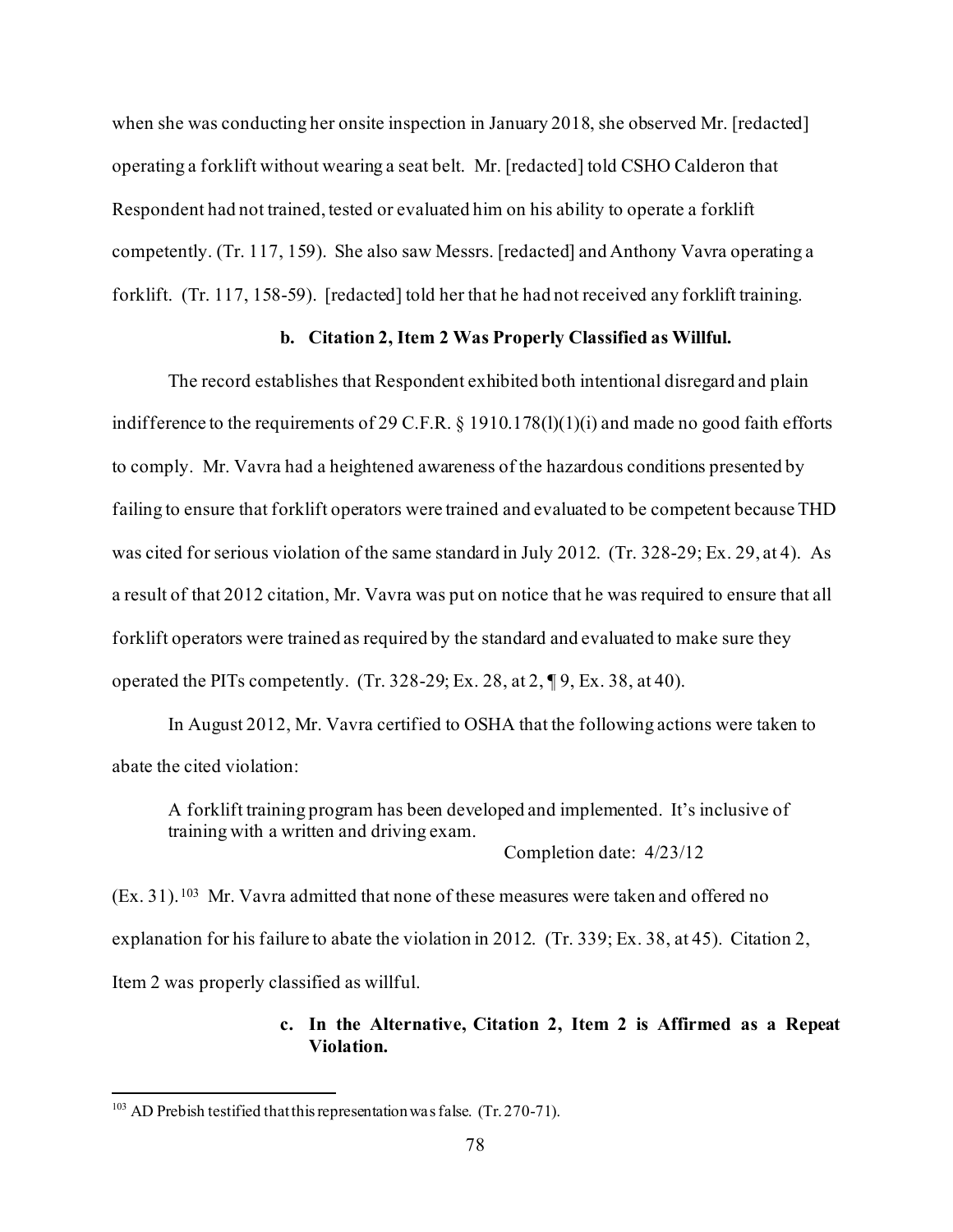In the alternative, Citation 2, Item 2 was a repeat violation because there was a Commission final order against THD for violation of the same exact standard in 2012.[104](#page-78-0) THD was cited for violation of 29 C.F.R. § 1910.178(l)(1)(i) in Inspection No. 330566 on July 12, 2012. (Tr. 328; Ex. 29, at 4). In November 2012, Mr. Vavra signed a Stipulated Settlement on behalf of THD affirming the citation. (Tr. 339; Ex. 32). The citation issued to THD for violation of 29 C.F.R. § 1910.178(l)(1)(i) became a final order of the Commission on February 6, 2013. (Jt. Pre-Hrg. Stmt., § 4(i) (Docket No. 18-1212)). Because both citations are for violation of the same standard and employees were exposed to the same struck by hazards, Citation 2, Item 2 is also affirmed as a repeat violation.

# **d. In the Alternative, Citation 2, Item 2 is Also Affirmed as a Serious Violation.**

Citation 2, Item 2 was also a Serious violation under section  $17(k)$  of the OSH Act because employees were exposed to serious hazards from being struck by a forklift or other materials due to Respondent's failure to train and evaluate forklift operators to ensure they were competent.<sup>[105](#page-78-1)</sup> (Tr. 118).

# **e. The Penalty Proposed for Citation 2, Item 2 is Appropriate and is Affirmed.**

Respondent's violation of  $\S 1910.178(1)(1)(i)$  was willful and in the alternative both repeat and serious. AD Prebish testified that the gravity-based penalty proposed for Citation 2, Item 2 was \$110,856 because the gravity of the violation was rated "Medium (Severity)" and "Lesser (Probability)." (Tr. 271). Given the fact that the forklifts were operated every day by employees who had not been trained and evaluated, the gravity determination was justified. (Tr.

<span id="page-78-0"></span><sup>&</sup>lt;sup>104</sup> Citation 2, Item 2 and the Complaint were amended to reflect that the classification for the violation was also Repeat. (Tr. 13).

<span id="page-78-1"></span> $^{105}$  In its Post-Trial Brief, Respondent admits "Timberline violated the regulation, but the violation was Other Than Serious...." (Resp't Post-Trial Br., at 18, ¶46).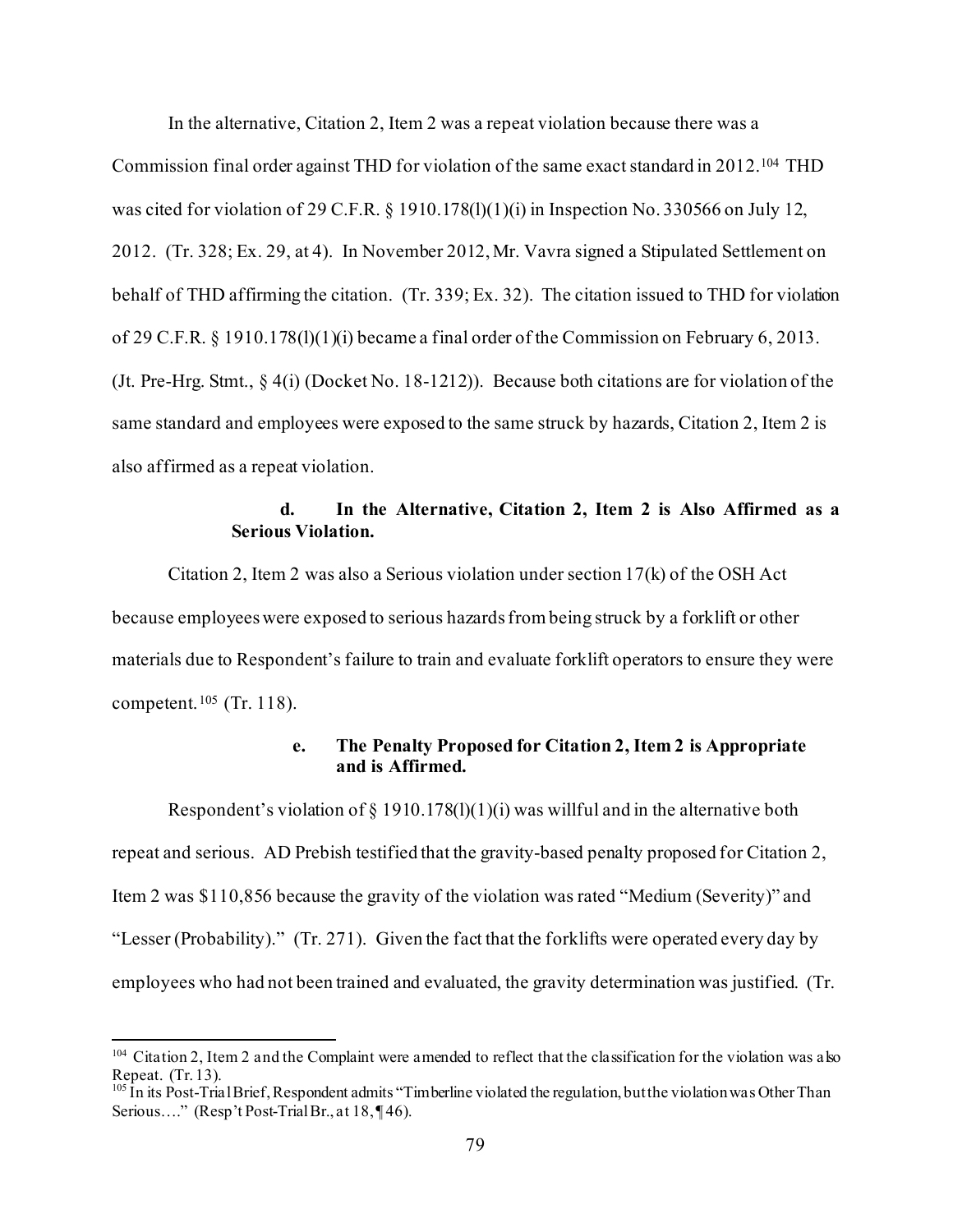455). Due to the hazards resulting from the violation and its willful, repeat, and serious nature, OSHA used appropriate judgment in determining the gravity of the violation. (Tr. 118).

AD Prebish testified that the gravity-based penalty was reduced by 60% for size. (Tr.

171). No reductions were given for good faith and no penalty adjustments were applied for

history. (Tr. 271). He said that the adjusted gravity-based penalty was \$44,342. (Tr. 271).

OSHA made appropriate and supported determinations of all of the required factors. (Tr. 271).

The Court has considered all of the required factors and affirms Citation 2, Item 2, as a willful,

repeat, and serious violation and the proposed adjusted gravity-based penalty of \$44,342.

(Sec'y Post Hrg. Br., at 57-60).

# **D. RESPONDENT FAILED TO PROVE UNPREVENTABLE EMPLOYEE MISCONDUCT AND INFEASIBILITY**

In both Answers to the Complaints in this case, Respondent generally pled the affirmative

defenses of unpreventable employee misconduct<sup>[106](#page-79-0)</sup> and infeasibility.<sup>[107](#page-79-1)</sup> Respondent produced

insufficient evidence at trial to establish either affirmative defense for any violation. (Exs. 18-

19, 28).

# **1. Respondent Failed to Establish Unpreventable Employee Misconduct in Citation 1, Items 8a, 8b, Docket No. 18-1212.**

<span id="page-79-1"></span><span id="page-79-0"></span><sup>&</sup>lt;sup>106</sup> In its Answer in Docket No. 18-1212, Respondent stated its Third Affirmative Defense of unpreventable employee misconduct applied to "all or some of the citations." In its Response to Complainant's First Set of Interrogatories in Docket No. 18-1212, Respondent asserted that its unpreventable employee misconduct defense specifically applied to Citation 1, Items 8a, 8b, and Citation 2, Items 1a, 1b. (Ex. 19, at 19,  $\P$ 24). However, its related discovery responses only applied to Citation 1, Items 8a, 8b. (Ex. 19, at 19-21). Respondent has abandoned any unpreventable employee misconduct defense as to Citation 2, Items 1a, 1b, in Docket No. 18-1212 by failing to provide responsive discovery responses, raise it at trial and address it in its Post-Trial Brief. (Ex. 19, a <sup>107</sup> In its Answer in Docket No. 18-1212, Respondent stated its Second Affirmative Defense of infeasibility applied to "all or some of the citations." In its Response to Complainant's First Set of Interrogatories in Docket No. 18- 1212, Respondent asserted that its infeasibility/impossibility defense specifically applied to Citation 1, Items 2-3 and Item 5. (Ex. 19, at 14, ¶ 18). However, its related discovery responses only applied to Citation 1, Item 5. (Ex. 19, at 15-19). Respondent has abandoned any infeasibility/impossibility affirmative defense as to Citation 1, Items 2-3, in Docket No. 18-1212 by failing to provide responsive discovery responses, raise it at trial and address it in its Post-Trial Brief. (Ex. 19, at 15-19).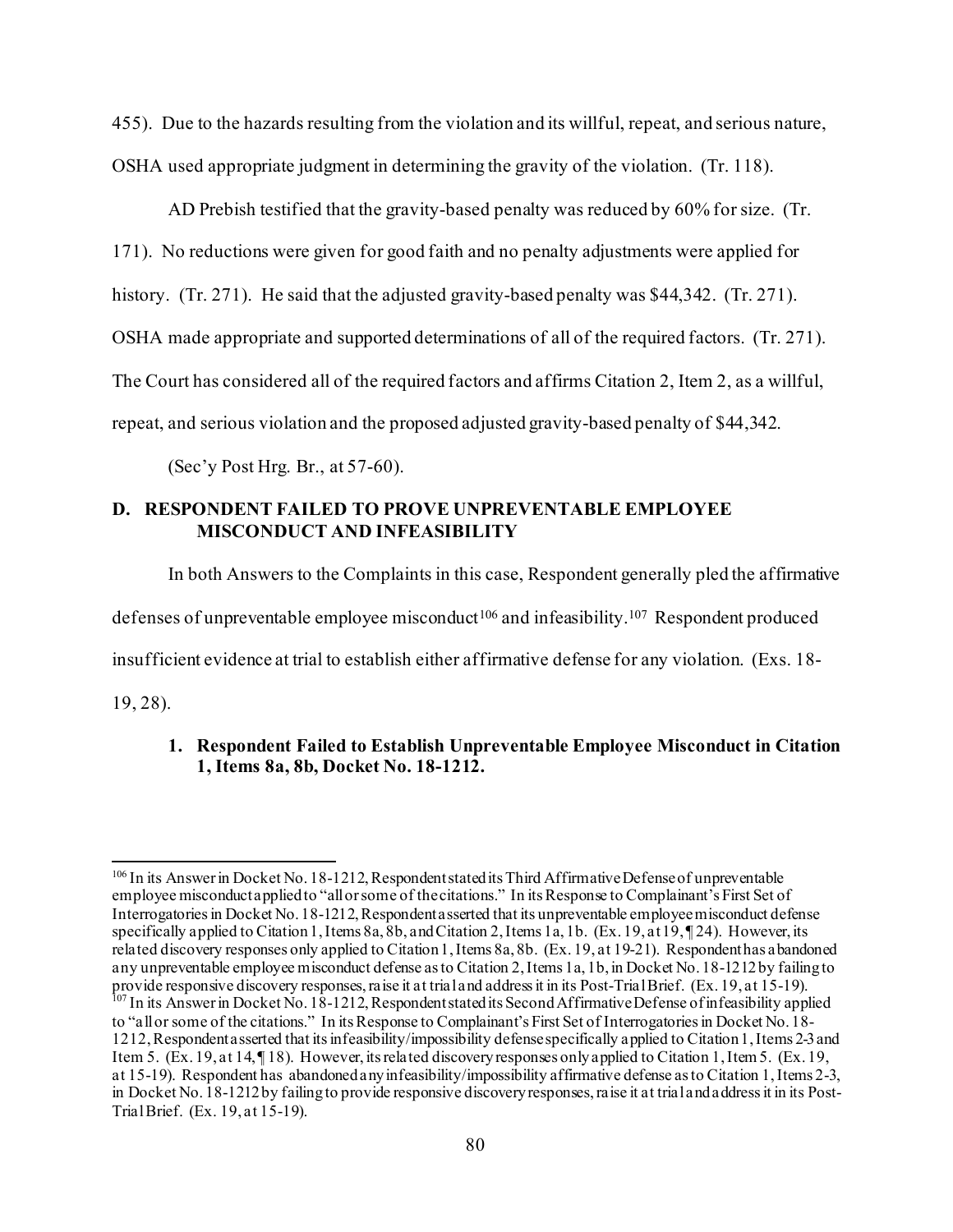In order to establish unpreventable employee misconduct, an employer is required to prove: "(1) that the employer has established work rules designed to prevent the violation; (2) that it has adequately communicated those rules to its employees; (3) that it has taken steps to discover violations; and (4) that it has effectively enforced the rules when violations have been discovered." *Precast Serv., Inc.*, No. 93-2971, 1995 WL 693954, at \*1 (O.S.H.R.C., Nov. 14, 1995) (quoting *Nooter Constr. Co.,* No. 91-0237, 1994 WL 27750, at \*6 (O.S.H.R.C., Jan. 31, 1994)), *aff'd*, 106 F.3d 401 (6th Cir. 1997); s*ee also, Capform, Inc.*, No. 91-1613, 1994 WL 530815, at \*3 (O.S.H.R.C., Sept. 29, 1994). First, Respondent had practically no safety work rules. Only about a one-page section identified as "Employee Safety Program" was contained in its Employee Handbook. (Tr. 57; Ex. 8, at 7-8, Ex. 18, at ¶ 1, Ex. 28, at ¶ 1). Respondent has a deficient safety program. (Tr. 267; Ex. 8, at 7-8). Second, Respondent failed to train employees on significant safety and health issues, including hearing conservation, hazardous chemicals, fire extinguisher use, hazardous energy control, or safe operation of forklifts. There are no training records in the record. (Ex. 18, at 2,  $\P$  5-6. 8-10, Ex. 28, at 1-2,  $\P$  3, 7, 9-11). Respondent has also not shown that it took adequate steps to ensure employees were working safely. Lastly, Respondent offered no evidence showing employees were disciplined for violating any work rules. (Ex. 18, at 2, ¶ 11, Ex. 19, at 21, Ex. 28, at 3, ¶ 12). (Sec'y Post Hrg. Br., at 72-73).

# **2. Respondent Failed to Establish Infeasibility as to Citation 1, Item 5, Docket No. 18-1212.**

 To establish an infeasibility affirmative defense, an employer must prove that: (1) the means of compliance prescribed by the applicable standard would have been infeasible under the circumstances in that: (a) its implementation would have been technologically or economically infeasible, or (b) necessary work operations would be technologically or economically infeasible after its implementation, and  $(2)$ : either (a) an alternative method of protection was used, or (b)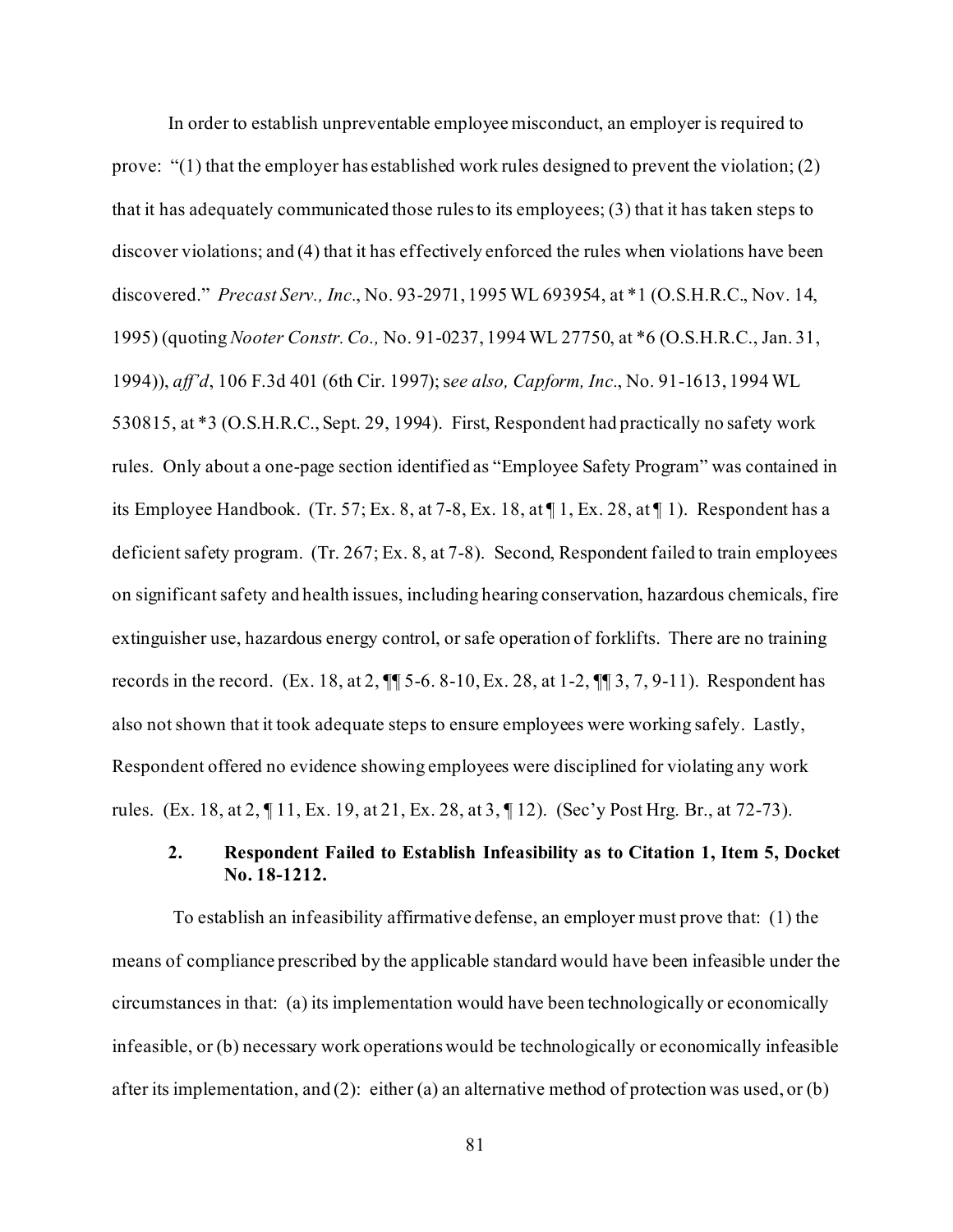there was no feasible alternative means of protection. *Armstrong Steel Erection, Inc.*, No. 92-262, 1995 WL 561592, at \*2 (O.S.H.R.C., Sept. 20, 1995). Respondent has the burden of proof to prove infeasibility. *A.J. McNulty & Co., Inc.*, No. 94-1758, 2000 WL 1490235, at \*10 (O.S.H.R.C., Oct. 5, 2000). Respondent has not met its burden to show that compliance with any of the cited standards, including Citation 1, Item 5, Docket No. 18-1212, was infeasible. Respondent asserted infeasibility with regard to the guarding violation alleged in Citation 1, Item 5 in Docket No. 18-1212.[108](#page-81-0) In its Post-Trial Brief, Respondent argues a wider (or extended) saw blade guard would be impractical "because a wider guard would obscure the operator's view of where the saw would cut the wood" and create a pinch point dangerous to the operator's hands. (Tr. 380-82; Ex. 9, at 3; Resp't Post Trial Br., at 7, 14-15). Mr. Vavra admitted that he did not consult with any safety consultants or research how the upcut saws could be fully guarded, he merely used his own "common sense." (Tr. 426-27; Ex. 19, at 16). He told CSHO Calderon during the OSHA inspection that guards get in the way of production. (Tr. 65-66, 71- 72). CSHO Calderon testified that both upcut saws could have been properly guarded with a larger, commercially available guard that would provide full protection and Mr. Vavra testified that he was aware that larger guards are available. (Tr. 74-75, 136, 380). (Sec'y Post Hrg. Br., at 73-74).

#### **E. Respondent's Tax Returns Do Not Justify any further Penalty Reduction.**

At the trial, Respondent offered into evidence its federal tax returns for the years 2015, 2016, 2017 and 2018 claiming they should be considered as a factor of the size of the company

<span id="page-81-0"></span><sup>&</sup>lt;sup>108</sup> In discovery, Complainant asked Respondent to produce documents and information to support this affirmative defense. Complainant says nothing was provided.  $(Ex. 18, at 2-3, \P\P 12-13, Ex. 19, at 6, \P 7c, 14-19, Ex. 28, at 3, \P\P$ 13-14; Sec'y Post-Hrg. Br., at 74). In its Response to Complainant's First Set of Interrogatories, Respondent stated "any further guarding than is currently in place would render the saw useless or inefficient, thus making additional guards infeasible."  $(Ex. 19, at 6, 17a)$ .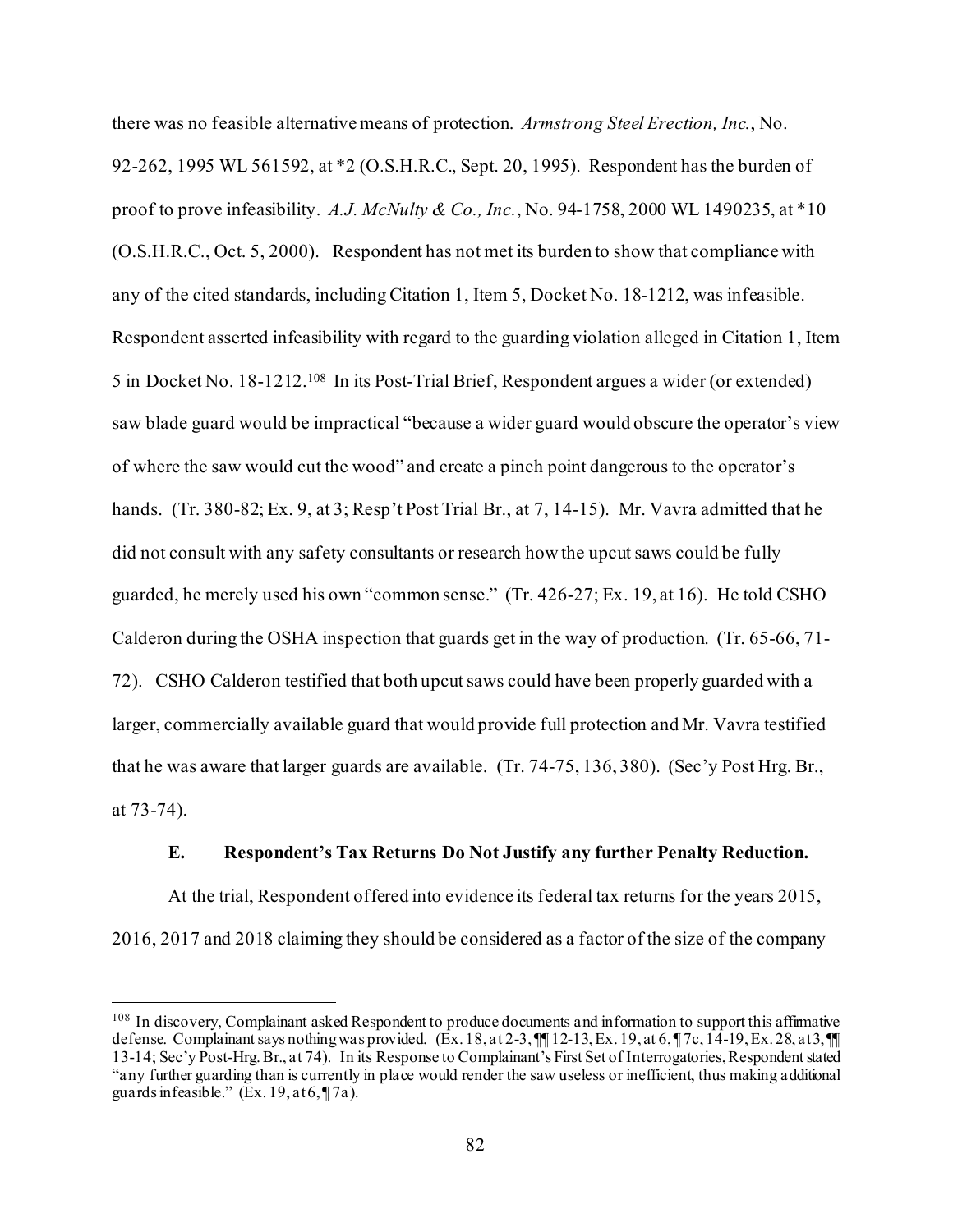for penalty purposes. (Tr. 32-33; Exs. B-E). Over the Secretary's objections, the Court admitted the tax returns into evidence, citing its prior decision in *J.C. Stucco and Stone, Inc.*, No. 14-1558, 2016 WL 7363932 (O.S.H.R.C.A.L.J., Nov. 7, 2016) (consolidated). In *J.C. Stucco and Stone, Inc.*, this Court similarly held that financial information can be relevant to the employer size factor for determination of penalty amount. [109](#page-82-0) *Id.,* at \*8. Here, the Secretary does not dispute that Respondent is a small employer and concedes Respondent is a small employer for penalty purposes. The Secretary's proposed penalties granted Respondent the full reductions permitted under the FOM based on Respondent's small size, as discussed *supra*.

The Court finds that Respondent's tax returns do not justify any further penalty reduction. "Before the Court can decide whether an employer's poor financial condition can properly weigh towards a penalty reduction, Respondent must actually prove its precarious financial condition and establish that it deserves to have its poor finances affect the penalty." *Id.,* at \*9. Here Respondent introduced its tax returns at trial but did so without showing any financial hardship that warrants further reduction of the penalties. As in *J.C. Stucco and Stone*, Respondent "did not have the tax preparer testify or make any supporting documentation available." *Id.,* at \*9 n. 21. Furthermore, in its most recent 2018 tax return, Respondent had \$3,325,714 in gross sales, \$25,787 in ordinary business income, and \$1,127,721 in assets at the end of the tax year. (Tr. 407; Ex. E). The Court finds Respondent failed to show that its financial condition warrants any further reduction in penalty.

<span id="page-82-0"></span><sup>109</sup> Whether the employer should be considered a small employer for penalty purposes was an issue in dispute in *J.C. Stucco and Stone*. In *J.C. Stucco and Stone,*the employer had a small number of employees, but the Secretary took the position that any penalty reduction based on small employer size was inappropriate due to the extensive violation history and bad faith of that employer. However, the court found the returns could be relevant to size finding that: "In assessing the size factor here, the Court has relied primarily on the evidence regarding the number of employees and viewed the financial information as relevant to the extent that it supported Respondent's [*J.C. Stucco and Stone*] claim that it was a small employer." *J.C. Stucco and Stone, Inc.*, 2016 WL 7363932, at \*8.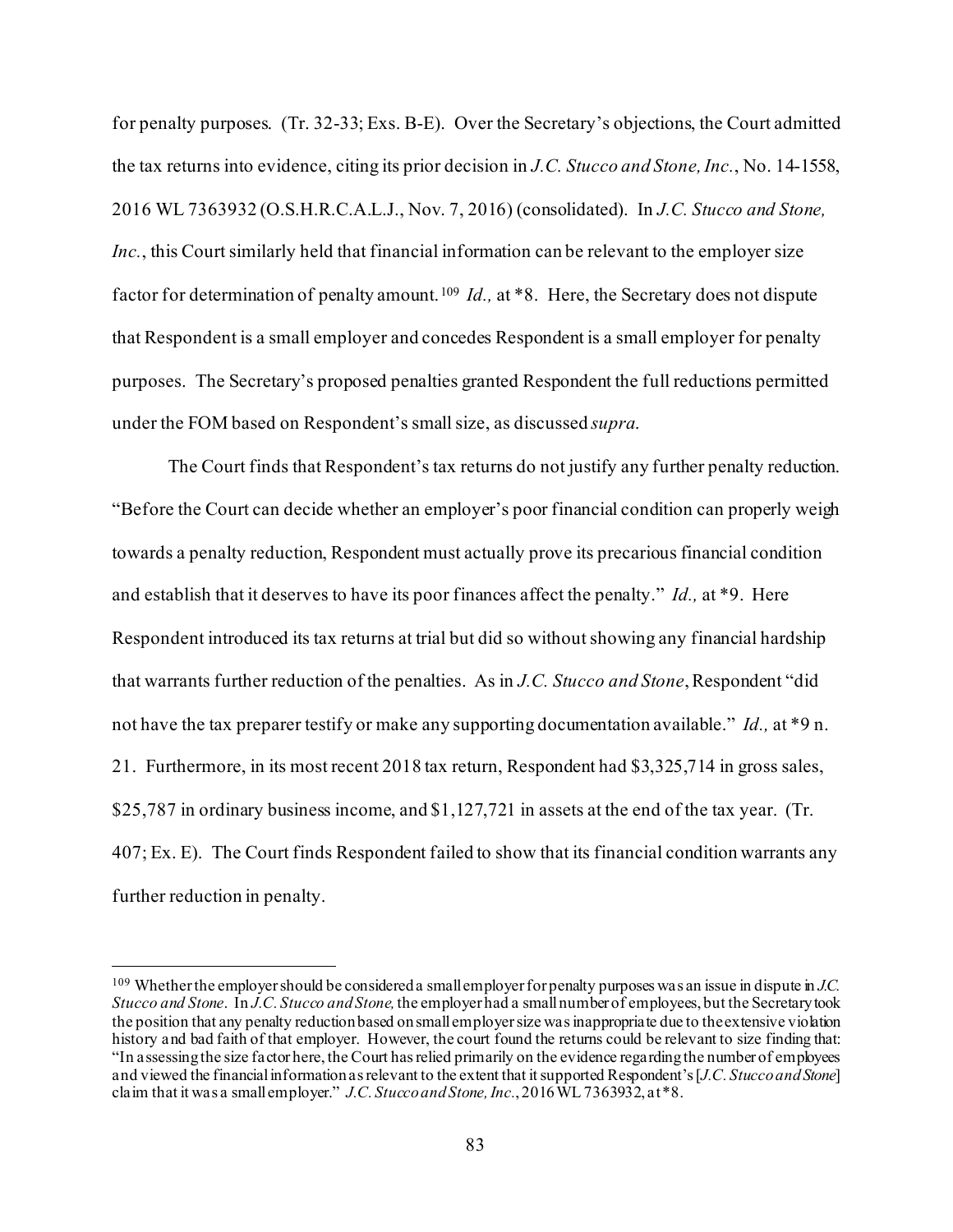#### **VI**. **FINDINGS OF FACT AND CONCLUSIONS OF LAW**

All findings of fact and conclusions of law relevant and necessary to a determination of the contested issues have been made above. *See* Fed. R. Civ. P. 52(a). All proposed findings of fact and conclusions of law inconsistent with this decision are denied.

#### **A. Docket No. 18-1211**

1. Jurisdiction of this action is conferred upon the Commission by section  $10(c)$  of the OSH Act (29 U.S.C. § 651*, et seq*.). (Jt. Pre-Hrg. Stmt., § 5).

2. At all relevant times, Respondent was engaged in a business affecting commerce within the meaning of sections 3(3) and 3(5) of the OSH Act and was an employer within the meaning of section  $3(5)$  of the OSH Act. (Jt. Pre-Hrg. Stmt., § 4(a)).

3. Respondent violated 29 C.F.R. § 1910.95(c)(1) by failing to institute a continuing, effective hearing conservation program when employee noise exposures equaled or exceeded an 8-hour TWA sound level of 85 dBA. (Citation 1, Item 1).

4. Respondent violated 29 C.F.R. § 1910.1200(e)(1) by failing to develop, implement and/or maintain a written hazard communication program at the workplace. (Citation 1, Item 2a).

5. Respondent violated 29 C.F.R. § 1910.1200(g)(1) by not having a safety data sheet in the workplace for each hazardous chemical used. (Citation 1, Item 2b).

6. Respondent violated 29 C.F.R. § 1910.1200(h)(1) by not providing employees with information and training on hazardous chemicals in their work area. (Citation 1, Item 2c).

7. The violations alleged in Citation 1, Item 1 and Items 2a, 2b, and 2c, issued to Respondent were willful violations under section 17(a) of the OSH Act.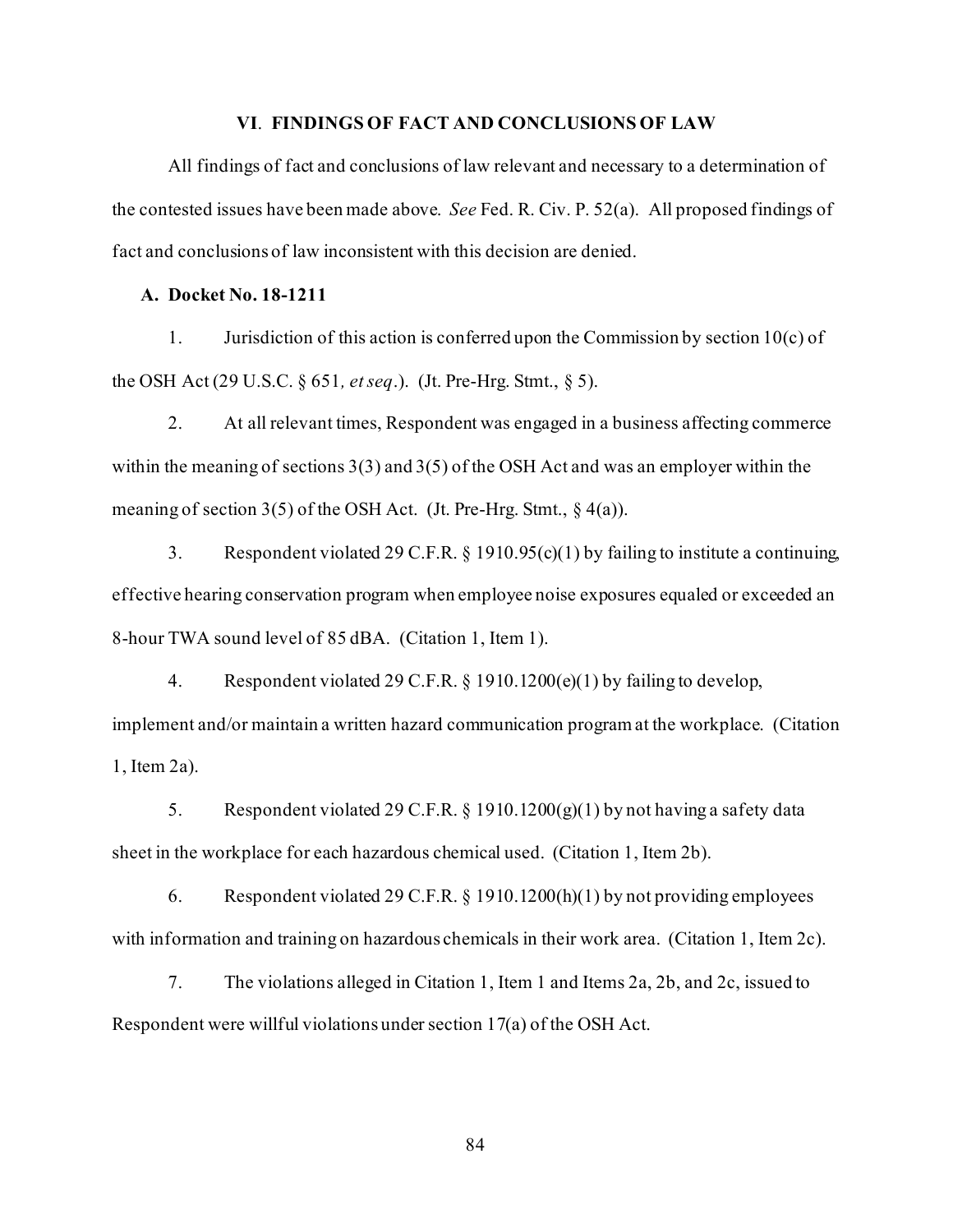8. In the alternative, the violations alleged in Citation 1, Item 1 and Items 2a, 2b, and 2c were repeat violations under section 17(a) of the OSH Act.

9. In the alternative, the violations alleged in Citation 1, Item 1 issued to Respondent were also serious violations under section 17(k) of the OSH Act.

10. In the alternative, the violations alleged in Citation 1, Items 2a, 2b and 2c were also other-than-serious violations within the meaning of section 17(c) of the OSH Act.

11. The penalties proposed by the Secretary for all of the alleged violations in Docket No. 18-1211 are appropriate and are affirmed.

# **B. Docket No. 18-1212**

1. Jurisdiction of this action is conferred upon the Commission by section 10(c) of the OSH Act (29 U.S.C. § 651, *et seq*.). (Jt. Pre-Hrg. Stmt., § 5).

2. At all relevant times, Respondent was engaged in a business affecting commerce within the meaning of sections 3(3) and 3(5) of the OSH Act and was an employer within the meaning of section 3(5) of the OSH Act. (Jt. Pre-Hrg. Stmt., § 4).

3. Respondent violated 29 C.F.R. § 1910.36(d)(1) by keeping an emergency exit improperly door locked. (Citation 1, Item 2).

4. Respondent violated 29 C.F.R. § 1910.37(b)(6) by having an exit sign not adequately illuminated. (Citation 1, Item 3).

5. Respondent violated 29 C.F.R. § 1910.157(g)(1) by not training employees on the general principles of fire extinguisher use and the hazards involved with incipient stage firefighting. (Citation 1, Item 4).

6. Respondent violated 29 C.F.R. § 1910.212(a)(1) by failing to properly guard points of operation hazards on the Whirlwind and Northtech up-cut saws used by employees.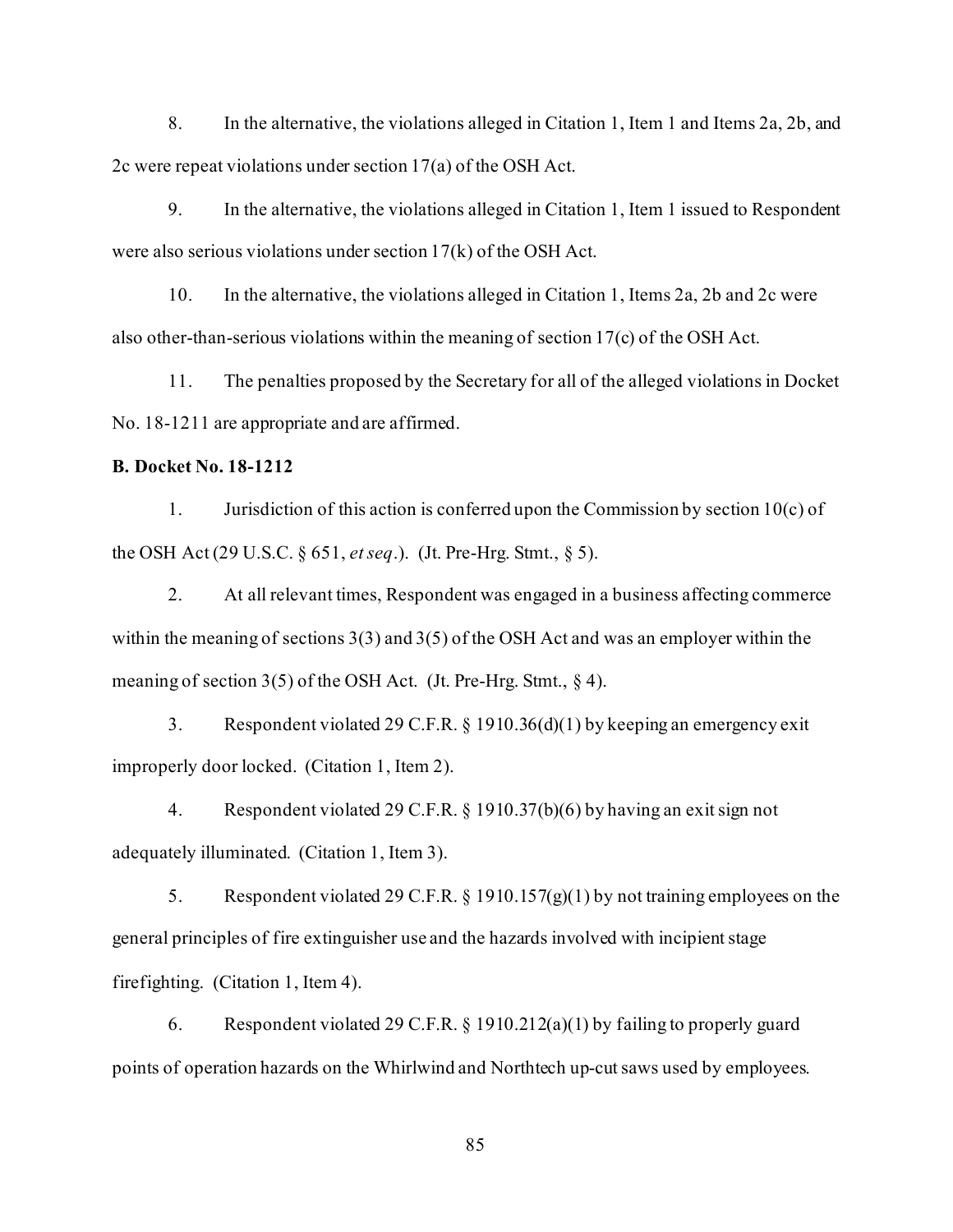(Citation 1, Item 5a),b)).

7. Respondent violated 29 C.F.R. § 1910.242(b) by not ensuring that compressed air used for cleaning purposes was reduced to less than  $30$  p.s.i. (Citation 1, Item 6a),b)).

8. Complainant did not show that Respondent violated 29 C.F.R.  $\S$  1910.303(g)(2)(i) by having live electrical parts exposed due to a missing dead front from a circuit breaker box for the planer, chop saw and end matcher because the Secretary did not show that the standard applied here; and Citation 1, Item 7 is vacated.

9. Respondent violated 29 C.F.R. § 1910.305(b)(1)(ii) by having live electrical parts exposed due to missing filler plates from a circuit breaker box for the planer, chop saw and end matcher. (Citation 1, Item 8a).

10. Respondent violated 29 C.F.R. § 1910.305(b)(2)(i) by having live electrical parts exposed due to a missing cover from a conduit box connected to the chipper. (Citation 1, Item 8b).

11. Respondent violated 29 C.F.R. § 1910.147(c)(1) by not establishing and implementing a program consisting of energy control procedures, employee training and periodic inspections for employees who serviced and maintained machines and equipment such as, but not limited to, the planer, rip saw/ripper, moulder, Whirlwind saw and Northtech saw. (Citation 2, Item 1a).

12. Respondent violated 29 C.F.R. § 1910.147(c)(4)(i) by not developing, documenting, or utilizing procedures for the control of potentially hazardous energy for employees who serviced and maintained machines and equipment such as, but not limited to, the planer, rip saw/ripper, moulder, Whirlwind saw and Northtech saw. (Citation 2, Item 1b).

13. Respondent violated 29 C.F.R. § 1910.178(l)(1)(i) by failing to ensure that each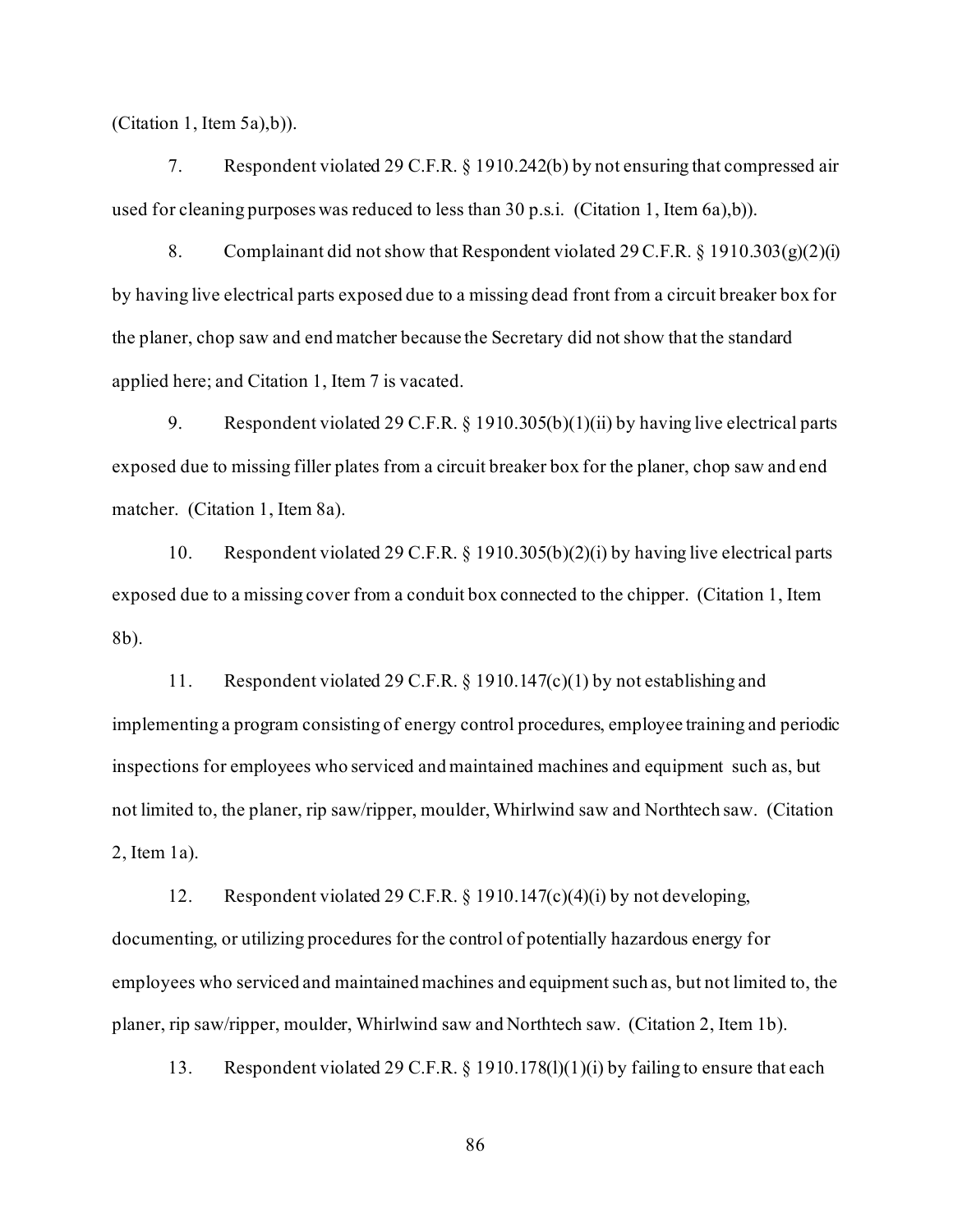PIT operator was competent to operate a PIT safely, as demonstrated by the successful completion of the training and evaluation specified in § 1910.178(l). (Citation 2, Item 2).

14. With the exception of withdrawn Citation 1, Item 1, and the vacated Citation 1, Item 7; all of the remaining violations alleged in Citations 1 and 2 issued to Respondent in Docket No. 18-1212 were serious violations under section 17(k) of the OSH Act.

15. The violations alleged in Citation 2 issued to Respondent were also willful violations under section 17(a) of the OSH Act.

16. In the alternative, the violations alleged in Citation 2 were repeat violations under section 17(a) of the OSH Act.

17. With the exception of Citation 2, Items 1a) and 1b) in Docket No. 18-1212 where the penalty assessed is \$41,734 [and not \$51,734 as proposed by the Secretary], withdrawn Citation 1, Item 1, and Citation 1, Item 7 in Docket No.18-1212 that is vacated with no penalty assessed, the penalties proposed by OSHA for all of the other alleged violations in 18-1212 are appropriate and are affirmed.

#### **VII. ORDER**

WHEREFORE based on these findings of fact and conclusions of law, it is **ORDERED** in Docket No. 18-1211 that Citation 1, Item 1, alleging a willful, repeat, and serious violation of 29 C.F.R. § 1910.95(c)(1) is **AFFIRMED** and a penalty of \$51,734 is **ASSESSED,** 

it is FURTHER **ORDERED** in Docket No. 18-1211 that Citation 1, Item 2, alleging a willful, repeat, and an other-than-serious violation of: a) Item 2a - 29 C.F.R. § 1910.1200(e)(1), b) Item 2b - 29 C.F.R. § 1910.1200(g)(1), and Item 2c - 29 C.F.R. § 1910.1200(h)(1) is **AFFIRMED** and a penalty of \$9,239 is **ASSESSED,** 

it is FURTHER **ORDERED** in Docket No. 18-1212 that Citation 1, Item 2, alleging a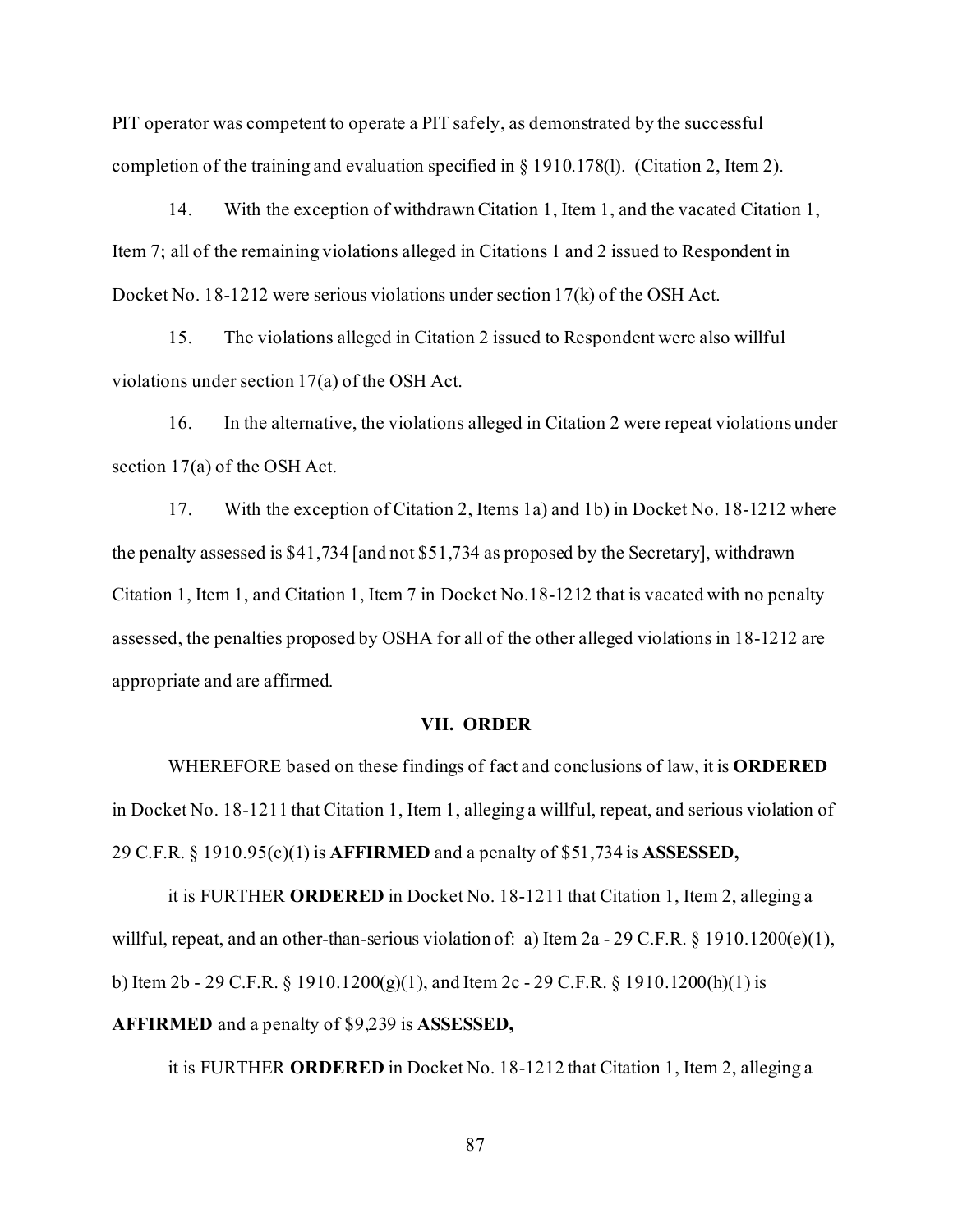serious violation of 29 C.F.R. § 1910.36(d)(1) is **AFFIRMED** and a penalty of \$2,956 is **ASSESSED,** 

it is FURTHER **ORDERED** in Docket No. 18-1212 that Citation 1, Item 3, alleging a serious violation of 29 C.F.R. § 1910.37(b)(6) is **AFFIRMED** and a penalty of \$2,217 is **ASSESSED,** 

it is FURTHER **ORDERED** in Docket No. 18-1212 that Citation 1, Item 4, alleging a serious violation of 29 C.F.R. § 1910.157(g)(1) is **AFFIRMED** and a penalty of \$2,956 is **ASSESSED,** 

it is FURTHER **ORDERED** in Docket No. 18-1212 that Citation 1, Items 5a) and 5b), alleging a serious violation of 29 C.F.R. § 1910.212(a)(1) is **AFFIRMED** and a penalty of \$5,174 is **ASSESSED,** 

it is FURTHER **ORDERED** in Docket No. 18-1212 that Citation 1, Items 6a) and 6b), alleging a serious violation of 29 C.F.R. § 1910.242(b) is **AFFIRMED** and a penalty of \$2,217 is **ASSESSED,** 

it is FURTHER **ORDERED** in Docket No. 18-1212 that Citation 1, Item 7, alleging a serious violation of 29 C.F.R. § 1910.303(g)(2)(i) is **VACATED** and no penalty is **ASSESSED,** 

it is FURTHER **ORDERED** in Docket No. 18-1212 that Citation 1, Items 8a) and 8b), alleging a serious violation of 29 C.F.R. § 1910.305(b)(1)(ii) and 29 C.F.R. § 1910.305(b)(2)(i) is **AFFIRMED** and a penalty of \$3,696 is **ASSESSED,** 

it is FURTHER **ORDERED** in Docket No. 18-1212 that Citation 2, Item 1a alleging a willful, repeat, and serious violation of 29 C.F.R. § 1910.147(c)(1) and Citation 2, Item 1b alleging a willful, repeat, and serious violation of 29 C.F.R. § 1910.147(c)(4)(i) is **AFFIRMED** and a penalty of \$41,734 is **ASSESSED,** and